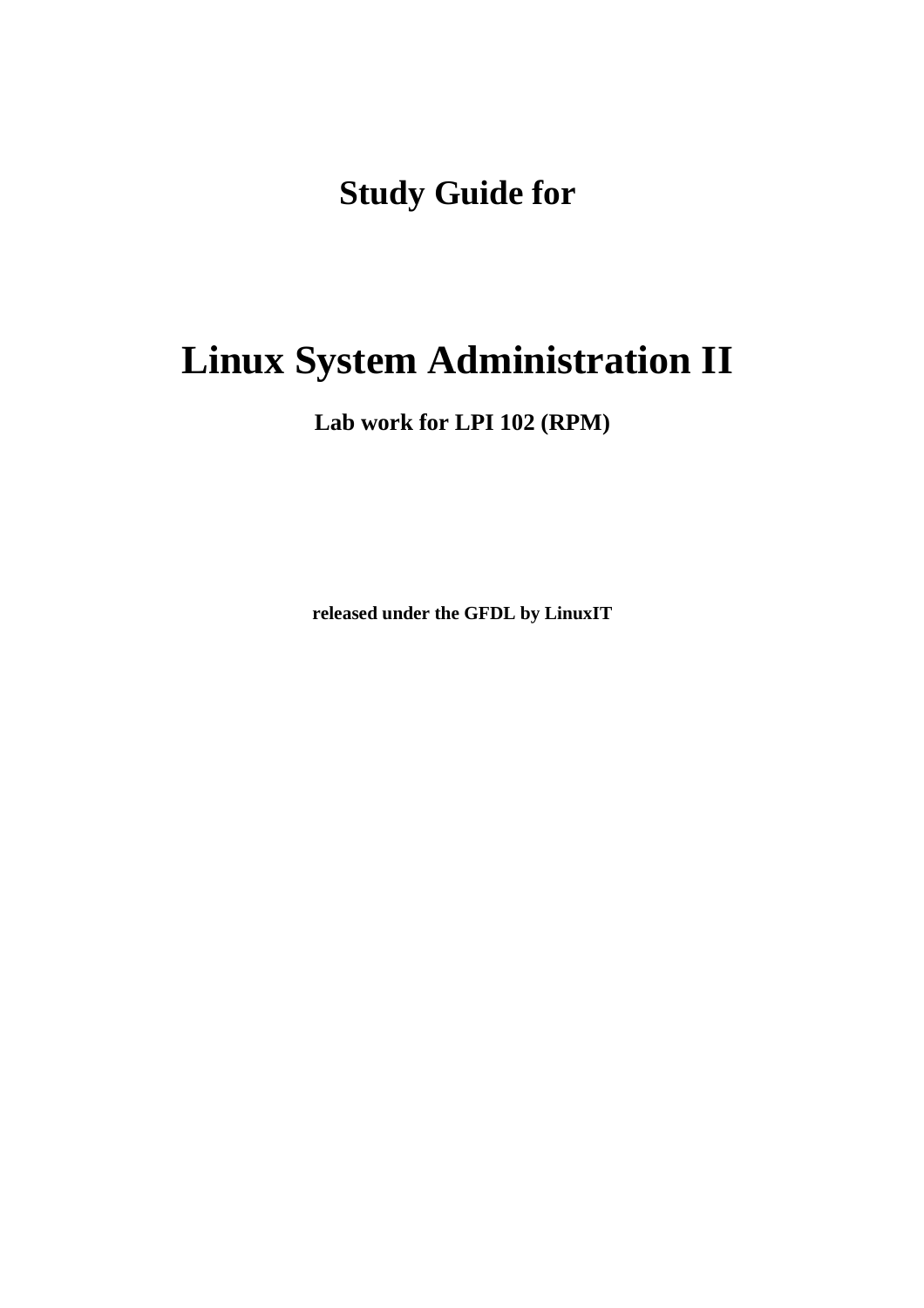Copyright (c) 2003 LinuxIT. Permission is granted to copy, distribute and/or modify this document under the terms of the GNU Free Documentation License, Version 1.2 or any later version published by the Free Software Foundation; with the Invariant Sections being History, Acknowledgements, with the Front-Cover Texts being "released under the GFDL by LinuxIT".

\_\_\_\_\_\_\_\_\_\_\_\_\_\_\_\_\_\_\_\_\_\_\_\_\_\_\_\_\_\_\_\_\_\_\_\_\_\_\_\_\_\_\_\_\_\_\_\_\_\_\_\_\_\_\_\_\_\_\_\_\_\_\_\_\_\_\_\_\_\_\_\_\_\_

### **GNU Free Documentation License**

Version 1.2, November 2002

Copyright (C) 2000,2001,2002 Free Software Foundation, Inc. 59 Temple Place, Suite 330, Boston, MA 02111-1307 USA Everyone is permitted to copy and distribute verbatim copies of this license document, but changing it is not allowed.

### **0. PREAMBLE**

The purpose of this License is to make a manual, textbook, or other functional and useful document "free" in the sense of freedom: to assure everyone the effective freedom to copy and redistribute it, with or without modifying it, either commercially or noncommercially. Secondarily, this License preserves for the author and publisher a way to get credit for their work, while not being considered responsible for modifications made by others.

This License is a kind of "copyleft", which means that derivative works of the document must themselves be free in the same sense. It complements the GNU General Public License, which is a copyleft license designed for free software.

We have designed this License in order to use it for manuals for free software, because free software needs free documentation: a free program should come with manuals providing the same freedoms that the software does. But this License is not limited to software manuals; it can be used for any textual work, regardless of subject matter or whether it is published as a printed book. We recommend this License principally for works whose purpose is instruction or reference.

### **1. APPLICABILITY AND DEFINITIONS**

This License applies to any manual or other work, in any medium, that contains a notice placed by the copyright holder saying it can be distributed under the terms of this License. Such a notice grants a world-wide, royalty-free license, unlimited in duration, to use that work under the conditions stated herein. The "Document", below, refers to any such manual or work. Any member of the public is a licensee, and is addressed as "you". You accept the license if you copy, modify or distribute the work in a way requiring permission under copyright law.

A "Modified Version" of the Document means any work containing the Document or a portion of it, either copied verbatim, or with modifications and/or translated into another language.

A "Secondary Section" is a named appendix or a front-matter section of the Document that deals exclusively with the relationship of the publishers or authors of the Document to the Document's overall subject (or to related matters) and contains nothing that could fall directly within that overall subject. (Thus, if the Document is in part a textbook of mathematics, a Secondary Section may not explain any mathematics.) The relationship could be a matter of historical connection with the subject or with related matters, or of legal, commercial, philosophical, ethical or political position regarding them.

The "Invariant Sections" are certain Secondary Sections whose titles are designated, as being those of Invariant Sections, in the notice that says that the Document is released under this License. If a section does not fit the above definition of Secondary then it is not allowed to be designated as Invariant. The Document may contain zero Invariant Sections. If the Document does not identify any Invariant Sections then there are none.

The "Cover Texts" are certain short passages of text that are listed, as Front-Cover Texts or Back-Cover Texts, in the notice that says that the Document is released under this License. A Front-Cover Text may be at most 5 words, and a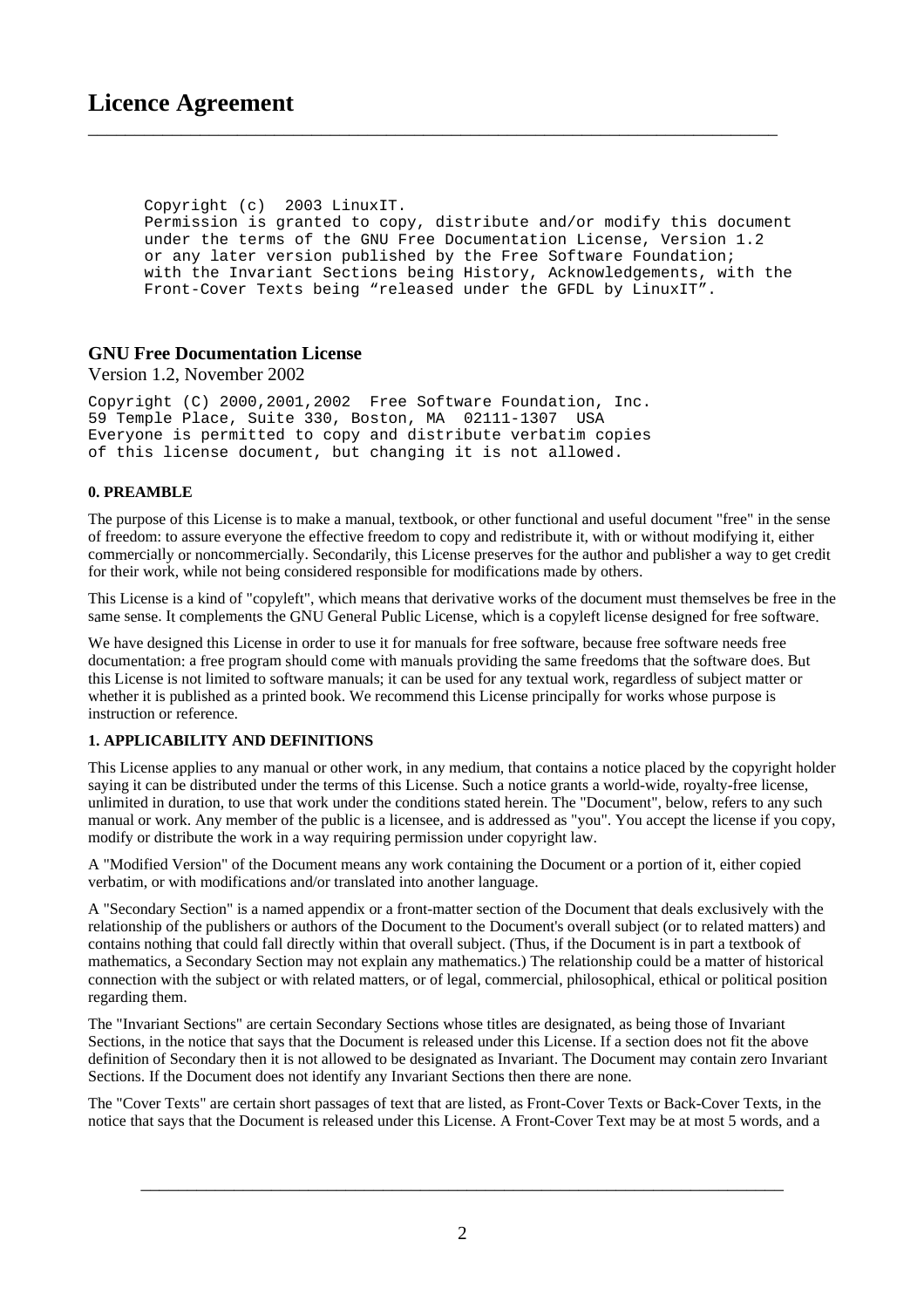\_\_\_\_\_\_\_\_\_\_\_\_\_\_\_\_\_\_\_\_\_\_\_\_\_\_\_\_\_\_\_\_\_\_\_\_\_\_\_\_\_\_\_\_\_\_\_\_\_\_\_\_\_\_\_\_\_\_\_\_\_\_\_\_\_\_\_\_\_\_\_\_\_\_ Back-Cover Text may be at most 25 words.

A "Transparent" copy of the Document means a machine-readable copy, represented in a format whose specification is available to the general public, that is suitable for revising the document straightforwardly with generic text editors or (for images composed of pixels) generic paint programs or (for drawings) some widely available drawing editor, and that is suitable for input to text formatters or for automatic translation to a variety of formats suitable for input to text formatters. A copy made in an otherwise Transparent file format whose markup, or absence of markup, has been arranged to thwart or discourage subsequent modification by readers is not Transparent. An image format is not Transparent if used for any substantial amount of text. A copy that is not "Transparent" is called "Opaque".

Examples of suitable formats for Transparent copies include plain ASCII without markup, Texinfo input format, LaTeX input format, SGML or XML using a publicly available DTD, and standard-conforming simple HTML, PostScript or PDF designed for human modification. Examples of transparent image formats include PNG, XCF and JPG. Opaque formats include proprietary formats that can be read and edited only by proprietary word processors, SGML or XML for which the DTD and/or processing tools are not generally available, and the machine-generated HTML, PostScript or PDF produced by some word processors for output purposes only.

The "Title Page" means, for a printed book, the title page itself, plus such following pages as are needed to hold, legibly, the material this License requires to appear in the title page. For works in formats which do not have any title page as such, "Title Page" means the text near the most prominent appearance of the work's title, preceding the beginning of the body of the text.

A section "Entitled XYZ" means a named subunit of the Document whose title either is precisely XYZ or contains XYZ in parentheses following text that translates XYZ in another language. (Here XYZ stands for a specific section name mentioned below, such as "Acknowledgements", "Dedications", "Endorsements", or "History".) To "Preserve the Title" of such a section when you modify the Document means that it remains a section "Entitled XYZ" according to this definition.

The Document may include Warranty Disclaimers next to the notice which states that this License applies to the Document. These Warranty Disclaimers are considered to be included by reference in this License, but only as regards disclaiming warranties: any other implication that these Warranty Disclaimers may have is void and has no effect on the meaning of this License.

### **2. VERBATIM COPYING**

You may copy and distribute the Document in any medium, either commercially or noncommercially, provided that this License, the copyright notices, and the license notice saying this License applies to the Document are reproduced in all copies, and that you add no other conditions whatsoever to those of this License. You may not use technical measures to obstruct or control the reading or further copying of the copies you make or distribute. However, you may accept compensation in exchange for copies. If you distribute a large enough number of copies you must also follow the conditions in section 3.

You may also lend copies, under the same conditions stated above, and you may publicly display copies.

### **3. COPYING IN QUANTITY**

If you publish printed copies (or copies in media that commonly have printed covers) of the Document, numbering more than 100, and the Document's license notice requires Cover Texts, you must enclose the copies in covers that carry, clearly and legibly, all these Cover Texts: Front-Cover Texts on the front cover, and Back-Cover Texts on the back cover. Both covers must also clearly and legibly identify you as the publisher of these copies. The front cover must present the full title with all words of the title equally prominent and visible. You may add other material on the covers in addition. Copying with changes limited to the covers, as long as they preserve the title of the Document and satisfy these conditions, can be treated as verbatim copying in other respects.

If the required texts for either cover are too voluminous to fit legibly, you should put the first ones listed (as many as fit reasonably) on the actual cover, and continue the rest onto adjacent pages.

If you publish or distribute Opaque copies of the Document numbering more than 100, you must either include a machine-readable Transparent copy along with each Opaque copy, or state in or with each Opaque copy a computernetwork location from which the general network-using public has access to download using public-standard network protocols a complete Transparent copy of the Document, free of added material. If you use the latter option, you must take reasonably prudent steps, when you begin distribution of Opaque copies in quantity, to ensure that this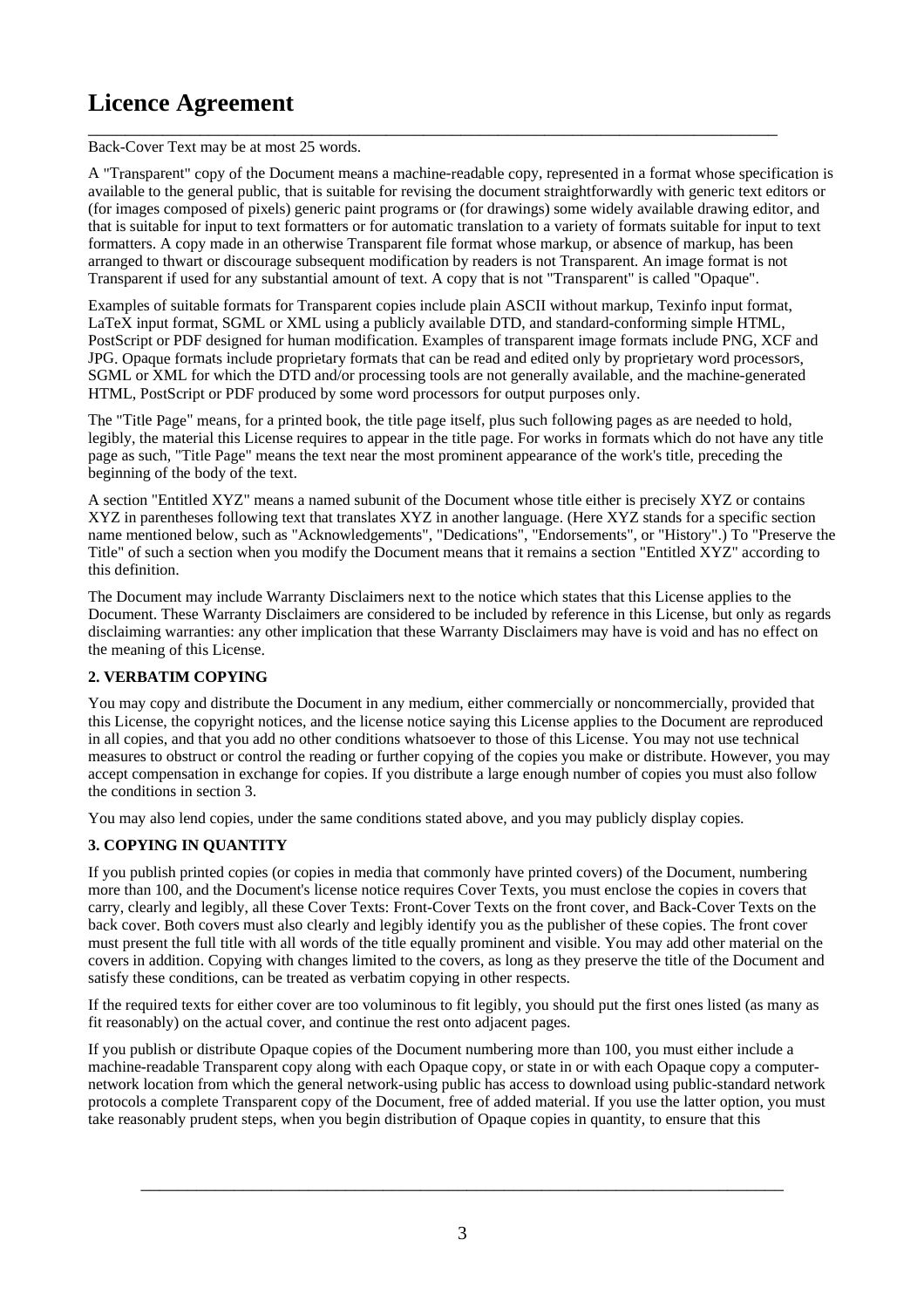\_\_\_\_\_\_\_\_\_\_\_\_\_\_\_\_\_\_\_\_\_\_\_\_\_\_\_\_\_\_\_\_\_\_\_\_\_\_\_\_\_\_\_\_\_\_\_\_\_\_\_\_\_\_\_\_\_\_\_\_\_\_\_\_\_\_\_\_\_\_\_\_\_\_ Transparent copy will remain thus accessible at the stated location until at least one year after the last time you distribute an Opaque copy (directly or through your agents or retailers) of that edition to the public.

It is requested, but not required, that you contact the authors of the Document well before redistributing any large number of copies, to give them a chance to provide you with an updated version of the Document.

### **4. MODIFICATIONS**

You may copy and distribute a Modified Version of the Document under the conditions of sections 2 and 3 above, provided that you release the Modified Version under precisely this License, with the Modified Version filling the role of the Document, thus licensing distribution and modification of the Modified Version to whoever possesses a copy of it. In addition, you must do these things in the Modified Version:

- **A.** Use in the Title Page (and on the covers, if any) a title distinct from that of the Document, and from those of previous versions (which should, if there were any, be listed in the History section of the Document). You may use the same title as a previous version if the original publisher of that version gives permission.
- **B.** List on the Title Page, as authors, one or more persons or entities responsible for authorship of the modifications in the Modified Version, together with at least five of the principal authors of the Document (all of its principal authors, if it has fewer than five), unless they release you from this requirement.
- **C.** State on the Title page the name of the publisher of the Modified Version, as the publisher.
- **D.** Preserve all the copyright notices of the Document.
- **E.** Add an appropriate copyright notice for your modifications adjacent to the other copyright notices.
- **F.** Include, immediately after the copyright notices, a license notice giving the public permission to use the Modified Version under the terms of this License, in the form shown in the Addendum below.
- **G.** Preserve in that license notice the full lists of Invariant Sections and required Cover Texts given in the Document's license notice.
- **H.** Include an unaltered copy of this License.
- **I.** Preserve the section Entitled "History", Preserve its Title, and add to it an item stating at least the title, year, new authors, and publisher of the Modified Version as given on the Title Page. If there is no section Entitled "History" in the Document, create one stating the title, year, authors, and publisher of the Document as given on its Title Page, then add an item describing the Modified Version as stated in the previous sentence.
- **J.** Preserve the network location, if any, given in the Document for public access to a Transparent copy of the Document, and likewise the network locations given in the Document for previous versions it was based on. These may be placed in the "History" section. You may omit a network location for a work that was published at least four years before the Document itself, or if the original publisher of the version it refers to gives permission.
- **K.** For any section Entitled "Acknowledgements" or "Dedications", Preserve the Title of the section, and preserve in the section all the substance and tone of each of the contributor acknowledgements and/or dedications given therein.
- **L.** Preserve all the Invariant Sections of the Document, unaltered in their text and in their titles. Section numbers or the equivalent are not considered part of the section titles.
- **M.** Delete any section Entitled "Endorsements". Such a section may not be included in the Modified Version.
- **N.** Do not retitle any existing section to be Entitled "Endorsements" or to conflict in title with any Invariant Section.
- **O.** Preserve any Warranty Disclaimers.

If the Modified Version includes new front-matter sections or appendices that qualify as Secondary Sections and contain no material copied from the Document, you may at your option designate some or all of these sections as invariant. To do this, add their titles to the list of Invariant Sections in the Modified Version's license notice. These titles must be distinct from any other section titles.

You may add a section Entitled "Endorsements", provided it contains nothing but endorsements of your Modified Version by various parties--for example, statements of peer review or that the text has been approved by an organization as the authoritative definition of a standard.

You may add a passage of up to five words as a Front-Cover Text, and a passage of up to 25 words as a Back-Cover Text, to the end of the list of Cover Texts in the Modified Version. Only one passage of Front-Cover Text and one of Back-Cover Text may be added by (or through arrangements made by) any one entity. If the Document already includes a cover text for the same cover, previously added by you or by arrangement made by the same entity you are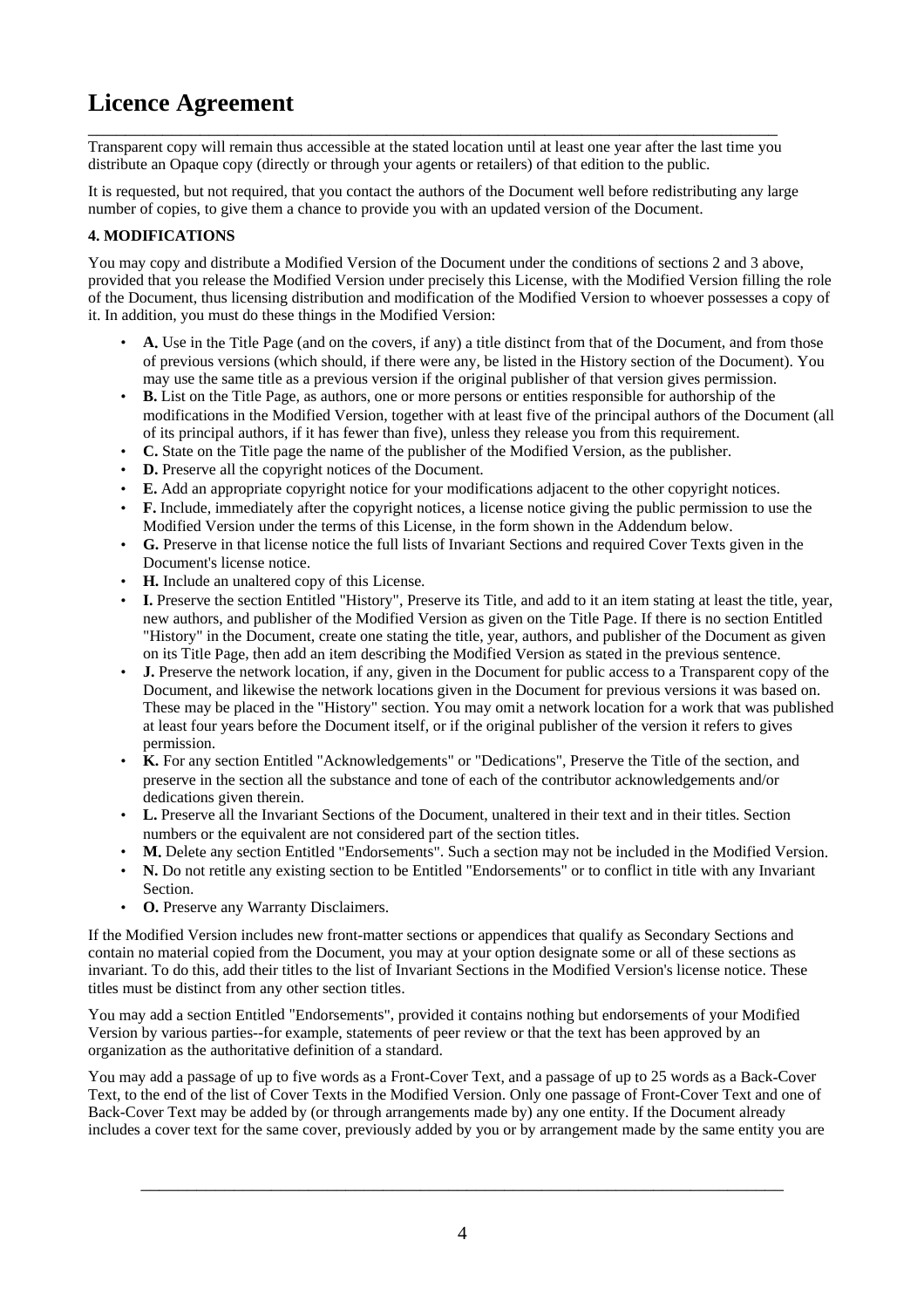\_\_\_\_\_\_\_\_\_\_\_\_\_\_\_\_\_\_\_\_\_\_\_\_\_\_\_\_\_\_\_\_\_\_\_\_\_\_\_\_\_\_\_\_\_\_\_\_\_\_\_\_\_\_\_\_\_\_\_\_\_\_\_\_\_\_\_\_\_\_\_\_\_\_ acting on behalf of, you may not add another; but you may replace the old one, on explicit permission from the previous publisher that added the old one.

The author(s) and publisher(s) of the Document do not by this License give permission to use their names for publicity for or to assert or imply endorsement of any Modified Version.

### **5. COMBINING DOCUMENTS**

You may combine the Document with other documents released under this License, under the terms defined in section 4 above for modified versions, provided that you include in the combination all of the Invariant Sections of all of the original documents, unmodified, and list them all as Invariant Sections of your combined work in its license notice, and that you preserve all their Warranty Disclaimers.

The combined work need only contain one copy of this License, and multiple identical Invariant Sections may be replaced with a single copy. If there are multiple Invariant Sections with the same name but different contents, make the title of each such section unique by adding at the end of it, in parentheses, the name of the original author or publisher of that section if known, or else a unique number. Make the same adjustment to the section titles in the list of Invariant Sections in the license notice of the combined work.

In the combination, you must combine any sections Entitled "History" in the various original documents, forming one section Entitled "History"; likewise combine any sections Entitled "Acknowledgements", and any sections Entitled "Dedications". You must delete all sections Entitled "Endorsements."

### **6. COLLECTIONS OF DOCUMENTS**

You may make a collection consisting of the Document and other documents released under this License, and replace the individual copies of this License in the various documents with a single copy that is included in the collection, provided that you follow the rules of this License for verbatim copying of each of the documents in all other respects.

You may extract a single document from such a collection, and distribute it individually under this License, provided you insert a copy of this License into the extracted document, and follow this License in all other respects regarding verbatim copying of that document.

### **7. AGGREGATION WITH INDEPENDENT WORKS**

A compilation of the Document or its derivatives with other separate and independent documents or works, in or on a volume of a storage or distribution medium, is called an "aggregate" if the copyright resulting from the compilation is not used to limit the legal rights of the compilation's users beyond what the individual works permit. When the Document is included in an aggregate, this License does not apply to the other works in the aggregate which are not themselves derivative works of the Document.

If the Cover Text requirement of section 3 is applicable to these copies of the Document, then if the Document is less than one half of the entire aggregate, the Document's Cover Texts may be placed on covers that bracket the Document within the aggregate, or the electronic equivalent of covers if the Document is in electronic form. Otherwise they must appear on printed covers that bracket the whole aggregate.

#### **8. TRANSLATION**

Translation is considered a kind of modification, so you may distribute translations of the Document under the terms of section 4. Replacing Invariant Sections with translations requires special permission from their copyright holders, but you may include translations of some or all Invariant Sections in addition to the original versions of these Invariant Sections. You may include a translation of this License, and all the license notices in the Document, and any Warranty Disclaimers, provided that you also include the original English version of this License and the original versions of those notices and disclaimers. In case of a disagreement between the translation and the original version of this License or a notice or disclaimer, the original version will prevail.

If a section in the Document is Entitled "Acknowledgements", "Dedications", or "History", the requirement (section 4) to Preserve its Title (section 1) will typically require changing the actual title.

### **9. TERMINATION**

You may not copy, modify, sublicense, or distribute the Document except as expressly provided for under this License. Any other attempt to copy, modify, sublicense or distribute the Document is void, and will automatically terminate your rights under this License. However, parties who have received copies, or rights, from you under this License will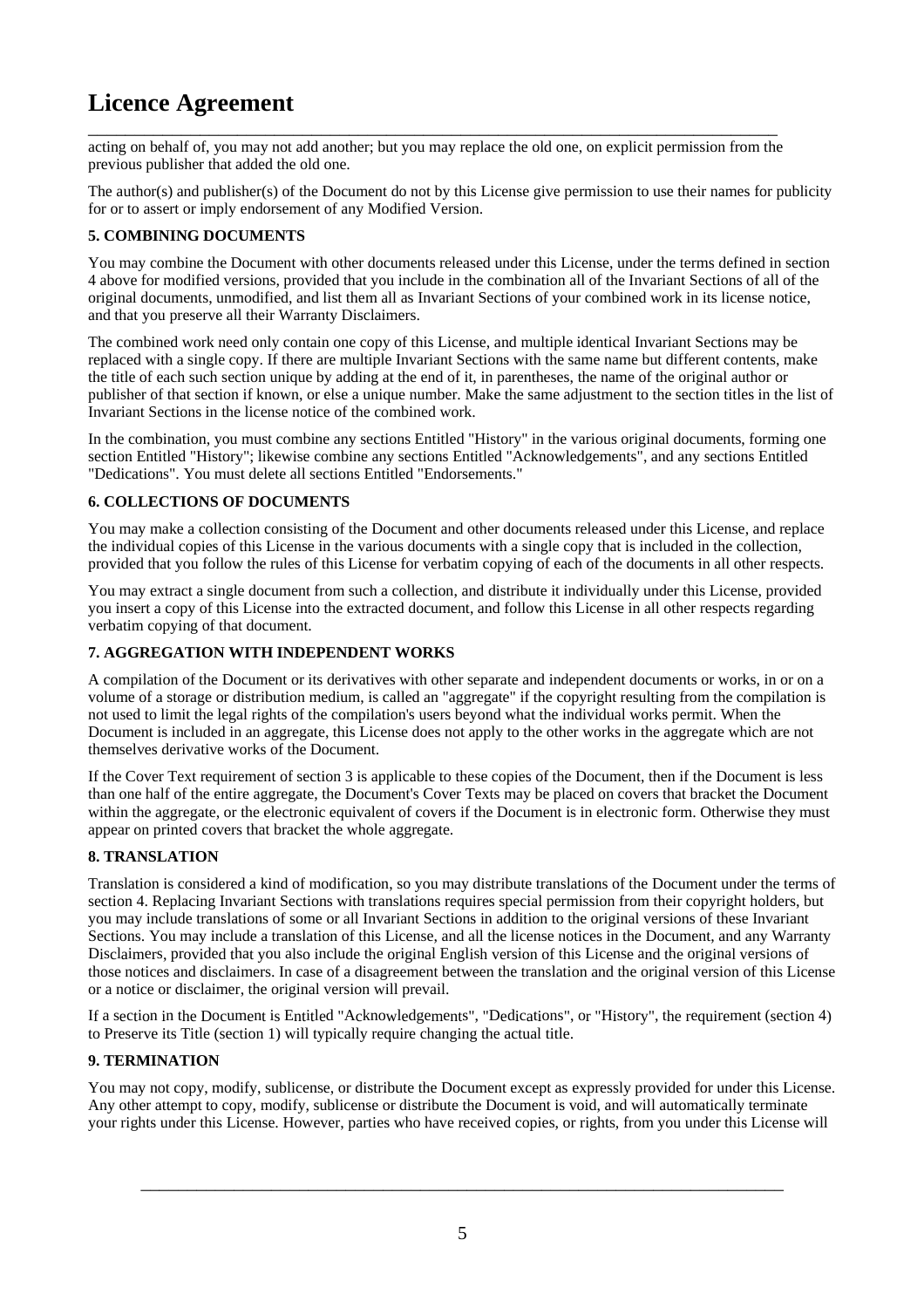\_\_\_\_\_\_\_\_\_\_\_\_\_\_\_\_\_\_\_\_\_\_\_\_\_\_\_\_\_\_\_\_\_\_\_\_\_\_\_\_\_\_\_\_\_\_\_\_\_\_\_\_\_\_\_\_\_\_\_\_\_\_\_\_\_\_\_\_\_\_\_\_\_\_ not have their licenses terminated so long as such parties remain in full compliance.

### **10. FUTURE REVISIONS OF THIS LICENSE**

The Free Software Foundation may publish new, revised versions of the GNU Free Documentation License from time to time. Such new versions will be similar in spirit to the present version, but may differ in detail to address new problems or concerns. See http://www.gnu.org/copyleft/.

Each version of the License is given a distinguishing version number. If the Document specifies that a particular numbered version of this License "or any later version" applies to it, you have the option of following the terms and conditions either of that specified version or of any later version that has been published (not as a draft) by the Free Software Foundation. If the Document does not specify a version number of this License, you may choose any version ever published (not as a draft) by the Free Software Foundation.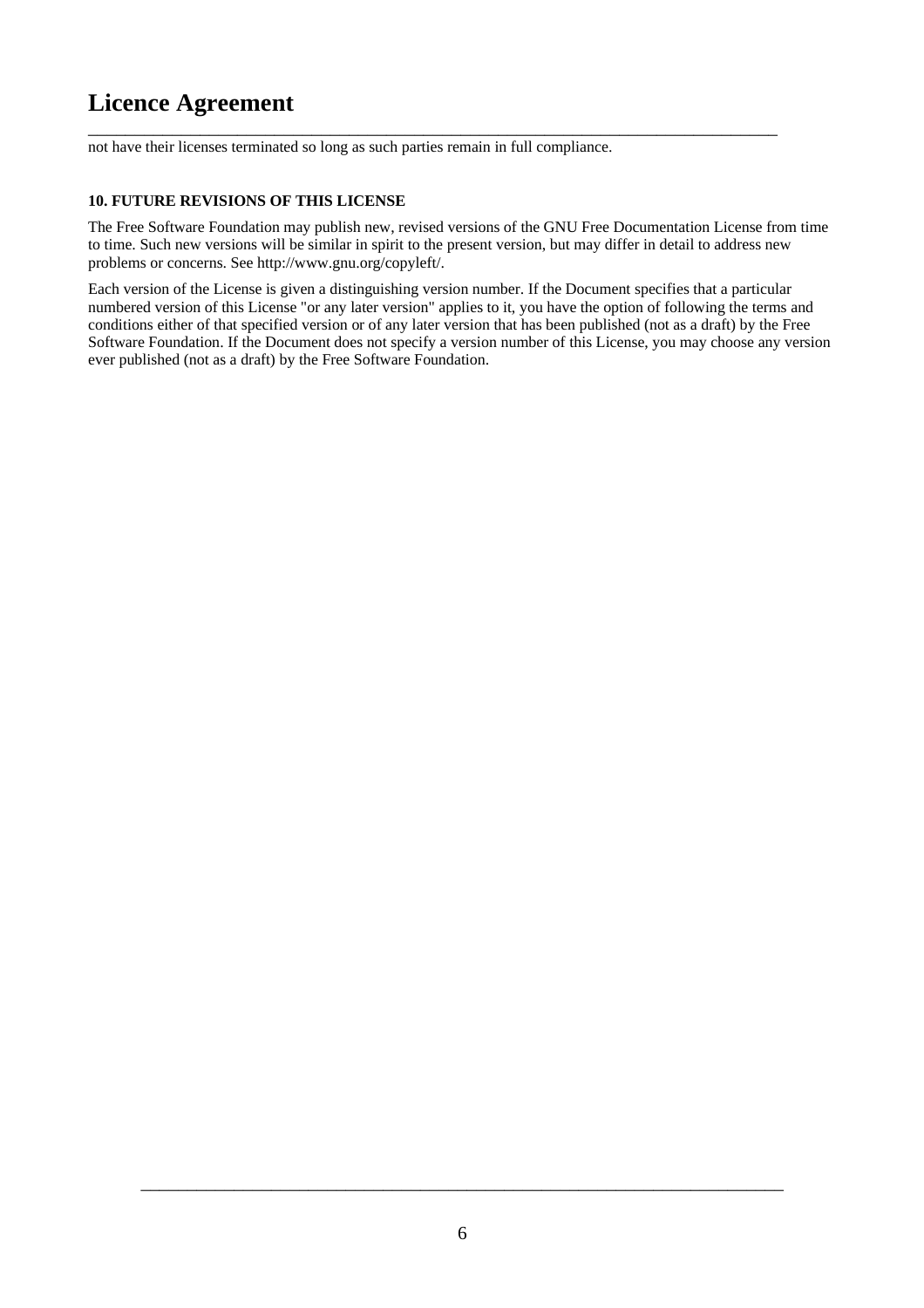# **LinuxIT Technical Education Centre Introduction** \_\_\_\_\_\_\_\_\_\_\_\_\_\_\_\_\_\_\_\_\_\_\_\_\_\_\_\_\_\_\_\_\_\_\_\_\_\_\_\_\_\_\_\_\_\_\_\_\_\_\_\_\_\_\_\_\_\_\_\_\_\_\_\_\_\_\_\_\_\_\_



## **Introduction:**

## **Acknowledgements**

The original material was made available by LinuxIT's technical training centre www.linuxit.com. Many thanks to Andrew Meredith for suggesting the idea in the first place. A special thanks to all the students who have helped dilute the technical aspects of Linux administration through their many questions, this has led to the inclusion of more illustrations attempting to introduce concepts in a userfriendly way. Finally, many thanks to Paul McEnery for the technical advice and for starting off some of the most difficult chapters such as the ones covering the X server (101), modems (102), security (102) and the Linux kernel (102).

The manual is available online at http://savannah.nongnu.org/projects/lpi-manuals/. Thank you to the Savannah Volunteers for assessing the project and providing us with the Web space.

## **History**

First release (version 0.0) October 2003. Reviewed by Adrian Thomasset. Second release (revision1) January 2003. Reviewed by Andrew Meredith

## **Audience**

This course is designed as a 3 to 4 days practical course preparing for the LPI 102 exam. It is recommended that candidates have at least one year experience doing Linux administration professionally. However for those who are ready for a challenge the training is designed to provide as much insight and examples as possible to help non specialists understand the basic concepts and command sets which form the core of Linux computing.

## **The LPI Certification Program**

There are currently two LPI certification levels. The first level LPIC-1 is granted after passing both exams LPI 101 and LPI 102. Similarly passing the LPI 201 and LPI 202 exams will grant the second level certification LPIC-2.

There are no pre-requisites for LPI 101 and 102. However the exams for LPIC-2 can only be attempted once LPIC-1 has been obtained.

## **No Guarantee**

The manual comes with no guarantee at all.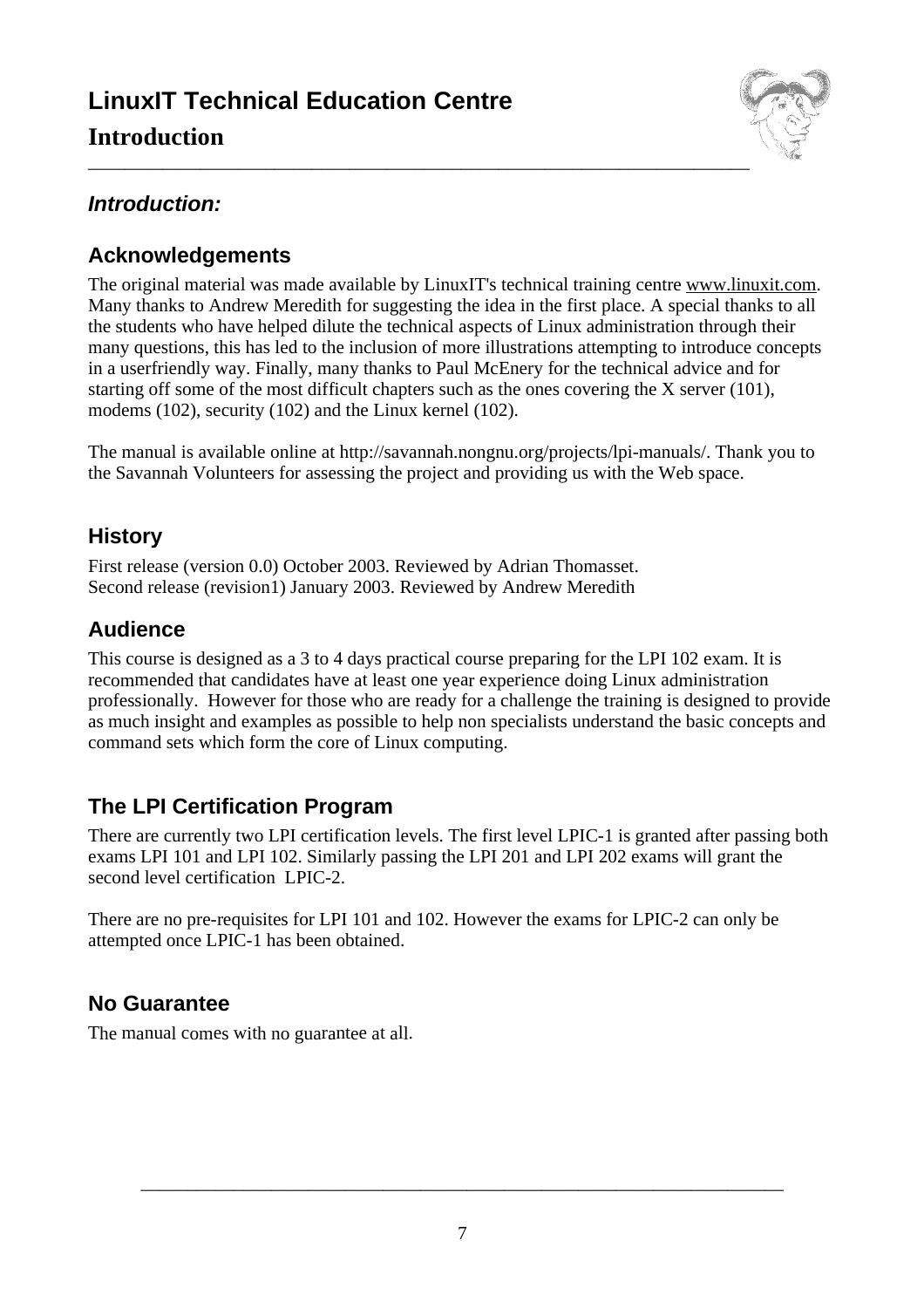# **LinuxIT Technical Education Centre Introduction**



### **Resources**

www.lpi.org www.linux-praxis.de www.lpiforums.com www.tldp.org www.fsf.org www.linuxit.com

## **Notations**

Commands and filenames will appear in the text in **bold**.

The <> symbols are used to indicate a non optional argument. The [] symbols are used to indicate an optional argument

Commands that can be typed directly in the shell are highlighted as below

command

or

 $\blacksquare$ ्रा

command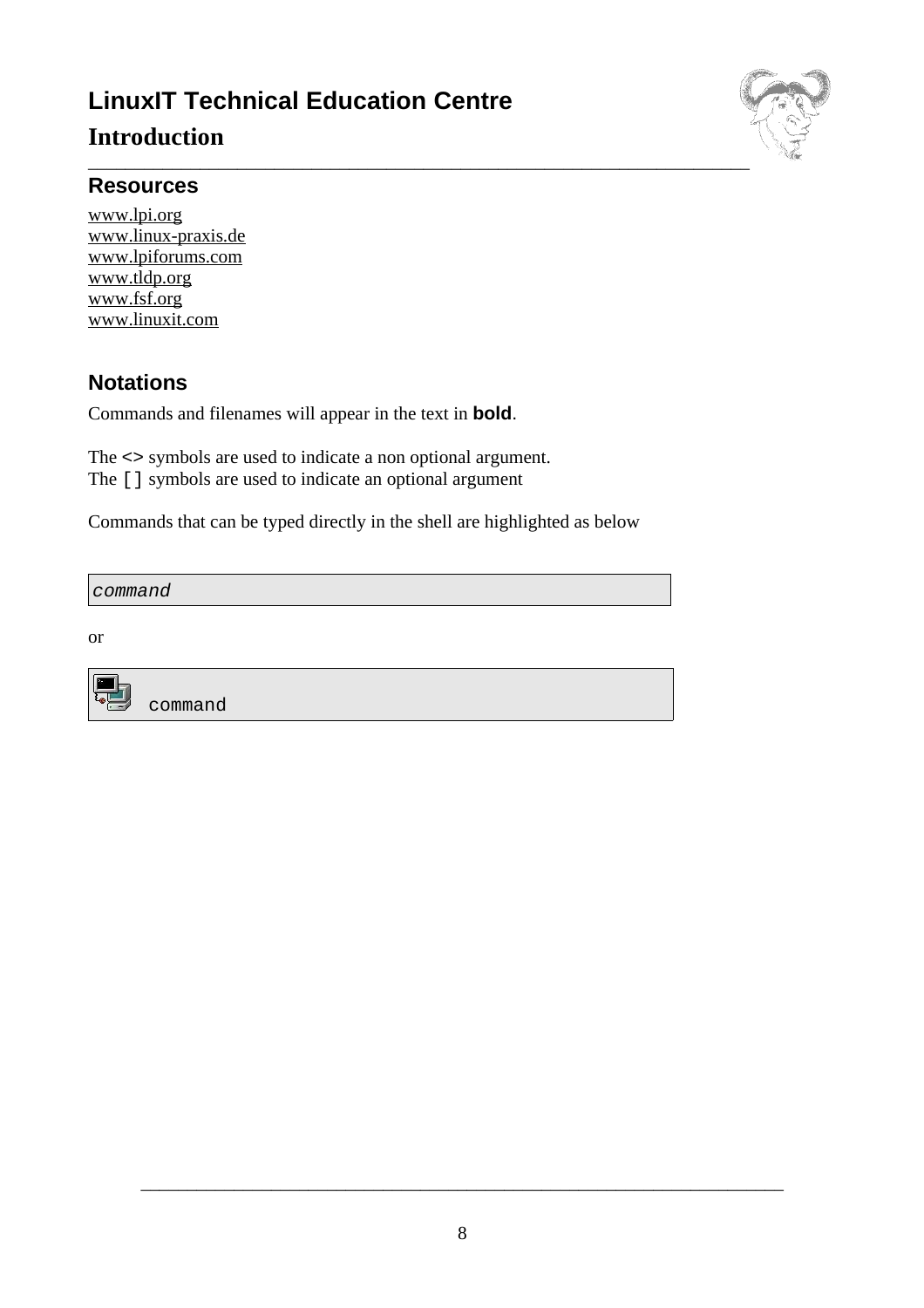

# **Table of Contents**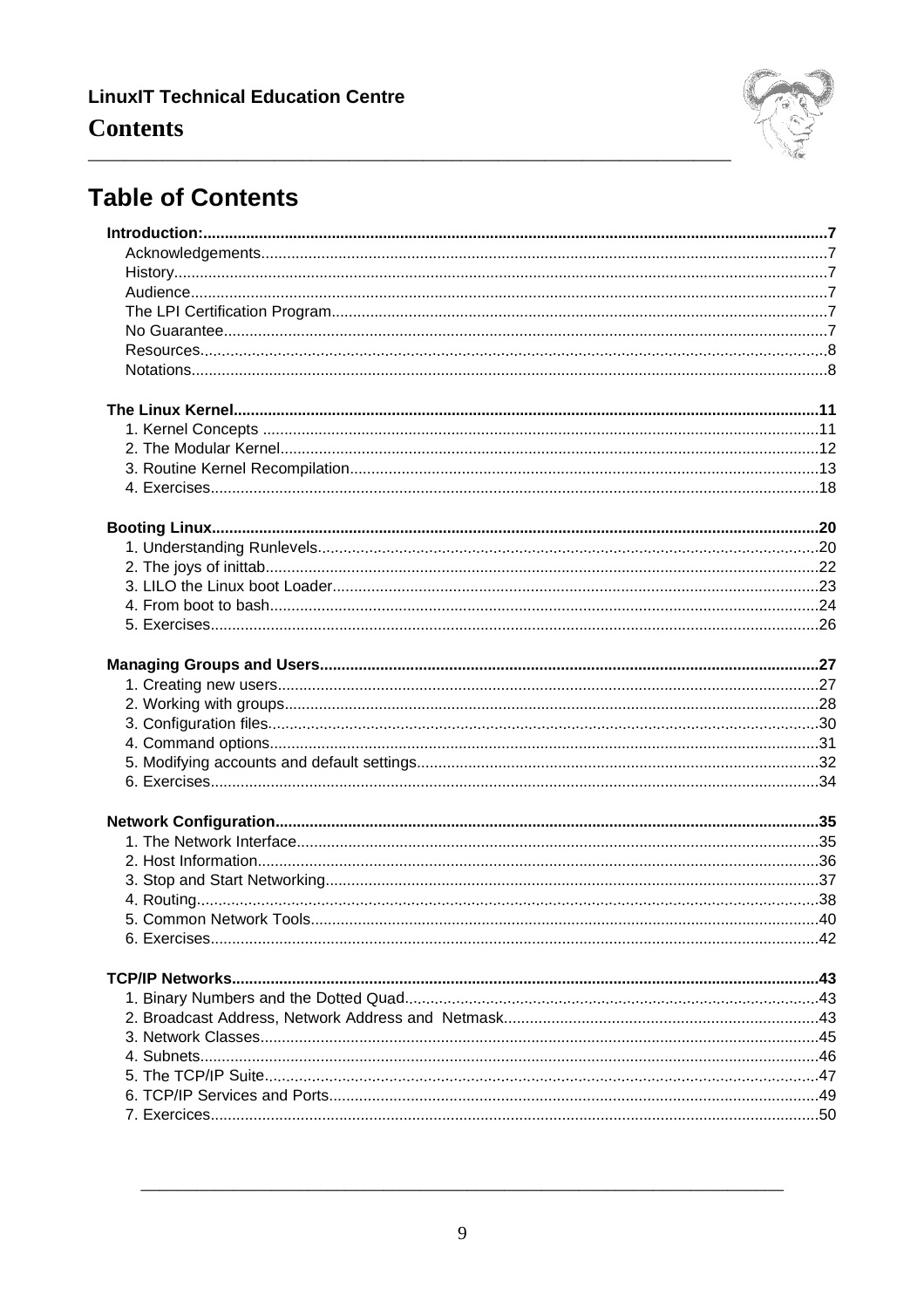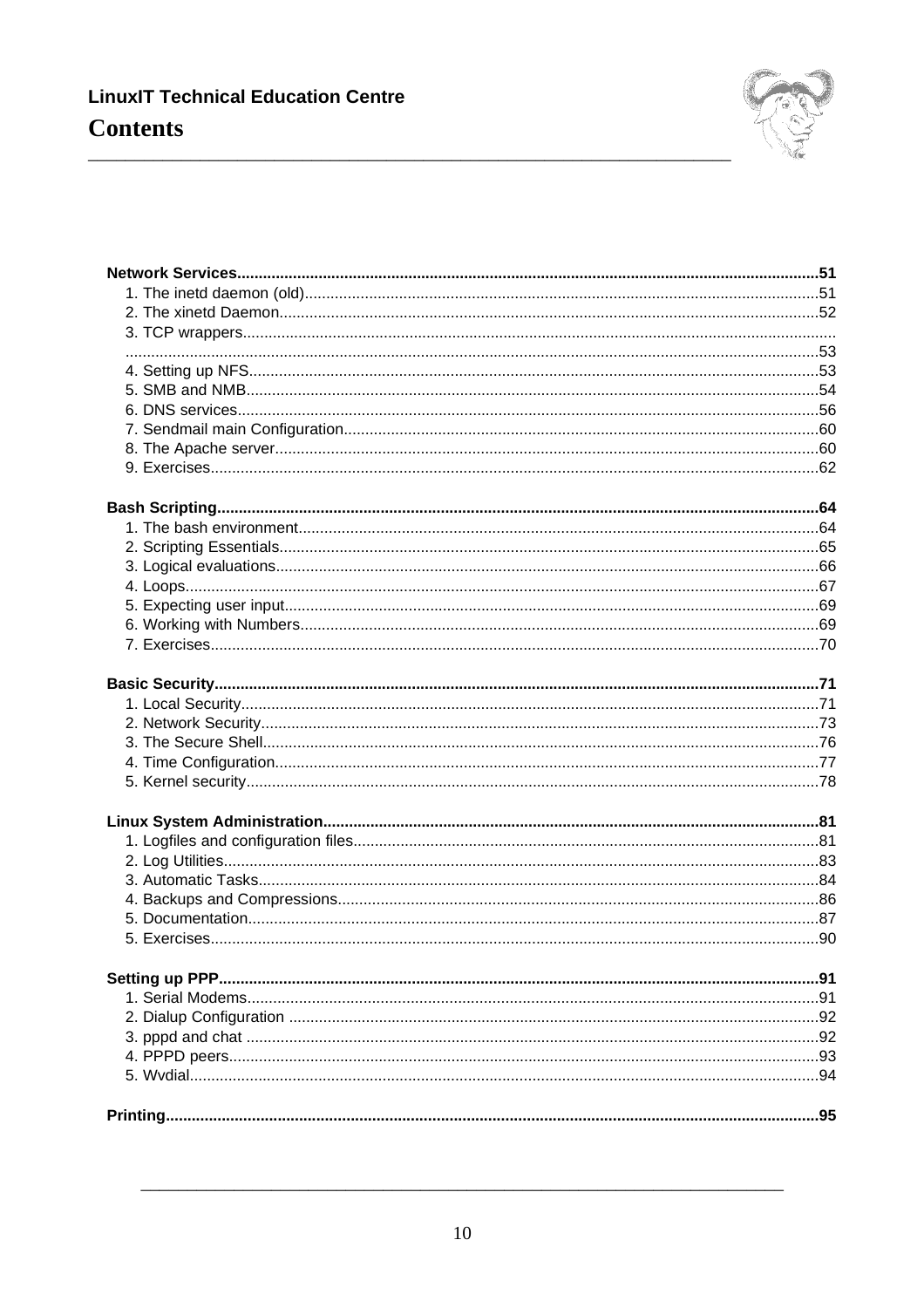# **LinuxIT Technical Education Centre Contents**

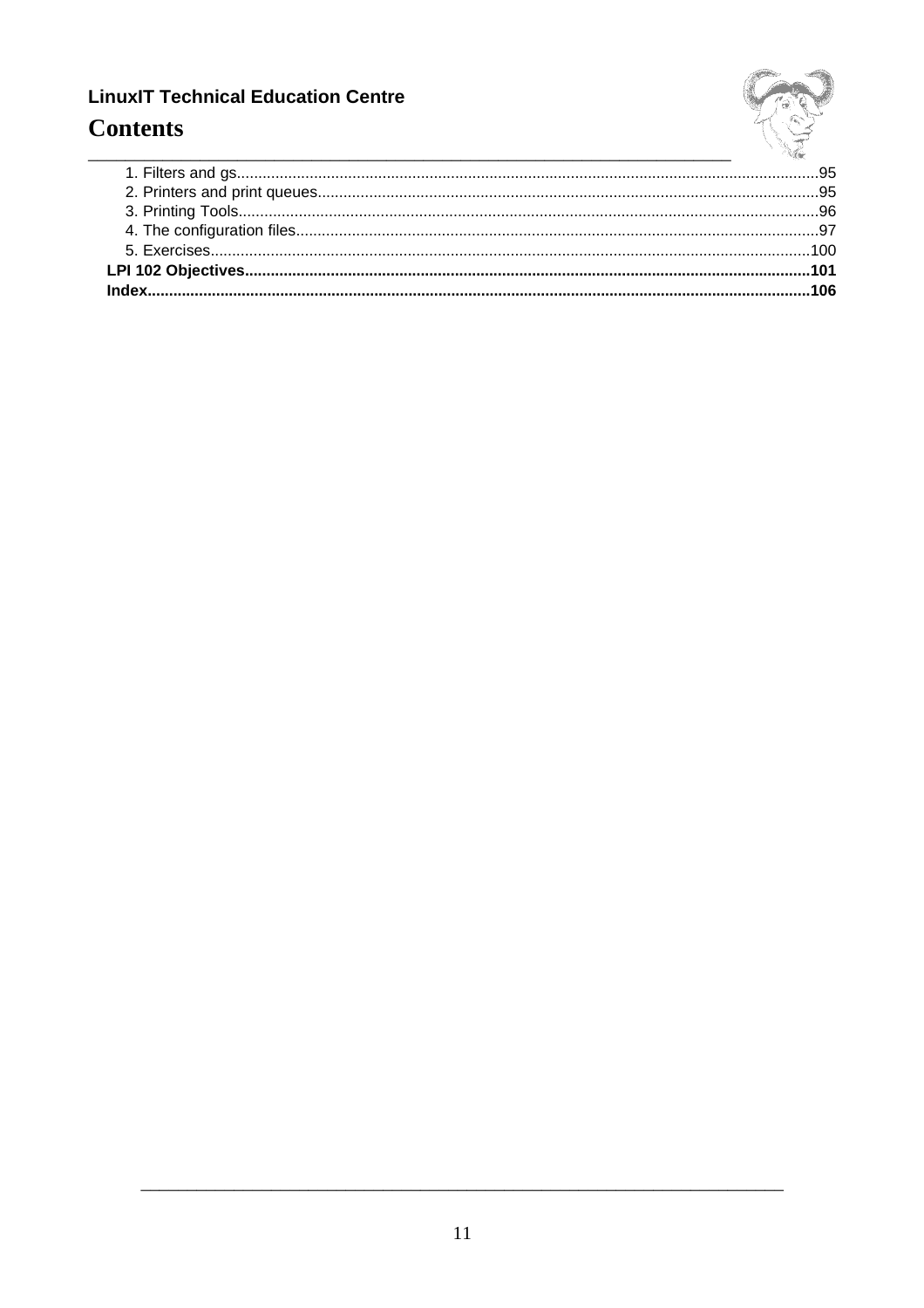

# **The Linux Kernel**

## **1. Kernel Concepts**

The two different types of Linux kernel are:

### **A: Monolithic**

A monolithic kernel is one which has support for all hardware, network, and filesystem compiled into a single image file.

\_\_\_\_\_\_\_\_\_\_\_\_\_\_\_\_\_\_\_\_\_\_\_\_\_\_\_\_\_\_\_\_\_\_\_\_\_\_\_\_\_\_\_\_\_\_\_\_\_\_\_\_\_\_\_\_\_\_\_\_\_\_\_\_\_\_\_\_\_

### **B: Modular**

A modular kernel is one which has some drivers compiled as object files, which the kernel can load and remove on demand. Loadable modules are kept in **/lib/modules**.



The advantage of a modular kernel is that it doesn't always need to be recompiled when hardware is added or replaced on the system. Monolithic kernels boot slightly faster than modular kernels, but do not outperform the modular kernel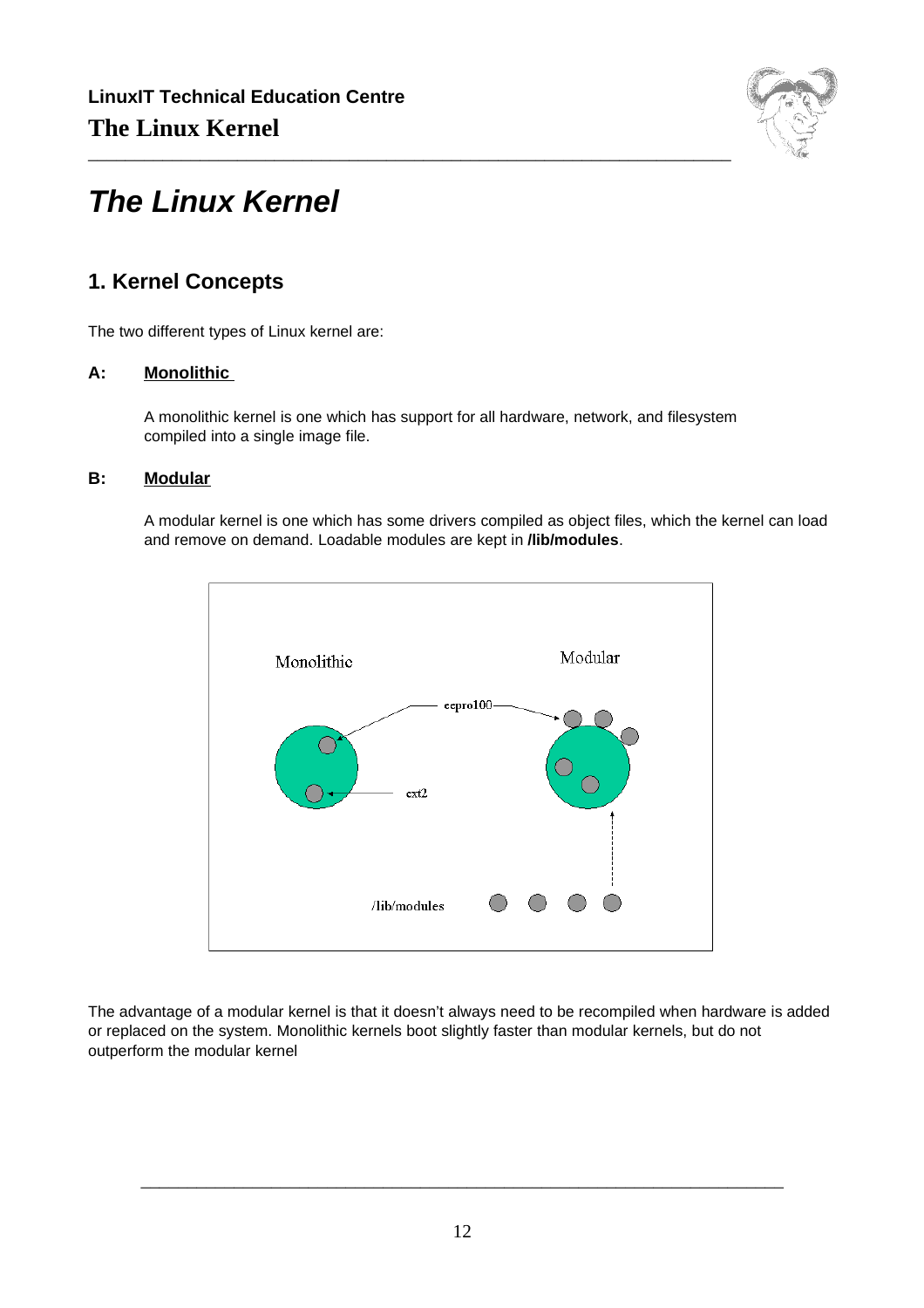

## **2. The Modular Kernel**

Many components of the Linux kernel may be compiled as modules which the kernel can dynamically load and remove as required.

The modules for a particular kernel are stored in **/lib/modules/**<kernel-version>.

\_\_\_\_\_\_\_\_\_\_\_\_\_\_\_\_\_\_\_\_\_\_\_\_\_\_\_\_\_\_\_\_\_\_\_\_\_\_\_\_\_\_\_\_\_\_\_\_\_\_\_\_\_\_\_\_\_\_\_\_\_\_\_\_\_\_\_\_\_

 $\bullet$  The best components to modularise are ones not required at boot time, for example peripheral devices and supplementary file systems.

 $\bullet$  Kernel modules are controlled by utilities supplied by the **modutils** package:

- **lsmod**
- **rmmod**
- **insmod**
- **modprobe**
- **modinfo**

Many modules are dependant on the presence of other modules. A flat file database of module dependencies **/lib/modules/**<kernel-version>**/modules.dep** is generated by the **depmod** command. This command is run by the **rc.sysinit** script when booting the system.

-- **modprobe** will load any module and dependent modules listed in **modules.dep**

-- **/etc/modules.conf** is consulted for module parameters (IRQ and IO ports) but most often contains a list of aliases. These aliases allow applications to refer to a device using a common name. For example the first ethernet device is always referred to as  $e$ th0 and not by the name of the particular driver.

Fig1: Sample /etc/modules.conf file:

```
alias eth0 e100
alias usb-core usb-uhc
alias sound-slot-0 i810_audio
alias char-major-108 ppp generic
alias ppp-compress-18 ppp_mppe
# 100Mbps full duplex
options eth0 e100_speed_duplex=4
```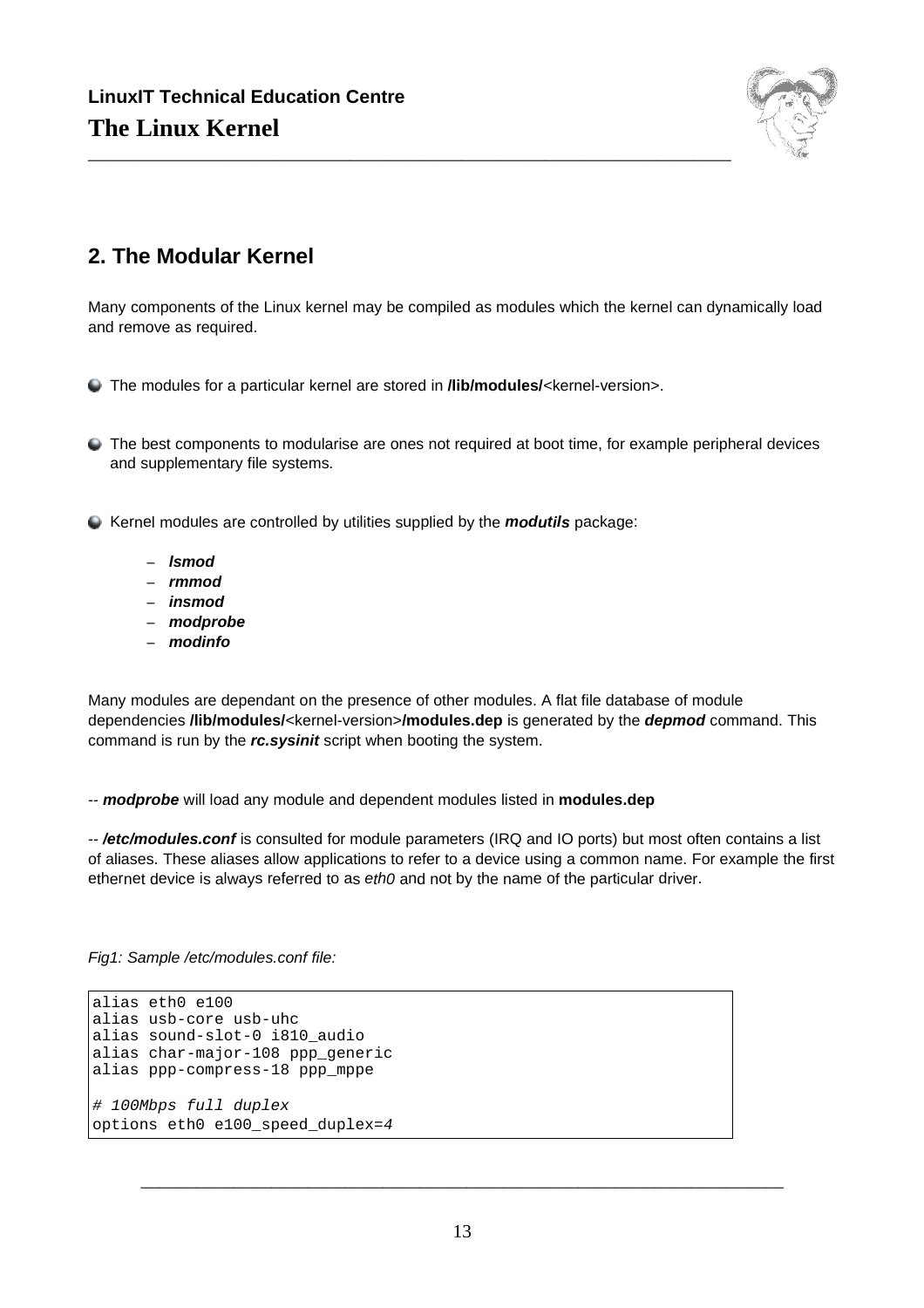

## **3. Routine Kernel Recompilation**

### **3.1 Source extraction**

The kernel source is stored in the **/usr/src/linux** directory tree, which is a symbolic link to the **/usr/src/(kernel-version)** directory. When extracting a new kernel source archive it is recommended to:

\_\_\_\_\_\_\_\_\_\_\_\_\_\_\_\_\_\_\_\_\_\_\_\_\_\_\_\_\_\_\_\_\_\_\_\_\_\_\_\_\_\_\_\_\_\_\_\_\_\_\_\_\_\_\_\_\_\_\_\_\_\_\_\_\_\_\_\_\_

remove the symbolic link to the old kernel source directory tree

rm linux

Kernel sources which have been packaged as an RPM often create a link called **linux-2-4**

• extract the new source archive (e.g linux-2.4.20.tar.bz2)



**Note:** The archived 2.2 series kernels create a directory called linux instead of linux-version. This is why the first step is important, otherwise you may overwrite an old source tree with the new one. Since kernel 2.4 the name of the directory is linux-version.

• create a symbolic link called **linux** from the newly created directory

| $\mathbb{F}$<br>$ln -s$ linux-2.4.20 linux |
|--------------------------------------------|
|--------------------------------------------|

• The kernel is almost ready to be configured now, but first we need to make sure that all old binary files are cleared out of the source tree, and this is done with the **make mrproper** command.

**Note:** mrproper is a Scandinavian brand of cleaner that gets things "cleaner than clean", it is one step beyond "make clean".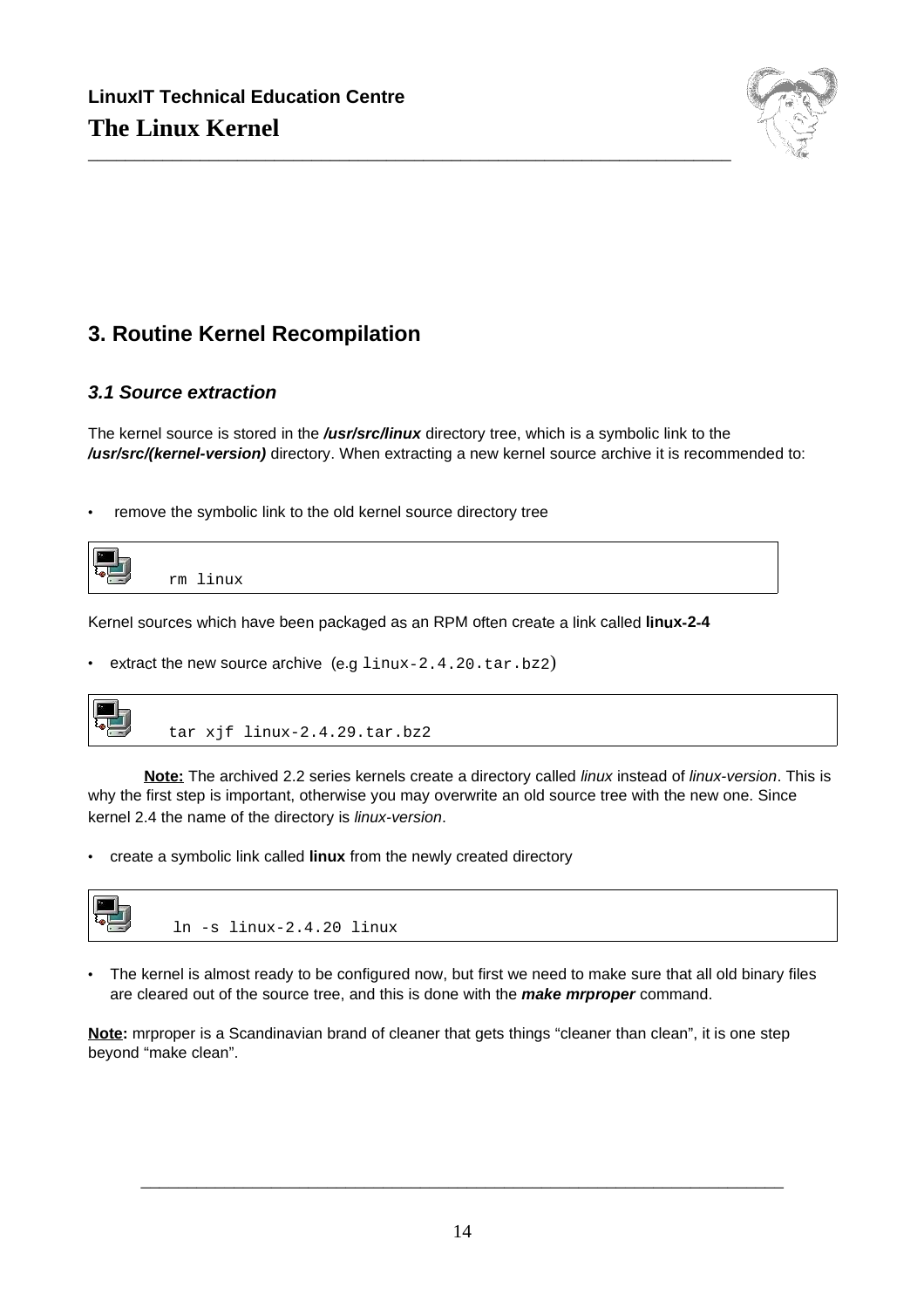| <b>Fusion MPT device support</b><br>IEEE 1394 (FireWire) support<br>Sound<br>I2O device support<br>Network device support<br><b>Amateur Radio support</b><br>IrDA (infrared) support<br>ISDN subsystem<br>Old CD-ROM drivers (not SCSI, not IDE)<br>Input core support<br><b>Character devices</b> | Code maturity level options            | <b>SCSI</b> support | <b>File system</b>  |
|----------------------------------------------------------------------------------------------------------------------------------------------------------------------------------------------------------------------------------------------------------------------------------------------------|----------------------------------------|---------------------|---------------------|
|                                                                                                                                                                                                                                                                                                    | Loadable module support                |                     | Console driv        |
|                                                                                                                                                                                                                                                                                                    | Processor type and features            |                     |                     |
|                                                                                                                                                                                                                                                                                                    | General setup                          |                     | <b>USB</b> suppor   |
|                                                                                                                                                                                                                                                                                                    | <b>Memory Technology Devices (MTD)</b> |                     | <b>Kemel hack</b>   |
|                                                                                                                                                                                                                                                                                                    | Parallel port support                  |                     |                     |
|                                                                                                                                                                                                                                                                                                    | <b>Plug and Play configuration</b>     |                     |                     |
|                                                                                                                                                                                                                                                                                                    | <b>Block devices</b>                   |                     |                     |
|                                                                                                                                                                                                                                                                                                    | Multi-device support (RAID and LVM)    |                     | Save and E:         |
|                                                                                                                                                                                                                                                                                                    | <b>Networking options</b>              |                     | <b>Quit Without</b> |
|                                                                                                                                                                                                                                                                                                    | <b>Telephony Support</b>               |                     | <b>Load Config</b>  |

All these methods will save the configuration file as **/usr/src/linux/.config**

It is often easier to configure a new kernel using an older .config file by using the **make oldconfig** command. This will prompt the user only for new features in the kernel source tree (if the kernel is newer or has been patched).

**Notice:** Some distributions such as RedHat have a **configs** subdirectory containing files to be used as **. config** files with predefined configurations.

To enable kernel features (with **make menuconfig**) you will enter the top level category by moving with the arrow keys and pressing enter to access the desired category. Once in the particular category, pressing the space bar will change the kernel support for a feature or driver.

Possible support types are

- supported (statically compiled) **[\*]**
- modular (dynamically compiled) **[M]**
- not supported **[ ]**

The same choices are available with the other menu editors **config** and **xconfig**.

Fig 2: The make xconfig top level menu:

### **3.3 Kernel Compilation**

**make dep**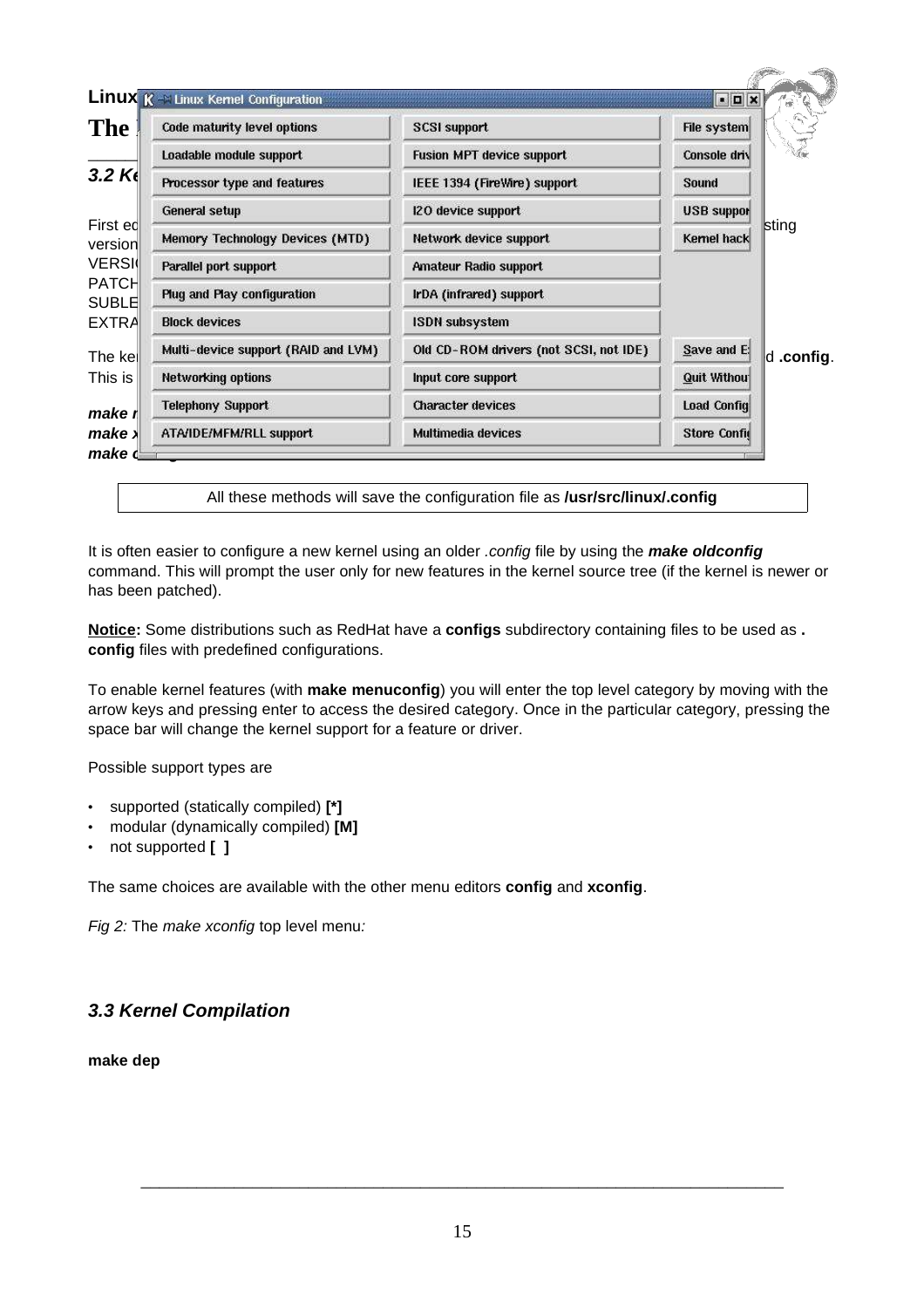## **LinuxIT Technical Education Centre The Linux Kernel**



\_\_\_\_\_\_\_\_\_\_\_\_\_\_\_\_\_\_\_\_\_\_\_\_\_\_\_\_\_\_\_\_\_\_\_\_\_\_\_\_\_\_\_\_\_\_\_\_\_\_\_\_\_\_\_\_\_\_\_\_\_\_\_\_\_\_\_\_\_ Once the kernel configuration is complete, it is necessary to reflect these choices in all the subdirectories of the kernel source tree. This is done with the **make dep** command. Files called .depend containing paths to header files present in the kernel source tree (/usr/src/linux/include) are generated with the **dep** target..

### **make clean**

The **make** command gets instructions from the **Makefile** and will build what is needed. If some files are already present **make** will use them as is. In particular files with **\*.o** extensions. To make sure that all the configuration options in **.config** are used to rebuild the files needed one has to run **make clean** (this deletes \*.o files)

**Notice:** you do not need to do "make clean" at this stage if you already prepared the source directory with "make mrproper"

The kernel itself is compiled compiled with one of the commands:

### **make zImage make bzImage**

When the command exits without any errors, there will be a file in the **/usr/src/linux/** directory called **vmlinux**. This is the uncompressed kernel.

The two other commands will write an additional file in **/usr/src/linux/arch/i386/boot/** called **zImage** and **bzImage** respectively. These are compressed kernels using gzip and bzip2. See the next section **Installing the New Kernel** to find out how to proceed with these files.

#### **make modules**

The modules are compiled with **make modules**.

#### **make modules\_install**

Once the modules are compiled they need to be copied to the corresponding subdirectory in **/lib/modules**. The **make modules\_install** command will do that.

The sequence of commands are depicted in Fig 3.

Fig 3: kernel compilation commands:

make dep make clean make bzImage make modules make modules\_install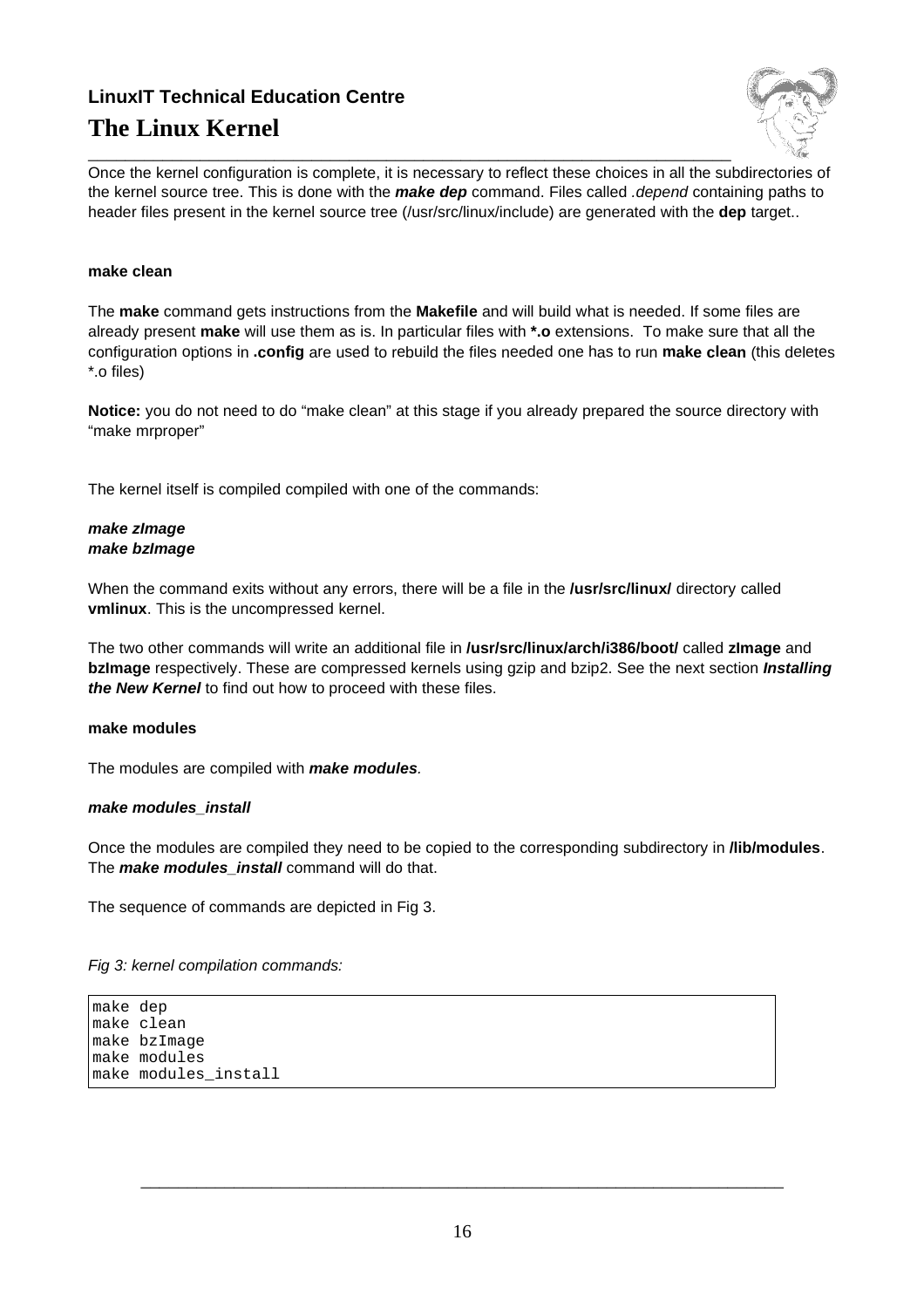# **LinuxIT Technical Education Centre The Linux Kernel**



### \_\_\_\_\_\_\_\_\_\_\_\_\_\_\_\_\_\_\_\_\_\_\_\_\_\_\_\_\_\_\_\_\_\_\_\_\_\_\_\_\_\_\_\_\_\_\_\_\_\_\_\_\_\_\_\_\_\_\_\_\_\_\_\_\_\_\_\_\_ **3.4 Installing a New Kernel**

The new kernel can be found in **/usr/src/linux/arch/i386/boot/bzImage**, depending on your architecture of your system. This file must be copied to the **/boot** directory, and named **vmlinuz-<full-kernel-version>**



Next the **/etc/lilo.conf** or **/boot/grub/grub.conf** file needs to be edited to add our newly compiled kernel to the boot menu. Copy the "image" section from your existing kernel and add a new image section at the bottom of the file, as shown below:

Editing the /etc/lilo.conf file

**Parties** 

| prompt<br>$timeout=50$ | message=/boot/message                                                                                                                |                         |  |
|------------------------|--------------------------------------------------------------------------------------------------------------------------------------|-------------------------|--|
| $image$ /boot/vmlinuz  | label=linux<br>$root = /dev/hda6$<br>read-only                                                                                       | <b>Existing section</b> |  |
|                        | image=/boot/vmlinuz- <full-kernel-version><br/>label=linux-new<br/><math>root = /dev/hda6</math><br/>read-only</full-kernel-version> | <b>Added section</b>    |  |
| -snip <sub>'</sub>     |                                                                                                                                      |                         |  |

The symbol table for the various kernel procedures can be copied to the /boot directory:



### **3.5 The full kernel version**

On a system, the version of the running kernel can be printed out with

### **uname -r**

This kernel version is also displayed on the virtual terminals if the **\k** option is present in **/etc/issue**.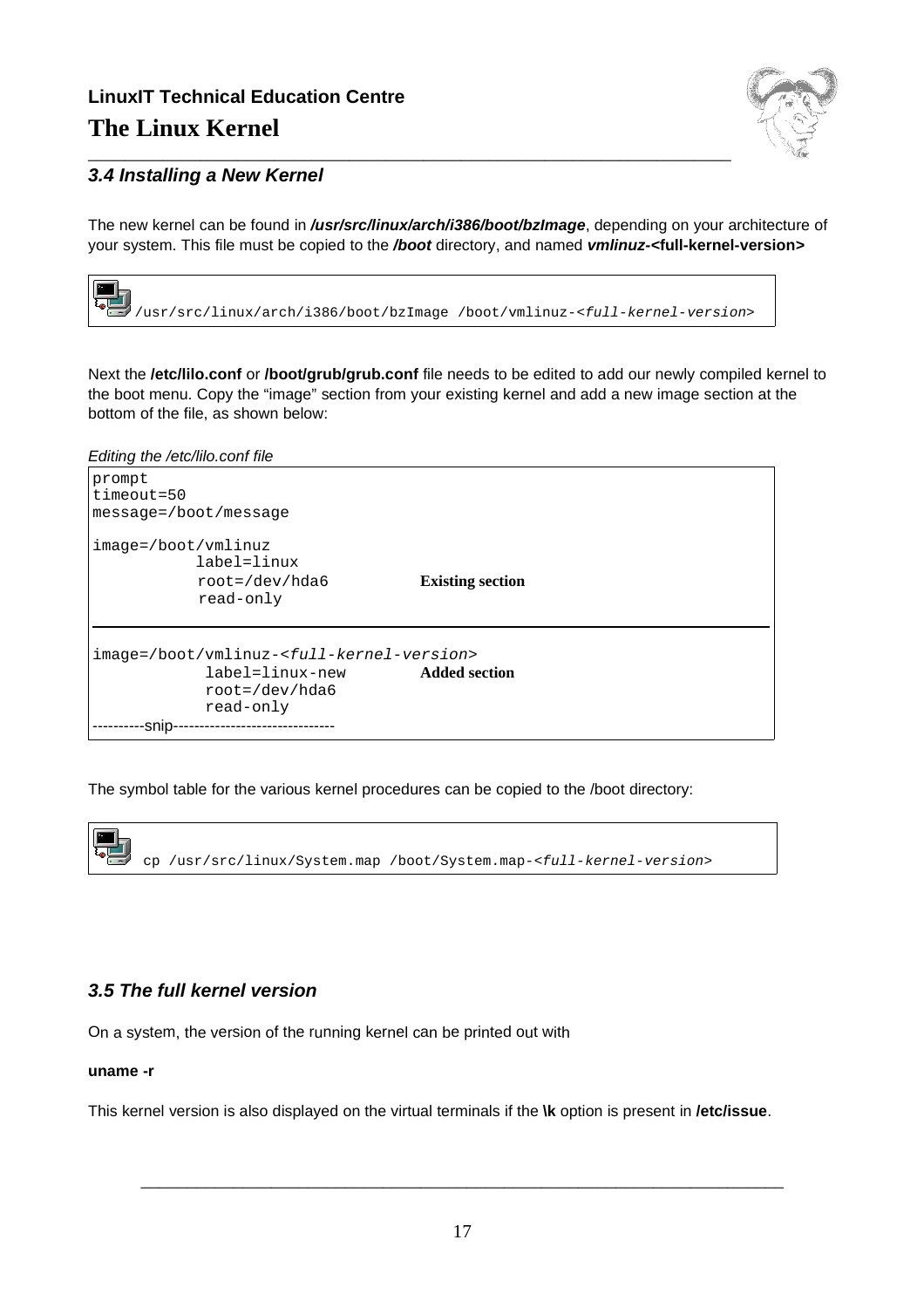

### **3.5 Initial Ramdisks**

If any dynamically compiled kernel modules are required at boot time (e.g a scsi driver, or the filesystem module for the root partition) they will be loaded using an initial ramdisk.

The initial ramdisk is created with the **mkinitrd** command which only takes two parameters: the filename, and the kernel version number.

If you use an initial ramdisk then you will need to add an **initrd=** line in your **/etc/lilo.conf**

\_\_\_\_\_\_\_\_\_\_\_\_\_\_\_\_\_\_\_\_\_\_\_\_\_\_\_\_\_\_\_\_\_\_\_\_\_\_\_\_\_\_\_\_\_\_\_\_\_\_\_\_\_\_\_\_\_\_\_\_\_\_\_\_\_\_\_\_\_

Example:

mkinitrd /boot/initrd-\$(uname -r).img \$(uname -r)

### **3.6 Optional**

It is recommended to copy the **/usr/src/linux/.config** file to **/boot/config-<fiull-kernel-version>**, just to keep track of the capabilities for the different kernels that have been compiled.

### **3.7 Rerunning LILO**

Finally lilo needs to be run in order to update the boot loader . First **lilo** can be run in test mode to see if there are any errors in the configuration file:

NOTICE

The LILO bootloader needs to be updated using **lilo** everytime a changed is made in **/etc/lilo.conf**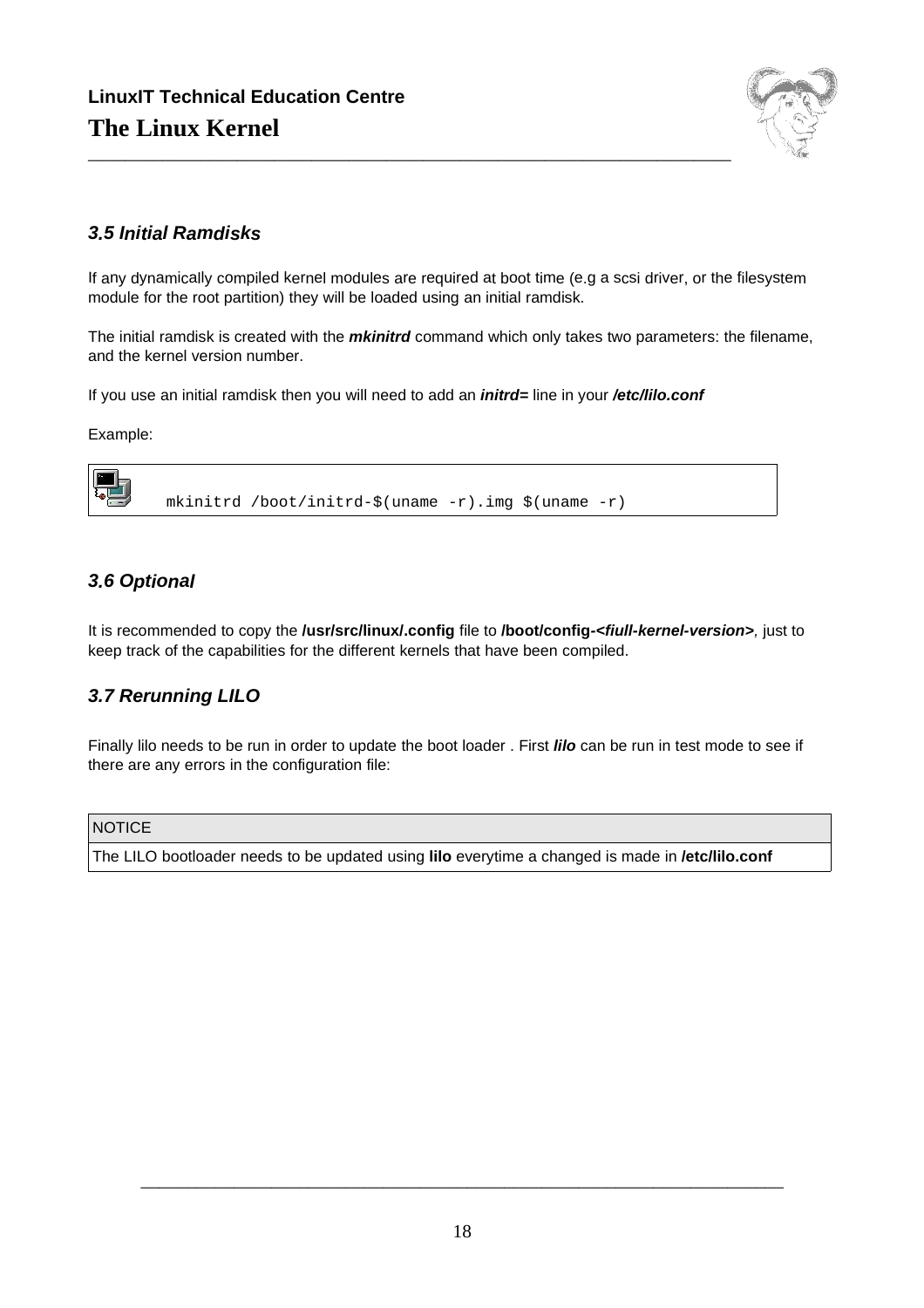

## **4. Exercises**

Before starting with the exercises make sure you don't have an existing kernel tree in **/usr/src/**. If you do, pay attention to the /usr/src/linux symbolic link.

\_\_\_\_\_\_\_\_\_\_\_\_\_\_\_\_\_\_\_\_\_\_\_\_\_\_\_\_\_\_\_\_\_\_\_\_\_\_\_\_\_\_\_\_\_\_\_\_\_\_\_\_\_\_\_\_\_\_\_\_\_\_\_\_\_\_\_\_\_

**1.** Manually recompile the kernel following the compilation steps.

- Get the **kernel**-version**.src.rpm** package from rpmfind or a CD. Installing this package will also give you a list of dependencies, such as the **gcc** compiler or **binutils** package if they haven't yet been met.

- Install the package with **–i** (this will put all the code in /usr/src/ )

- Go into the **/usr/src/linux-**version directory and list the **configs** directory

- Copy the kernel config file that matches your architecture into the current directory and call it .config

- Run

make oldconfig

at the command line to take into account this new .config file.

- Edit the Makefile and make sure the version is not the same as your existing kernel. You can get information on your current kernel by running **uname –a** at the command line or list the **/lib/modules** directory.

- Run

make menuconfig (or menu or xconfig)

and remove ISDN support from the kernel.

- When you exit the above program the .config file is altered but the changes have not yet taken place in the rest of the source tree. You next need to run

make dep

- Finally to force new object files (.o) to be compiled with these changes you delete all previously compiled code with

make clean

- You can now build the kernel the modules and install the modules with:

```
make bzImage modules modules_install
```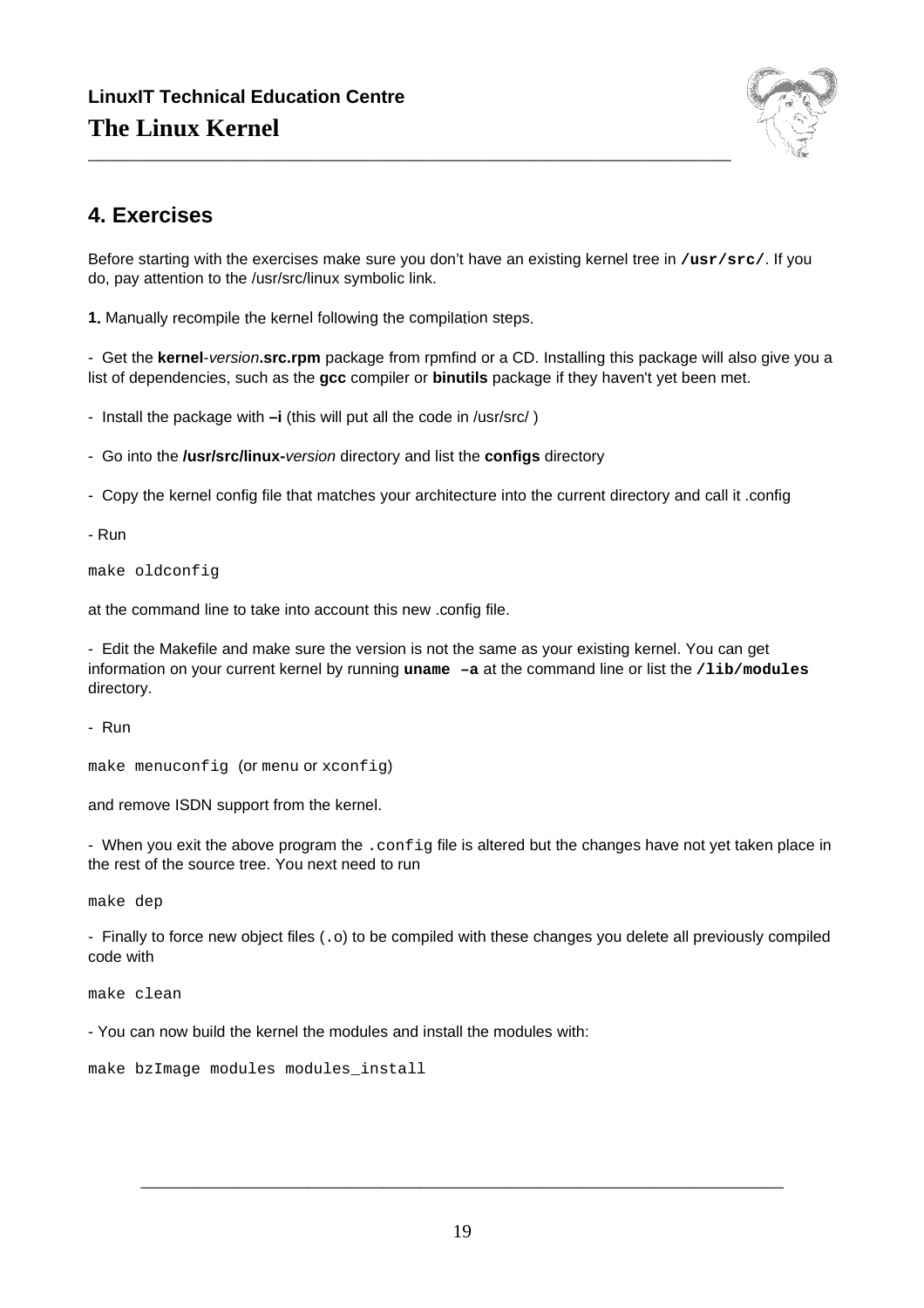# **LinuxIT Technical Education Centre The Linux Kernel**



- The modules are now installed in the **/lib/modules/**version directory. The kernel is called **bzImage** and is in the following directory:

\_\_\_\_\_\_\_\_\_\_\_\_\_\_\_\_\_\_\_\_\_\_\_\_\_\_\_\_\_\_\_\_\_\_\_\_\_\_\_\_\_\_\_\_\_\_\_\_\_\_\_\_\_\_\_\_\_\_\_\_\_\_\_\_\_\_\_\_\_

**/usr/src/linux/arch/i386/boot/** We need to manually install this kernel (2 steps):

### **(i)**

cp /usr/src/linux/arch/i386/boot/bzImage /boot/vmlinuz-<full-kernel-version>

**(ii)** That was easy! now edit **/etc/lilo.conf** and add an 'image' paragraph that will tell LILO where to find this kernel and the root filesystem.

- Run **/sbin/lilo** and reboot

**2.** Since we downloaded the kernel-version.src.rpm package we can now use this package to recompile a 'RedHat preconfigured' kernel. Notice that although no intervention is needed you won't be able to change the .config menu.

- First rebuild the compiled binary package with

rpm --rebuild kernel-version.src.rpm (...wait!)

- This will eventually generate the **kernel-**version**.i368.rpm** in **/usr/src/redhat/RPMS/i386/**.

- Next, upgrade you kernel with the RPM manager using the **–U** option.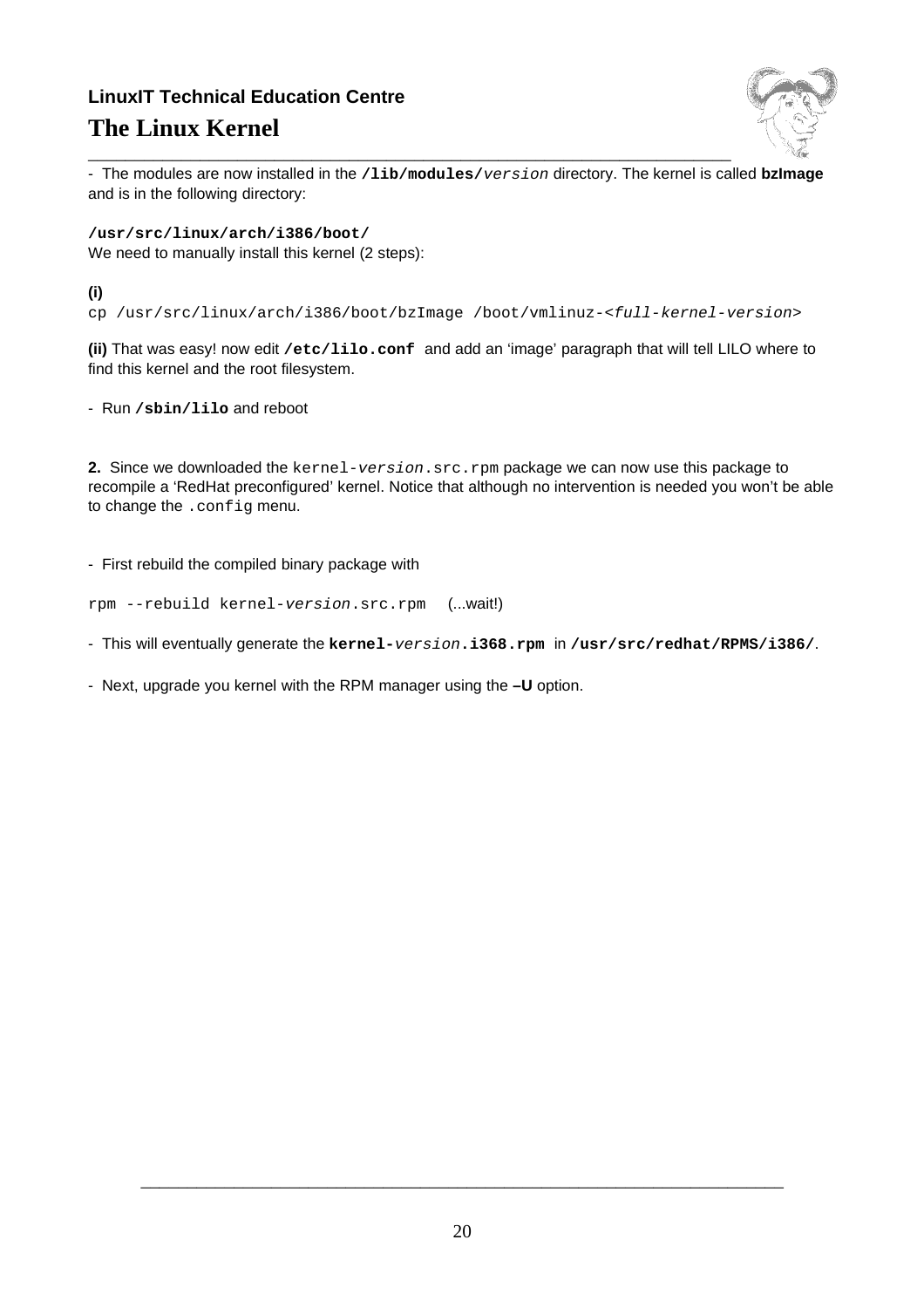

# **Booting Linux**

## **Overview**

Taking a closer look at the booting process helps troubleshooting when dealing with both hardware and administrative tasks.

\_\_\_\_\_\_\_\_\_\_\_\_\_\_\_\_\_\_\_\_\_\_\_\_\_\_\_\_\_\_\_\_\_\_\_\_\_\_\_\_\_\_\_\_\_\_\_\_\_\_\_\_\_\_\_\_\_\_\_\_\_\_\_\_\_\_\_\_

We first focus on the role of the **init** program and its' associated configuration file **/etc/inittab**. The role of LILO at boot time is investigated in greater depth. Finally we summarize the booting process. The document "From Power to Bash Prompt" written by Greg O'Keefe as well as the boot(7) manpage are both good references for this module.

## **1. Understanding Runlevels**

Unlike most non-UNIX operating systems which only have 2 modes of functionality (on and off), UNIX operating systems, including Linux, have different runlevels such as "maintenance" runlevel or "multi-user" runlevel, etc. Runlevels are numbered from 0 to 6.

Listing 1: Linux runlevels Runlevel 0 **shuts down** the machine safely, Runlevel 6 **restarts** the machine safely Runlevel 1 is **single user** mode Runlevel 2 is **multi-user** mode, but does not start NFS Runlevel 3 is **full multi-user** mode Runlevel 4 is not defined and generally unused Runlevel 5 is like runlevel 3 but runs a Display Manager as well

Both **init** and **telinit** are used to switch from one runlevel to another. Remember that **init** is the first program launched after the kernel has been initialised at boot time. The PID for **init** is always 1.

Listing 2: The PID for init is always 1

|         | $\frac{1}{2}$ . $\frac{1}{2}$ . $\frac{1}{2}$ . $\frac{1}{2}$ . $\frac{1}{2}$ . $\frac{1}{2}$ . $\frac{1}{2}$ . $\frac{1}{2}$ . $\frac{1}{2}$ |      |                                         |      |    |                   |
|---------|-----------------------------------------------------------------------------------------------------------------------------------------------|------|-----------------------------------------|------|----|-------------------|
|         |                                                                                                                                               |      | [root@nasaspc /proc]# ps uax  grep init |      |    |                   |
| USER    |                                                                                                                                               |      | PID %CPU %MEM VSZ RSS TTY               |      |    | STAT START – TIME |
| COMMAND |                                                                                                                                               |      |                                         |      |    |                   |
| root    |                                                                                                                                               | 0.2  | 0.0                                     | 1368 | 52 |                   |
| S       | 20:17                                                                                                                                         | 0:04 | init [3]                                |      |    |                   |

At each runlevel the system will stop or start a set of specific services. These programs are kept in **/ etc/rc.d/init.d**. This directory contains all the services that the system may run. Once these programs are launched they will stay active until a new runlevel is called. The following services are also called daemons.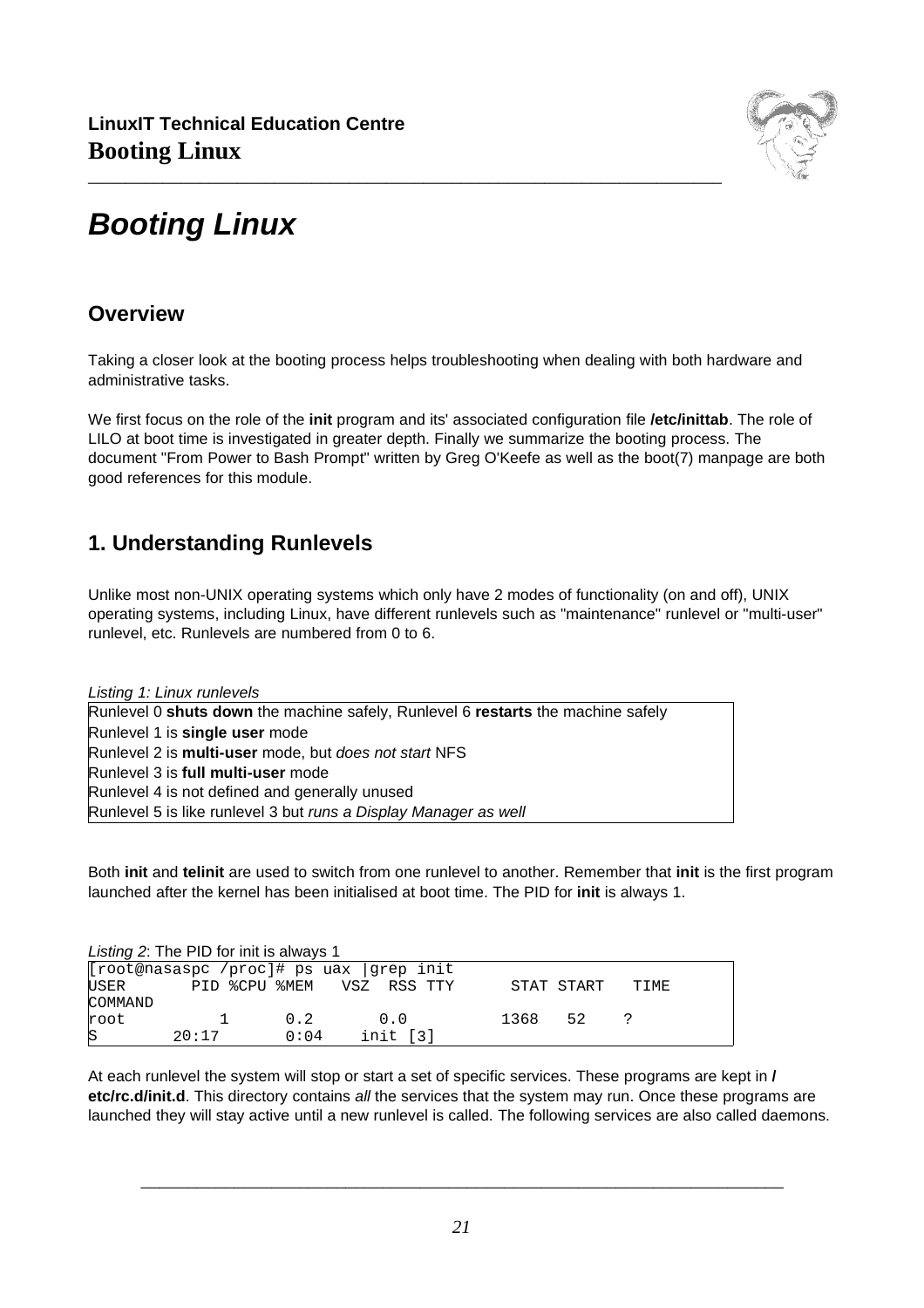

Listing 3: List of typicalservices (or daemons) in /etc/rc.d/init.d/

ls /etc/rc.d/init.d/

| anacron cups |       | identd           | kadmin krb5kdc mcserv nscd                |                                |               |              | random           | smb    | xfs    |
|--------------|-------|------------------|-------------------------------------------|--------------------------------|---------------|--------------|------------------|--------|--------|
| apmd         | dhcpd | innd             | kdcrotate kudzu                           |                                | named ntpd    |              | rawdevices snmpd |        | xinetd |
|              |       |                  | arpwatch functions ipchains keytable Idap |                                | netfs         | pcmcia rhnsd |                  | squid  |        |
| atd          | apm   | iptables killall |                                           | linuxconf network portmp rwhod |               |              |                  | sshd   |        |
| autofs       | halt  | irda             | kprop                                     | lpd.                           | nfs           | pasal        | sendmail         | syslog |        |
| crond        | httpd | isdn             | krb524                                    | marsry                         | nfslock pppoe |              | sinale           | tux    |        |

\_\_\_\_\_\_\_\_\_\_\_\_\_\_\_\_\_\_\_\_\_\_\_\_\_\_\_\_\_\_\_\_\_\_\_\_\_\_\_\_\_\_\_\_\_\_\_\_\_\_\_\_\_\_\_\_\_\_\_\_\_\_\_\_\_\_\_\_

Note: It is possible to stop or start manually a given daemon in /etc/rc.d/init.d by giving the appropriate argument. For example if you want to restart the **apache** server you would type:



When working with runlevels you will instruct a specific predefined set of programs to run and another predefined set of programs to stop running. Say you want to be in runlevel 2, you would type



This in turn forces **init** to read its configuration file **/etc/inittab** to find out what should happen at this runlevel.

In particular (assuming we are switching to runlevel 2) the following line in **inittab** is executed:

l2:wait:/etc/rc.d/rc 2

If you look in **/etc/inittab** the "**/etc/rc.d/rc N**" command starts all services in the **/etc/rc.d/rcN.d** starting with an S and will stop of services starting with a K. These services are symbolic links pointing to the rc-scripts in **/etc/rc.d/init.d**.

If you don't want a process to run in a given runlevel N you can delete the corresponding symlink in / etc/rc.d/rN.d beginning with a K.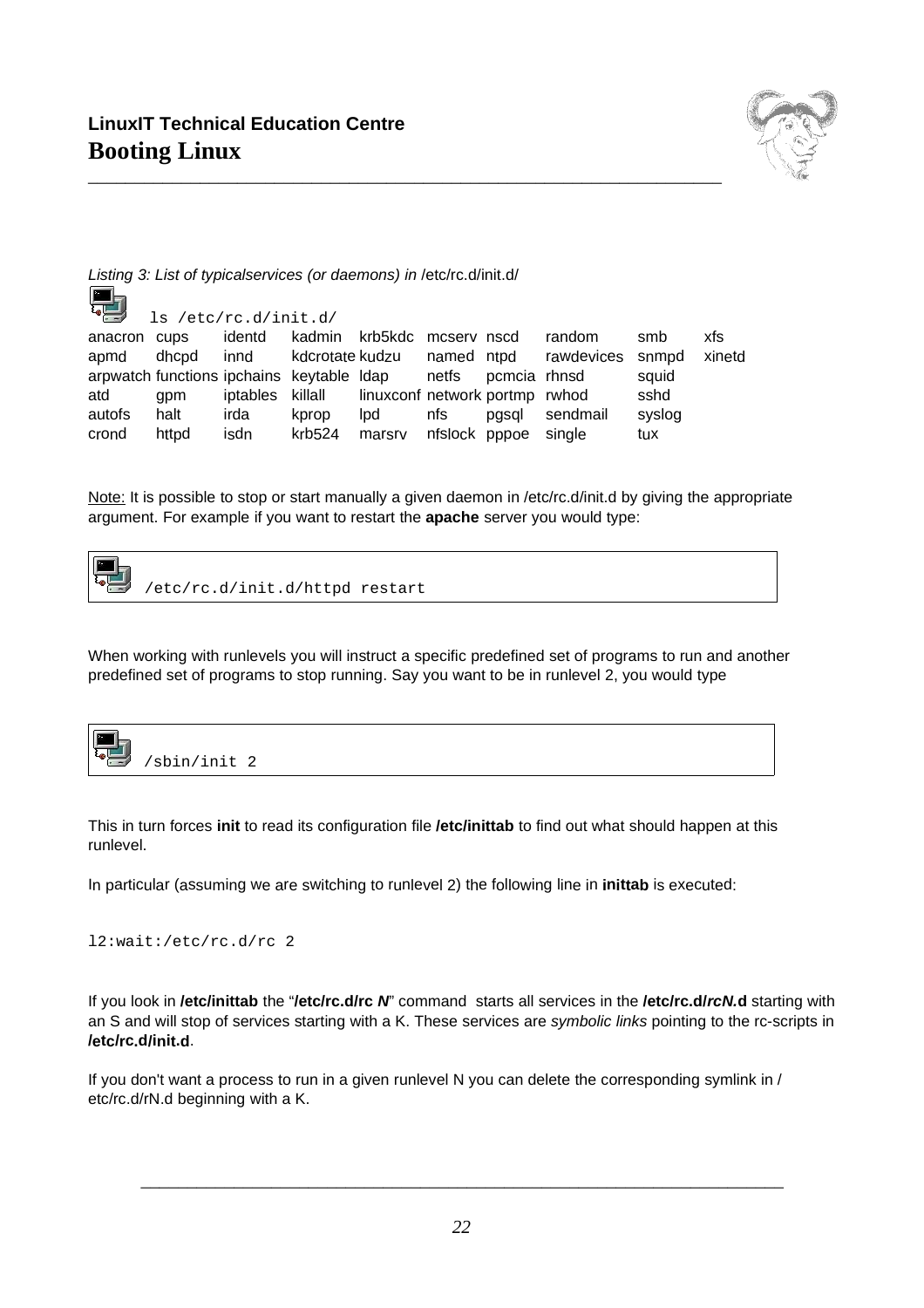

## **2. The joys of inittab**

As promised let's take a look at **/etc/inttab**.

The file has the following structure:

### **id : runlevel : action : command**

\_\_\_\_\_\_\_\_\_\_\_\_\_\_\_\_\_\_\_\_\_\_\_\_\_\_\_\_\_\_\_\_\_\_\_\_\_\_\_\_\_\_\_\_\_\_\_\_\_\_\_\_\_\_\_\_\_\_\_\_\_\_\_\_\_\_\_\_

Figure 3: the /etc/inittab file:

```
id:3:initdefault:
# System initialization.
si::sysinit:/etc/rc.d/rc.sysinit
l0:0:wait:/etc/rc.d/rc 0
l1:1:wait:/etc/rc.d/rc 1
l2:2:wait:/etc/rc.d/rc 2
l3:3:wait:/etc/rc.d/rc 3
l4:4:wait:/etc/rc.d/rc 4
l5:5:wait:/etc/rc.d/rc 5
l6:6:wait:/etc/rc.d/rc 6
-----------------------snip----------------------------------
# Trap CTRL-ALT-DELETE
ca::ctrlaltdel:/sbin/shutdown -t3 -r now
-----------------------snip----------------------------------
# Run gettys in standard runlevels
1:2345:respawn:/sbin/mingetty tty1
2:2345:respawn:/sbin/mingetty tty2
3:2345:respawn:/sbin/mingetty tty3
4:2345:respawn:/sbin/mingetty tty4
5:2345:respawn:/sbin/mingetty tty5
6:2345:respawn:/sbin/mingetty tty6
# Run xdm in runlevel 5
x:5:respawn:/etc/X11/prefdm –nodaemon
```
The **id** field can be anything. If a **runlevel** is specified then the **command** and the required **action** will be performed only at that specific runlevel. If no number is specified then the line is executed at any run level.

Recognisable features in the /etc/inittab file: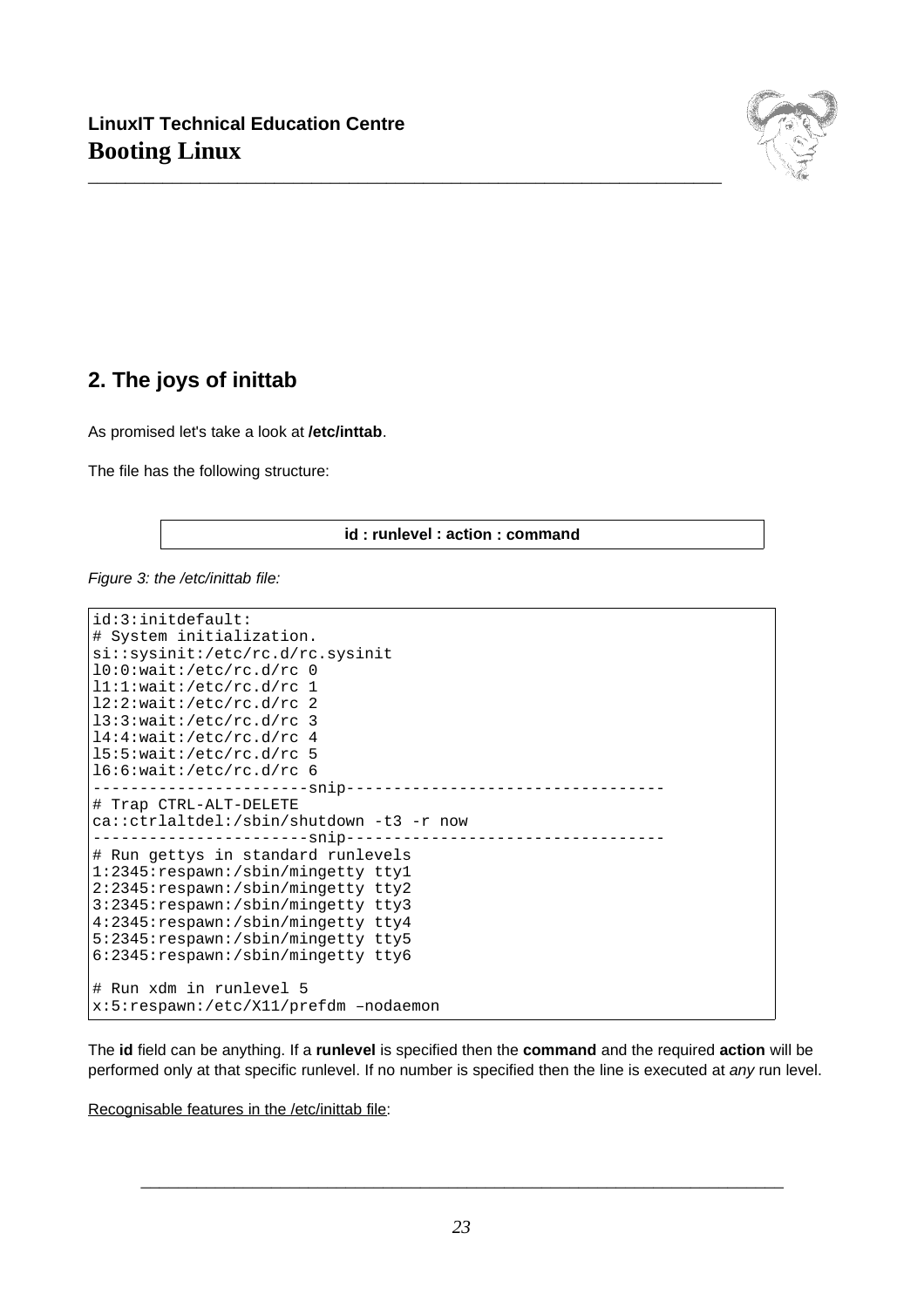## **LinuxIT Technical Education Centre Booting Linux**



\_\_\_\_\_\_\_\_\_\_\_\_\_\_\_\_\_\_\_\_\_\_\_\_\_\_\_\_\_\_\_\_\_\_\_\_\_\_\_\_\_\_\_\_\_\_\_\_\_\_\_\_\_\_\_\_\_\_\_\_\_\_\_\_\_\_\_\_ **The default runlevel:** this is set at the beginning of the file with the id **id** and the action **initdefault**. Notice that no command is given. This line simply tells **init** what the default runlevel is.

**First program called by init:** /etc/rc.d/rc.sysinit. This script sets system defaults such as the PATH variable, determines if networking is allowed, the hostname, etc ...

**Default runlevel services:** If the default runlevel is 3 then only the line "l3" will be executed. The action is "wait", no other program is launched until all services in run level 3 are running.

**The getty terminals:** The lines with id's 1-to-6 launch the virtual terminals. This is where you can alter the number of virtual terminals.

**Runlevel 5:** The final line in **inittab** launches the Xwindow manager if runlevel 5 is reached.

### Remarks:

1. You can set a modem to listen for connections in **inittab**. If your modem is linked to /dev/ttyS1 then the following line will allow data connections (no fax) after 2 rings:

```
S1:12345:respawn:/sbin/mgetty -D -x 2 /dev/ttyS1
```
2. When making changes to **/etc/inittab** you need to force **init** to reread this configuration file. This is most easily done using:



/sbin/init q

## **3. LILO the Linux boot Loader**

Information needed by the loader is updated by **/sbin/lilo** (the bootloader installer) which in turn reads its' configuration file **/etc/lilo.conf**.

During bootup LILO needs to know essential information such as where the kernel is kept (usually in /boot) and where the filesystem root partition is.

LILO has no understanding of filesystem layout or of where things are. Only offsets on the physical disks. If you are installing a second Linux distribution B that is not running while setting up **lilo.conf**, you will need to mount partitions such as the **/boot** partition of B. You must also keep track of where B's root partition is.

### **init parameters**: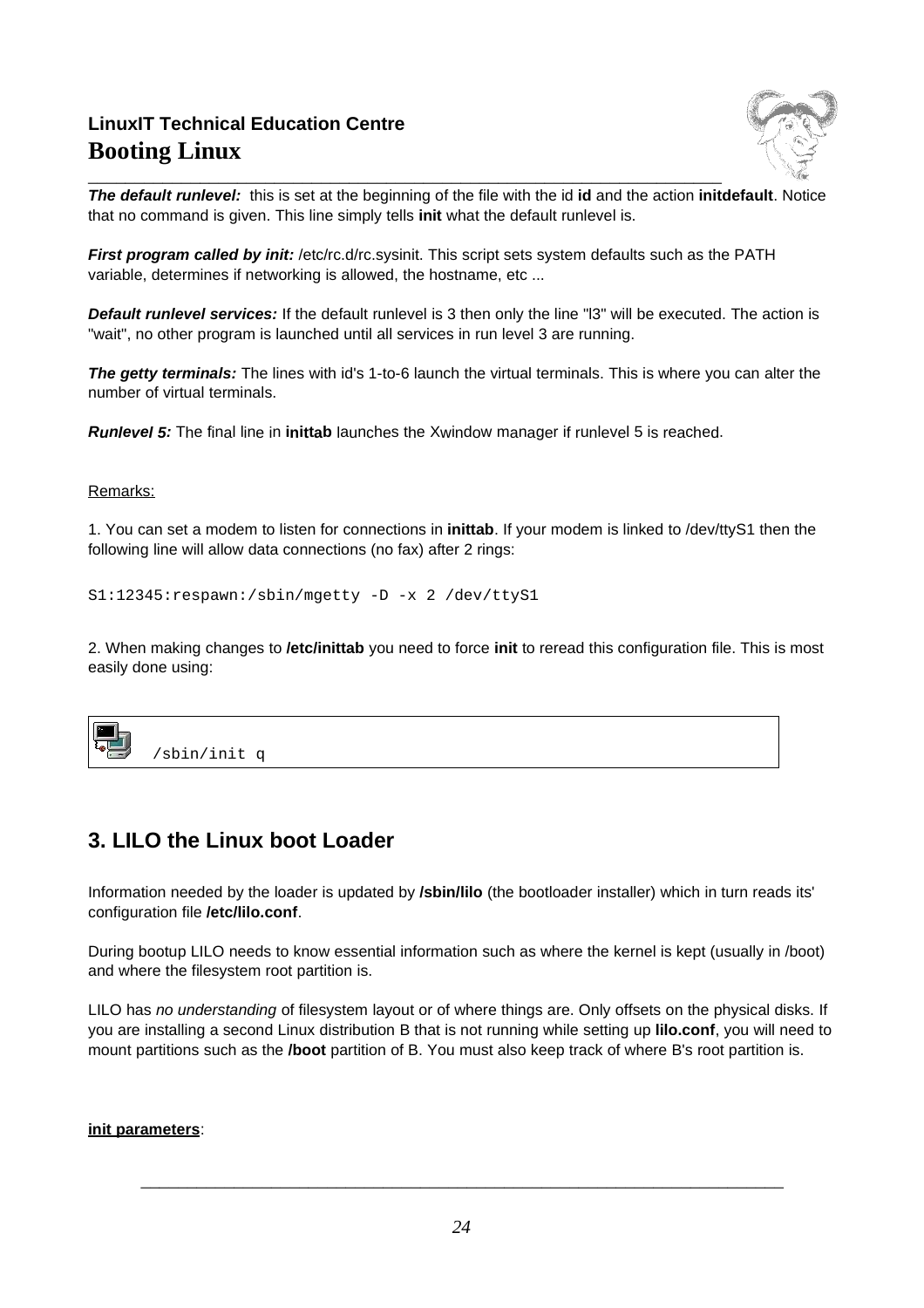## **LinuxIT Technical Education Centre Booting Linux**



Likewise, LILO can also parse the runlevel parameters to **init**. Once the kernel is loaded, **init** takes over the booting process. If no parameters are given, **init** will launch the default runlevel specified in **/etc/inittab**.

\_\_\_\_\_\_\_\_\_\_\_\_\_\_\_\_\_\_\_\_\_\_\_\_\_\_\_\_\_\_\_\_\_\_\_\_\_\_\_\_\_\_\_\_\_\_\_\_\_\_\_\_\_\_\_\_\_\_\_\_\_\_\_\_\_\_\_\_

Parsing runlevel instructions to init at the LILO prompt

Boot: linux s

### **Parsing Kernel parameters**:



Parameters for the kernel can be parsed at the LILO prompt or specified in **/etc/lilo.conf** with the **append** option.

**Examples** 

```
append= "pci=bisoirq"
append="ram=16M"
append="/dev/hdc=ide-scsi" (for CD writers)
```
Parameters parsed to the kernel at boot time are intended for modules that have been compiled into the kernel, and often help detecting hardware.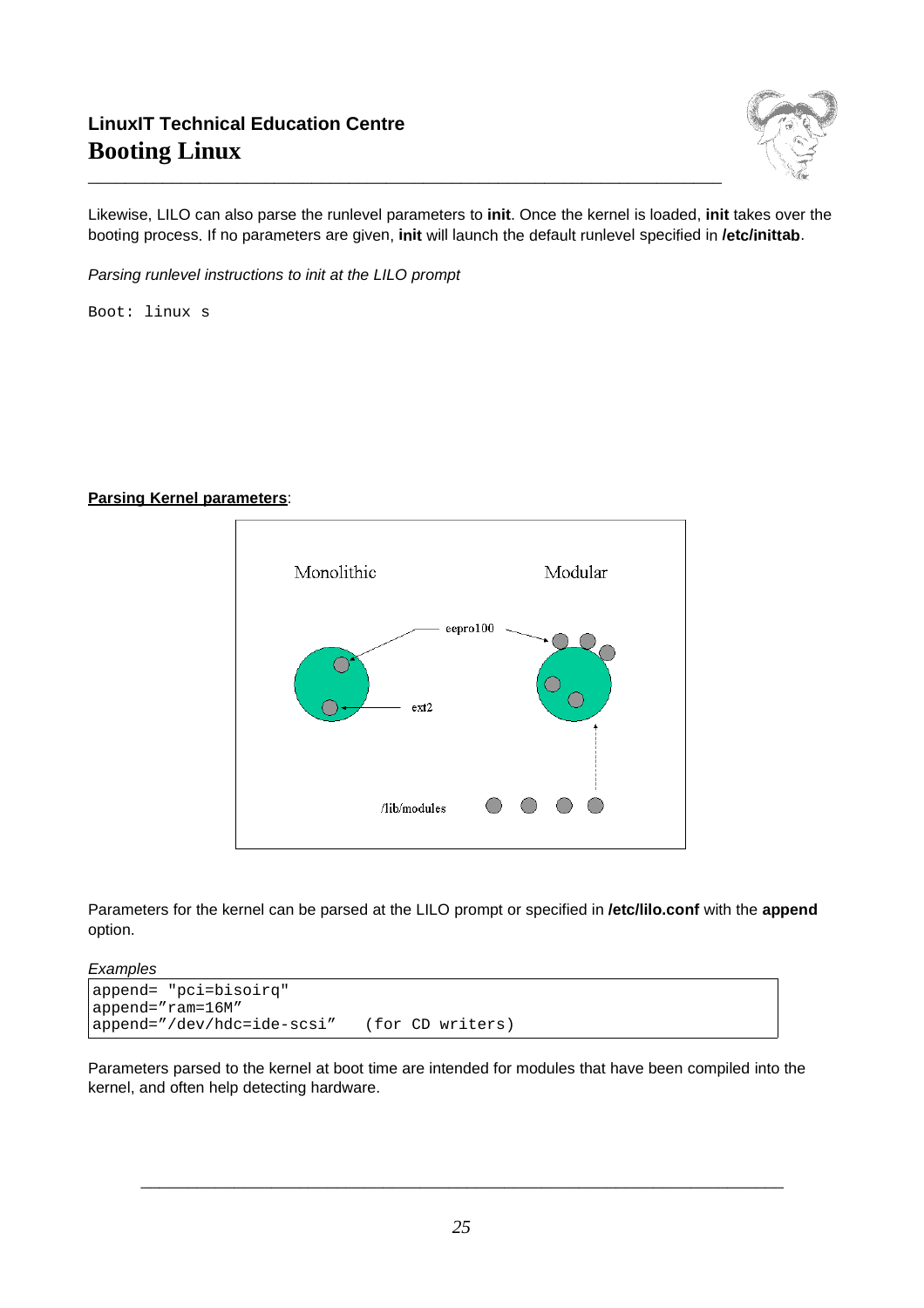



The prompt to login is now managed by the gettys on the ttys. After the user has typed in their username and pressed return;

/bin/login is started.

The user is prompted by /bin/login for the password. The user enters a password and presses return.

The password the user is compared to the password in /etc/passwd or /etc/shadow.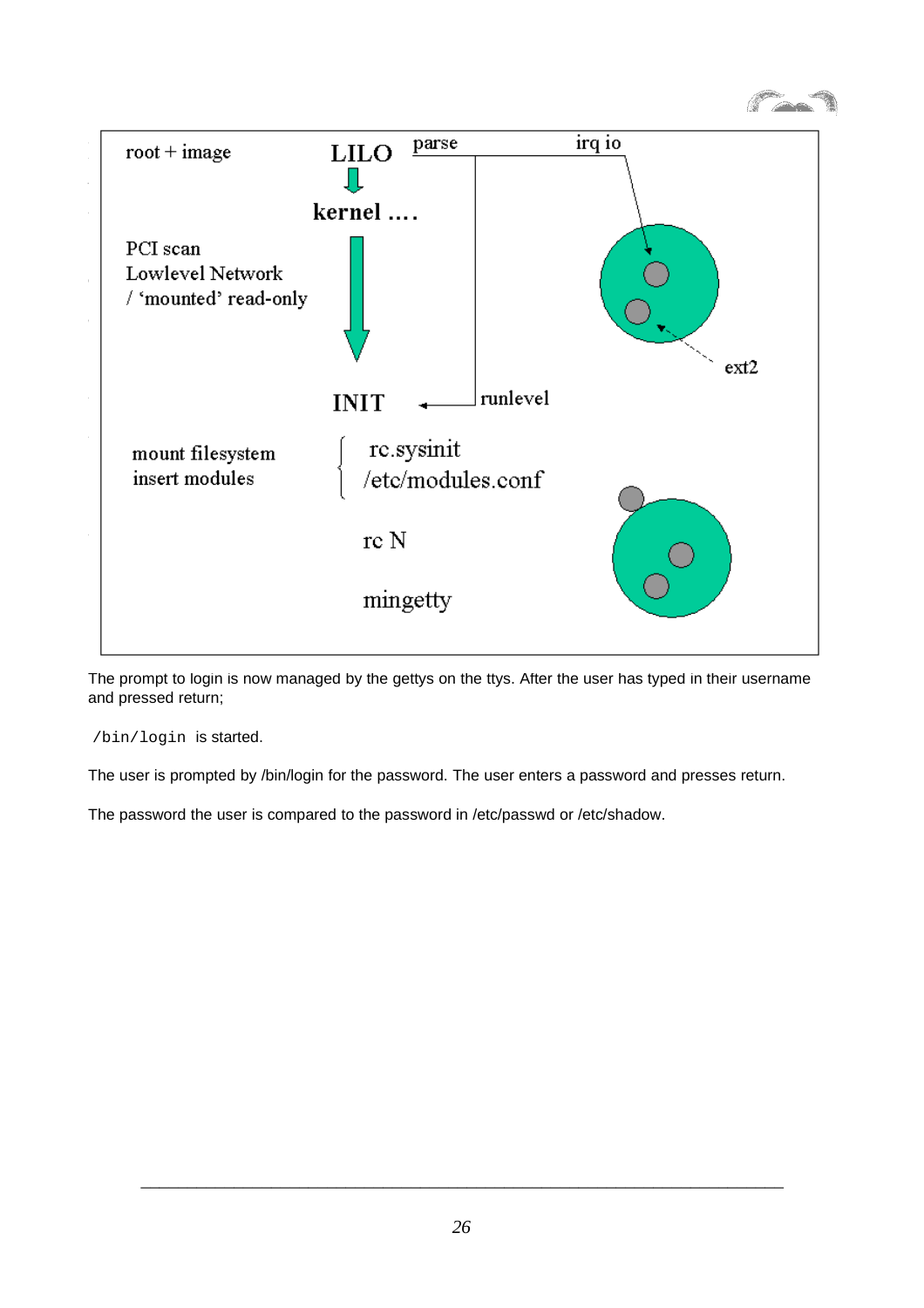

## **5. Exercises**

Take a look at the **boot(7)** manpage, it covers most of what we did in this module.

\_\_\_\_\_\_\_\_\_\_\_\_\_\_\_\_\_\_\_\_\_\_\_\_\_\_\_\_\_\_\_\_\_\_\_\_\_\_\_\_\_\_\_\_\_\_\_\_\_\_\_\_\_\_\_\_\_\_\_\_\_\_\_\_\_\_\_\_

- **1.** Change the system's default run level to 3 and then 5.
	- How do you know your current runlevel?
- **2.** Enable the Ctrl+Alt+Del in runlevel 3 only.
- **3.** Add a new login prompt on tty7.
	- How can you force **init** to read its' configuration file?
- **4.** Use **dmesg** to read the chipset of your ethernet card.
- **5.** Investigate differences between **shutdown**, **halt** and **reboot**.
	- Which option to **shutdown** will force an **fsck** at the next boot?
- **6.** Use the tools **chkconfig** or **ntsysv** to disable the **sshd** daemon in runlevel 2,3,4, and 5 Verify that the symbolic links in the rc2.d, rc3.d, rc4.d and rc5.d directories have changed.

**7.** Reboot the system. At the boot prompt give the appropriate **init=** parameter to skip **/sbin/init** and start a simple bash session.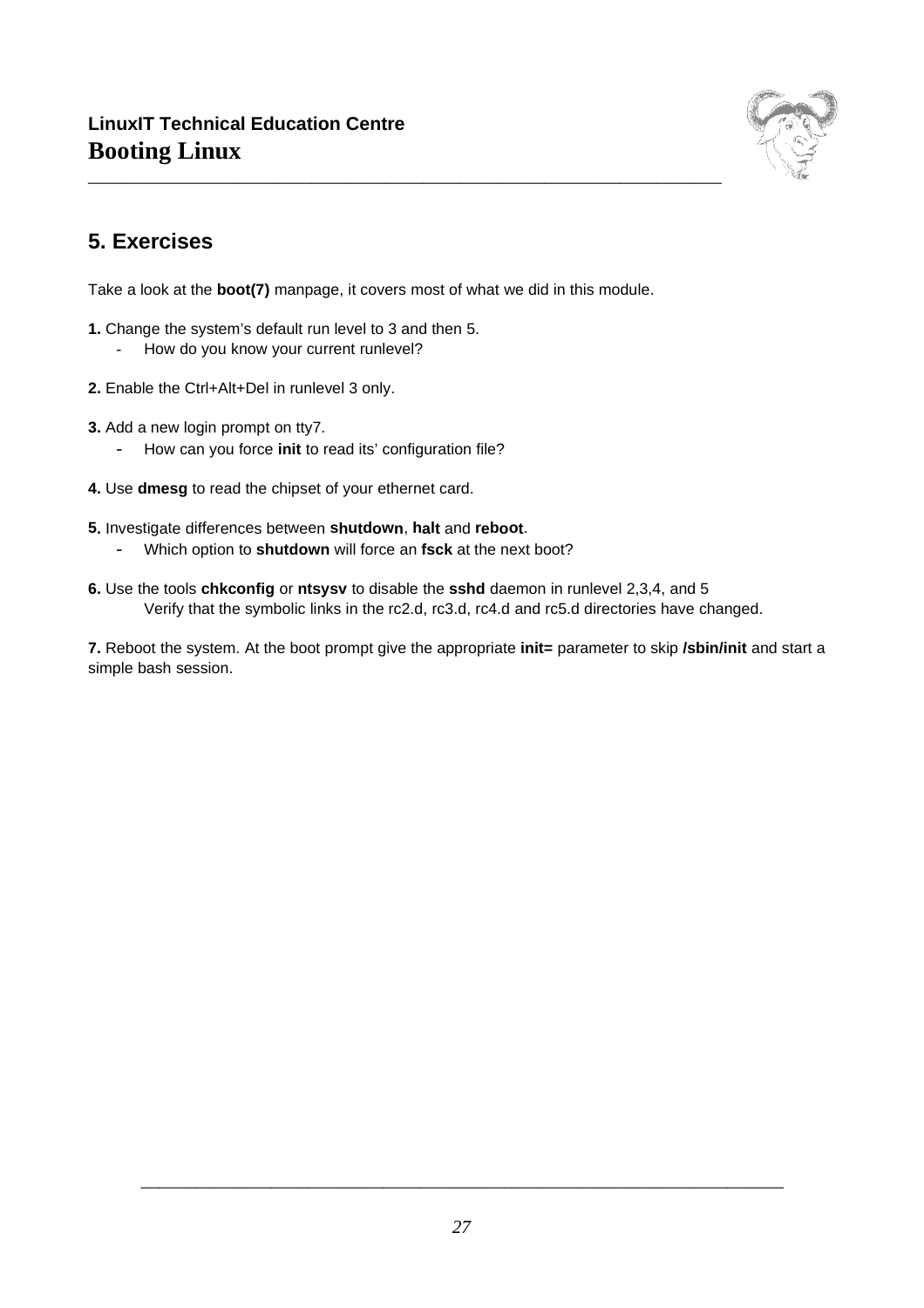

# **Managing Groups and Users**

### **1. Creating new users**

### Step 1: Create an account

The **/usr/sbin/useradd** command adds new users to the system and the symbolic link **adduser** points to it.

\_\_\_\_\_\_\_\_\_\_\_\_\_\_\_\_\_\_\_\_\_\_\_\_\_\_\_\_\_\_\_\_\_\_\_\_\_\_\_\_\_\_\_\_\_\_\_\_\_\_\_\_\_\_\_\_\_\_\_\_\_\_\_\_\_\_\_\_\_\_

Syntax:

**useradd [options] login-name**

Example: add a user with login-name rufus

useradd rufus

Default values will be used when no options are specified. You can list these values with **useradd –D**.

```
Default options listed with useradd –D
GROUP=100
HOME=/home
INACTIVE=-1
EXPIRE=
SHELL=/bin/bash
SKEL=/etc/skel
```
Notice that this information is also available in the file **/etc/default/useradd**

### Step 2: Activate the account with a new password

To allow a user to access his or her account the administrator must allocate a password to the user using the **passwd** tool.

Syntax:

**passwd login-name**

These steps create a new user. This has also defined the user's environment such as a home directory and a default shell. The user has also been assigned to a group, his primary group.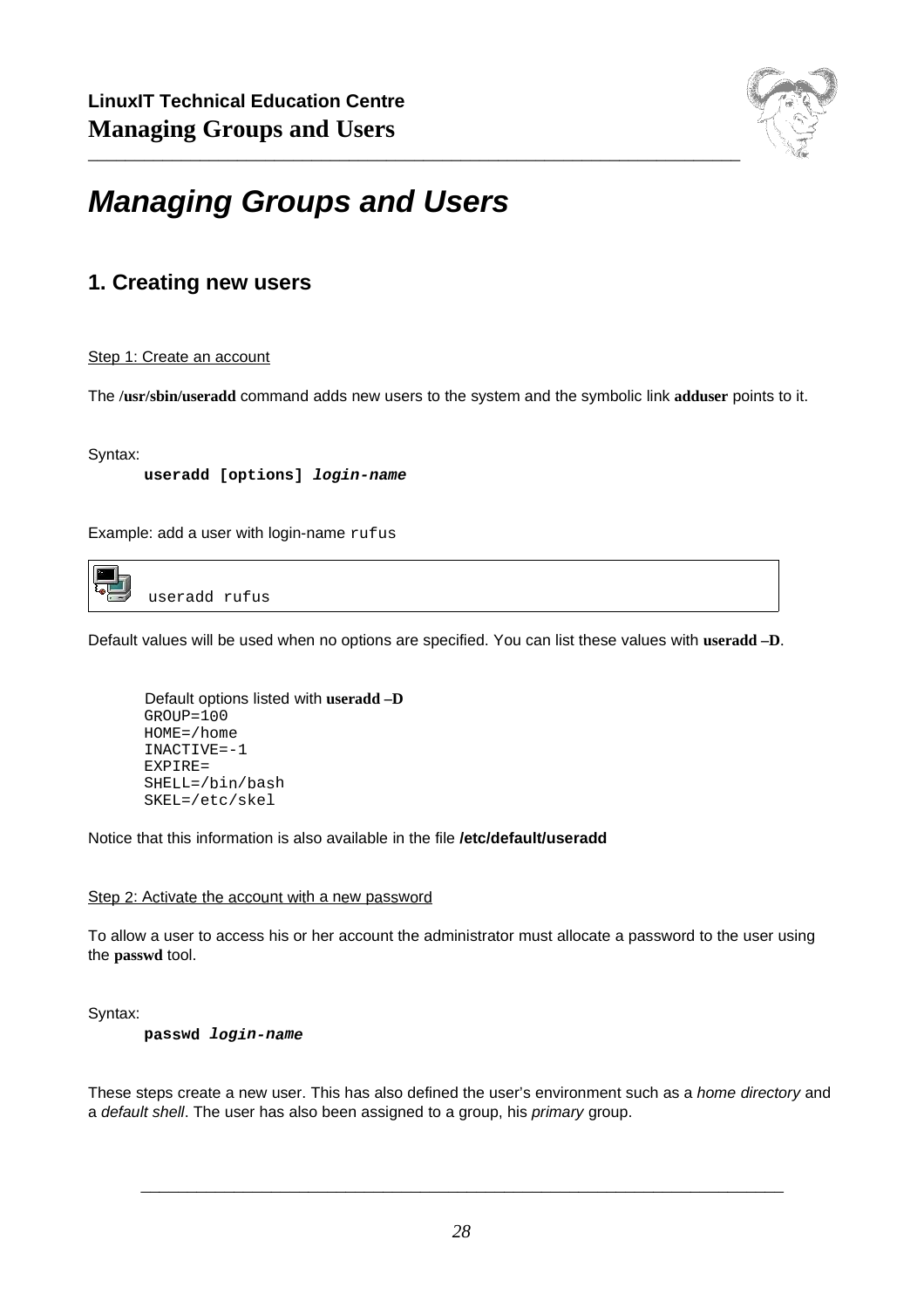

## **2. Working with groups**

Every new user is assigned to an initial (or *primary*) group. Two conventions exist.

\_\_\_\_\_\_\_\_\_\_\_\_\_\_\_\_\_\_\_\_\_\_\_\_\_\_\_\_\_\_\_\_\_\_\_\_\_\_\_\_\_\_\_\_\_\_\_\_\_\_\_\_\_\_\_\_\_\_\_\_\_\_\_\_\_\_\_\_\_\_

Traditionally this primary group is the same for all users and is called **users** with a group id (GID) of **100**. Many Linux distributions adhere to this convention such as Suse and Debian.

The User Private Group scheme (UPG) was introduced by RedHat and changes this convention without changing the way in which UNIX groups work. With UPG each new user belongs to their own *primary* group. The group has the same name as the login-name (default), and the GID is in the 500 to 60000 range (same as UIDs).

As a consequence, when using the traditional scheme for groups the user's **umask** (see LPI 101) is set to **022**, whereas in the UPG scheme the **umask** is set to **002**.

### Belonging to groups

A user can belong to any number of groups. However at any one time (when creating a file for example) only one group is the effective group.

The list of all groups a user belongs to is obtained with either the **groups** or **id** commands.

Example for user root:

List all ID's:



List all groups: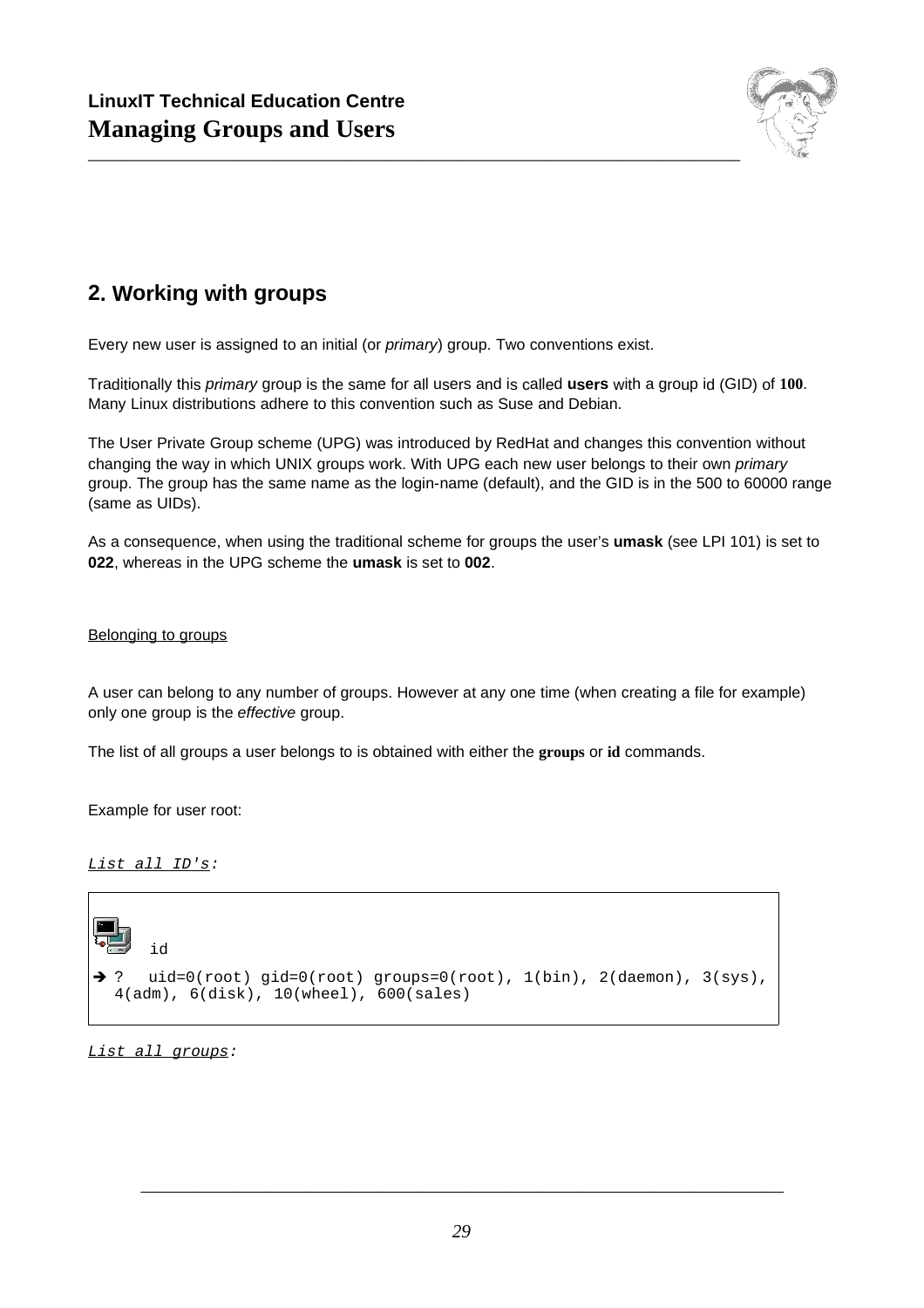

groups  $\rightarrow$  ? root bin daemon sys adm disk wheel sales

### Joining a group

**Part** 

Joining a group changes the user's effective group and starts a new session from which the user can then logout. This is done with the **newgrp** command.

Example: joining the sales group



newgrp sales

If the **groups** command is issued, the first group on the list would no longer be root but sales.

### Creating a new group

The **groupadd** tool is used to administer groups. This will add an entry in the **/etc/group** file.

Example: Create the group devel



### Adding a user to a group

Administration tasks can be carried out with the **gpasswd** tool. One can add (**-a**) or remove (**-d**) users from a group and assign an administrator (**-A**). The tool was originally designed to set a single password on a group, allowing members of the same group to login with the same password. For security reasons this feature no longer works.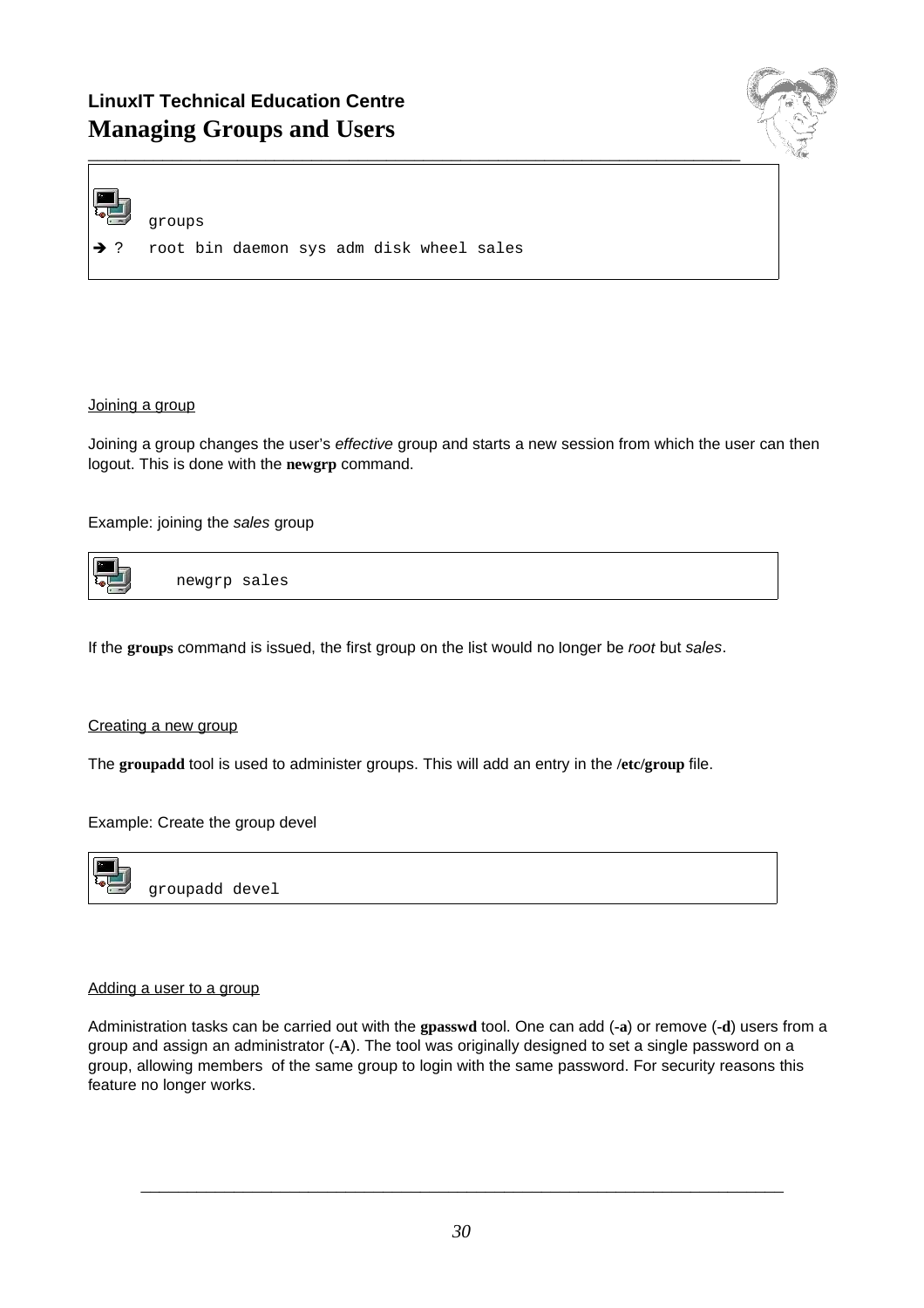## **LinuxIT Technical Education Centre Managing Groups and Users**



Example: Add rufus to the group devel



gpasswd -a rufus devel

## **3. Configuration files**

### **The /etc/passwd and /etc/shadow files**:

The names of all the users on the system are kept in **/etc/passwd**. This file has the following stucture:

1. Login name

- 2. Password (or x if using a shadow file)
- 3. The UID
- 4. The GID
- 5. Text description for the user
- 6. The user's home directory
- 7.The user's shell

These 7 fields are separated by colons. As in the example below.

/etc/passwd entry with encrypted passwd:

george:\$1\$K05gMbOv\$b7ryoKGTd2hDrW2sT.h:Dr G Micheal:/home/georges:/bin/bash

In order to hide the encrypted passwords from ordinary users you should use a shadow file. The **/ etc/shadow** file then holds the user names and encrypted passwords and is readable only by root.

If you don't have a shadow file in /etc then you should issue the following command:



/usr/sbin/pwconv (passwd -> shadow)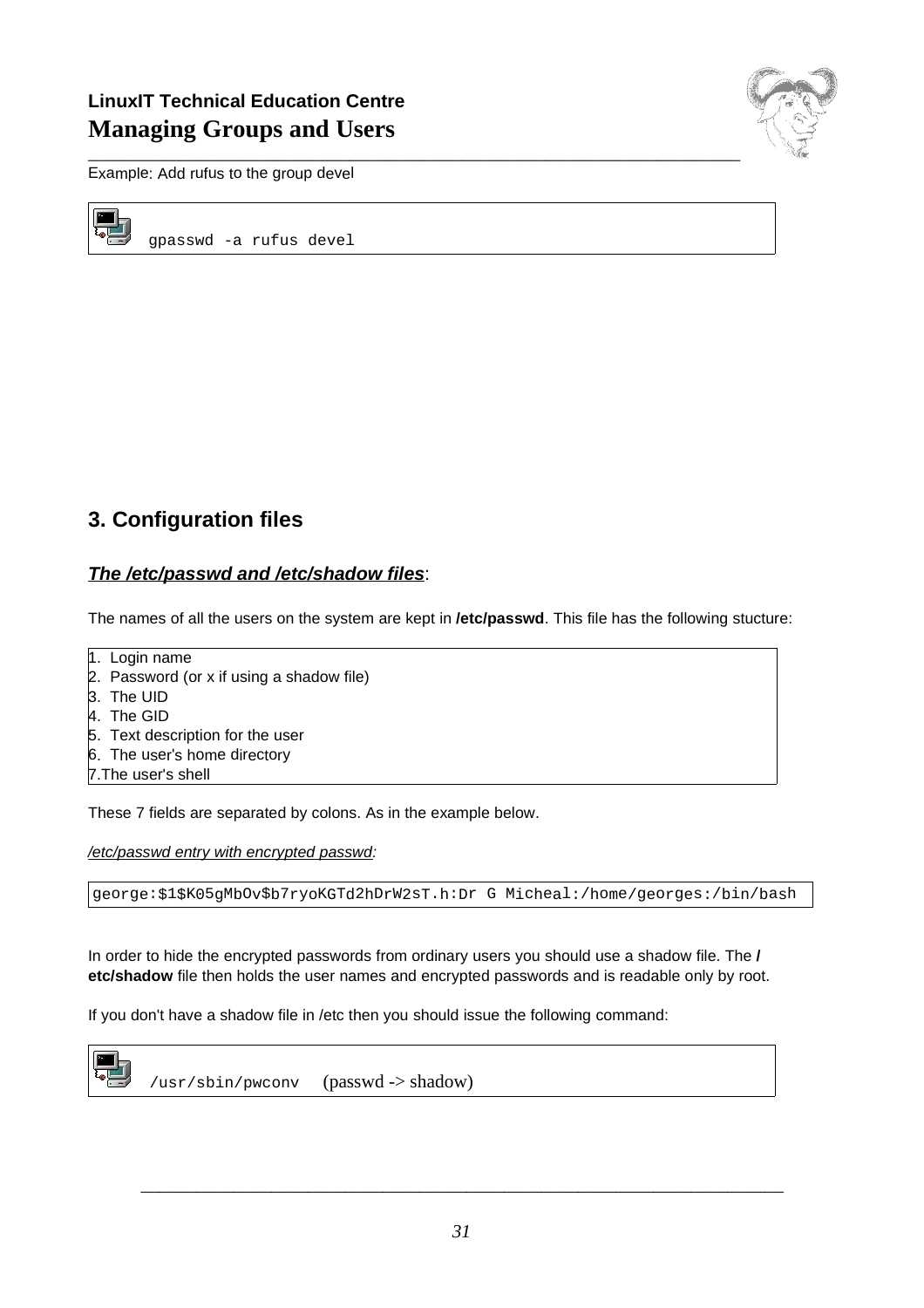## **LinuxIT Technical Education Centre Managing Groups and Users**



\_\_\_\_\_\_\_\_\_\_\_\_\_\_\_\_\_\_\_\_\_\_\_\_\_\_\_\_\_\_\_\_\_\_\_\_\_\_\_\_\_\_\_\_\_\_\_\_\_\_\_\_\_\_\_\_\_\_\_\_\_\_\_\_\_\_\_\_\_\_ This will leave an '**x**' in the 2<sup>nd</sup> field of /etc/passwd and create the /etc/shadow file. If you don't wish to use shadow passwords you can do so using



/usr/sbin/pwunconv (shadow -> passwd)

**Caution**: When using a shadow password file the **/etc/passwd** file may be world readable (644) and the **/ etc/shadow** file must be more restritcted (600 or even 400). Howvever when using **pwunconv** make sure to change the permissions on **/etc/password** (600 or 400).

### **The /etc/group and gshadow files**:

In the same way, information about groups is kept in **/etc/group**. This file has 4 fields separated by colons.

1. Group name

- 2. The group password (or x if gshadow file exists)
- 3. The GID
- 4. A comma separated list of members

### Example **/etc/group** entry:

```
java:x:550:jade, eric, rufus
```
As for users there is a **/etc/gshadow** file that is created when using shadow group passwords. The utilities used to switch backwards and forward from shadow to non-shadow files are as follow



/usr/sbin/grpconv creates the /etc/gshadow file



/usr/sbin/grpunconv deletes the gshadow file

### **The /etc/login.defs and /etc/skel/ files**

The /etc/login.defs file contains the following information:

- the mail spool directory: MAIL\_DIR
- password aging controls:
	- PASS\_MAX\_DAYS, PASS\_MIN\_DAYS, PASS\_MAX\_LEN, PASS\_WARN\_AGE
- max/min values for automatic UID selection in **useradd**: UID\_MIN, UID\_MAX
- max/min values for automatic GID selection in **groupadd**: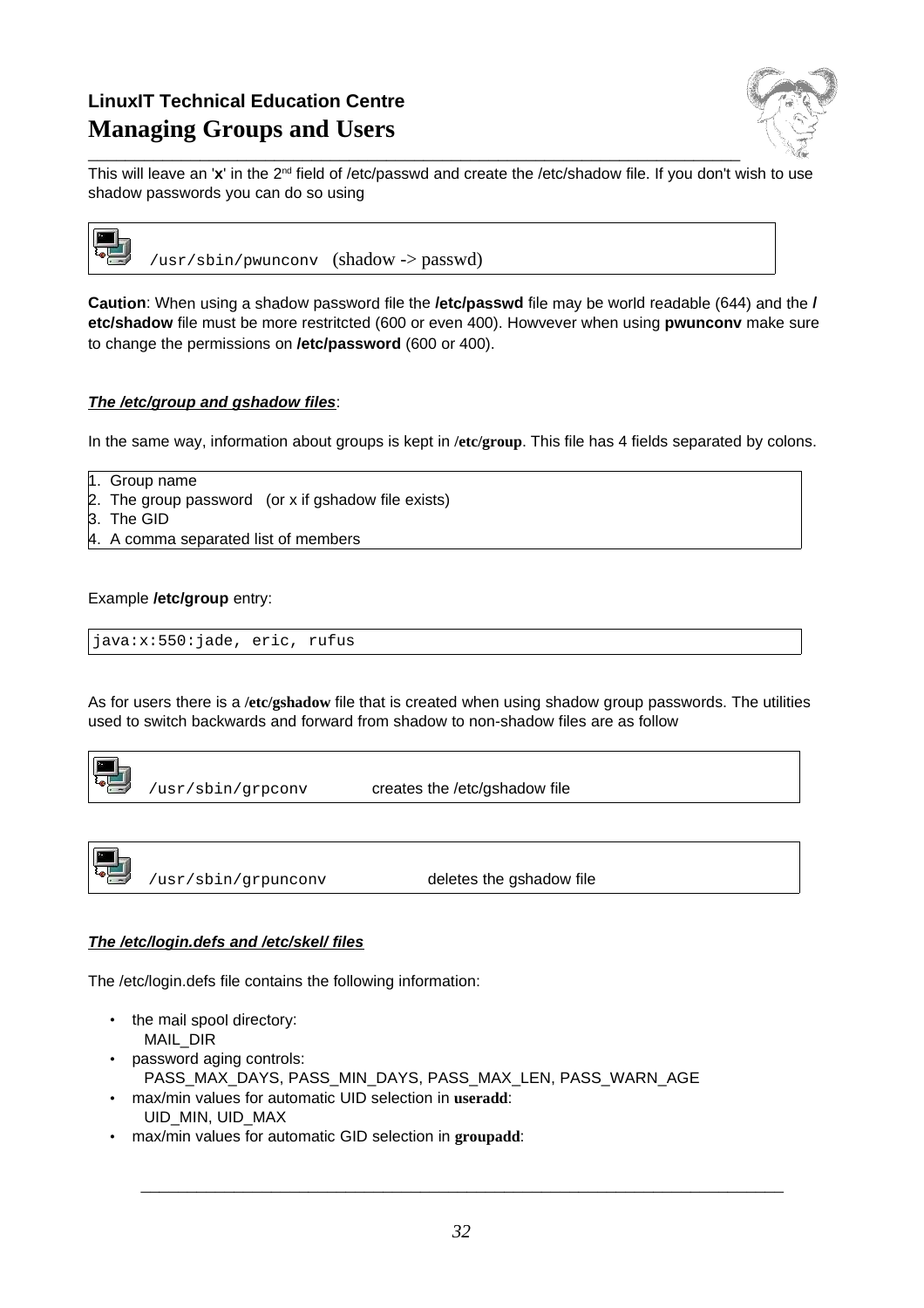## **LinuxIT Technical Education Centre Managing Groups and Users**



- \_\_\_\_\_\_\_\_\_\_\_\_\_\_\_\_\_\_\_\_\_\_\_\_\_\_\_\_\_\_\_\_\_\_\_\_\_\_\_\_\_\_\_\_\_\_\_\_\_\_\_\_\_\_\_\_\_\_\_\_\_\_\_\_\_\_\_\_\_\_ GID\_MIN, GID\_MAX
	- automatically create a home directory with **useradd**: CREATE\_HOME

The /etc/skel directory contains default files that will be copied to the home directory of newly created users: **.bashrc**, **.bash\_profiles**, ...

## **4. Command options**

**useradd (options)**

| -c   | comment (Full Name)                             |
|------|-------------------------------------------------|
| -d   | path to home directory                          |
| -g   | initial group (GID). The GID must already exist |
| $-G$ | comma separated list of supplementary groups    |
| -u   | user's UID                                      |
| $-S$ | user's default shell                            |
| -р   | password (md5 encrypted, use quotes!)           |
| $-e$ | account expiry date                             |
| -k   | the skel directory                              |
| -n   | switch off the UPG group scheme                 |

### **groupadd (options)**

| - 0 | $\overline{\phantom{a}}$<br><br>שוט<br>$\sim$ |
|-----|-----------------------------------------------|

## **5. Modifying accounts and default settings**

All available options while creating a user or a group can be modified. The **usermod** utility has the following main options:

### **usermod (options)**

| ⊦d | the users directory   |
|----|-----------------------|
| ŀg | the users initial GID |
| Н  | the user's login name |
| ⊦u | the user's UID        |
| ⊦s | the default shell.    |

Notice these options are the same as for **useradd**.

Likewise, you can change details about a group with the **groupmod** utility. There are mainly two options: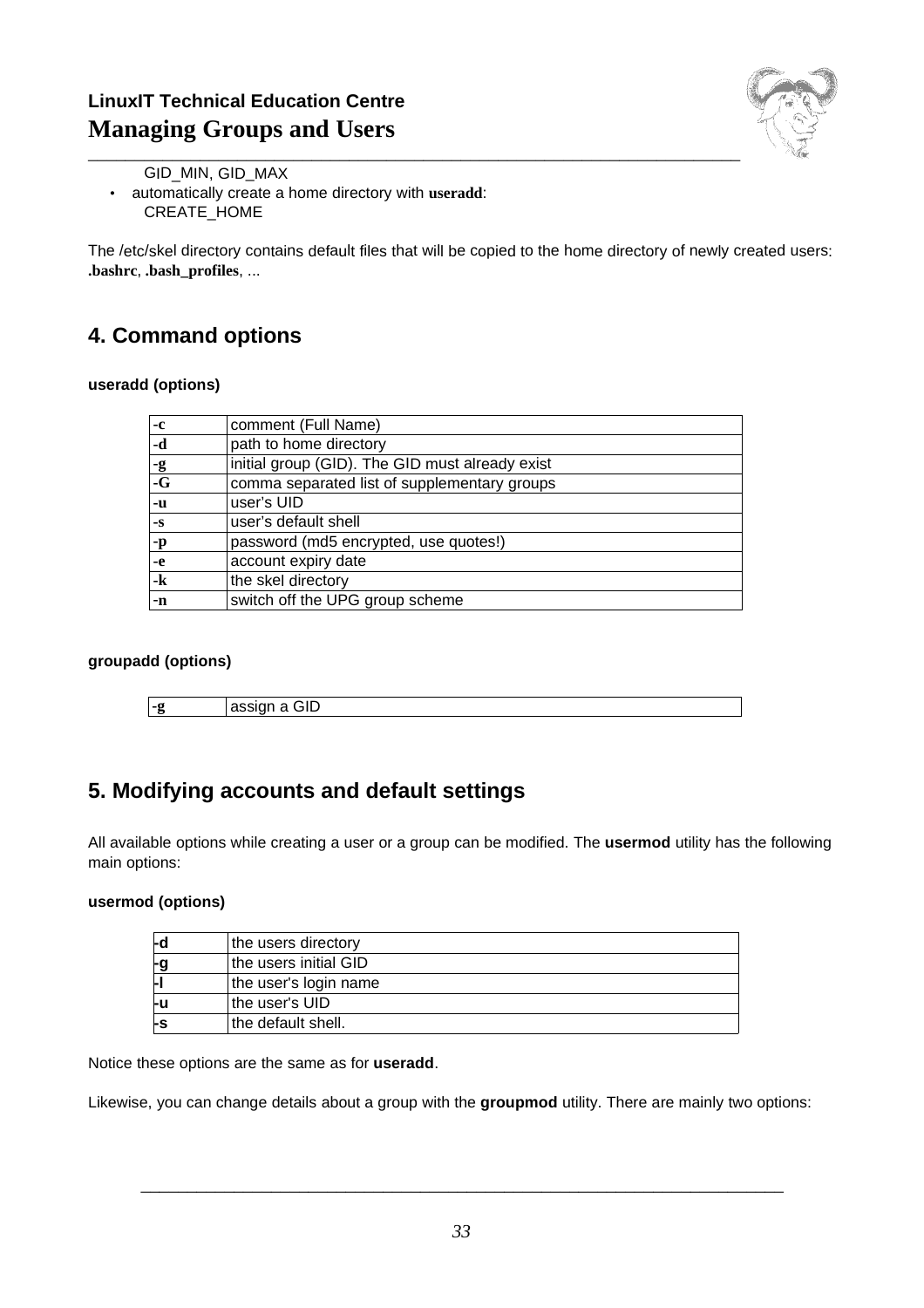

### **groupmod (options)**



### Locking an account

• A user's account can be locked by prefixing an exclamation mark to the user's password. This can also be done with the following command line tools:

| Lock       | <b>Unlock</b> |
|------------|---------------|
| passwd -l  | passwd -u     |
| usermod -L | usermod -U    |

- When using shadow passwords, replace the **x** with a **\***
- A less useful option is to remove the password entirely with **passwd -d**.
- Finally, one can also assign **/bin/false** to the user's default shell in **/etc/passwd**.

### Changing the password expiry dates:

By default a user's password is valid for 99999 days, that is 2739 years (default PASS\_MAX\_DAYS). The user is warned for 7 days that his password will expire (default PASS\_WARN\_AGE) with the following message as he logs in:

Warning: your password will expire in 6 days

There is another password aging policy number that is called PASS\_MIN\_DAYS. This is the minimum number of days before a user can change his password; it is set to zero by default.

The **chage** tool allows an administrator to change all these options.

```
Usage: chage [ -l ] [ -m min_days ] [ -M max_days ] [ -W warn ]
  [ -I inactive ] [ -E expire ] [ -d last_day ] user
```
The first option **–l** lists the current policy values for a user. We will only discuss the **–E** option. This locks an account at a given date. The date is either in UNIX days or in YYYY/MM/DD format.

Notice that all these values are stored in the **/etc/shadow** file, and can be edited directly.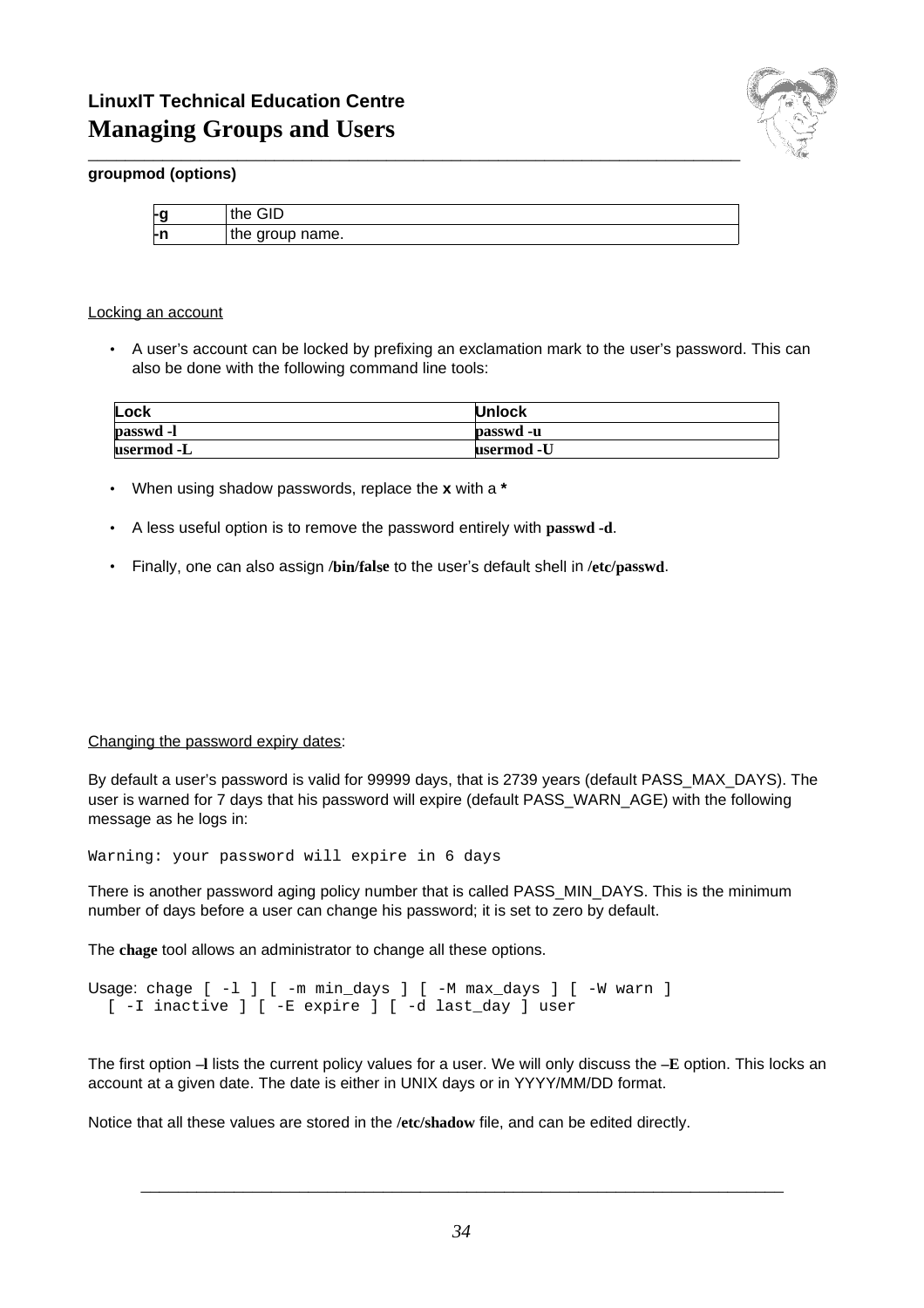

### Removing an account:

A user's account may be removed with the **userdel** command line. To make sure that the user's home directory is also deleted use the -**r** option.

\_\_\_\_\_\_\_\_\_\_\_\_\_\_\_\_\_\_\_\_\_\_\_\_\_\_\_\_\_\_\_\_\_\_\_\_\_\_\_\_\_\_\_\_\_\_\_\_\_\_\_\_\_\_\_\_\_\_\_\_\_\_\_\_\_\_\_\_\_\_



userdel -r jade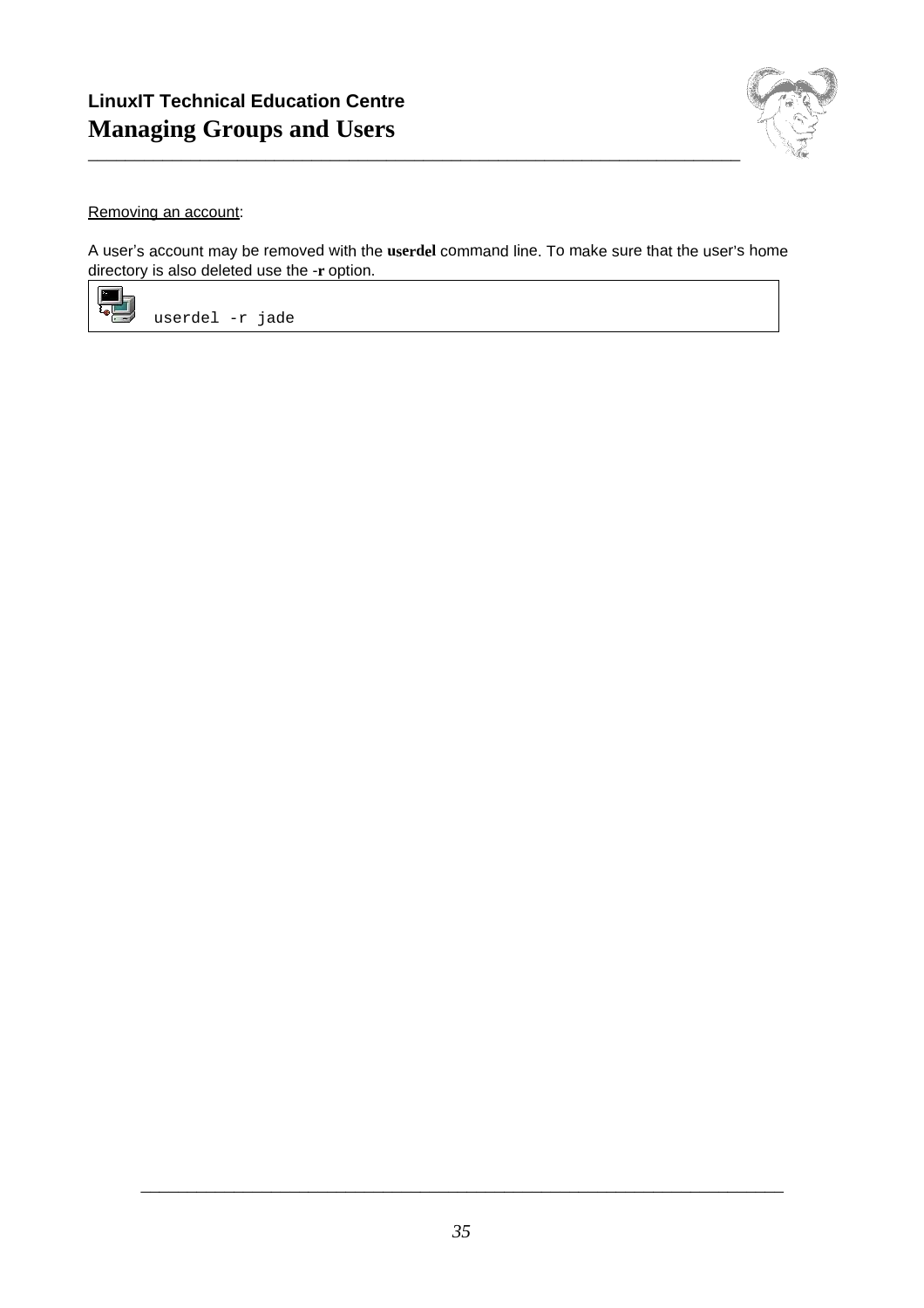

## **6. Exercises**

### **1. Creating users**

Use **adduser** to create a user called tux with user ID 600 and group ID 550

Use **usermod** to change this user's home directory.

Does the new directory need to be created? Is the content of /etc/skel copied to the new directory? Can the contents of the old home directory still be accessed by user tux?

Use **usermod** to add tux to the group wheel.

### **2. Working with groups**

Create a group called sales using **groupadd**.

Add tux to this group using **gpasswd**.

Login as tux and join the group sales using **newgrp**.

### **3. Conifiguration files**

Add a user to the system by editing /etc/passwd and /etc/group Create a group called share and add user tux to this group by manually editing /etc/group

### **4. Modifying an Account**

Change the expiry date for user tux's account using **usermod**. Lock the user's account. (Use tools or edit /etc/shadow ...) Prevent the user from login in by changing the user's default shell to /bin/false Change the PASS\_MAX\_DAYS for user tux to 1 in /etc/shadow

### **5. Changing default settings**

Use **useradd -D** to change the system's default settings such that every new user will be assigned /bin/sh instead of /bin/bash. (Notice that this will change the file in /etc/defaults/)

Edit /etc/login.defs and change the default PASS\_MAX\_DAYS so that new users need to change their password every 5 days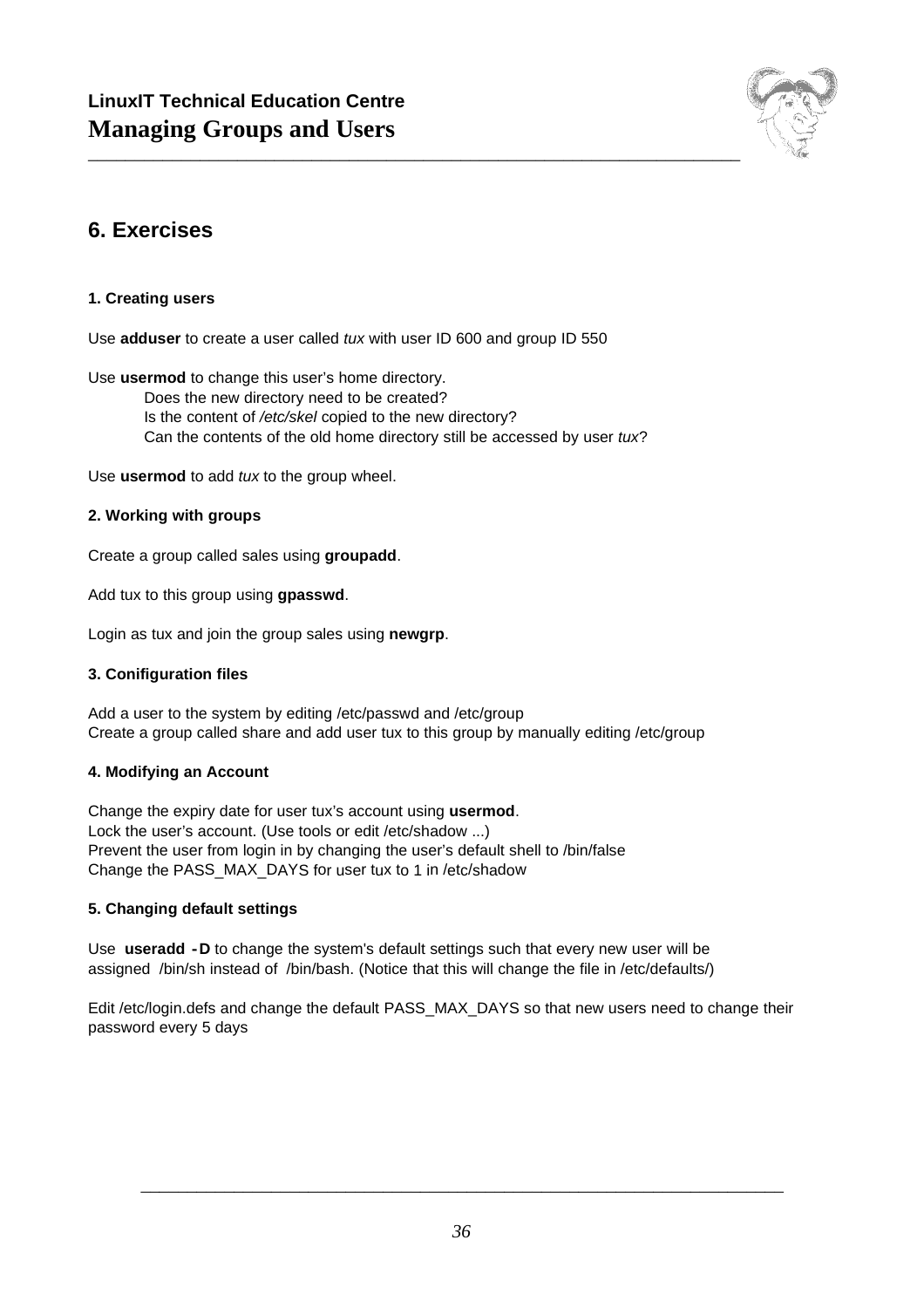

## **Network Configuration**

## **1. The Network Interface**

The network interface card (NIC) must be supported by the kernel. To determine which card you are using you can get information from **dmesg**, **/proc/interrupts**, **/sbin/lsmod**. or **/etc/modules.conf**

Example:

| dmesq                                                                       |
|-----------------------------------------------------------------------------|
| Linux Tulip driver version 0.9.14 (February 20, 2001)                       |
| PCI: Enabling device $00:0f.0$ (0004 -> 0007)                               |
| PCI: Found IRQ 10 for device 00:0f.0                                        |
| eth0: Lite-On 82c168 PNIC rev 32 at $0xf800$ , $00:A0:CCD3:6E:0F$ , IRQ 10. |
| eth0: MII transceiver #1 config 3000 status 7829 advertising 01e1.          |

|                    |     | cat /proc/interrupts |              |                 |
|--------------------|-----|----------------------|--------------|-----------------|
| $\overline{\cdot}$ | 0:  | 8729602              | XT-PIC timer |                 |
|                    | 1:  | $\overline{4}$       |              | XT-PIC keyboard |
|                    | 2:  | $\mathbf{0}$         | $XT-PIC$     | cascade         |
|                    | 7:  | $\mathbf{0}$         |              | XT-PIC parport0 |
|                    | 8:  | $\mathbf{1}$         | XT-PIC rtc   |                 |
|                    | 10: | 622417               | XT-PIC eth0  |                 |
|                    | 11: | $\overline{0}$       |              | XT-PIC usb-uhci |
|                    | 14: | 143040               | $XT-PIC$     | ide0            |
|                    | 15: | 180                  | XT-PIC ide1  |                 |

|                | /sbin/lsmod |                     |
|----------------|-------------|---------------------|
| $\overline{2}$ | Module      | Size Used by        |
|                | tulip       | 37360 1 (autoclean) |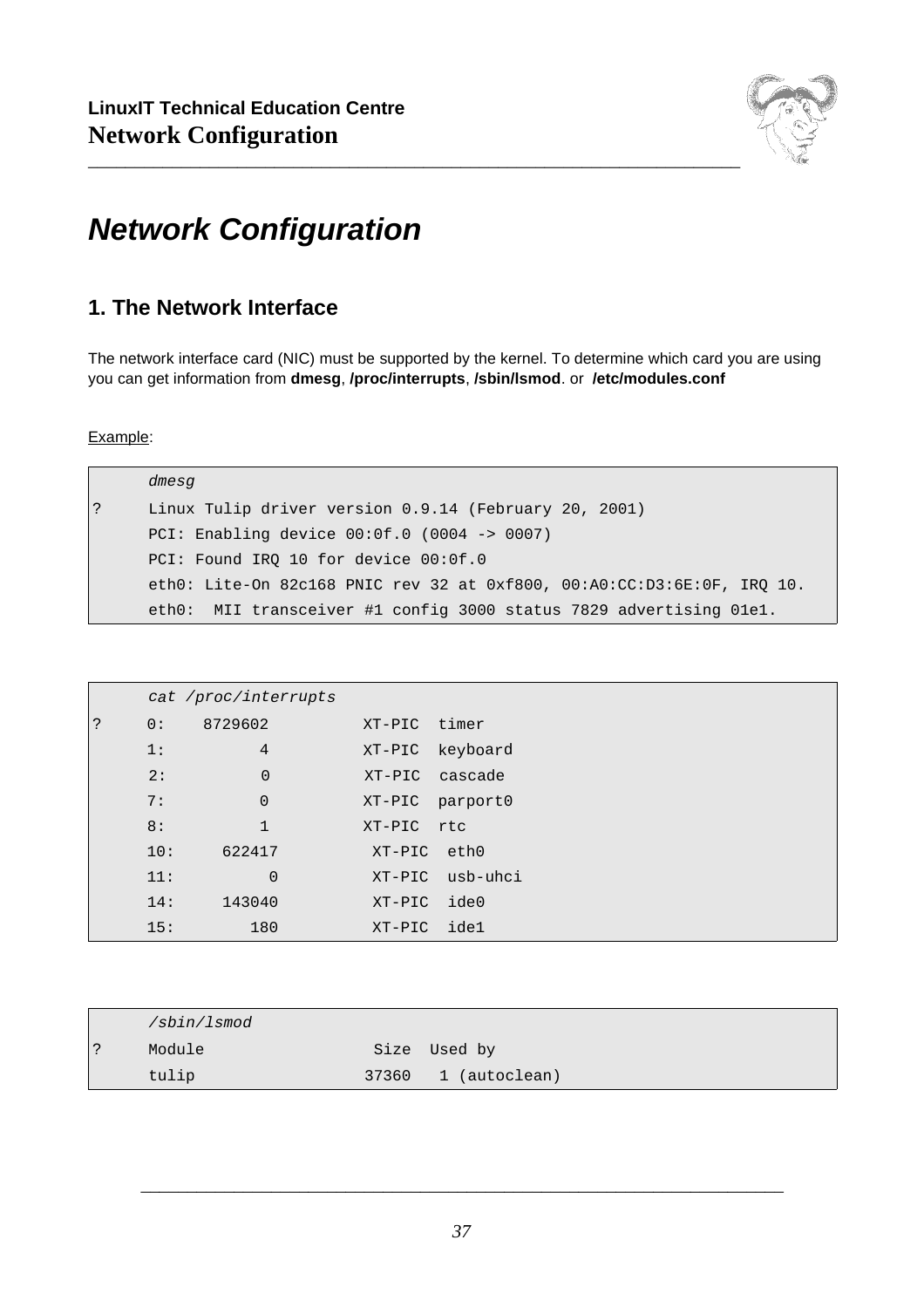## **LinuxIT Technical Education Centre Network Configuration**



\_\_\_\_\_\_\_\_\_\_\_\_\_\_\_\_\_\_\_\_\_\_\_\_\_\_\_\_\_\_\_\_\_\_\_\_\_\_\_\_\_\_\_\_\_\_\_\_\_\_\_\_\_\_\_\_\_\_\_\_\_\_\_\_\_\_\_\_\_\_ From the example above we see that the Ethernet card's chipset is Tulip, the i/o address is 0xf800 and the IRQ is 10. This information can be used either if the wrong module is being used or if the resources (i/o or IRQ) are not available.

This information can either be used to insert a module with a different i/o address (using the **modprobe** or **insmod** utilities) or can be saved in **/etc/modules.conf** (this will save the settings for the next bootup).

### **2. Host Information**

The following files are used to store networking information.

• **/etc/resolv.conf** contains a list of DNS servers

nameserver 192.168.1.108 nameserver 192.168.1.1 search linuxit.org

- **/etc/HOSTNAME** is used to give a name to the PC
- One can also associate a name to a network interface. This is done in differently across distributions.
- **/etc/hosts** contains your machine's IP number as well as a list of known hosts

```
# Do not remove the following line, or various programs
# that require network functionality will fail.
127.0.0.1 localhost localhost.localdomain
# other hosts
192.168.1.108 mesa mesa.domain.org
192.168.1.119 pico
```
• **/etc/sysconfig/network** defines if networking must be started. (can also contain the HOSTNAME variable)

```
NETWORKING=yes
HOSTNAME=mesa.domain.org
GATEWAY=192.168.1.1
GATEWAYDEV=
```
• **/etc/sysconfig/network-scripts/ifcfg-eth0** The configuration parameters for eth0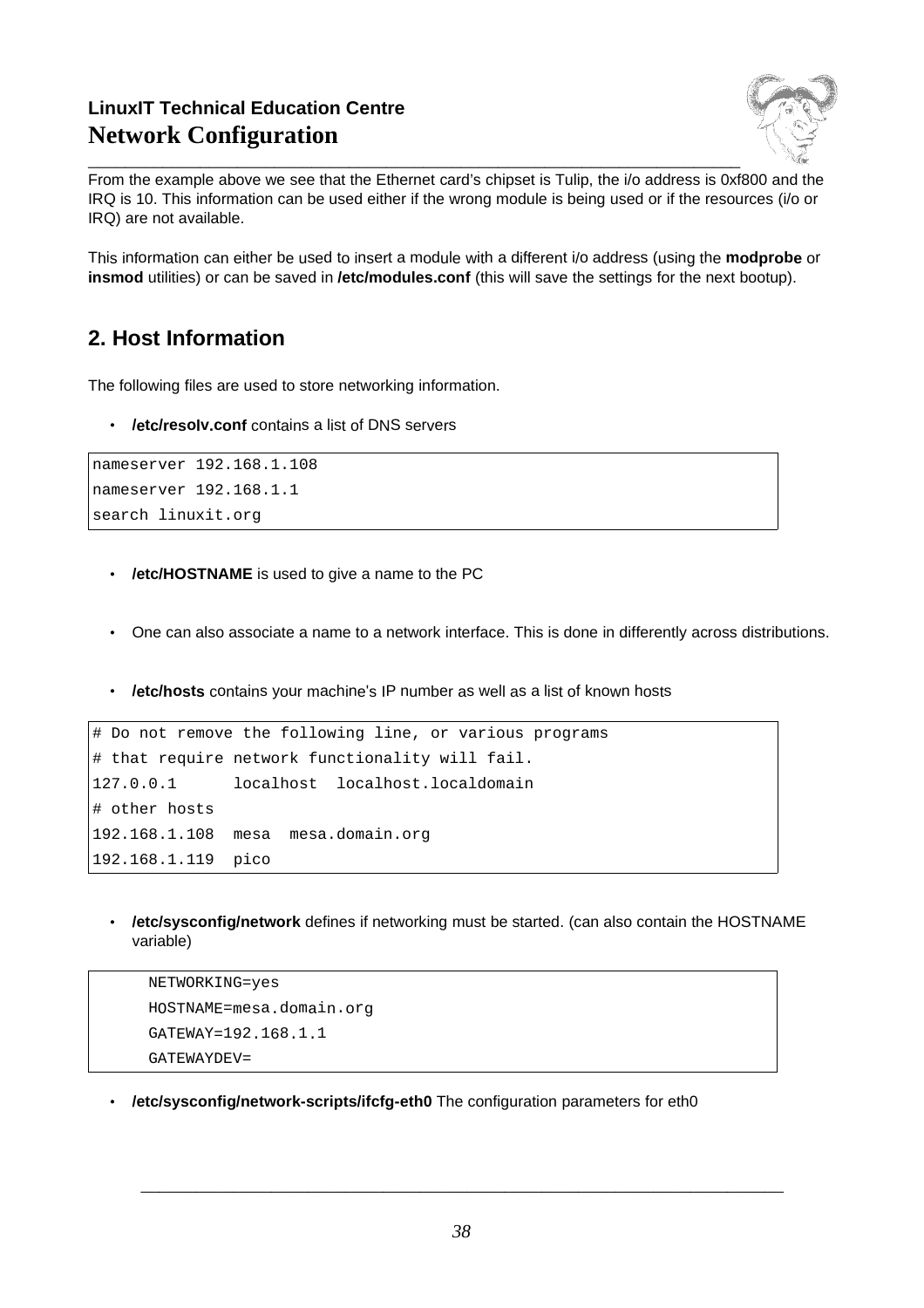## **LinuxIT Technical Education Centre Network Configuration**



DEVICE=eth0 BOOTPROTO=none BROADCAST=192.168.1.255 IPADDR=192.168.1.108 NETWORK=192.168.1.0 ONBOOT=yes USERCTL=no

## **3. Stop and Start Networking**

#### ? From the command line

The main tool used to bring up the network interface is **/sbin/ifconfig**. Once initialised the kernel module aliased to eth0 in **/etc/modules.conf** (e.g tulip.o) is loaded and assigned an IP and netmask value.

As a result the interface can be switched on and off without loosing this information as long as the kernel module is inserted.

Examples: Using **ifconfig**.

/sbin/ifconfig eth0 192.168.10.1 netmask 255.255.128.0 /sbin/ifconfig eth0 down /sbin/ifconfig eth0 up

Another tool is **/sbin/ifup**. This utility reads the system's configuration files in **/etc/sysconfig/** and assigns the stored values for a given interface. The script for **eth0** is called **ifcfg-eth0** and has to be configured. If a boot protocol such as DHCP is defined then **ifup** will start the interface with that protocol.

#### Examples: Using **ifup**.

/sbin/ifup eth0 /sbin/ifup ppp0 /sbin/ifdown eth0

#### ?. Using the network script

At boot time the ethernet card is initialised with the **/etc/rc.d/init.d/network** script. All the relevant networking files are sourced in the **/etc/sysconfig/** directory.

In addition the script also reads the **sysctl** options in **/etc/sysctl.conf**, this is where you can configure the system as a router (allow IP forwarding in the kernel). For example the line:

net.ipv4.ip forward =  $1$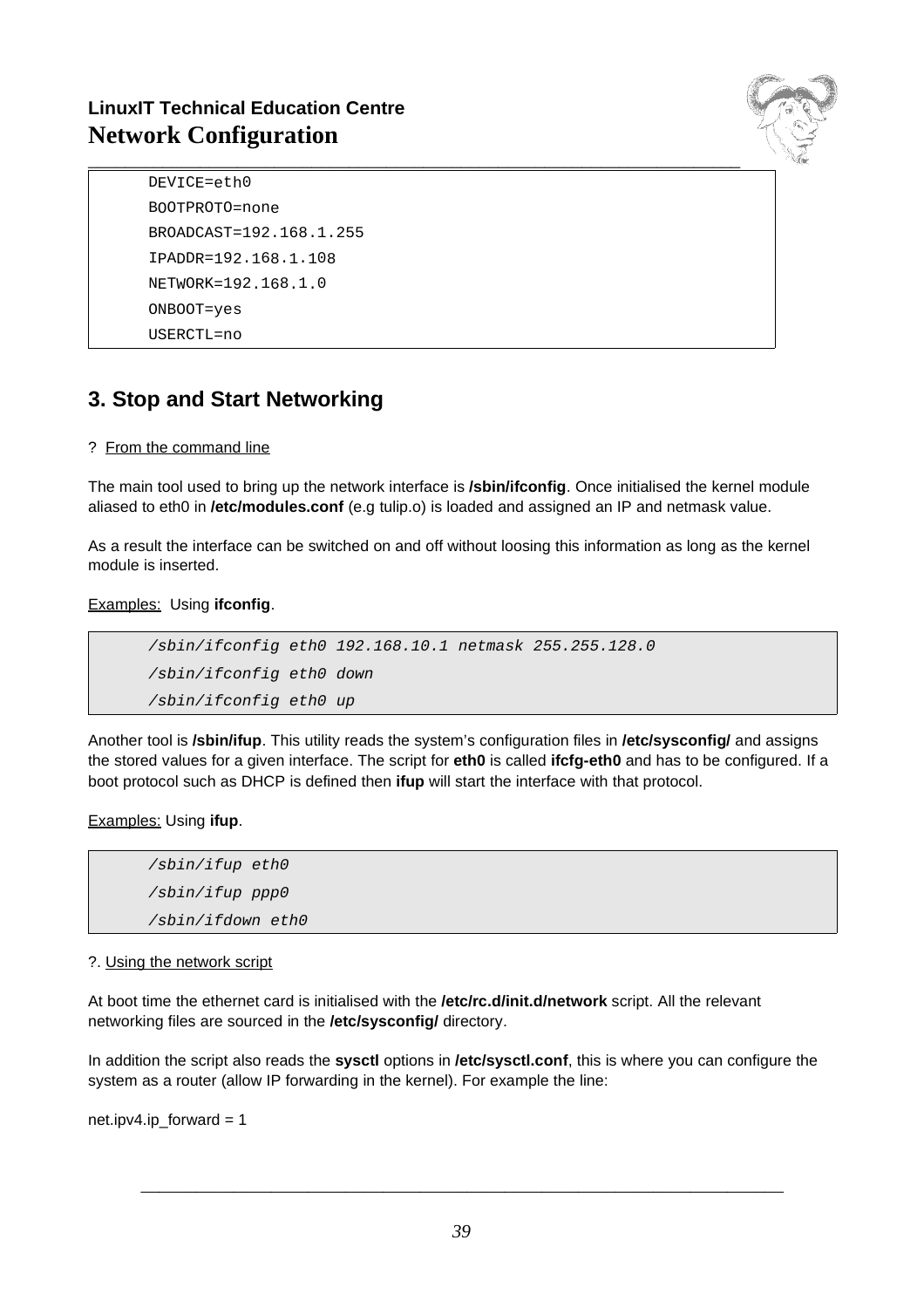### **LinuxIT Technical Education Centre**

#### A noticeable difference when using **ifup** is the system's routing table. This is because either the **/**

**etc/sysconfig/network** file is read, where a **default gateway** is stored, or the DHCP server has sent this information together with the IP number. The routing tables are configured, checked and changed with the **/ sbin/route** tool.

#### Routing examples:

Add a static route to the network 10.0.0.0 through the device eth1 and use 192.168.1.108 as the gateway for that network:

/sbin/route add -net 10.0.0.0 gw 192.168.1.108 dev eth1

Add a default gateway:

/sbin/route add default gw 192.168.1.1 eth0

Listing the kernel routing table:

|   | /sbin/route -n          |               |               |       |  |  |  |
|---|-------------------------|---------------|---------------|-------|--|--|--|
| ? | Kernel IP routing table |               |               |       |  |  |  |
|   | Destination             | Gateway       | Genmask       | Iface |  |  |  |
|   | 192.168.1.0             | 0.0.0.0       | 255.255.255.0 | etho  |  |  |  |
|   | 10.1.8.0                | 192.168.1.108 | 255.0.0.0     | eth1  |  |  |  |
|   | 127.0.0.0               | 0.0.0.0       | 255.0.0.0     | lo    |  |  |  |
|   | 0.0.0.0                 | 192.168.1.1   | 0.0.0.0       | etho  |  |  |  |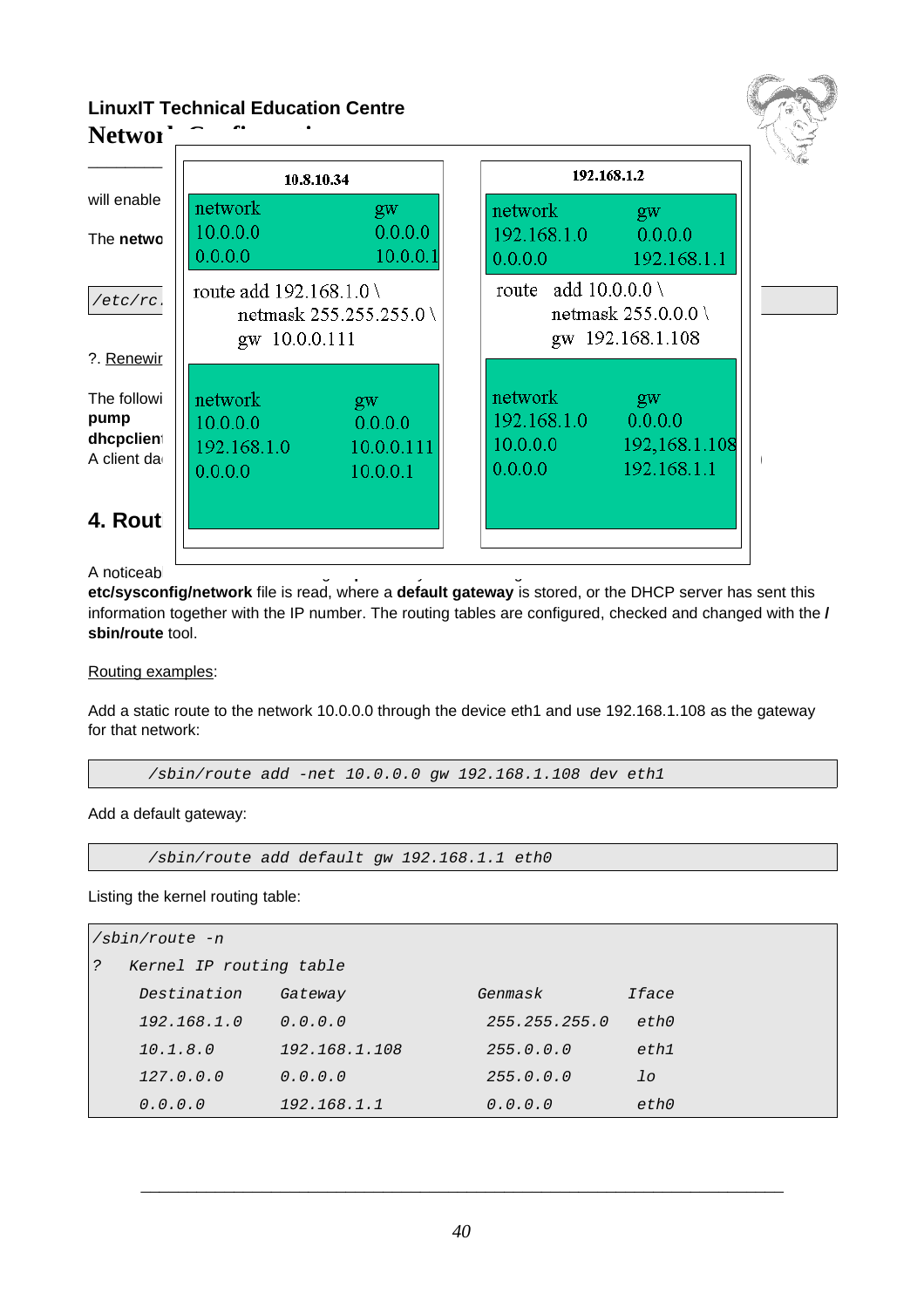## **LinuxIT Technical Education Centre Network Configuration**



#### **Default Gateway**:

In the last listing, the Destination field is a list of networks. In particular, 0.0.0.0 means 'anywhere'. With this in mind, there are two IP's in the Gateway field. Which one is the default gateway ?

To avoid having to enter static routes by hand special daemons

#### **gated** or **routed**

are run to dynamically update routing tables across a network

If you belong to the 192.168.10.0 network and you add a route to the 192.168.1.0 network you may find that machines in the latter network are not responding. This is because no route has been set from the 192.168.1.0 network back to your host!! This problem is solved using dynamic routing.

#### **Permanent Static Routes**

If you have several networks with more than one gateway you can use the **/etc/sysconfig/static-routes** (instead of routing daemons). These routes will be added at boot time by the **network** script.

A routing scenario:



### **5. Common Network Tools**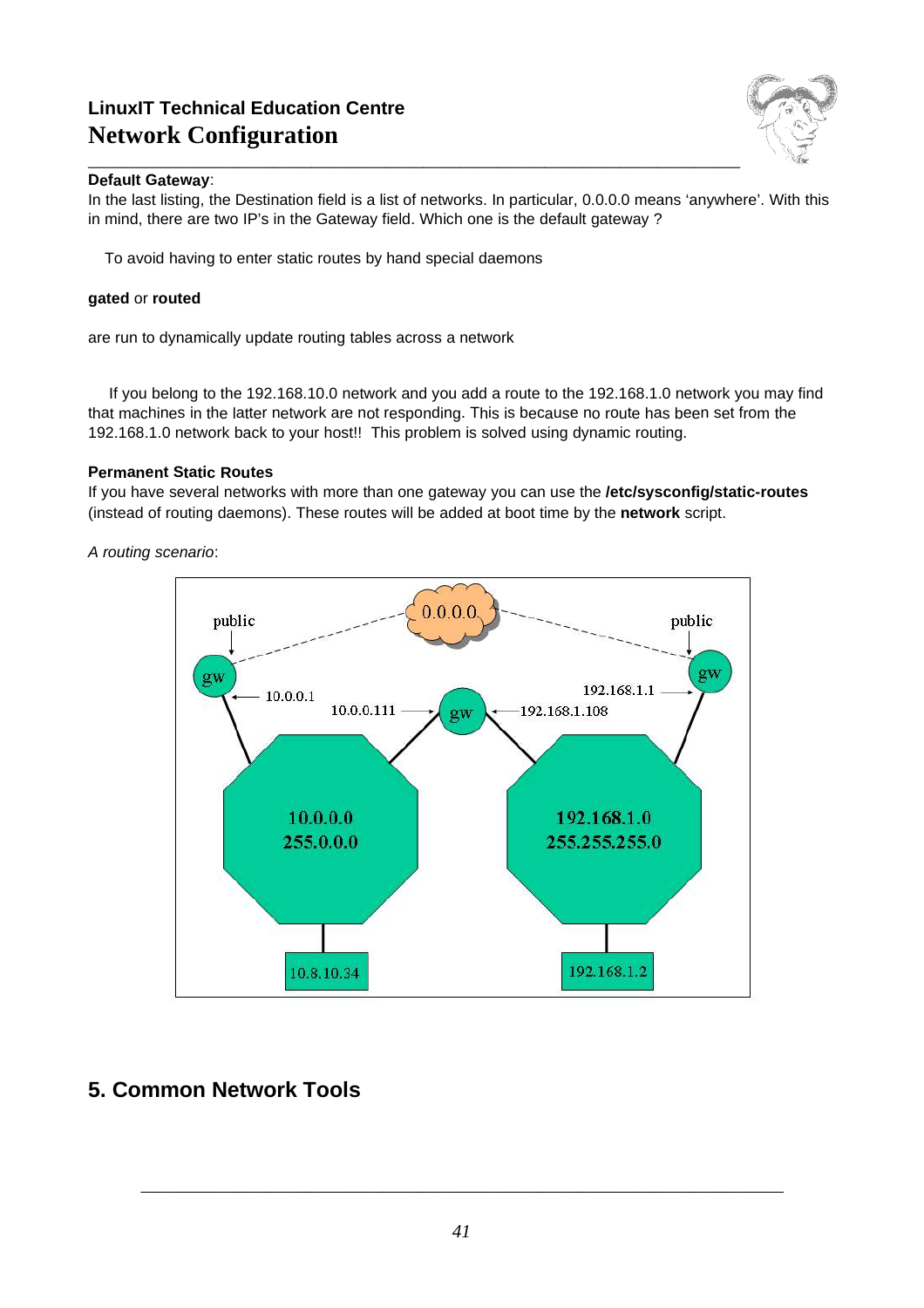

\_\_\_\_\_\_\_\_\_\_\_\_\_\_\_\_\_\_\_\_\_\_\_\_\_\_\_\_\_\_\_\_\_\_\_\_\_\_\_\_\_\_\_\_\_\_\_\_\_\_\_\_\_\_\_\_\_\_\_\_\_\_\_\_\_\_\_\_\_\_ Here is a short list of tools helpful when trouble shouting network connections.

#### ping host**:**

This tool sends an ICMP ECHO\_REQUEST datagram to a host and expects an ICMP ECHO\_RESPONSE.

#### Options for **ping**:

- **-b** ping a broadcast address
- **-c** N send N packets
- **-q** quiet mode: display only start and end messages

#### netstat:

You may get information on current network connections, the routing table or interface statistics depending on the options used.

#### Options for **netstat**:

- **-r** same as /sbin/route
- **-I** display list of interfaces
- **-n** don't resolve IP addresses
- **-p** returns the PID and names of programs (only for root)
- **-v** verbose
- **-c** continuous update

Example: Output of netstat --inet -n :

? Active Internet connections (w/o servers) Proto Recv-Q Send-Q Local Address Foreign Address State<br>tcp 0 0 192.168.1.10:139 192.168.1.153:1992 ESTABL tcp 0 0 192.168.1.10:139 192.168.1.153:1992 ESTABLISHED tcp 0 0 192.168.1.10:22 192.168.1.138:1114 ESTABLISHED<br>tcp 0 0 192.168.1.10:80 192.168.1.71:18858 TIME\_WAIT  $192.168.1.71:18858$ 

In the above listing you can see that the local host has established connections on ports 139, 22 and 80.

arp:

Display the kernel address resolution cache.

#### Example:

|   | arp     |                  |       |
|---|---------|------------------|-------|
| ? | Address | HWtype HWaddress | Iface |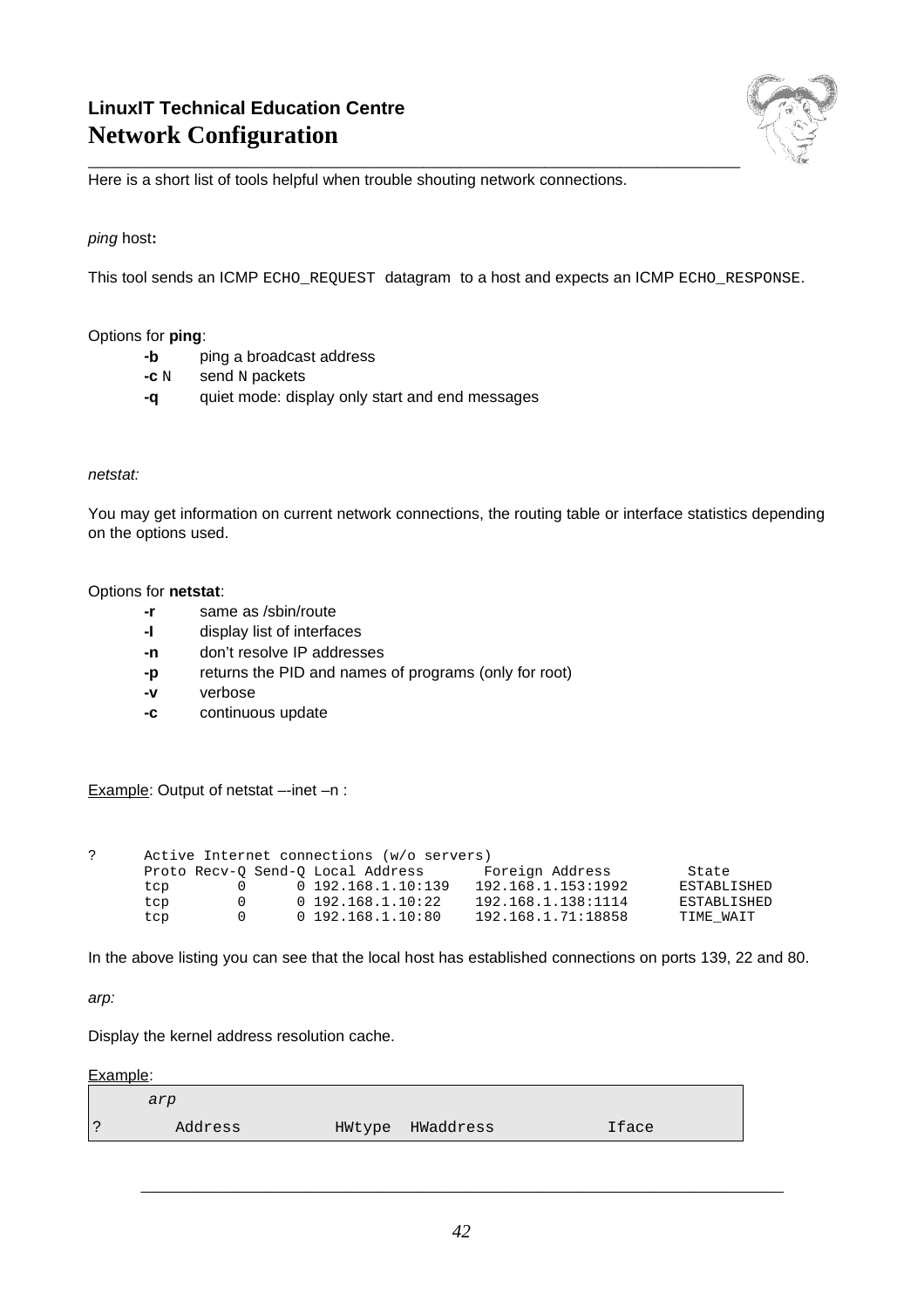

192.168.1.71 ether 00:04:C1:D7:CA:2D eth0

#### traceroute:

Displays the route taken from the local host to the destination host. Traceroute forces intermediate routers to send back error messages (ICMP TIME\_EXCEEDED) by deliberately setting the tty (time to live) value too low. After each TIME\_EXEEDED notification **traceroute** increments the tty value, forcing the next packet to travel further, until it reaches its' destination.

#### Example:

|          | $CMD:$ /usr/sbin/traceroute -n www.redhat.com                        |
|----------|----------------------------------------------------------------------|
| $\gamma$ | traceroute: Warning: www.redhat.com has multiple addresses; using    |
|          | 216.148.218.197                                                      |
|          | traceroute to www.redhat.com (216.148.218.197), 30 hops max, 38 byte |
|          | packets                                                              |
|          | 1 192.168.1.1 0.440 ms 0.347 ms 0.341 ms                             |
|          | $--- sinip ---$                                                      |
|          | 14 12.122.2.145 112.116 ms 110.908 ms 112.002 ms                     |
|          | 15 12.122.2.74 156.629 ms 157.028 ms 156.857 ms                      |
| 16       | 12.122.255.222 156.867 ms 156.641 ms 156.623 ms                      |
|          | 17 216.148.209.66 159.982 ms 157.462 ms 158.537 ms                   |
|          | 18 216.148.218.197 157.395 ms 156.789 ms 156.080 ms                  |
|          |                                                                      |

#### Options for **traceroute**:

- **-f** ttl change the initial time to live value to ttl instead of 1
- **-n** do not resolve IP numbers
- **-v** verbose
- **-w** sec set the timeout on returned packets to sec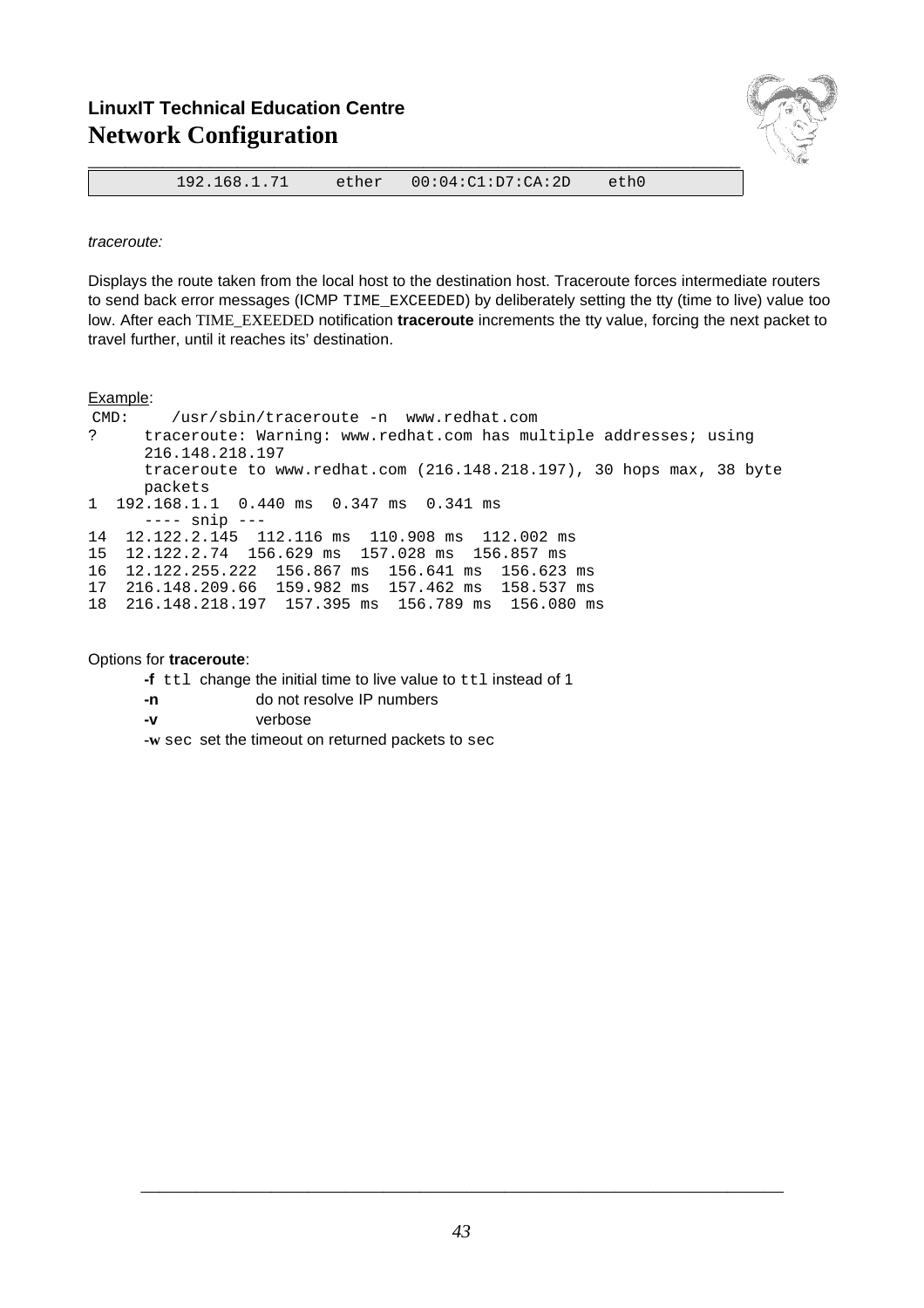

## **6. Exercises**

**1.** In the **Routing Scenario** section of this chapter give the routing table for the LAN's gateway.

\_\_\_\_\_\_\_\_\_\_\_\_\_\_\_\_\_\_\_\_\_\_\_\_\_\_\_\_\_\_\_\_\_\_\_\_\_\_\_\_\_\_\_\_\_\_\_\_\_\_\_\_\_\_\_\_\_\_\_\_\_\_\_\_\_\_\_\_\_\_

**2.** Start your network interface manually ifconfig eth0 192.168.0.x

List the kernel modules. Make sure that the eth0 module is loaded (check /etc/modules.conf).

**3.** Stop the network interface with:

(i) ifconfig eth0 down

Verify that you can bring the interface back up without entering new information:

(ii) ifconfig eth0 up

**4.** Stop the interface and remove the kernel module (rmmod module). What happens if you repeat step 3(ii)?

**5.** Divide the class into two networks A (192.168.1.0) and B (10.0.0.0).

- Try accessing machines across networks
- Choose an existing machine to be the gateway (on either network)
- **On the gateway machine only!** do the following: -- allow IP forwarding:

echo 1 > /proc/sys/net/ipv4/ip\_forward

-- bring up an aliased interface (this will work as a second interface). If you are on the 192.168.1.0 network then do the following ifup eth $0:1$  10.0.0. $x$  (where x is a an available IP). add a route to the new network **forcing it to use the eth0:1 device**

-- add a route to the other network using the gateway machine (you will need to know either the eth0 or eth0:1 setting of this gw depending on which network you are on)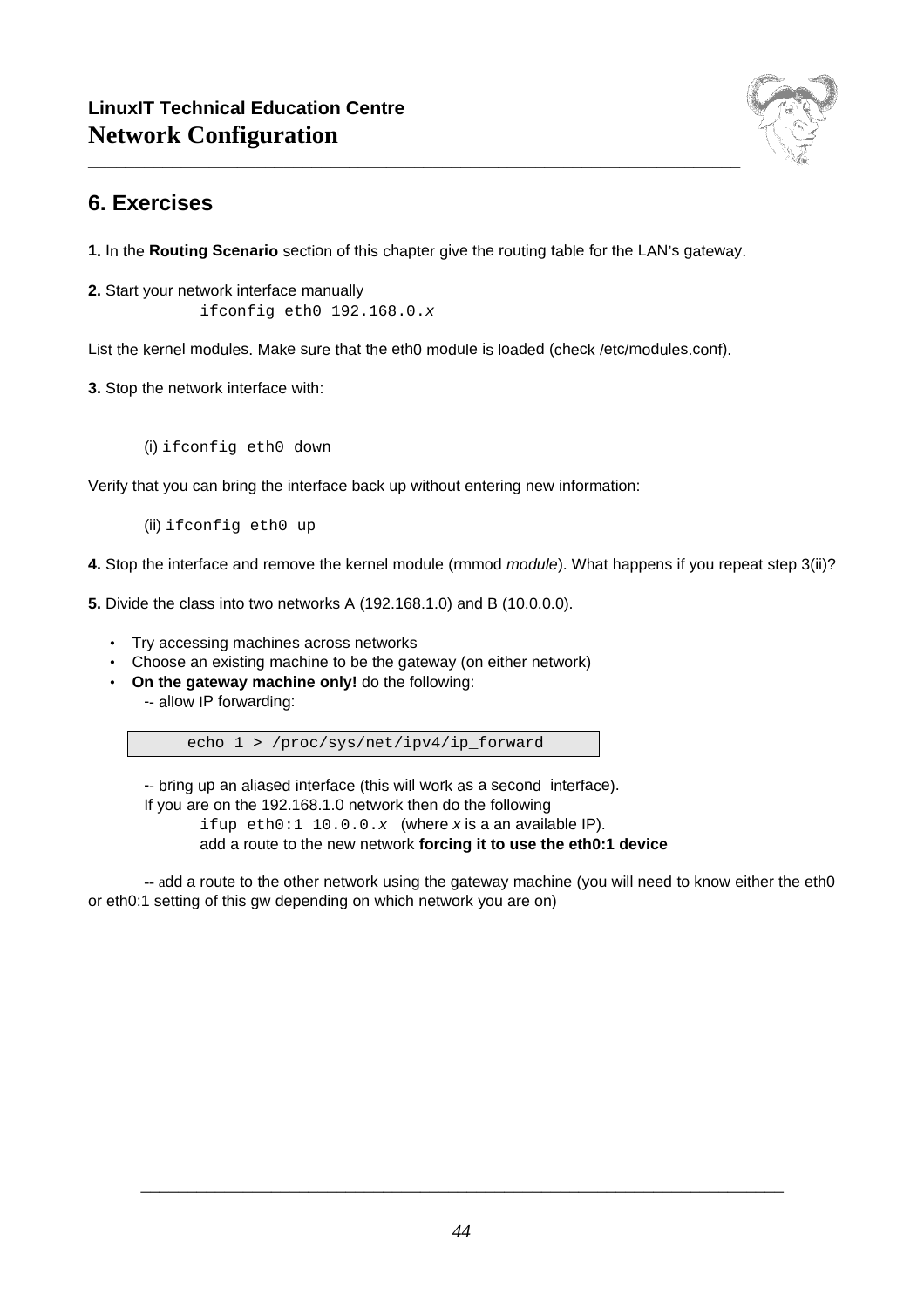

## **TCP/IP Networks**

## **1. Binary Numbers and the Dotted Quad**

**Binary numbers** 

|  | $10 = 21$ | 100 – 22 | Ωл.<br>1()<br>-- | $010 + 001$<br>00<br>. .<br>_ |
|--|-----------|----------|------------------|-------------------------------|
|--|-----------|----------|------------------|-------------------------------|

\_\_\_\_\_\_\_\_\_\_\_\_\_\_\_\_\_\_\_\_\_\_\_\_\_\_\_\_\_\_\_\_\_\_\_\_\_\_\_\_\_\_\_\_\_\_\_\_\_\_\_\_\_\_\_\_\_\_\_\_\_\_\_\_\_\_\_\_\_\_

This means that a binary number can easily be converted into a decimal as follows:

| 10000000 | = | 27             | =   | 128 |
|----------|---|----------------|-----|-----|
| 01000000 | = | 26             | =   | 64  |
| 00100000 | = | 25             | =   | 32  |
| 00010000 | = | 2 <sup>4</sup> | $=$ | 16  |
| 00001000 | = | 23             | $=$ | 8   |
| 00000100 | = | 2 <sup>2</sup> | $=$ | 4   |
| 00000010 | = | 2 <sup>1</sup> | $=$ | 2   |
| 00000001 |   | 2 <sup>0</sup> | -   | 1   |
|          |   |                |     |     |

The Dotted Quad:

The familiar IP address assigned to an interface is called a dotted quad. In the case of an ipv.4 address this is 4 bytes (4 times 8 bits) separated by dots.

| <b>Decimal</b> | <b>Binary</b>                       |
|----------------|-------------------------------------|
| 192.168.1.1    | 11000000.10101000.00000001.00000001 |

## **2. Broadcast Address, Network Address and Netmask**

An IP number contains information about both the host address (or interface) and network address.

#### **C** The Netmask

A netmask is used to define which part of the IP address is used for the network, it is also called a subnet mask.

#### A 16 bit and 17 bit netmask:

| 255.255.0.0   | 16-bit | 111111111.11111111.00000000.0 |
|---------------|--------|-------------------------------|
| 255.255.128.0 | 17-bit | 111111111.11111111.10000000.0 |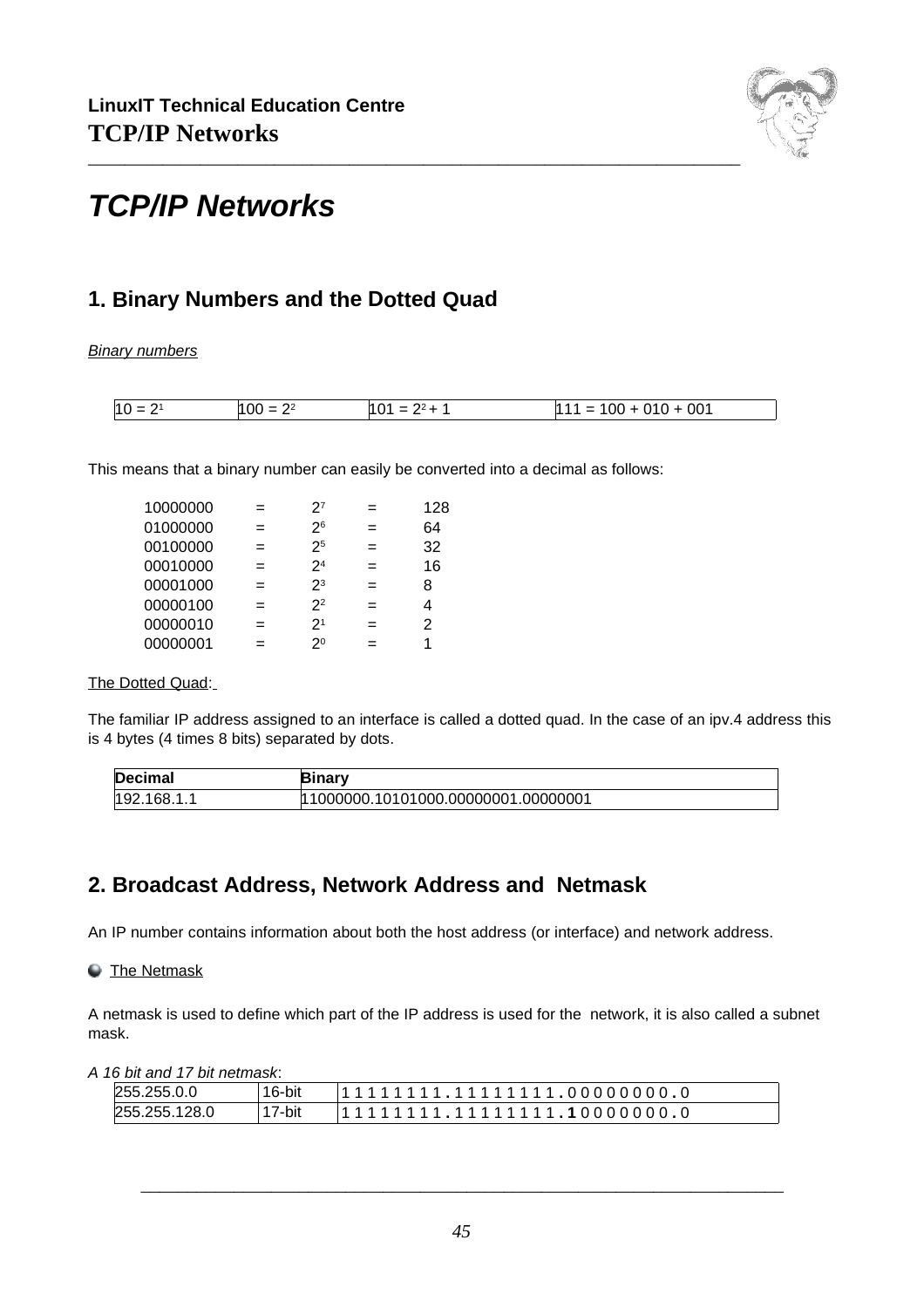

The broadcast is usually given in decimal.

Example: with a 16-bit netmask the following IPs are on the same networks:

| 00100000 | 10000000 | 00000001 | 00000001 |
|----------|----------|----------|----------|
| 00100000 | 10000000 | 00000000 | 00000011 |

This means that any bits that are changed **inside** the box (8+8=16 bits) will change the network address and the interfaces will need a gateway to connect to each other.

In the same way, any bits that are changed **ouside** the box will change the interface address without changing networks.

For example with a 24-bit netmask the above two IPs would be on different neworks:

| 00100000 | 10000000 | 00000001 | 00000001 |
|----------|----------|----------|----------|
| 00100000 | 10000000 | 00000000 | 00000011 |

#### **C** The Network Address

Every network has a number which is needed when setting up routing. The network number is a portion of the dotted quad. The host address portion is replaced by zero's.

Typical network address: 192.168.1.0

#### **C** The Broadcast Address

A machine's broadcast address is a range of hosts/interfaces that can be accessed on the same network. For example a host with the broadcast address 10.1.255.255 will access any machine with an IP address of the form 10.1.x.x. Typical broadcast: 192.168.1.255

The dotted quad revisited

Simple logical operations can be applied to the broadcast, netmask and network numbers.

To retrieve the network address from an IP number simply AND the IP with the netmask..

| Network Address<br>= | AND<br>Netmask |
|----------------------|----------------|
|----------------------|----------------|

Similarly the broadcast address is found with the network address OR 'not MASK'.

Broadcast Address = Network OR not[Netmask]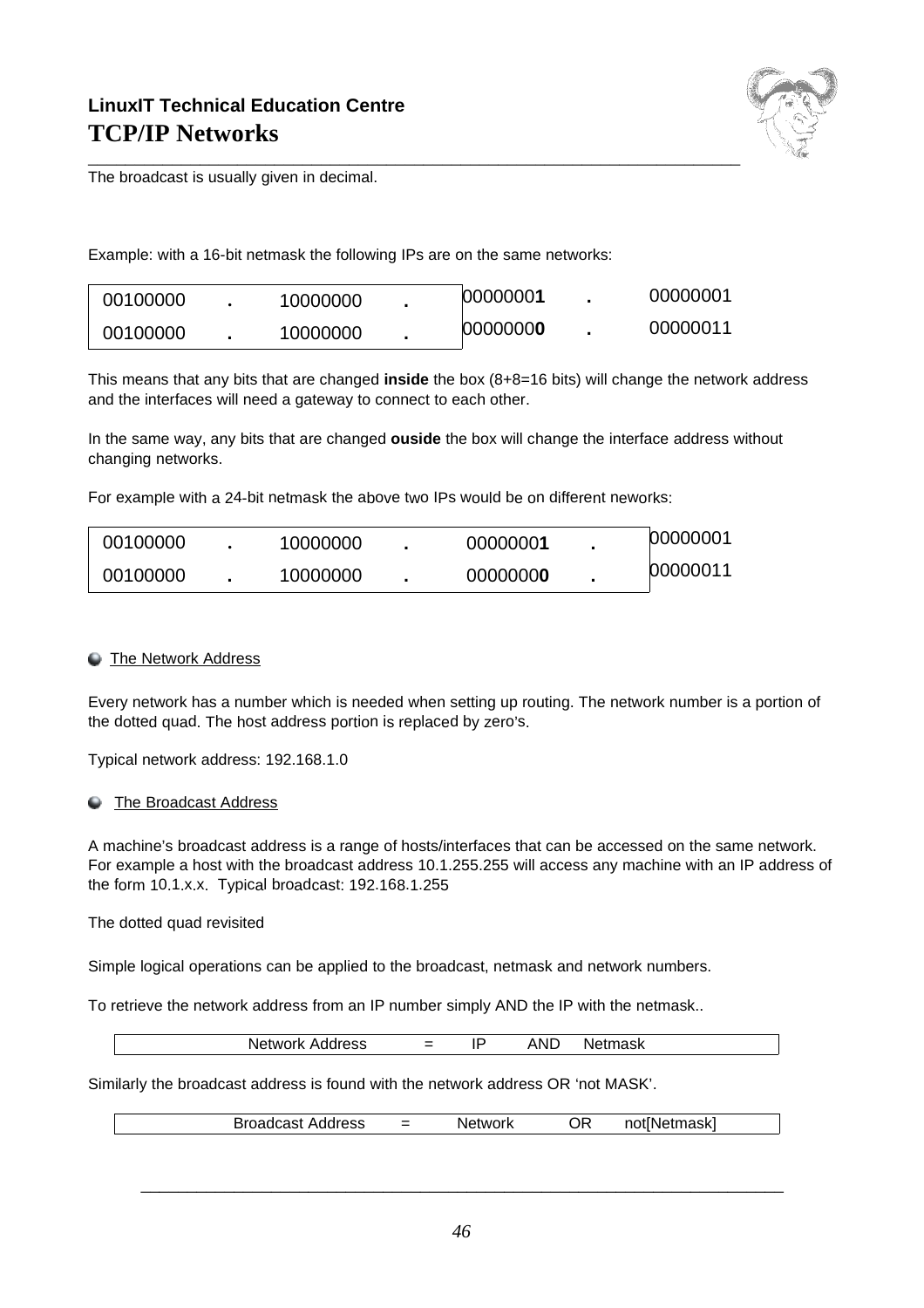

Here AND and OR are logical operations on the binary form of these addresses

#### Example:

Take the IP **192.168.3.5** with a net mask **255.255.255.0**. We can do the following operations:

\_\_\_\_\_\_\_\_\_\_\_\_\_\_\_\_\_\_\_\_\_\_\_\_\_\_\_\_\_\_\_\_\_\_\_\_\_\_\_\_\_\_\_\_\_\_\_\_\_\_\_\_\_\_\_\_\_\_\_\_\_\_\_\_\_\_\_\_\_\_

|     | Network address                     | IP  |    | AND |                   | MASK |          |
|-----|-------------------------------------|-----|----|-----|-------------------|------|----------|
| AND | 11000000.10101000.00000011.00000101 |     |    |     | (192.168.3.5)     |      |          |
|     | 11111111.11111111.11111111.00000000 |     |    |     | (255.255.255.000) |      |          |
|     | 11000000.10101000.00000011.00000000 |     |    |     | (192.168.3.0)     |      |          |
|     | <b>Broadcast Address</b>            | $=$ | IP |     | OR.               |      | NOT-MASK |
|     | 11000000.10101000.00000011.00000101 |     |    |     | (192.168.3.5)     |      |          |
| OR. | 00000000.00000000.00000000.11111111 |     |    |     | (000.000.000.255) |      |          |
|     | 11000000.10101000.00000011.11111111 |     |    |     | (192.168.3.255)   |      |          |

It is clear from the above example that an IP number together with a netmask is enough to retrieve all the information relative to the network and the host.

### **3. Network Classes**

• ? Reserved IP addresses

For private networks a certain number of IP addresses are allocated which are never used on the Internet. These reserved IP's are typically used for LAN's. The following table displays the various private/reserved classes.

Table1: Reserved addresses

|  | . |
|--|---|
|  |   |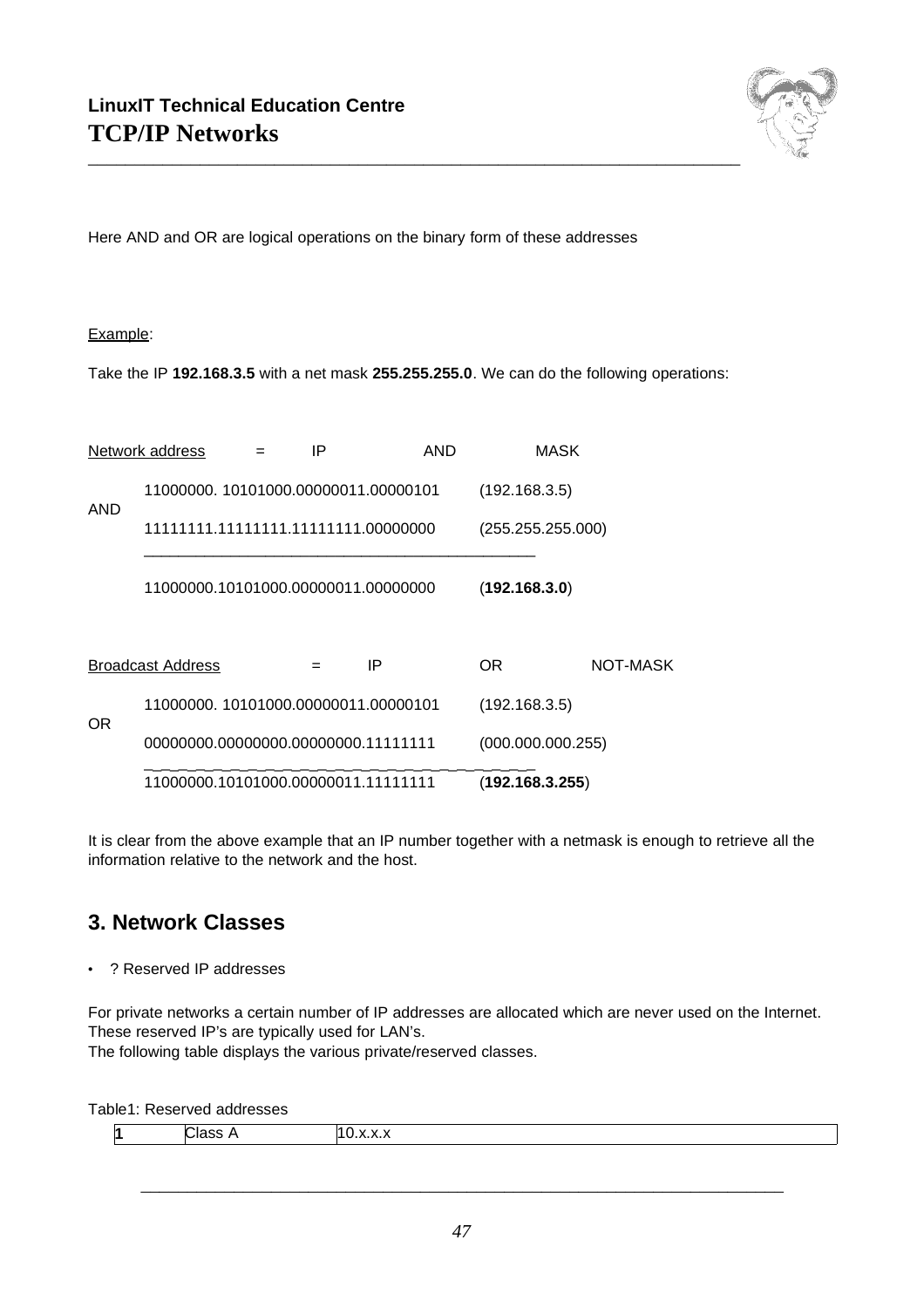

| 16  | Class B | 172.16.x.x<br>172.31.x.x<br>$\overline{\phantom{a}}$ |  |
|-----|---------|------------------------------------------------------|--|
| 255 | Class C | 192.168.o.x                                          |  |

#### • ? IP classes

**Class A**: 8-bit network address and 24-bit host address

The first byte of the IP number is reserved for the network address. So the default subnet mask would be **255.0.0.0**. The 3 remaining bytes are available to set host interfaces.

Since 255.255.255 and 0.0.0 are invalid host numbers there are  $2^{24}$  – 2 = 16 777 214 possible hosts. IP numbers have the first byte ranging from **1** to **127**. This corresponds to a binary range of 00000001 to 01111111. The first two bits of a class A address can be set to "**00**" or "**01**".

**Class B**: 16-bit network address and 16-bit host address

The two first bytes of the IP number are reserved for the network address. The default subnet mask is **255.255.0.0**. There are  $2^{16} - 2 = 65534$  possible hosts.

The first byte ranges from **128** to **191**. Notice that the binary range of the first byte is 10000000 to 10111111. That is the first two bits of a class B address are always set to "**10**".

**Class C**: 24-bit network address and 8-bit host address

The three first bytes are reserved for the network address. The default subnet mask is **255.255.255.0**. There are  $2^8 - 2 = 254$  possible hosts.

The first byte ranges from **192** to **223**. This corresponds to a binary range from 11000000 to 11011111. From this we conclude that the first two bits of a class C address is always set to "**11**".

## **4. Subnets**

Subneting occurs when bits reserved for hosts are used for the network. This is determined by the netmask and results in networks being split.

For example a regular class A netmask 255.0.0.0 can be altered to allow the first 1-bit of the second byte to be part of the network. This results in a 9-bit network address and a 23-bit host address IP.

The binary netmask looks like

11111111.10000000.00000000.00000000 or 255.128.0.0

Another way to indicate that a 9-bit network address is in use is to give the IP number 10.1.8.1 as 10.1.8.1/9

We will take the example of a class C address **192.168.1.0**. We investigate a 25-bit then a 26-bit network.

#### **25-bit network**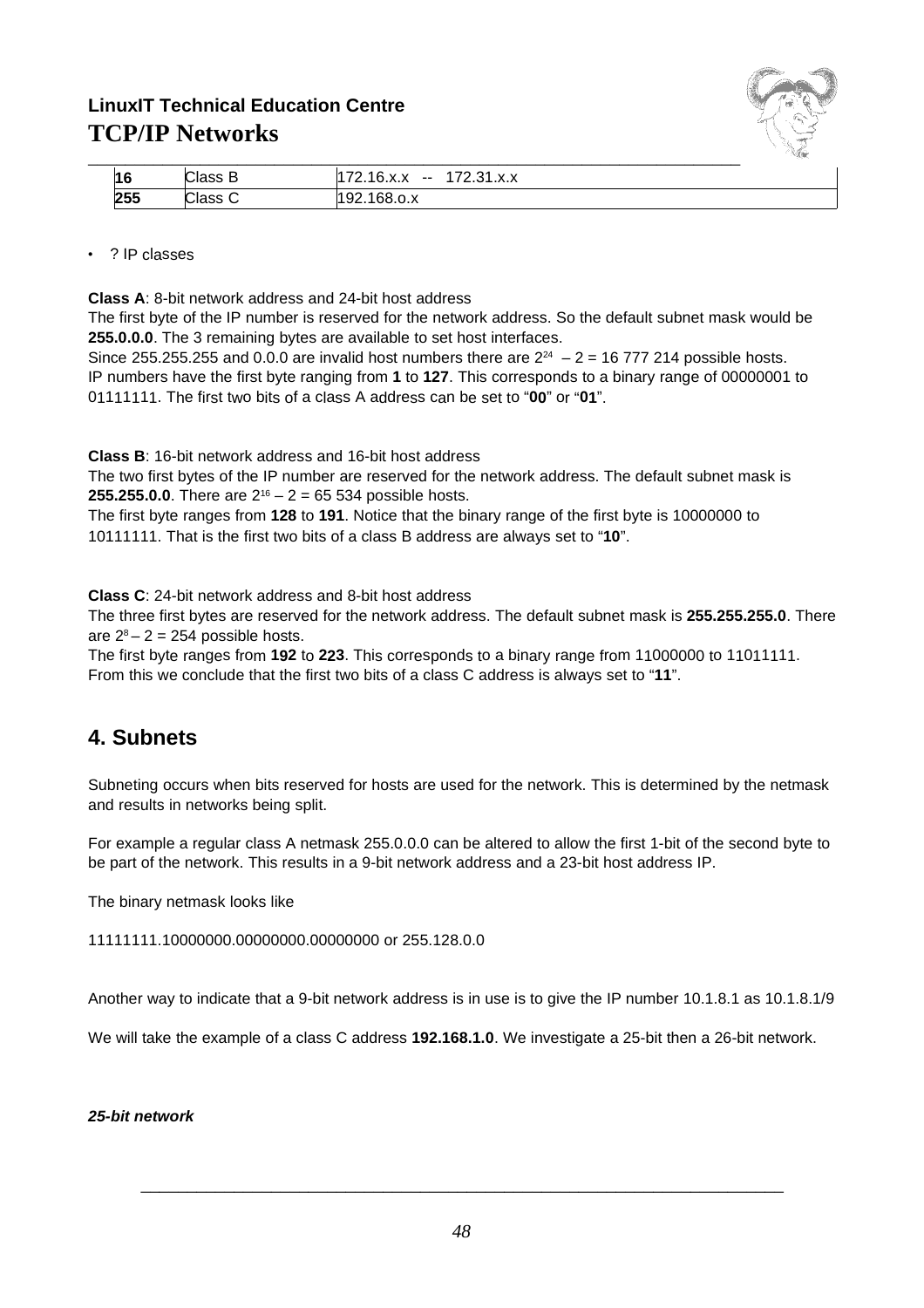

\_\_\_\_\_\_\_\_\_\_\_\_\_\_\_\_\_\_\_\_\_\_\_\_\_\_\_\_\_\_\_\_\_\_\_\_\_\_\_\_\_\_\_\_\_\_\_\_\_\_\_\_\_\_\_\_\_\_\_\_\_\_\_\_\_\_\_\_\_\_ Netmask: 11111111.11111111.11111111.**10000000** or 255.255.255.128

Since Network = IP AND Netmask, we see from the netmask that two network addresses can be formed depending on the hosts range:

1. Host addresses in the 192.168.1.**0xxxxxxx** range result in a 192.168.1.**0** network. We say the network number is 0

2. Host addresses in the 192.168.1.**1xxxxxxx** range result in a 192.168.1.**128** network. We say the network number is 128

Table2: In both cases substitution of the x's bye zeros or ones have a special meaning

| Network address | Substitute with 1's | Substitute with 0's |
|-----------------|---------------------|---------------------|
|                 | Broadcast: 127      | Network: 0          |
| 128             | Broadcast: 255      | Network: 128        |

We are left with the task of counting the number of hosts on each network. Since the host address is 7-bit long and we exclude 2 values (all 1's and all 0's) we have  $2^7 - 2 = 126$  hosts on each network or a total of 252 hosts.

Notice that if the default subnet mask 255.255.255.0 is used we have 254 available host addresses. In the above example 192.168.1.127 and 192.168.1.128 have a special meaning and that is why only 252 host addresses can be used.

#### **26-bit network**

Netmask: 11111111.11111111.11111111.**11000000** or 255.255.255.192

Here again depending on the host's address 4 different network addresses can be determined with the AND rule.

- 1. Host addresses in the 192.168.1.**00xxxxxx** range result in a 192.168.1.**0** network.
- 2. Host addresses in the 192.168.1.**01xxxxxx** range result in a 192.168.1.**64** network.
- 3. Host addresses in the 192.168.1.**10xxxxxx** range result in a 192.168.1.**128** network.
- 4. Host addresses in the 192.168.1.**11xxxxxx** range result in a 192.168.1.**192** network.

Substituting the x's with 1's in the numbers above give us the corresponding broadcast addresses: 192.168.1.63, 192.168.1.127, 192.168.1.191, 192.168.1.255

Each subnet has  $2^6 - 2 = 62$  possible hosts or a total of 248.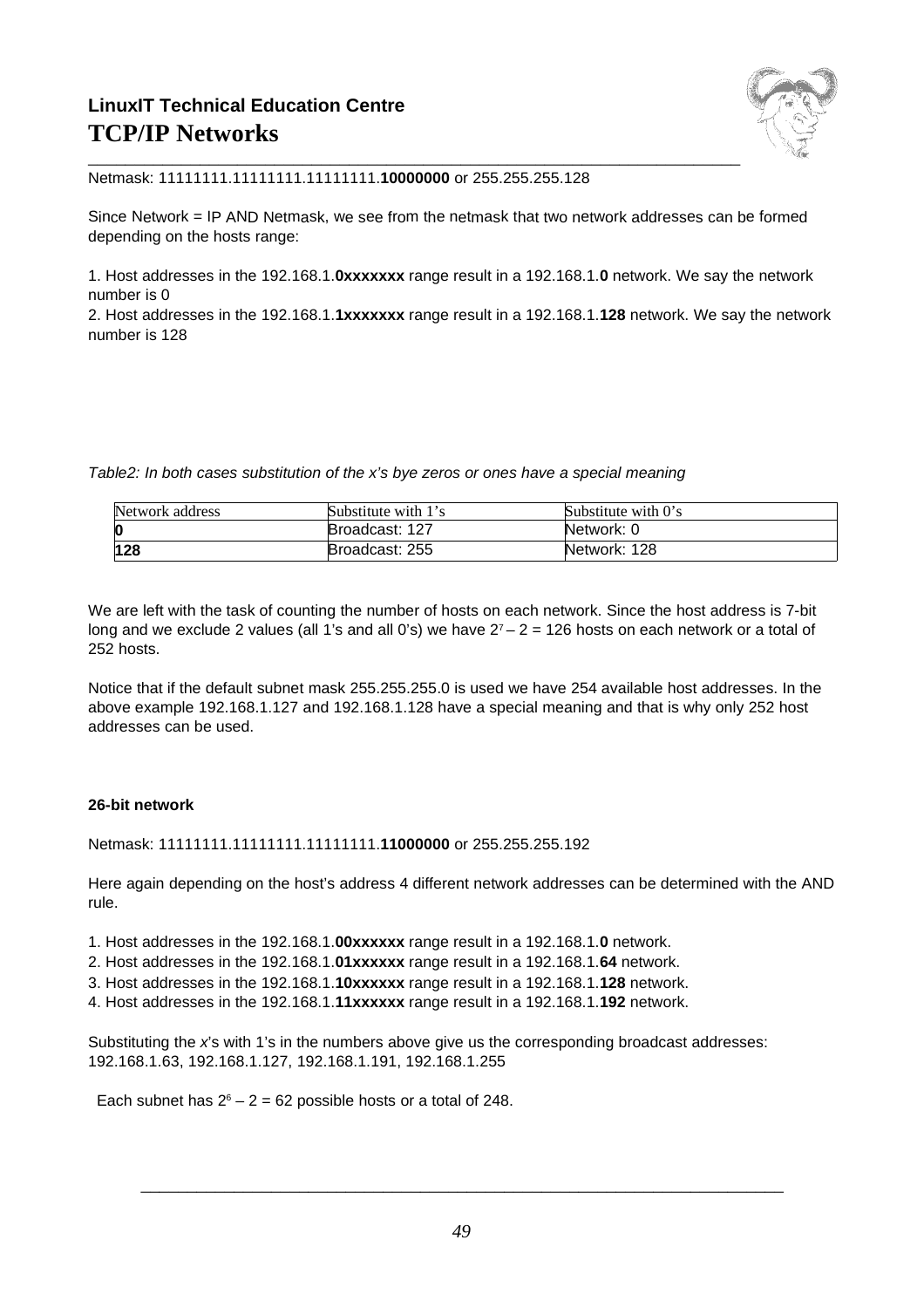

#### \_\_\_\_\_\_\_\_\_\_\_\_\_\_\_\_\_\_\_\_\_\_\_\_\_\_\_\_\_\_\_\_\_\_\_\_\_\_\_\_\_\_\_\_\_\_\_\_\_\_\_\_\_\_\_\_\_\_\_\_\_\_\_\_\_\_\_\_\_\_ **5. The TCP/IP Suite**

TCP/IP is a suite of protocols used on the Internet. The name is meant to describe that several protocols are needed in order to carry data and programs accross a network. The main two protocols are TCP **Transmission Control Protocol** and IP **Internet Protocol**.

To simplify, IP handles packets or datagrams only (destination address, size...) whereas TCP handles the connection between two hosts. The idea is that protocols relay each other, each one doing its' specialised task. In this context one speaks of the TCP/IP stack.

The protocols intervene therefore at various layers of the networking process.

#### Table1:The 4 layer TCP/IP model:

| Application           | application level (FTP, SMTP, SNMP)     |
|-----------------------|-----------------------------------------|
| Transport             | handles hosts (TCP, UDP)                |
| Internet              | routing (IP, ICMP, IGMP, ARP)           |
| <b>Network Access</b> | network cards, e.g Ethernet, token ring |



#### ? Protocol Overview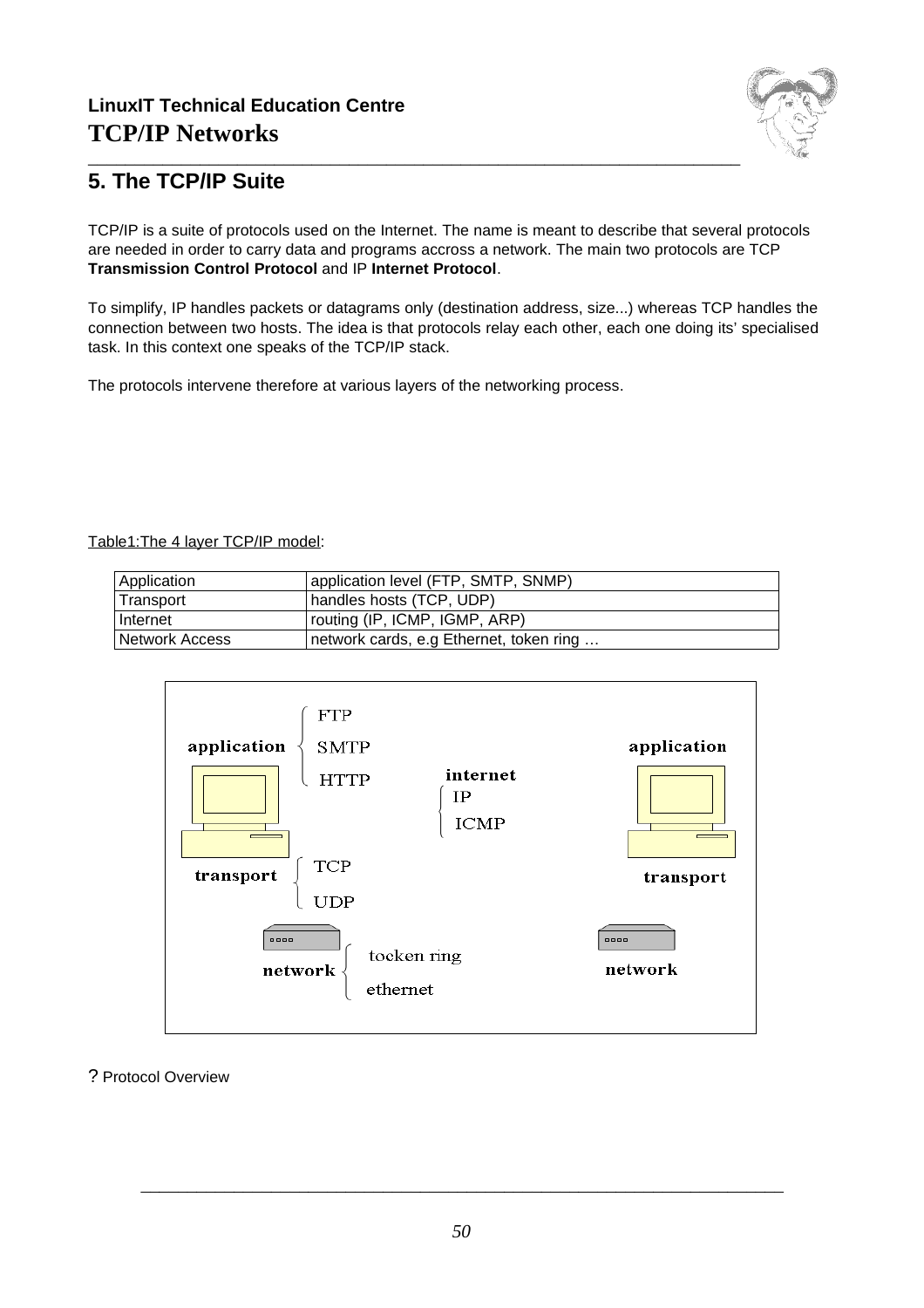## **LinuxIT Technical Education Centre TCP/IP Networks**



| IP          | The Internet Protocol (IP) is the transport for TCP, UDP, and ICMP data. IP Provides<br>an unreliable connectionless service, allowing all integrity to be handled by one of the<br>upper layer protocols, I.e. TCP, or some application-specific devices. There is no<br>guarantee that a datagram will reach the host using IP alone. The IP protocol handles                                         |
|-------------|---------------------------------------------------------------------------------------------------------------------------------------------------------------------------------------------------------------------------------------------------------------------------------------------------------------------------------------------------------------------------------------------------------|
|             | the addressing and the routing between networks. IP is the datagram delivery service.                                                                                                                                                                                                                                                                                                                   |
| TCP         | Transmission Control Protocol (TCP) provides a reliable connection orientated service<br>to applications that use it. TCP is connection orientated and checks on each host the<br>order in which the packets are sent/received and also verifies that all the packets are<br>transmitted. Applications such as telnet or ftp use the TCP protocol and don't need to<br>handle issues over data loss etc |
| <b>UDP</b>  | The User Datagram Protocol provides direct access to IP for application programs but<br>unlike TCP, is connectionless and unreliable. This provides less overhead for<br>applications concentrated on speed. If some form of packet accounting is needed this<br>has to be provided by the application.                                                                                                 |
| <b>ICMP</b> | The Internet Control Message Protocol is used by routers and hosts to report on the<br>status of the network. It uses IP datagrams and is itself connectionless                                                                                                                                                                                                                                         |
| <b>PPP</b>  | The Point to Point Protocol establishes a TCP/IP connection over phone lines. It can<br>also be used inside encrypted connections such as pptp.                                                                                                                                                                                                                                                         |

## **6. TCP/IP Services and Ports**

The list of known services and their relative ports is generally found in **/etc/services**. The official list of services and associated ports is managed by the IANA (Internet Assigned Numbers Authority).

Since the port field is a 16-bit digit there are 65535 available numbers. Numbers from 1 to 1023 are privileged ports and are reserved for services run by root. Most known applications will listen on one of these ports.

We will look at the output of portscans. Beware that unauthorised portscanning is illegal although many people use them.

Here is the output of a portscan:

| Port<br>21/top | State<br>open | Service<br>ftp |
|----------------|---------------|----------------|
| 22/top         | open          | ssh            |
| 23/top         | open          | telnet         |
| 25/top         | open          | smtp           |
| 70/top         | open          | gopher         |
| 79/top         | open          | finger         |
| 80/tcp         | open          | http           |

This shows open ports, these are ports being used by an application.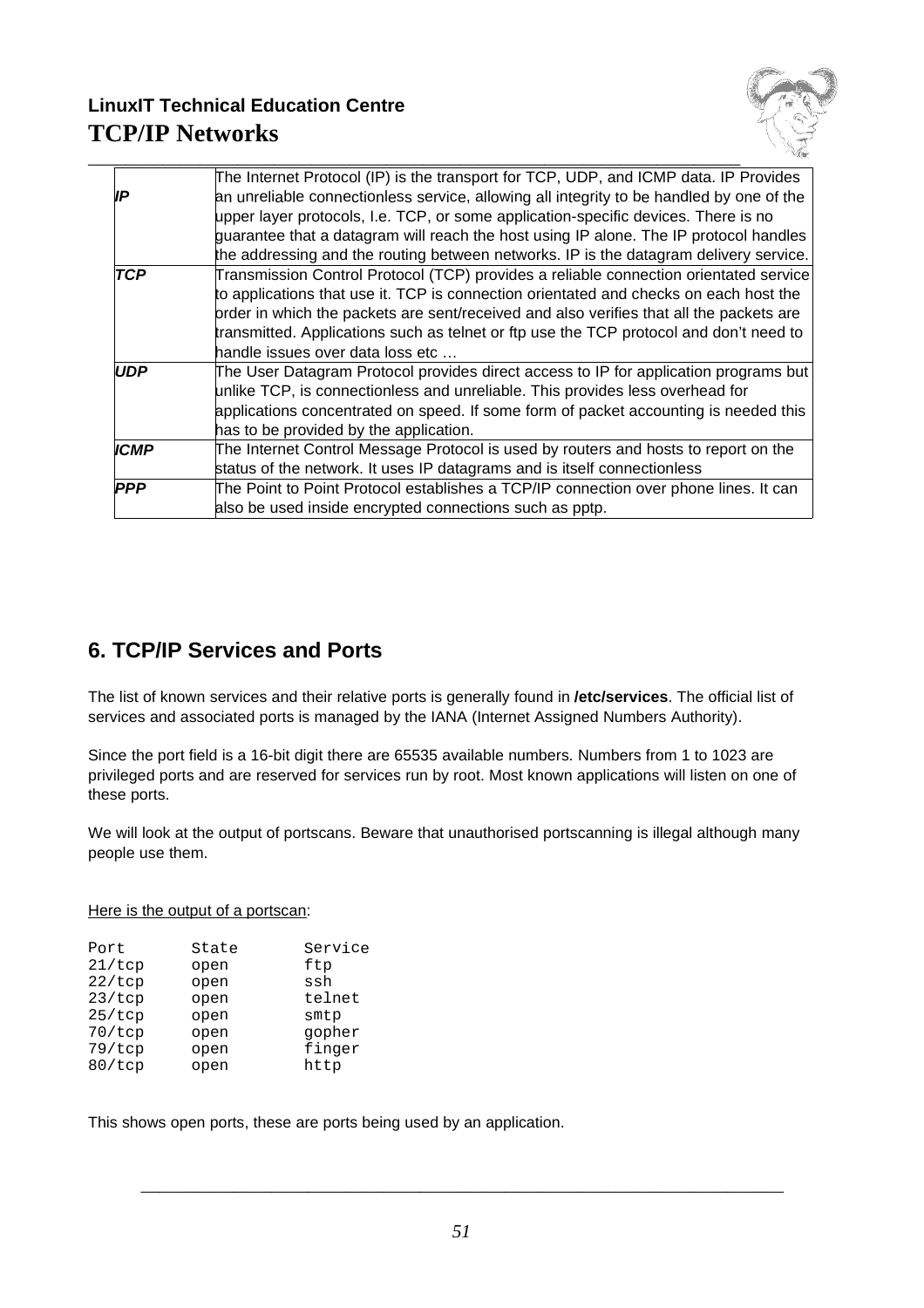

The /etc/services main ports:

| ftp-data                                                      | 20/tcp                                              |                                                                                   |
|---------------------------------------------------------------|-----------------------------------------------------|-----------------------------------------------------------------------------------|
| ftp                                                           | 21/tcp                                              |                                                                                   |
| telnet                                                        | $23/$ tcp                                           |                                                                                   |
| smtp                                                          | $25/\text{tcp}$                                     | mail                                                                              |
| domain                                                        | $53/$ tcp                                           |                                                                                   |
| domain                                                        | 53/udp                                              |                                                                                   |
| http<br><b>WWW</b><br>$pop-2$                                 | $80/\text{tcp}$<br>$80/\text{tcp}$<br>109/tcp       | # www is used by some broken<br># progs, http is more correct<br># PostOffice V.2 |
| $pop-3$                                                       | $110/\text{tcp}$                                    | # PostOffice V.3                                                                  |
| sunrpc<br>sftp<br>uucp-path                                   | 111/top<br>115/top<br>117/tcp                       |                                                                                   |
| nntp                                                          | 119/tcp                                             | # Network News Transfer<br>usenet                                                 |
| ntp<br>netbios-ns<br>netbios-ns<br>netbios-dqm<br>netbios-dgm | 123/top<br>137/tcp<br>137/udp<br>138/top<br>138/udp | # Network Time Protocol<br>nbns<br>nbns<br>nbdgm<br>nbdgm                         |
| netbios-ssn                                                   | 139/tcp                                             | nbssn                                                                             |
| imap<br>NeWS                                                  | 143/tcp<br>144/top                                  | # imap network mail protocol<br># Window System<br>news                           |
| snmp<br>snmp-trap                                             | 161/udp<br>$162/\text{udp}$                         |                                                                                   |

\_\_\_\_\_\_\_\_\_\_\_\_\_\_\_\_\_\_\_\_\_\_\_\_\_\_\_\_\_\_\_\_\_\_\_\_\_\_\_\_\_\_\_\_\_\_\_\_\_\_\_\_\_\_\_\_\_\_\_\_\_\_\_\_\_\_\_\_\_\_

## **7. Exercices**

{

#### **Registering a service with xinetd**

**1.** Write a bash script that echo's "Welcome" to stdout. Save it in **/usr/sbin/hi**

**2.** In **/etc/xinetd.d** create a new file called **fudge** with the following:

```
service fudge
```

| socket type | = stream           |
|-------------|--------------------|
| server      | $= /usr /sbin /hi$ |
| user        | $=$ root           |
| wait        | $= no$             |
| disable     | $= n \cap$         |
|             |                    |

}

- **3.** Add a service called **fudge** in **/etc/services** that will use port 60000.
- **4.** Restart **xinetd** and telnet to port 60000
- **5.** You have been assigned a range of IPs on the 83.10.11.0/27 network.
	- How many networks have the same first 4 bytes as you?
		- How many hosts are on your network?

What is the broadcast address for this first network?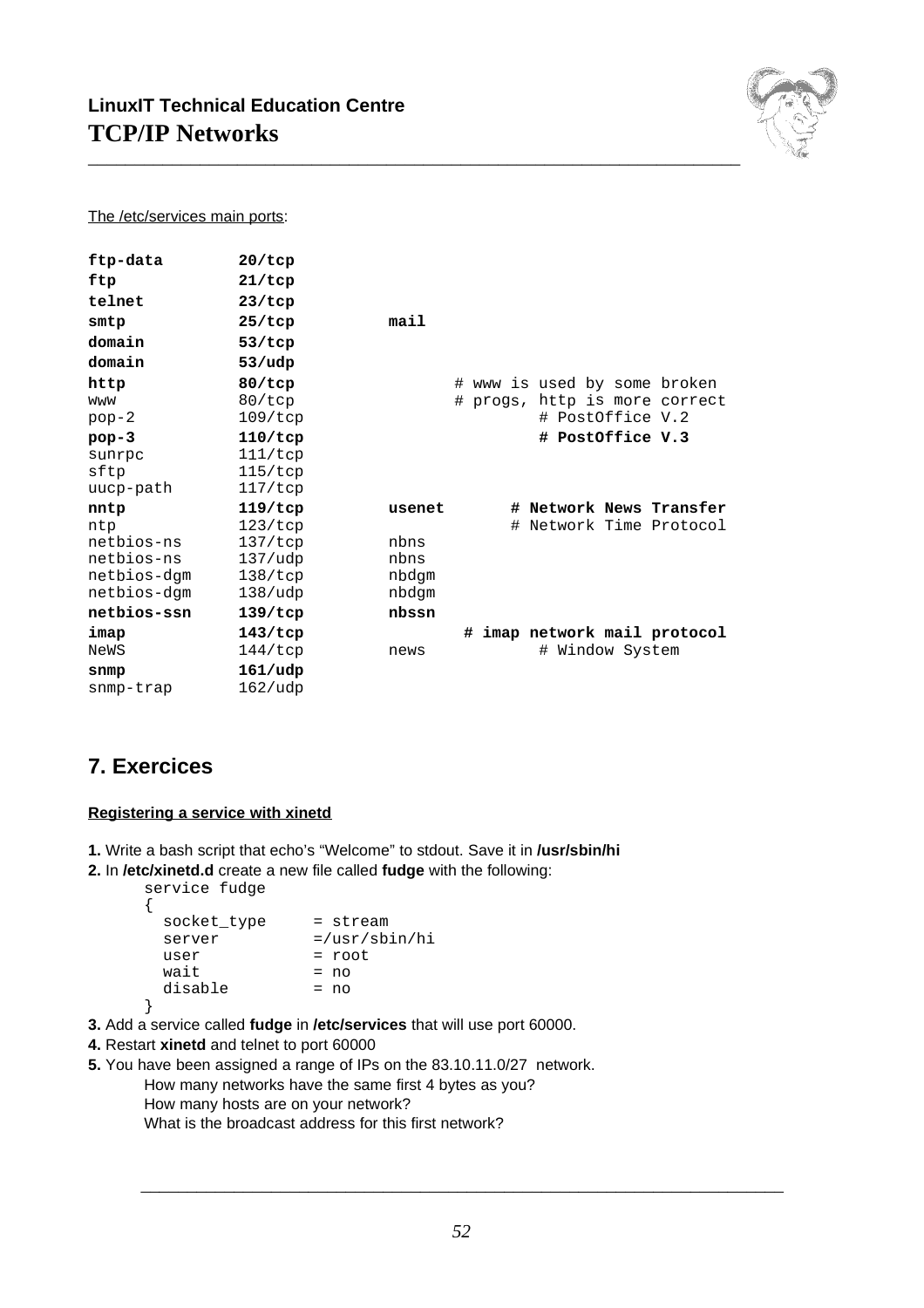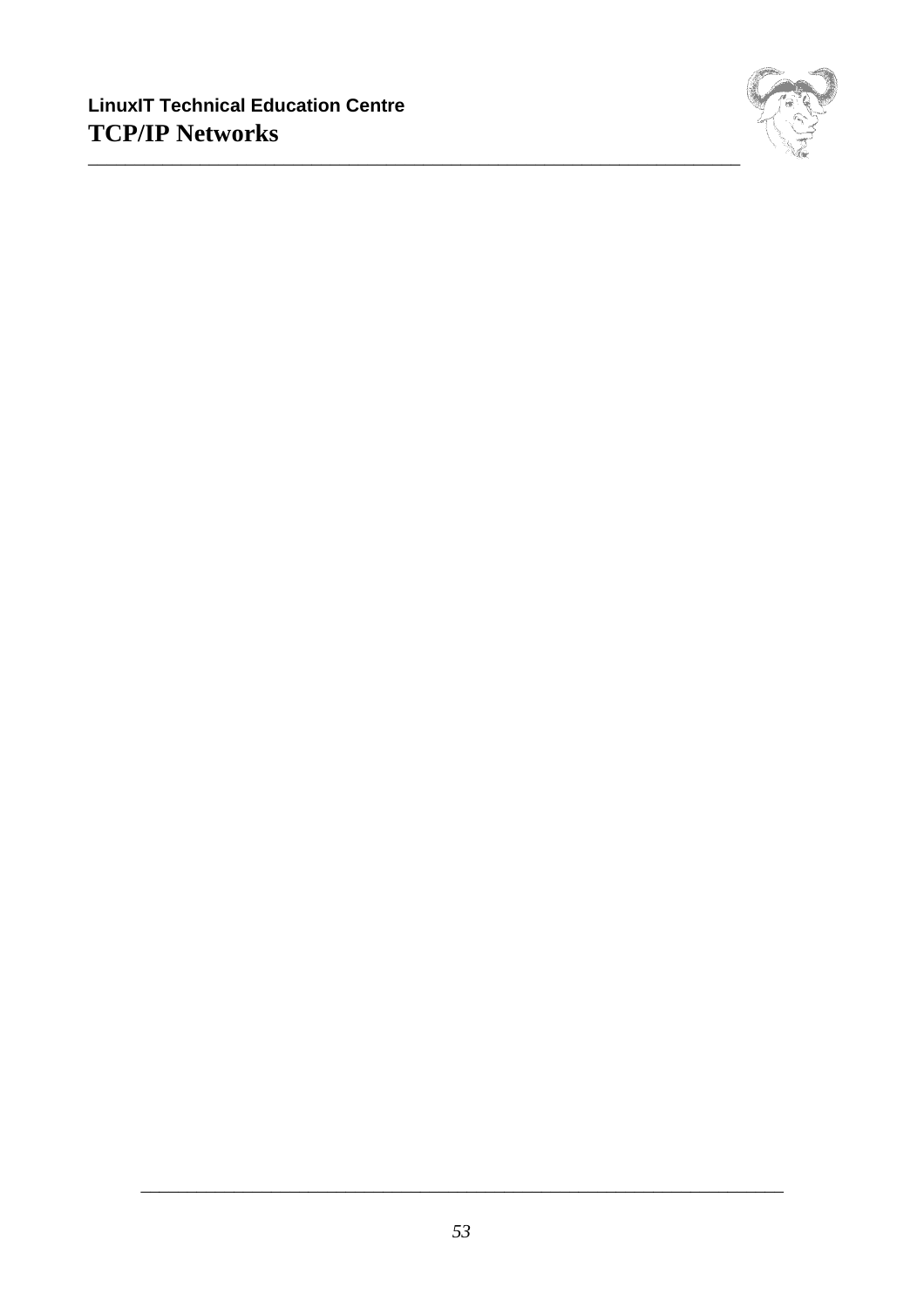

## **Network Services**

Network services can either continuously run as standalone applications which listen for connections and handle clients directly or they can be called by the network daemon **inetd** (old) or **xinetd**.

\_\_\_\_\_\_\_\_\_\_\_\_\_\_\_\_\_\_\_\_\_\_\_\_\_\_\_\_\_\_\_\_\_\_\_\_\_\_\_\_\_\_\_\_\_\_\_\_\_\_\_\_\_\_\_\_\_\_\_\_\_\_\_\_\_\_\_\_\_

## **1. The inetd daemon (old)**

This daemon is started at boot time and listens for connections on specific ports. This allows the server to run a specific network daemon only when needed.

For example, the **telnet** service has a daemon **/usr/sbin/in.telnetd** which handles telnet sessions. Instead of running this daemon all the time **inetd** is instructed to listen on port 23. These instructions are set in **/ etc/inetd.conf**.



Fig1: The inetd daemon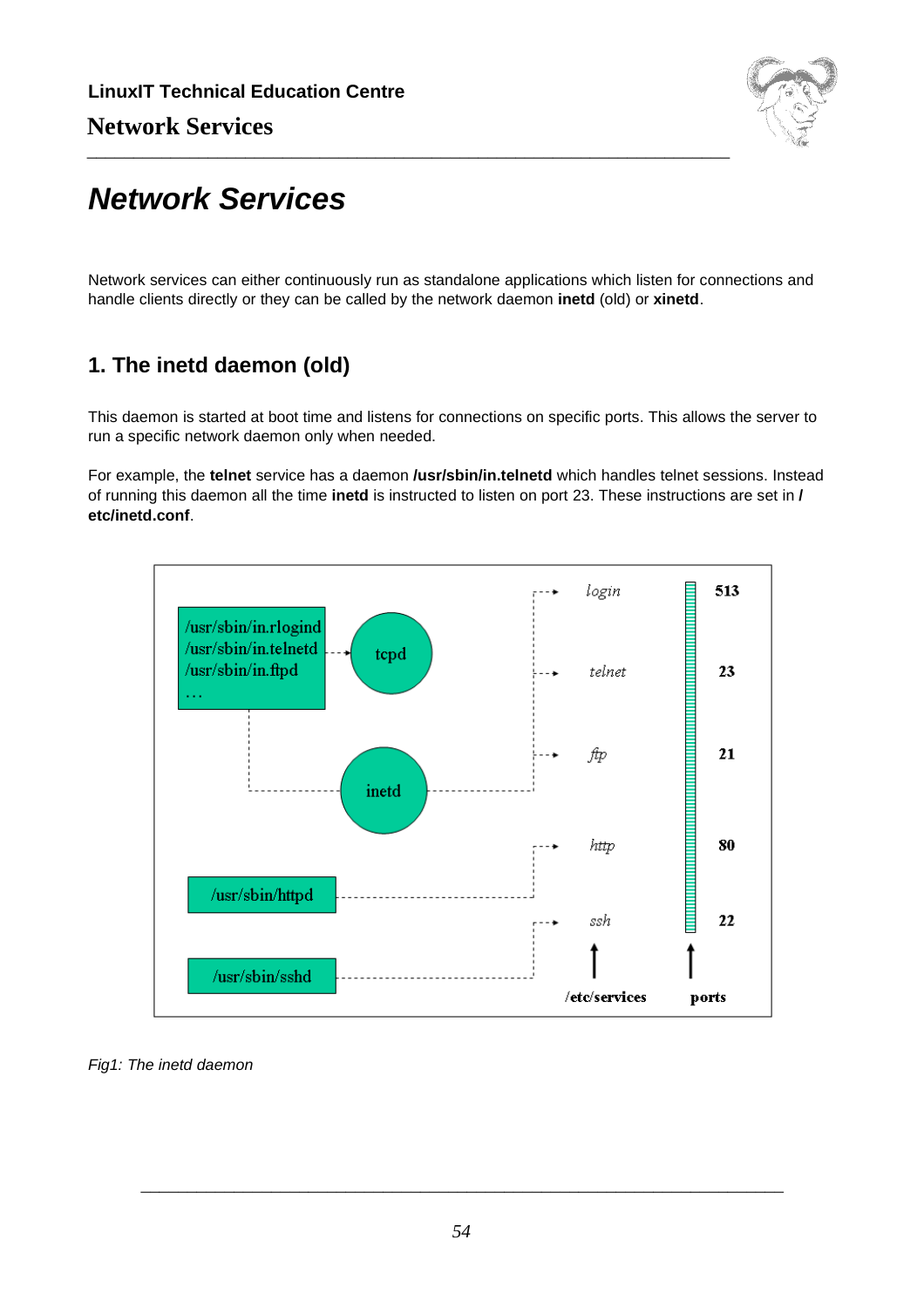

The fields of **/etc/inetd.conf** contain the following:

| service-name | valid name from /etc/services                       |
|--------------|-----------------------------------------------------|
| socket type  | stream for TCP and dgram for UDP                    |
| protocol     | valid protocol from /etc/protocols                  |
| flag         | nowait if multithreaded and wait if single-threaded |
| user/group   | run application as user or group.                   |
| program      | usually tcpd                                        |
| arqument     | the name of the program to be run for this service  |

\_\_\_\_\_\_\_\_\_\_\_\_\_\_\_\_\_\_\_\_\_\_\_\_\_\_\_\_\_\_\_\_\_\_\_\_\_\_\_\_\_\_\_\_\_\_\_\_\_\_\_\_\_\_\_\_\_\_\_\_\_\_\_\_\_\_\_\_\_

#### Example:

pop-3 stream tcp nowait root /usr/sbin/tcpd ipop3d

**Notice:** The **/etc/services** file is used to make the correspondence between service names and socket port numbers. The fields in services are as follows:

```
service-name port/protocol [aliases]
```
## **2. The xinetd Daemon**

This is the most recent version of **inetd**. The **tcpd** daemon is no longer used, instead **xinetd** does everything. Configuration is done either through a single file **/etc/xinetd.conf** or by editing individual files in **/ etc/xinetd.d/** corresponding to the services being monitored by **xinetd**. It is possible to migrate from the old **inetd** configuration file to the configuration files for the modern **xinetd**. Nothing else needs to be done.

| Structure of service file in xinetd.d                      |  |  |
|------------------------------------------------------------|--|--|
| Service-name {                                             |  |  |
| socket_type = $strean$ for TCP and $dgram$ for UDP         |  |  |
| protocol = valid protocol from <b>/etc/protocols</b>       |  |  |
| wait = $<$ yes or no $>$                                   |  |  |
| user = the user the application runs as                    |  |  |
| group= the group the application runs as                   |  |  |
| server= the name of the program to be run for this service |  |  |
|                                                            |  |  |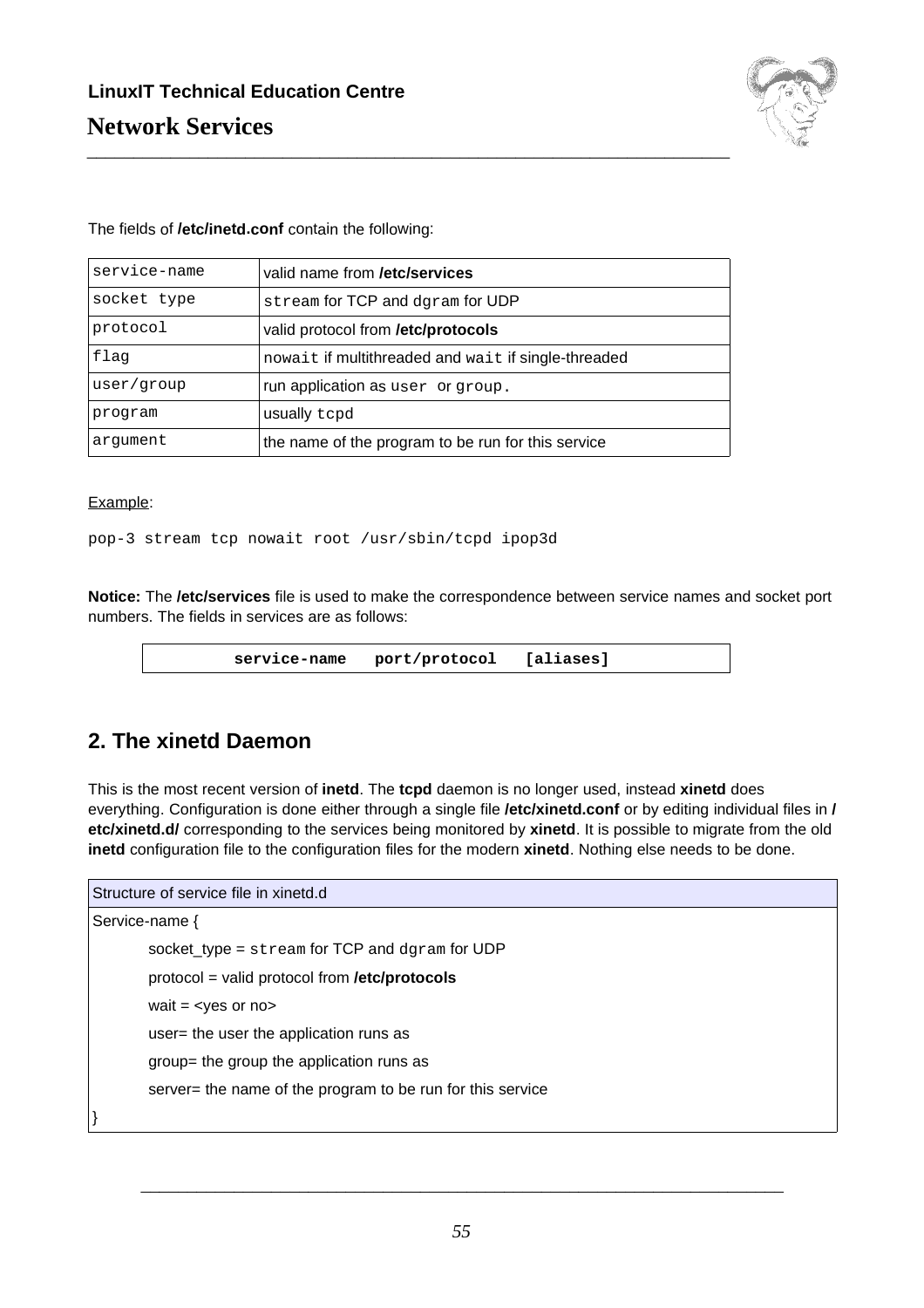

### **3. TCP wrappers**

If programs have been compiled with libwrap then they can be listed in **/etc/hosts.allow** and **/ etc/hosts.deny**. The **libwrap** library will verify these files for matching hosts.

\_\_\_\_\_\_\_\_\_\_\_\_\_\_\_\_\_\_\_\_\_\_\_\_\_\_\_\_\_\_\_\_\_\_\_\_\_\_\_\_\_\_\_\_\_\_\_\_\_\_\_\_\_\_\_\_\_\_\_\_\_\_\_\_\_\_\_\_\_

Default format for **/etc/hosts.{allow,deny}** :

**DAEMON : hosts [EXCEPT hosts ] [: spawn command]**

One can also use these files to log unauthorised services. This can help as an early warning system. Here are a few examples.

Getting information about a host:

• /etc/hosts.allow in.telnetd: LOCAL, .my.domain

```
• /etc/hosts.deny
in.telnetd: ALL : spawn (/usr/sbin/safe_finger –l @%h | mail root) &
```
Redirect to a bogus service or "honey pot":

• /etc/hosts.allow in.telnetd: ALL : twist /dtk/Telnetd.pl

The last example comes from the dtk (Deception Tool Kit) that can be downloaded from http://all.net/dtk/download.html

## **4. Setting up NFS**

#### • **Client settings**

For a Linux client to mount remote file systems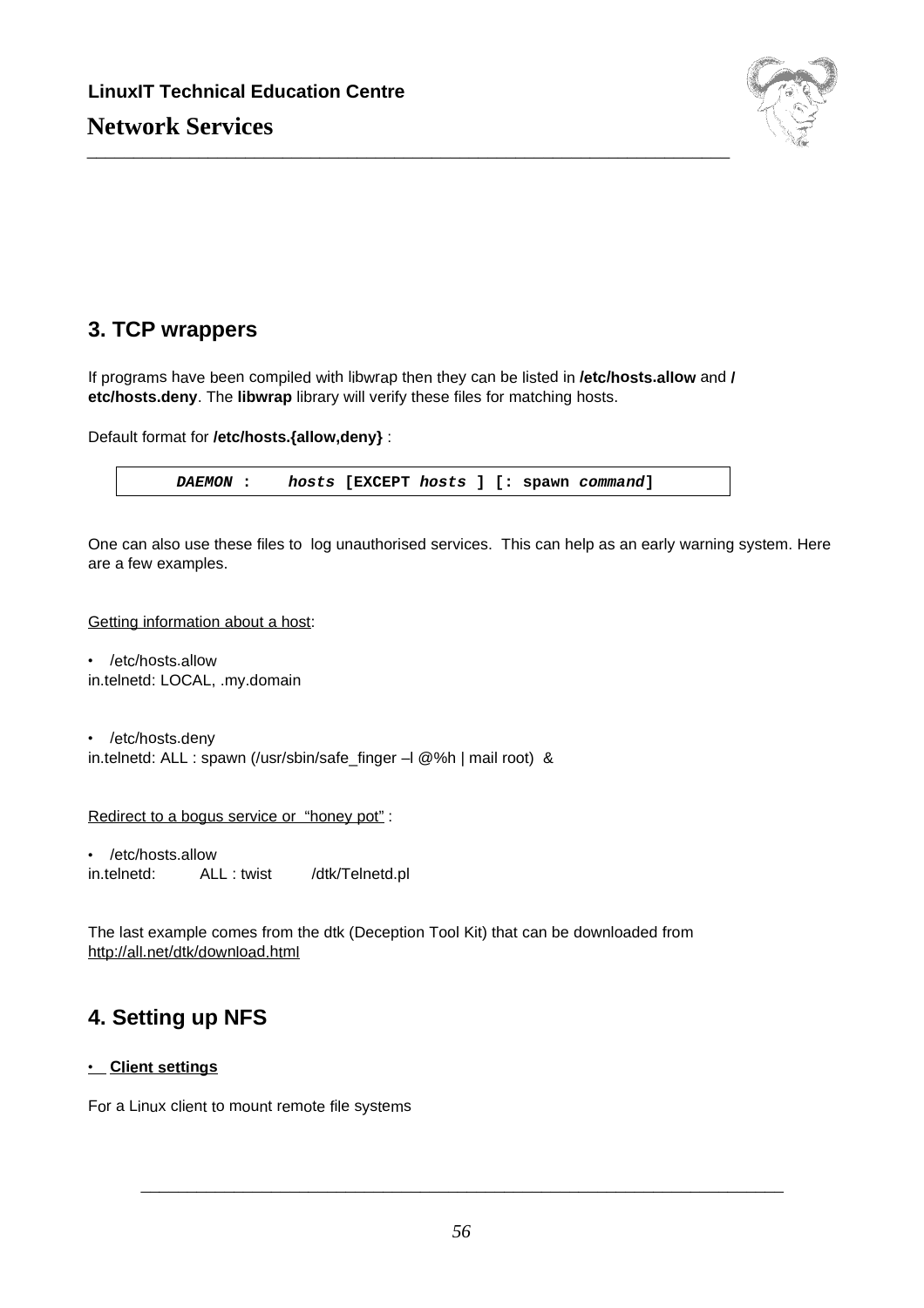## **LinuxIT Technical Education Centre**

## **Network Services**



\_\_\_\_\_\_\_\_\_\_\_\_\_\_\_\_\_\_\_\_\_\_\_\_\_\_\_\_\_\_\_\_\_\_\_\_\_\_\_\_\_\_\_\_\_\_\_\_\_\_\_\_\_\_\_\_\_\_\_\_\_\_\_\_\_\_\_\_\_ 1. the **nfs** file system must be supported by the kernel

2. the **portmapper** daemon must be running.

The portmapper is started by the **/etc/rc.d/init.d/portmap** script. The **mount** utility will mount the filesystem. A typical entry in **/etc/fstab** would be:

nfs-server:/shared/dir /mnt/nfs nfs defaults 0 0

#### • **Server settings**

A NFS server needs **portmap** to be running before starting the nfs server. The nfs server should be started or stopped with the **/etc/rc.d/init.d/nfs** script.

The main configuration file is **/etc/exports**.

Sample /etc/exports file: /usr/local/docs \*.local.org(rw, no\_root\_squash) \*(ro)

The /usr/local/docs directory is exported to all hosts as read-only, and read-write to all hosts in the .local.org domain.

The default root\_squash option which avoids the root user (uid = 0) on the client to access the share on the server can be changed with the no\_root\_squash option.

The /etc/exports file matches hosts such as \*.machine.com where as /etc/hosts.allow/deny match hosts such as .machine.com

If the /etc/exports file has been changed then the **exportfs** utility should be run. If existing directories in / etc/exportfs are modified then it may be necessary to unmount all nfs shares before remounting them all. Individual directories can be mount or unmounted with **exportfs**.

Unexporting and exporting all directories in /etc/exports:



## **5. SMB and NMB**

Linux machines can access and provide Windows shared resources (directories and printers). The protocol used for this is the MS Windows Server Message Block **SMB**. Samba is the most common Linux tool which provides client and server software.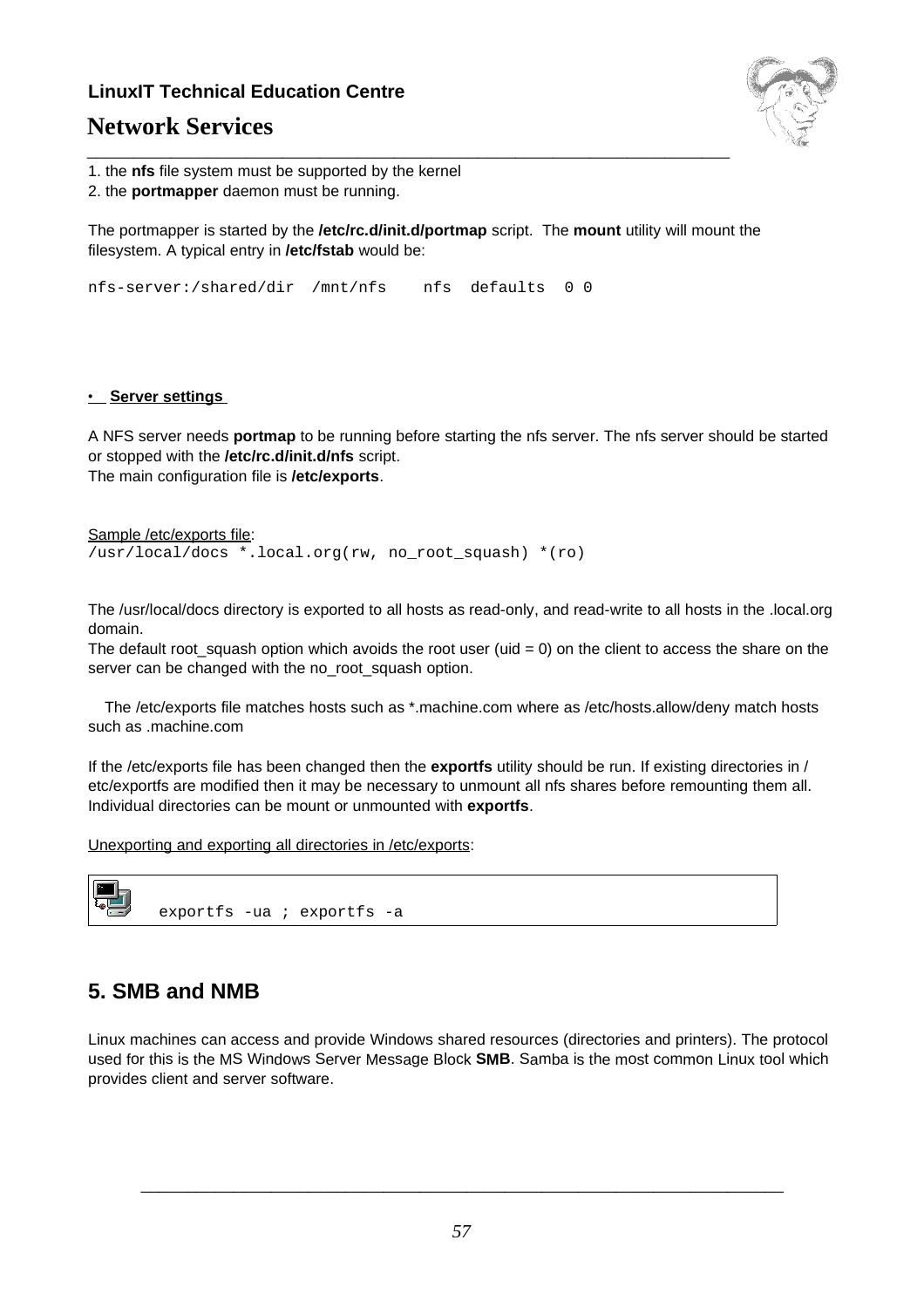## **LinuxIT Technical Education Centre Network Services**



#### \_\_\_\_\_\_\_\_\_\_\_\_\_\_\_\_\_\_\_\_\_\_\_\_\_\_\_\_\_\_\_\_\_\_\_\_\_\_\_\_\_\_\_\_\_\_\_\_\_\_\_\_\_\_\_\_\_\_\_\_\_\_\_\_\_\_\_\_\_ **From the Command Line**

The **smbclient** utility is used to list shared resources. Remote directories are typically mounted with **smbmount** although 'mount –t smbfs' can also be used.

Examples:

Send a pop up message to the win98desk computer

**Paul** ⊡⊿

smbclient -M win98desk

Mount the shared directory of the winserv computer



The Samba server is configured with the **/etc/smb.conf** file. The server is stopped and started with the **/ etc/rc.d/init.d/smb** script. Notice that **smb** will also starts the **NMB** services. This is the NetBIOS Message Block which enables name resolution in the Windows realm.

Figure1: Nautilus Browsing SMB shares:



Main entries in **/etc/smb.conf**: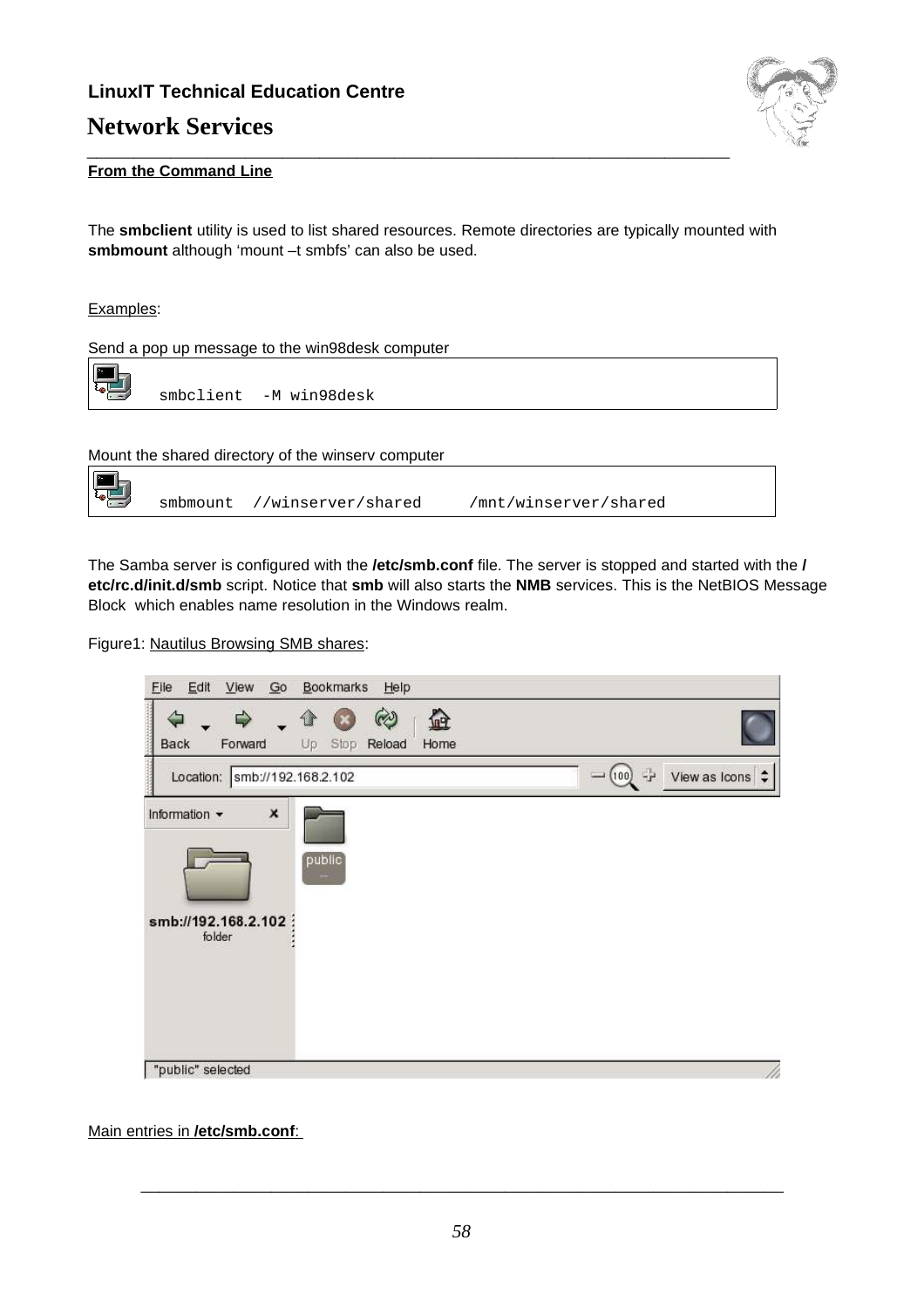## **LinuxIT Technical Education Centre Network Services** \_\_\_\_\_\_\_\_\_\_\_\_\_\_\_\_\_\_\_\_\_\_\_\_\_\_\_\_\_\_\_\_\_\_\_\_\_\_\_\_\_\_\_\_\_\_\_\_\_\_\_\_\_\_\_\_\_\_\_\_\_\_\_\_\_\_\_\_\_



[global] workgroup = LINUXIT os level = 2 kernel oplocks = No security = user encrypt passwords = Yes guest account = nobody map to guest = Bad User [homes] comment = Home Directories read only = No create mask = 0640 directory mask = 0750 browseable = No [printers] comment = All Printers path = /var/tmp create mask = 0600 printable = Yes browseable = No

#### **SWAT and Webmin GUI Configuration**

If you install the swat package then you can administrate a samba server via a web-based GUI on port 901.

Another popular general administration tool is **webmin**. It can be downloaded at www.webmin.com

**NOTICE** 

The configuration file /etc/samba/smb.conf is a good source of documentation. All options are explained and can be switch on by deleting the comment character `**;**` Also read the **smb.conf(5)** manpage

### **6. DNS services**

#### **The Resolvers**

When a program needs to resolve a host name it uses a mechanism called a resolver. The resolver will first consult the **/etc/nsswitch** file (previously **/etc/host.conf**) and determine which method should be used to resolve host names (local files, name server, NIS, or ldap server)

#### **The /etc/host.conf (or /etc/nsswitch.conf) file**

These files are scanned by the resolver. They indicate whether files, dns servers, ldap databases or nis servers should be consulted.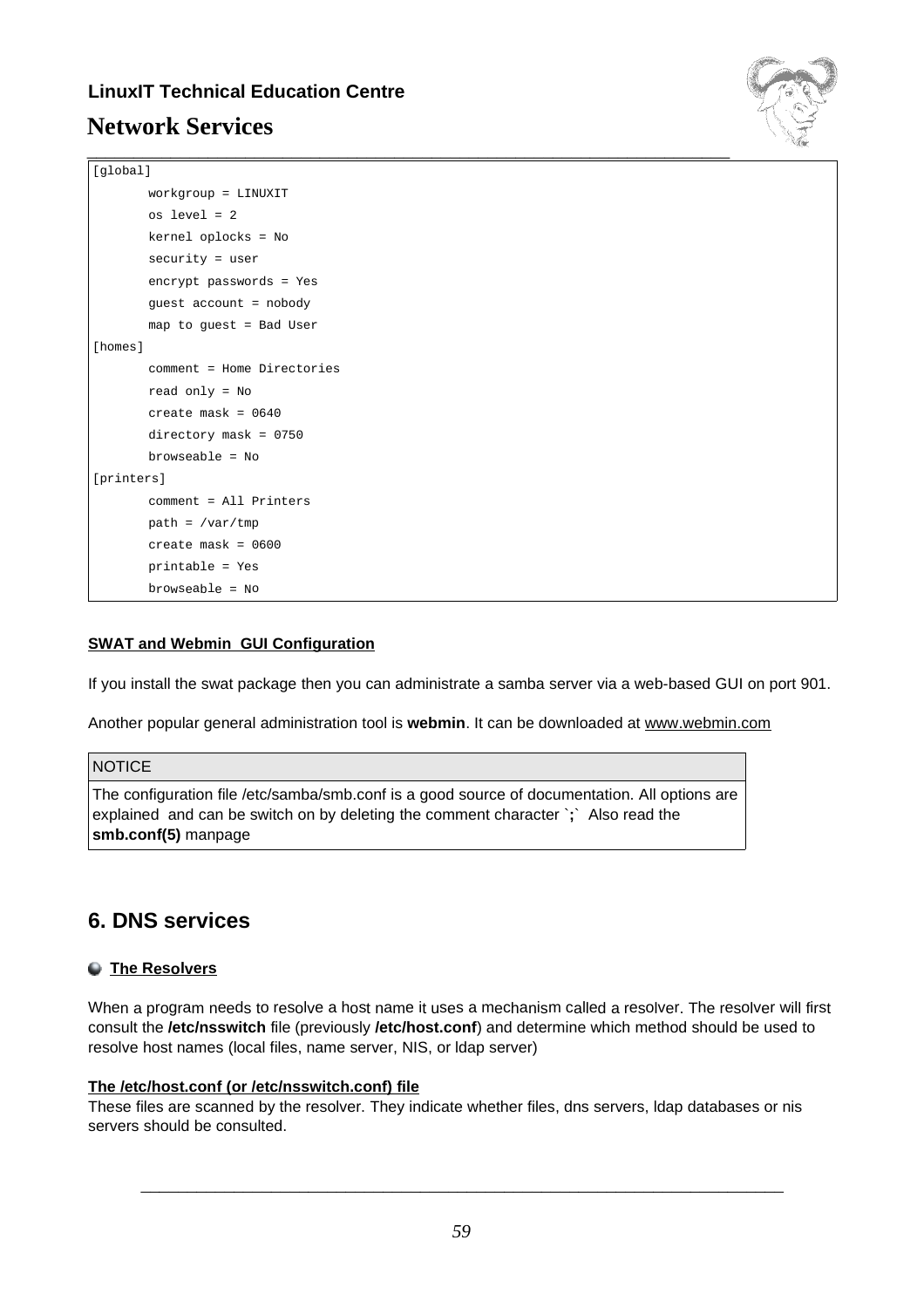

#### Example (/etc/nsswitch):

hosts: files dns nis<br>networks: files networks:

The first line indicates that files (here /etc/hosts) should be queried first and then a DNS server if this fails. The second line instructs to use the /etc/network file for network information.

\_\_\_\_\_\_\_\_\_\_\_\_\_\_\_\_\_\_\_\_\_\_\_\_\_\_\_\_\_\_\_\_\_\_\_\_\_\_\_\_\_\_\_\_\_\_\_\_\_\_\_\_\_\_\_\_\_\_\_\_\_\_\_\_\_\_\_\_\_

#### **The /etc/hosts file**

With a small number of networked computers it is possible to convert decimal IP numbers into names using the /etc/hosts file. The fields are as follows:

|  | machine machine.domain alias |  | IΡ |
|--|------------------------------|--|----|
|--|------------------------------|--|----|

#### Example /etct/hosts file:

| 192.168.1.233 |          | io.my.domain         |
|---------------|----------|----------------------|
| 61.20.187.42  | callisto | callisto.physics.edu |

#### **The /etc/resolv.conf file**

If the resolver needs to use a domain name server (DNS) then it will consult the **/etc/resolv.conf** file for a list of available servers to query from.

#### **Hierarchical structure**

Name servers have a hierarchical structure. Depending on the location in the fully qualified domain name (FQDM) a domain is called top-level, second-level or third-level.

Example of top-level domains

| com | Commercial organisations |
|-----|--------------------------|
|-----|--------------------------|

- **edu** US educational institutions
- **gov** US government institutions
- **mil** US military institutions
- **net** Gateways and network providers
- **org** Non commercial sites
- **uk** UK sites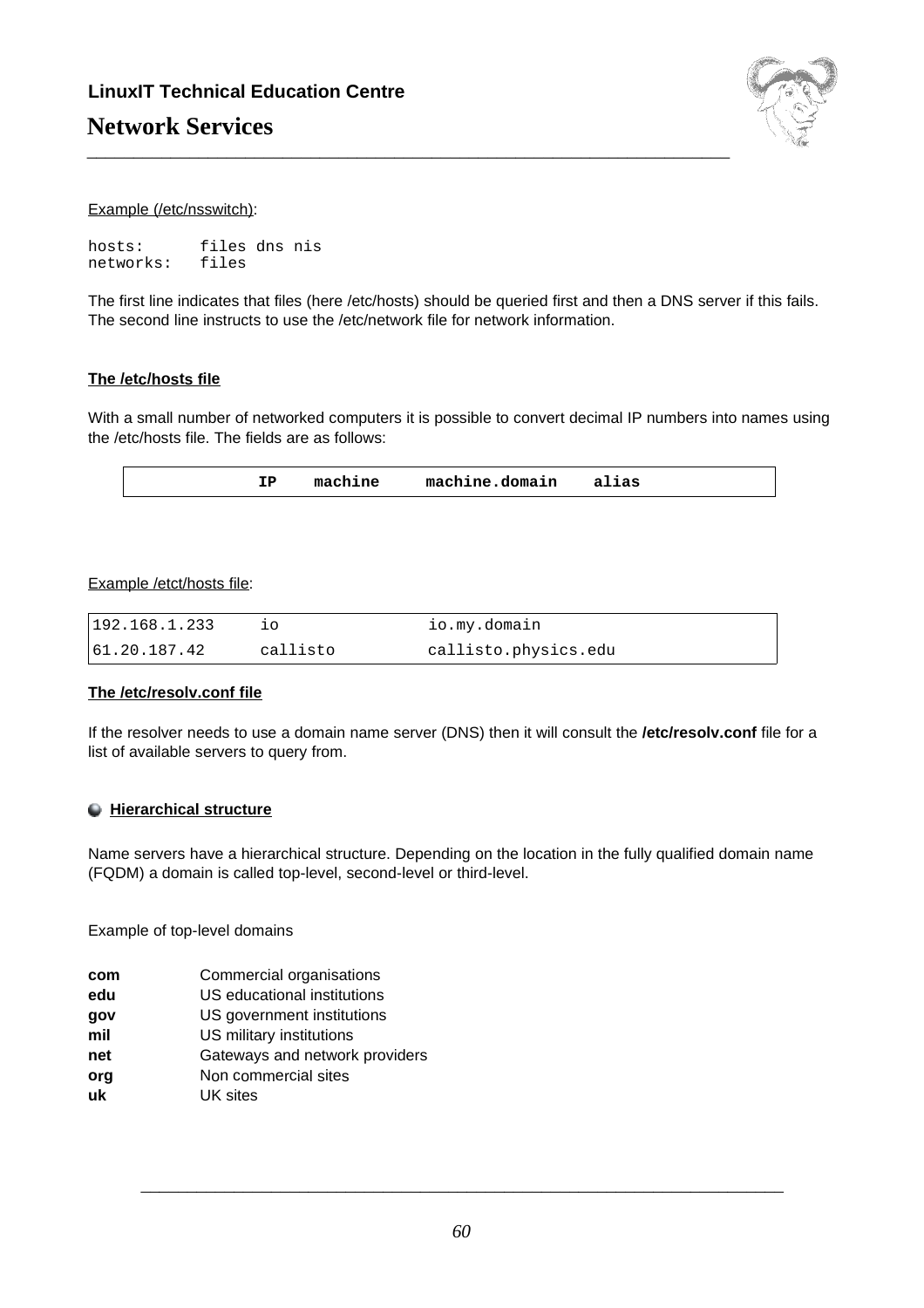## **LinuxIT Technical Education Centre Network Services**



Domains can be further divided into sbdomains. This limits the amount of information needed to administer a domain. Zones have a **master** domain name server (previously called a **primary** DNS) and one or several **slave** domain name servers (previously called **secondary**). Administration of a name server consists of updating the information about a particular zone. The **master** servers are said to be authoritative.

#### **DNS Configuration Files**

In old versions of BIND (prior to BIND version 8) the configuration file was **/etc/named.boot**. With BIND version 8 the **/etc/named.conf** file is used instead. One can use the **named-bootconf.pl** utility to convert old configuration files.

#### The /etc/named.boot file:

| directory | /var/named            |             |
|-----------|-----------------------|-------------|
| cache     | named.ca              |             |
| primary   | myco.org              | named.myco  |
| primary   | $0.0.127.in-addr$     | named.local |
| primary   | 1.168.192.in-addr.arp | named.rev   |

The first line defines the base directory to be used. The name.ca file will contain a list of DNS IP addresses for querying external addresses. The third line is optional and contains records for the local LAN. The two next entries are for reverse lookups.

#### In **/etc/named.conf**:

| cache     | is replaced by hint    |
|-----------|------------------------|
| secondary | is replaced by slave   |
| primary   | is replaced by master. |

Applying these changes to BIND4 configuration files will generate BIND8 and BIND9 files such as the following.

#### The /etc/named.conf file:

| options               | directory "/var/named";        |
|-----------------------|--------------------------------|
| };                    |                                |
| $\frac{1}{2}$<br>zone | type hint;<br>file "named.ca"; |
| };                    |                                |
| zone "myco.org"       |                                |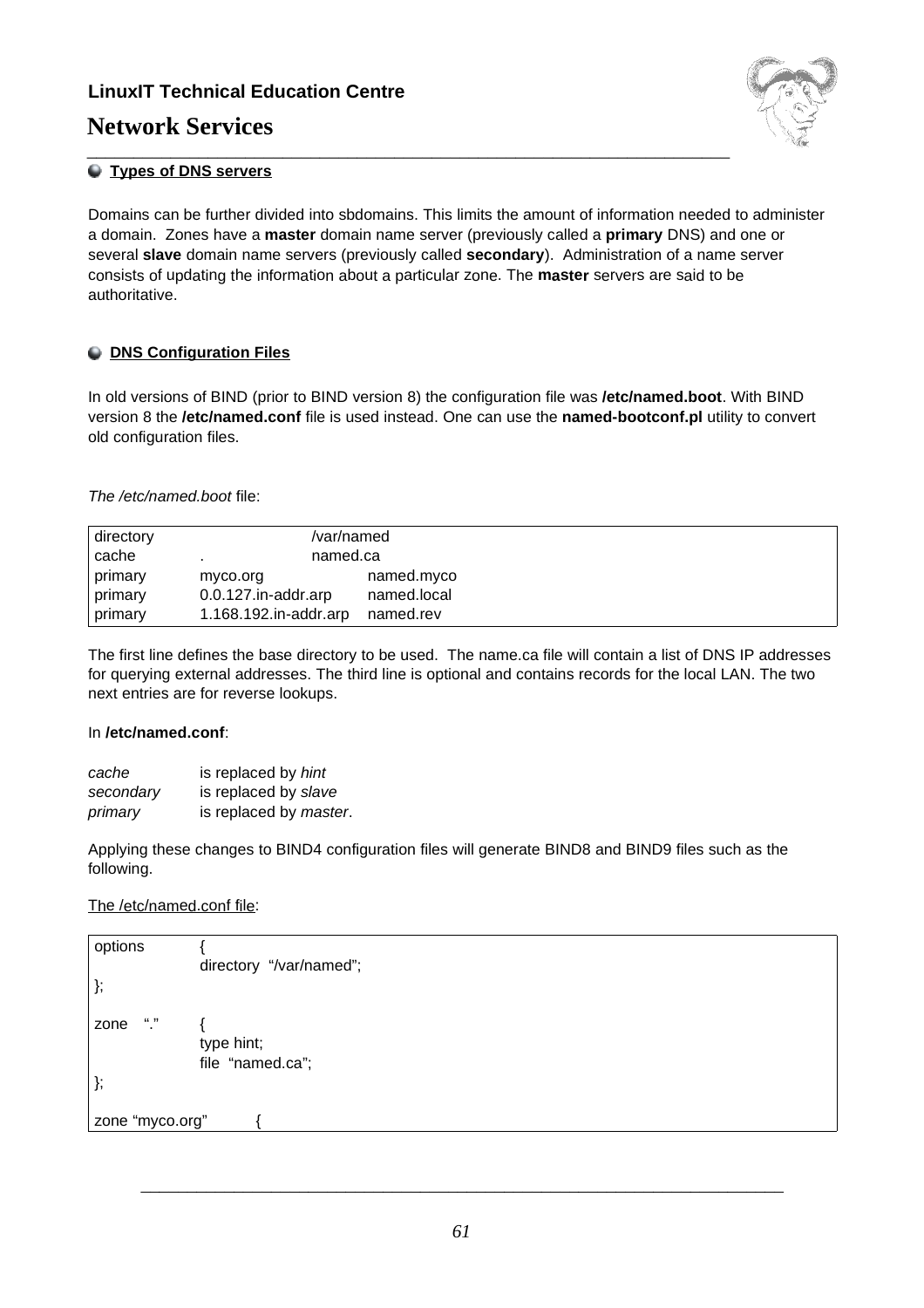## **LinuxIT Technical Education Centre**

## **Network Services**

\_\_\_\_\_\_\_\_\_\_\_\_\_\_\_\_\_\_\_\_\_\_\_\_\_\_\_\_\_\_\_\_\_\_\_\_\_\_\_\_\_\_\_\_\_\_\_\_\_\_\_\_\_\_\_\_\_\_\_\_\_\_\_\_\_\_\_\_\_ type master; file "named.myco"; }; zone "1.168.192.in-addr.arp" { type master; file "named.rev"; }; zone "0.0.127.in-addr.arpa" { type master; file "named.local"; };

#### **DNS zone files**

In this example the server is set as a caching-only server. All the zone files contain resource records. Sample **named.local** zone file:

| @ | ΙN | <b>SOA</b> | localhost. root.localhost. ( |
|---|----|------------|------------------------------|
|   |    |            | 2001022700; Serial           |
|   |    |            | ; Refresh<br>28800           |
|   |    |            | ; Retry<br>14400             |
|   |    |            | ; Expire<br>3600000          |
|   |    |            | ; Minimum<br>86400)          |
|   | ΙN | NS.        | localhost.                   |
|   | ΙN | PTR        | localhost.                   |
|   |    |            |                              |

This is a very simple zone file but it gives us enough information to understand the basic mechanism of a name server.

The **@** sign will resolve to the related zone declared in **/etc/named.conf**. This allows any zone file to be used as a template for further zones (see the exercises).

Table1:Common Record Types

| NS     | Specify the zones primary name server        |
|--------|----------------------------------------------|
| PTR    | Reverse mapping of IP numbers to hostnames   |
| МX     | Mail exchange record                         |
| Α      | Associate an IP address with a hostname      |
| CNAME. | Associate an alias with the host's main name |

Table2: Zone parameters

| $^{\circledR}$ | IN SOA | Start Of Authority. Identifies the zone followed by options enclosed in |
|----------------|--------|-------------------------------------------------------------------------|
|                |        | brackets.                                                               |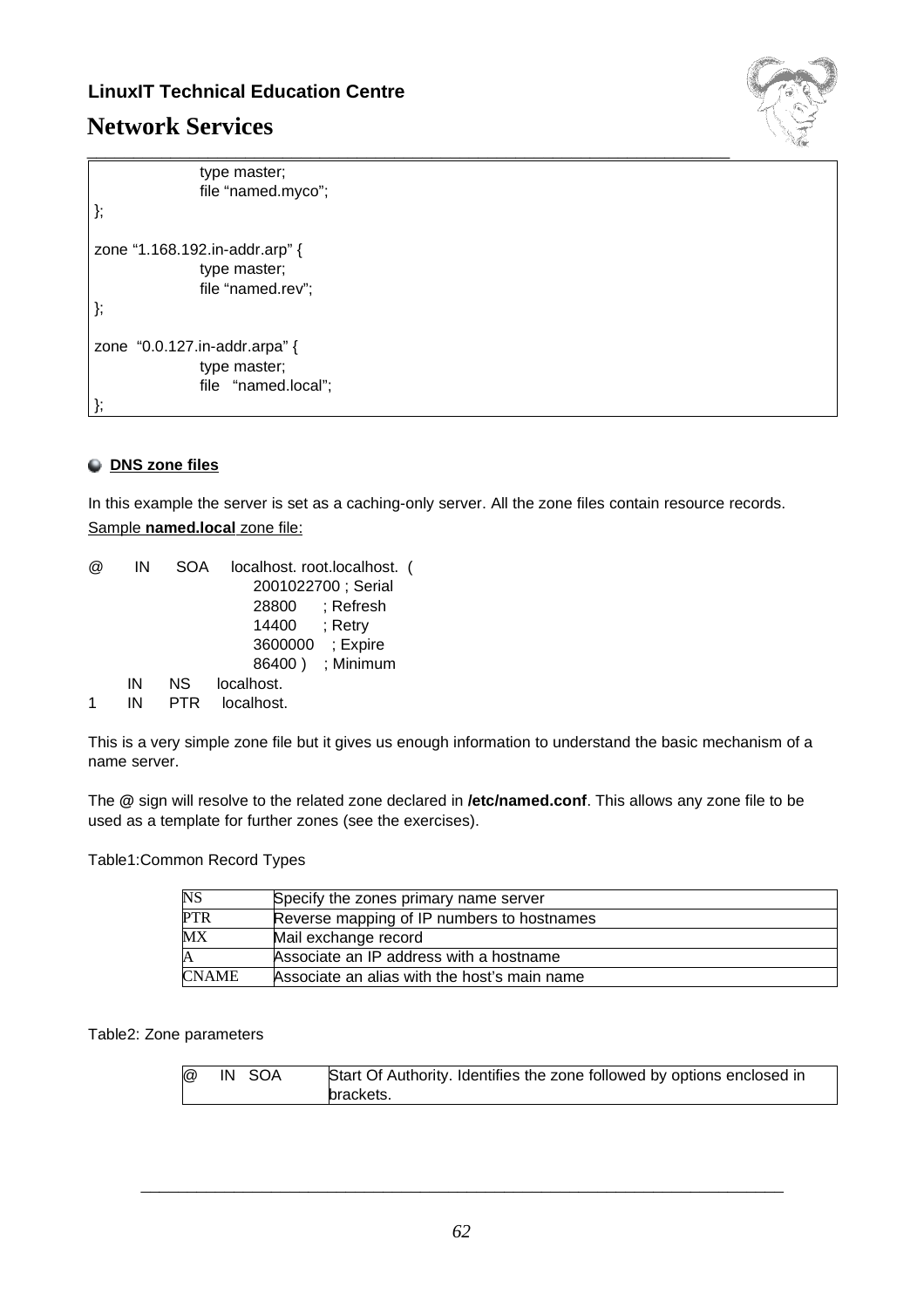# **LinuxIT Technical Education Centre**



## **Network Services**

|  | serial  | Is manually incremented when data is changed. Secondary servers<br>query the master server's serial number. If it has changed, the entire<br>zone file is downloaded |
|--|---------|----------------------------------------------------------------------------------------------------------------------------------------------------------------------|
|  | refresh | Time in seconds before the secondary server should query the SOA<br>record of the primary domain. This should be at least a day.                                     |
|  | retry   | Time interval in seconds before attempting a new zone transfer if the<br>previous download failed                                                                    |
|  | expire  | Time after which the secondary server discards all zone data if it contact<br>the primary server. Should be a week at least                                          |
|  | minimum | This is the ttl for the cached data. The default is one day (86400<br>seconds) but should be longer on stable LANs                                                   |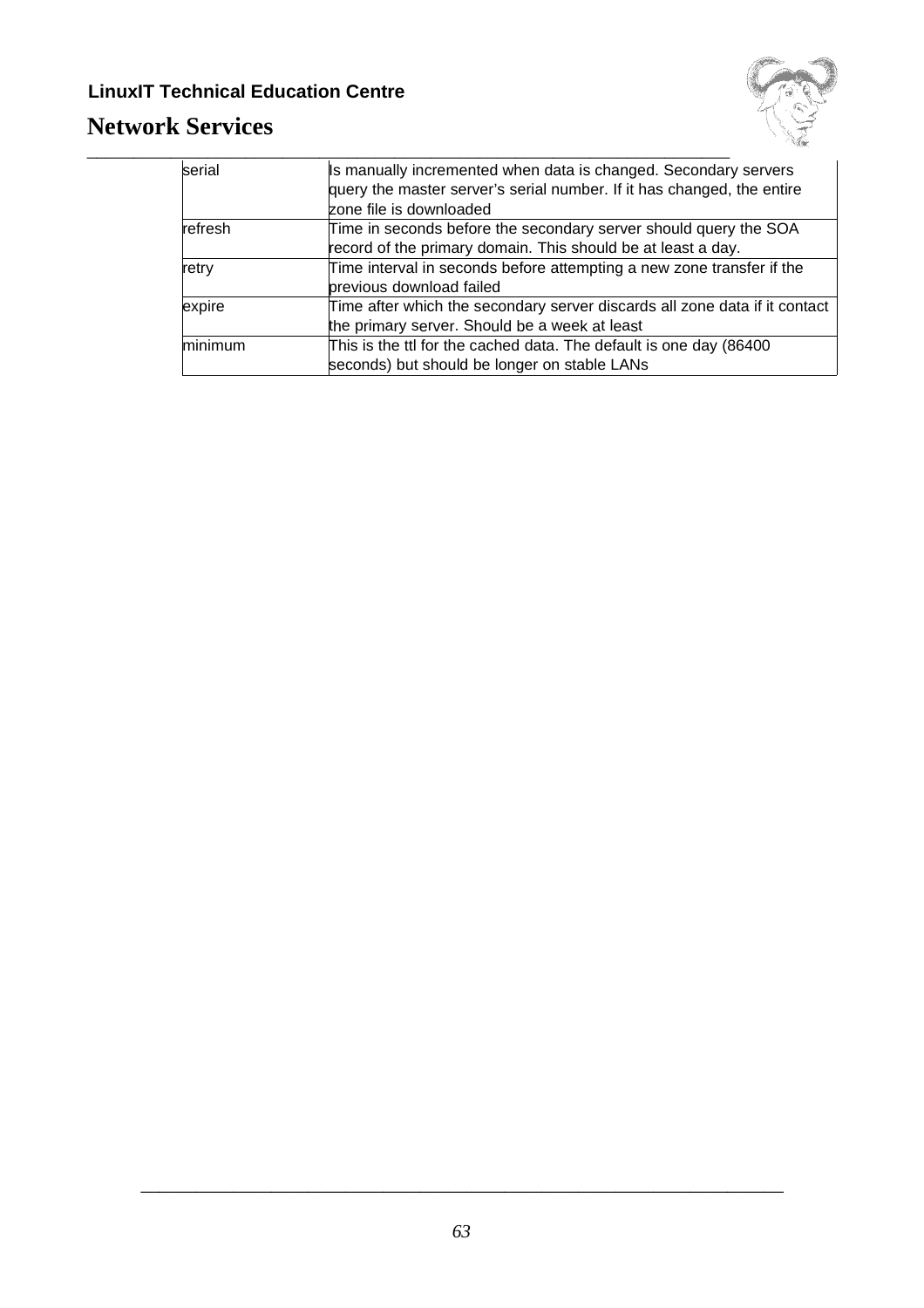

## **7. Sendmail main Configuration**

Sendmail is the most popular mail transfer agent (MTA) on the Internet. It uses the Simple Mail Transfer Protocol (SMTP) and runs as a daemon listening for connections on port 25.

The **sendmail** script which stops or starts the sendmail daemon is usually located in the **/etc/rc.d/init.d/** directory.

The main configuration file is **/etc/mail/sendmail.cf** (or **/etc/sendmail.cf**). Here you can specify the name of the server as well as the names of the hosts from which and to which mail relay is allowed.

The **/etc/aliases** file contains two fields as follows:

alias: user

When changes to **/etc/aliases** have been made the **newaliases** command must be run to rebuild the database **/etc/aliases.db**.

When mail is accepted by the server it is concatenated in a single file with the name of the user. These files are stored in **/var/spool/mail/**. Depending on the Mail User Agent used, a user can either store these messages in his home directory or download them on another machine.

If the server is relaying, or if the network is slow and many messages are being sent, mail is stored in the mail queue **/var/spool/mqueue**. You can query the queue with the **mailq** utility or **sendmail –bp**. An administrator can flush the server's queue with **sendmail –q**.

Finally in order to register a domain name as a valid email address an MX record needs to be added to the DNS database.

For example if mail.company.com is a mail server, then in order for it to accept mail such as joe@company.com you should have the following configuration:

- 1. Add company.com to /etc/mail/local-host-names
- 2. company.com MX 10 mail.company.com in a DNS zone file

### **8. The Apache server**

#### **Configuration Files**

The **/etc/httpd/conf/httpd.conf** file contains all the configuration settings Older releases of apache had two extra files, one called **access.conf** where restricted directories were declared, and another file called **srm.conf** specifying the server's root directory.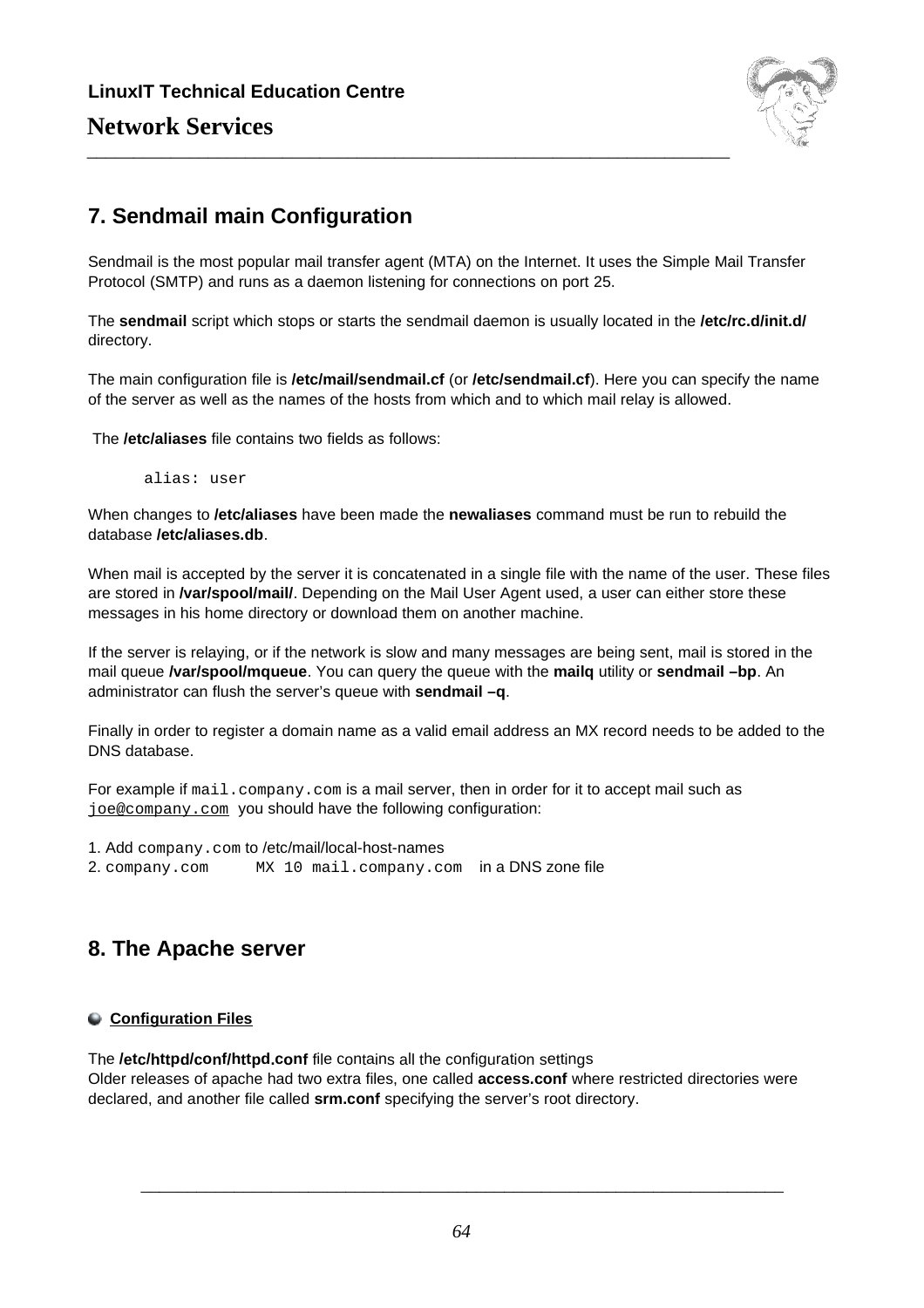

| <b>Configuration Highlights:</b> |                                                                                                                                            |  |
|----------------------------------|--------------------------------------------------------------------------------------------------------------------------------------------|--|
|                                  | ServerType standalone/inetd                                                                                                                |  |
|                                  | ServerRoot "/etc/httpd"                                                                                                                    |  |
|                                  | DocumentRoot "/var/www/html"                                                                                                               |  |
|                                  | <directory "="" cgi-bin"="" var="" www=""><br/>AllowOverride None<br/>Options ExecCGI<br/>Order allow, deny<br/>Allow from all</directory> |  |
|                                  | <virtualhost 122.234.32.12=""><br/>DocumentRoot "/www/docs/server1"<br/>ServerName virtual.mydomain.org</virtualhost>                      |  |

#### **Running Apache**

To stop and start the server one can use the **/etc/rc.d/init.d/httpd** script. On a busy server it is preferable to use **apachectl** especially with the **graceful** option which will restart the server only when current connections have been dealt with.

The main log files are in **/var/log/httpd/**. It may be useful for security reasons to regularly check the error\_log and access\_log files.

\_\_\_\_\_\_\_\_\_\_\_\_\_\_\_\_\_\_\_\_\_\_\_\_\_\_\_\_\_\_\_\_\_\_\_\_\_\_\_\_\_\_\_\_\_\_\_\_\_\_\_\_\_\_\_\_\_\_\_\_\_\_\_\_\_\_\_\_\_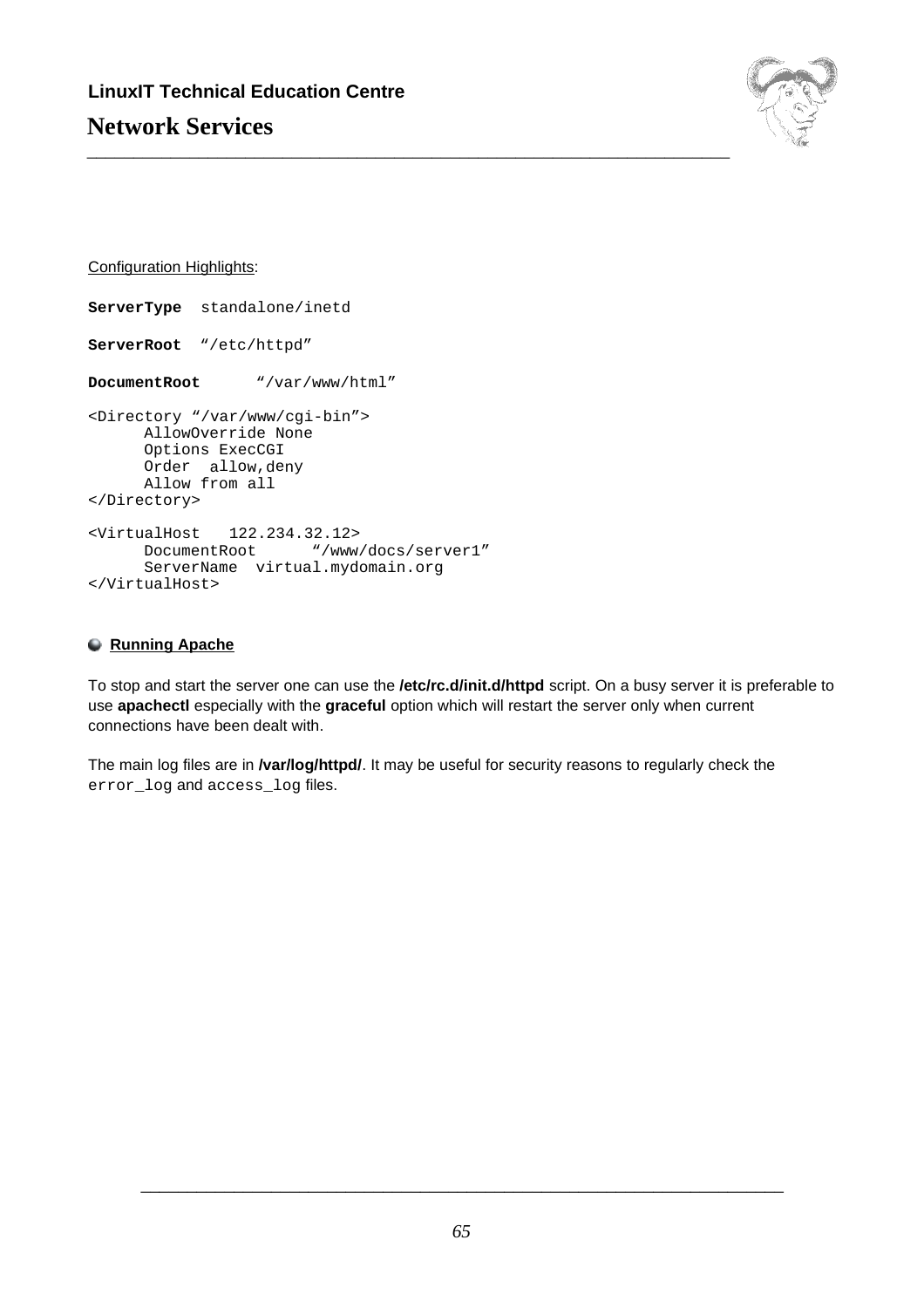

## **9. Exercises**

#### **Setting up a DNS master server**

As an exercise we will install the BIND9 rpm package **bind9-9.1.3-252.i386.rpm** and configure a domain called gogo.com.

\_\_\_\_\_\_\_\_\_\_\_\_\_\_\_\_\_\_\_\_\_\_\_\_\_\_\_\_\_\_\_\_\_\_\_\_\_\_\_\_\_\_\_\_\_\_\_\_\_\_\_\_\_\_\_\_\_\_\_\_\_\_\_\_\_\_\_\_\_

**1.** Carry out the following alterations in **/etc/named.conf**: Copy/Paste the following paragraphs and alter as follows:

| zone "localhost" in $\{$<br>type master;<br>file "localhost.zone"; | becomes | zone "gogo.com" in {<br>type master;<br>file "gogo.zone"; |
|--------------------------------------------------------------------|---------|-----------------------------------------------------------|
| zone "0.0.127.in-addr.arpa" in {                                   | becomes | zone "2.168.192.in-addr.arpa" in {                        |
| type master;                                                       |         | type master;                                              |
| file "127.0.0.zone";                                               |         | file "192.168.2.zone";                                    |
| };                                                                 |         | Ϊ,                                                        |

#### **2.** In **/var/named:**

cp 127.0.0.zone 192.168.2.zone cp local.zone gogo.zone

- **3.** Change the appropriate fields in the new zone files. Add a host called harissa.
- **4.** Add the line "nameserver 127.0.0.1" to **/etc/resolv.conf**.
- **5.** Use **host** to resolve harissa.gogo.com

#### **Apache administration**

Basic configurations in /etc/httpd/conf/httpd.conf

- 1. Change the port directive **Port** from **80** to **8080**.
- 2. Check that apache is responding with **telnet localhost 8080**. You should get:

```
Trying 127.0.0.1...
Connected to localhost.linuxit.org.
Escape character is '^]'.
```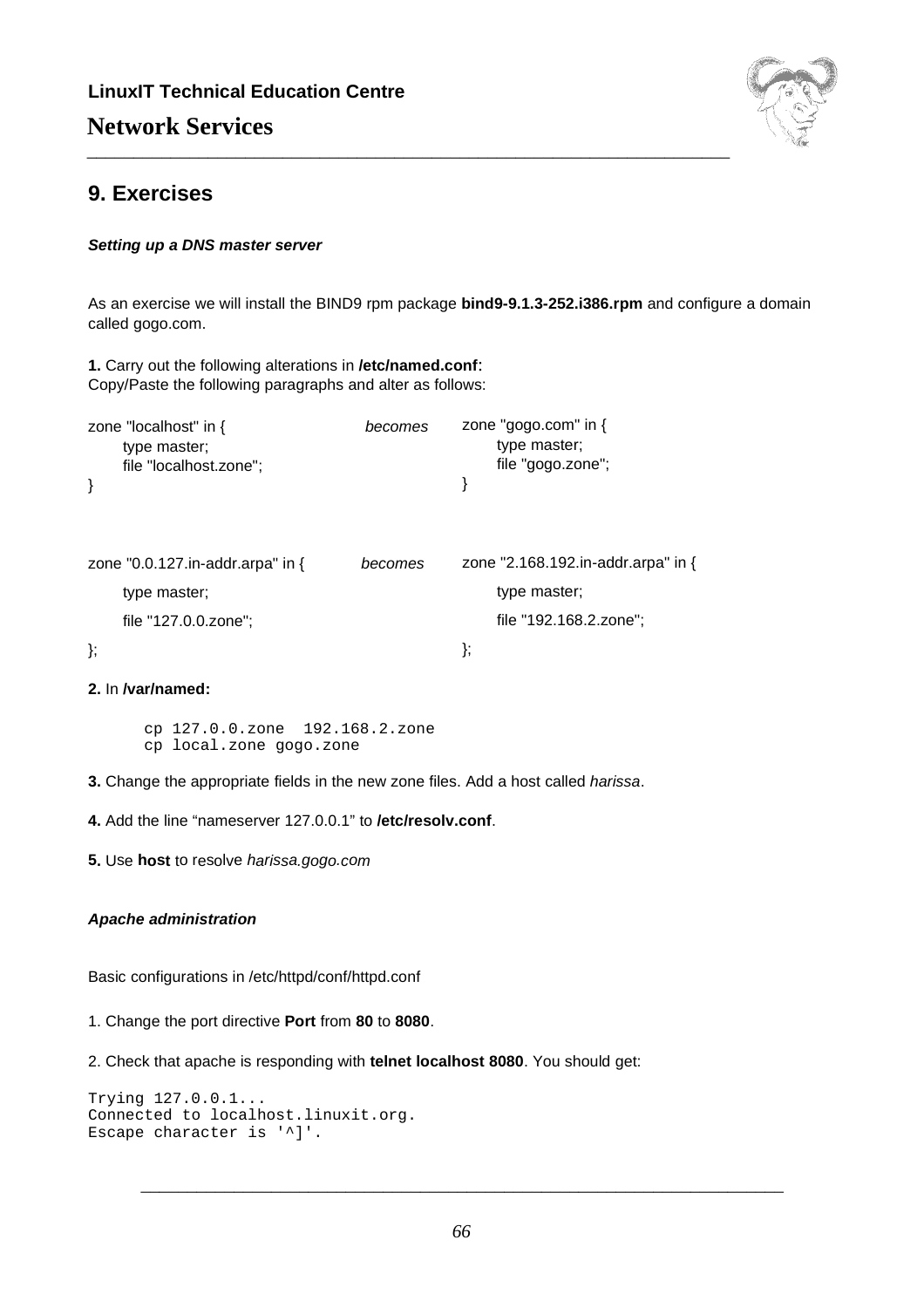

Next type '**GET /**' to download the index file.

3. Set "**StartServer"** to 15. Restart the **httpd** and check that 15 processes are started (instead of the default 8)

\_\_\_\_\_\_\_\_\_\_\_\_\_\_\_\_\_\_\_\_\_\_\_\_\_\_\_\_\_\_\_\_\_\_\_\_\_\_\_\_\_\_\_\_\_\_\_\_\_\_\_\_\_\_\_\_\_\_\_\_\_\_\_\_\_\_\_\_\_

IP based virtual server

Your ethernet card must be aliased to a new IP (say new-IP)

ifconfig eth0:0 new-IP

Add the following paragraph to **/etc/httpd/conf/httpd.conf**:

```
<VirtualHost new-IP>
DocumentRoot /var/www/html/virtual
ServerName www1
</VirtualHost>
```
#### **Setting up a shared SMB directory**

In most cases you won't need to add smbusers to the system to do this. Simply edit **smb.conf** and add the following:

```
[public]
        comment = Example Shared Directory
       path = /home/samba
       guest ok = yes
       writeable = yes
```
Setting up a shared printer:

```
[global]
--- snip ---
printcap name = /etc/printcap
  load printers = yes
[printers]
  comment = All Printers
  path = /var/spool/samba
  browseable = no
# Set public = yes to allow user 'guest account' to print
  guest ok = yes
  writable = no
  printable = yes
```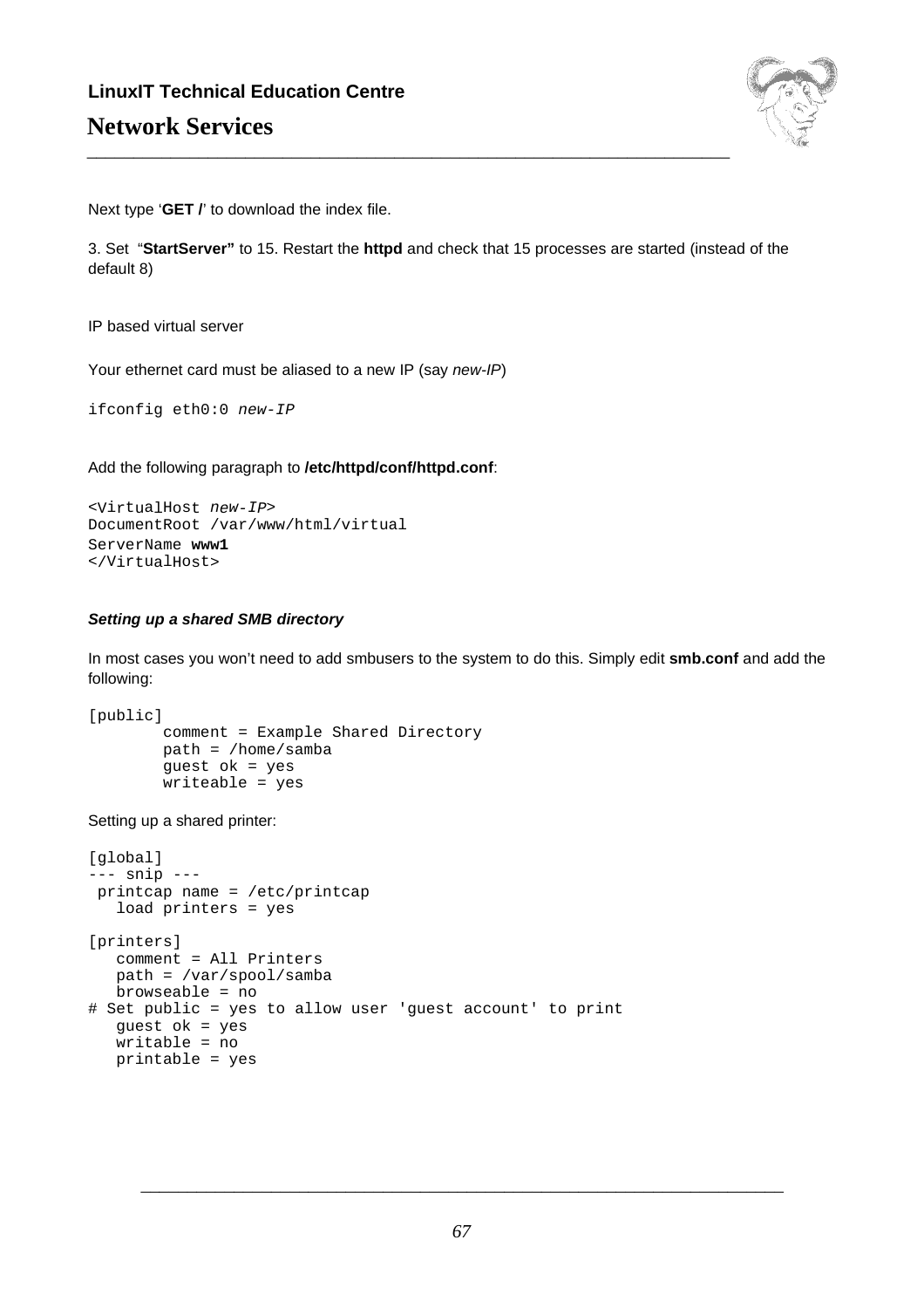

## **Bash Scripting**

## **1. The bash environment**

#### **Variables**

When you type a command at the prompt the bash shell will use the **PATH** variable to find which executable on the system you want to run. You can check the value of path using the echo command:

```
echo $PATH
/usr/bin:/bin:/usr/sbin:/usr/X11R6/bin:/usr/local/bin:/sbin/:/usr/local/sbin/
```
\_\_\_\_\_\_\_\_\_\_\_\_\_\_\_\_\_\_\_\_\_\_\_\_\_\_\_\_\_\_\_\_\_\_\_\_\_\_\_\_\_\_\_\_\_\_\_\_\_\_\_\_\_\_\_\_\_\_\_\_\_\_\_\_\_\_\_\_

In fact many variables are needed by the shell to accommodate for each user's environment. For example **PWD**, **HOME**, **TERM** and **DISPLAY** are such variables.

To initialise and declare a variable the syntax is as follows:

VARIABLE=VALUE

Remember not to put any spaces around the '=' sign. Once a variable is declared and initialised it can be referenced by using the dollar symbol in front as here:

echo \$VARIABLE

When a shell session is started a number of configuration files are read and most of the variables are set.

To free a variable from its current value use **unset**.

#### **Configuration files**

One can distinguish configuration files which are read at login time and configuration files which are read for each new bash session.

#### **Login configuration files:**

The files which are read at login are **/etc/profile** and **~/.bash\_profile** (bash will look for alternative files too such as **~/.profile**). Next bash will read it's runtime control files **~/.bashrc** and (if it exists) **/etc/bashrc**.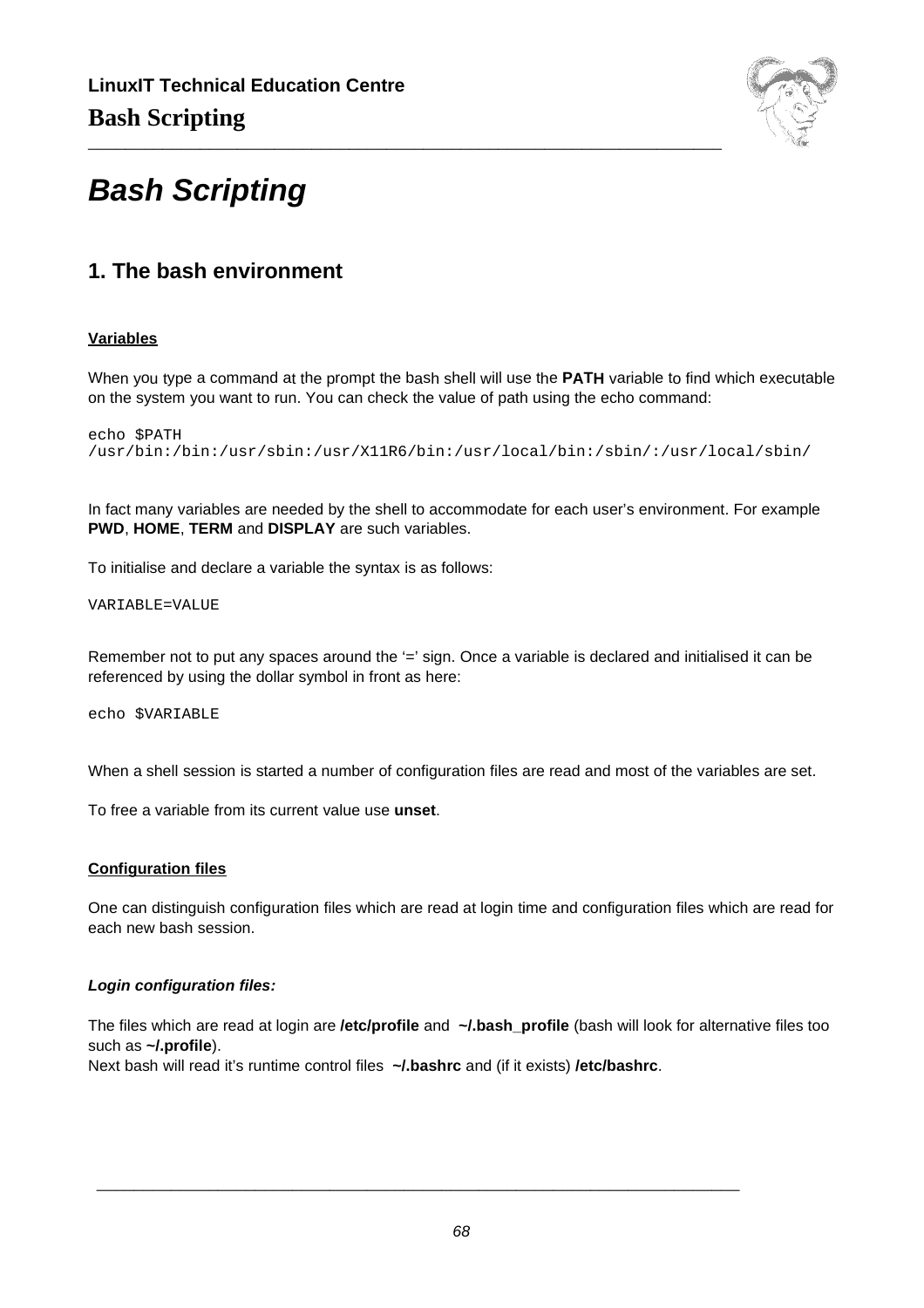

#### **The bashrc files:**

These files are read each time a new shell session is launched (such as a new xterm). The files are **/ etc/bashrc** and **~/.bashrc**.

\_\_\_\_\_\_\_\_\_\_\_\_\_\_\_\_\_\_\_\_\_\_\_\_\_\_\_\_\_\_\_\_\_\_\_\_\_\_\_\_\_\_\_\_\_\_\_\_\_\_\_\_\_\_\_\_\_\_\_\_\_\_\_\_\_\_\_\_

Alias and functions can be saved in the **~/.bashrc**

Function syntax:

function-name () { command1; command2; }

You can test which files are being read by adding an echo Profile line in **/etc/profile**, the type:

| bash        | No profile is read, you shouldn't see anything    |
|-------------|---------------------------------------------------|
| bash -login | This forces bash to act as a login bash, the word |
|             | Profile should show up.                           |

The following commands control the way bash starts:

bash -norc bash -noprofile

**Notice** that any new bash session will inherit the parent's global variables defined in **/etc/profile** and **~/.bash\_profile**.

## **2. Scripting Essentials**

#### **The script file**

A shell script is a list of instructions saved in a flat file. Only two things are necessary.

- 1. The script's first line must be **#!/bin/bash** (for a bash script)
- 2. The file must be readable and executable (with 755 permission for example)

If these lines are not present it is possible to run the script program by typing

bash program-name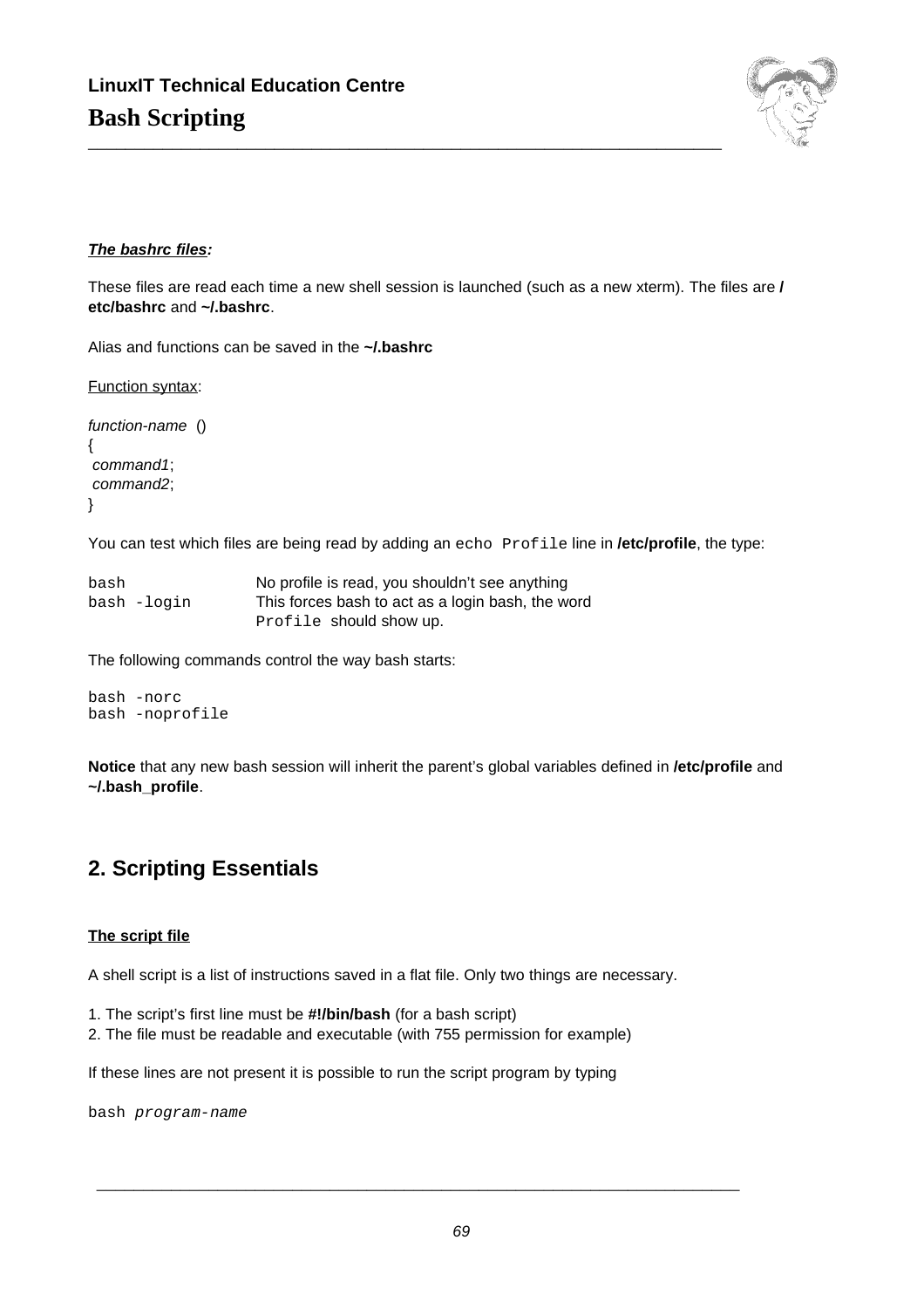

#### **Passing variables to the script**

Variables entered at the command line are referenced inside the script as \$1 for the first argument, \$2 for the second, etc …

\_\_\_\_\_\_\_\_\_\_\_\_\_\_\_\_\_\_\_\_\_\_\_\_\_\_\_\_\_\_\_\_\_\_\_\_\_\_\_\_\_\_\_\_\_\_\_\_\_\_\_\_\_\_\_\_\_\_\_\_\_\_\_\_\_\_\_\_

#### Example script, mycat:

#!/bin/bash cat \$1

This script is expecting one argument, a file, and will display the content of the file using **cat**. To run this script on the lilo.conf file, you would run:

./mycat /etc/lilo.conf

Another way of passing variables to a script is by letting the script prompt the user for input interactively. This is achieved using the **read** command. The default name of the read variable is **REPLY**. Here is the modified script:

#### Interactively passing:

```
#!/bin/bash
echo -n "Which file shall I display ?"
read
cat $REPLY
or
read -p "File to display: " FILENAME
```
cat \$FILENAME

#### **Special Variables**

Special variables can only be referenced and are automatically set by bash. These are the most common special variables you will encounter:

- **\$\*** List of all variables entered at the command line
- **\$#** Number of arguments entered at the command line
- **\$0** The name of the script
- **\$!** PID of the most recent background command
- **\$\$** PID of the current shell
- **\$?** Exit code of the last command

For the positional parameters \$1, \$2 etc … there is a **shift** operator which renames each parameter in a cyclic way as follows. \$2 becomes \$1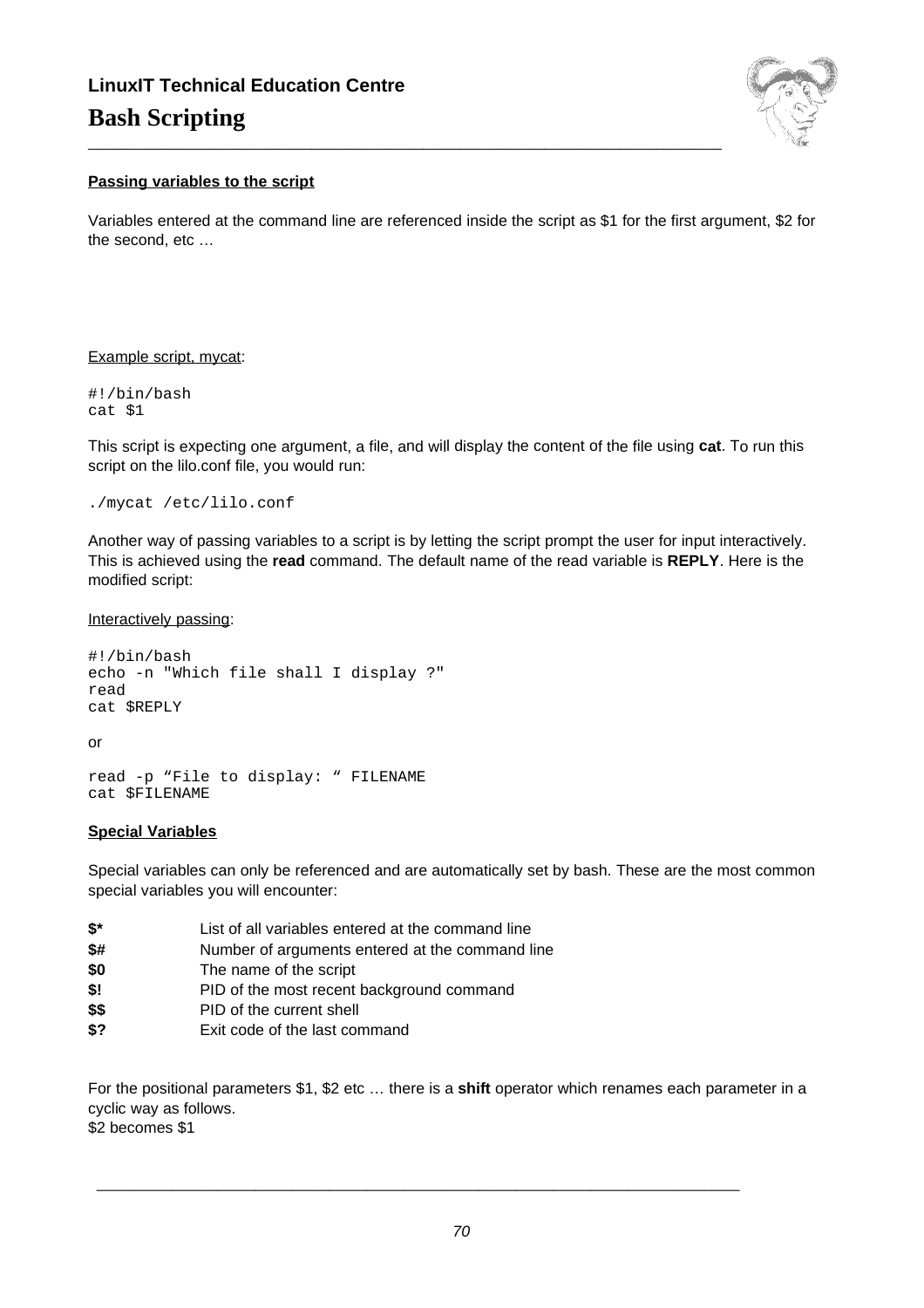## **LinuxIT Technical Education Centre Bash Scripting**



\$3 becomes \$2 … etc This can be summarised as **\$(n+1) \$n**

## **3. Logical evaluations**

Logical statements are evaluated with the **test** command or the brackets **[ ]**. In both case the result is stored in the **\$?** variable such that:

\_\_\_\_\_\_\_\_\_\_\_\_\_\_\_\_\_\_\_\_\_\_\_\_\_\_\_\_\_\_\_\_\_\_\_\_\_\_\_\_\_\_\_\_\_\_\_\_\_\_\_\_\_\_\_\_\_\_\_\_\_\_\_\_\_\_\_\_

| if the statement is true then  | $$?$ is 0     |
|--------------------------------|---------------|
| if the statement is false then | $$?$ is not 0 |

Here are some examples to illustrate:

| using test          | $\mu$ sing $\iota$ | meaning                           |
|---------------------|--------------------|-----------------------------------|
| test -f /bin/bash   | प -f /bin/bash ।   | l test if /bin/bash is a file     |
| test -x /etc/passwd | [ -x /bin/passwd ] | test if /etc/passwd is executable |

One can evaluate more than one statement at a time using the **||** (OR) and **&&** (AND) logical operators on the command line. For example we could test if **/bin/bash** is executable and in **/etc/inittab** exists:

test -x /bin/bash && test /etc/inittab [ -e /bin/kbash ] || [ -f /etc/passwd ]

This is the same as using the flags **-o** and **-a** within the **test** operator for example

```
test -x /bin/bash -a -f /etc/inittab
[ -e /bin/kbash -o -f /etc/passwd ]
```
## **4. Loops**

*if then loop*

Syntax: if CONDITION ; then command1 command2 fi

#!/bin/bash

if [ -x /bin/bash ] ; then echo "The file /bin/bash is executable"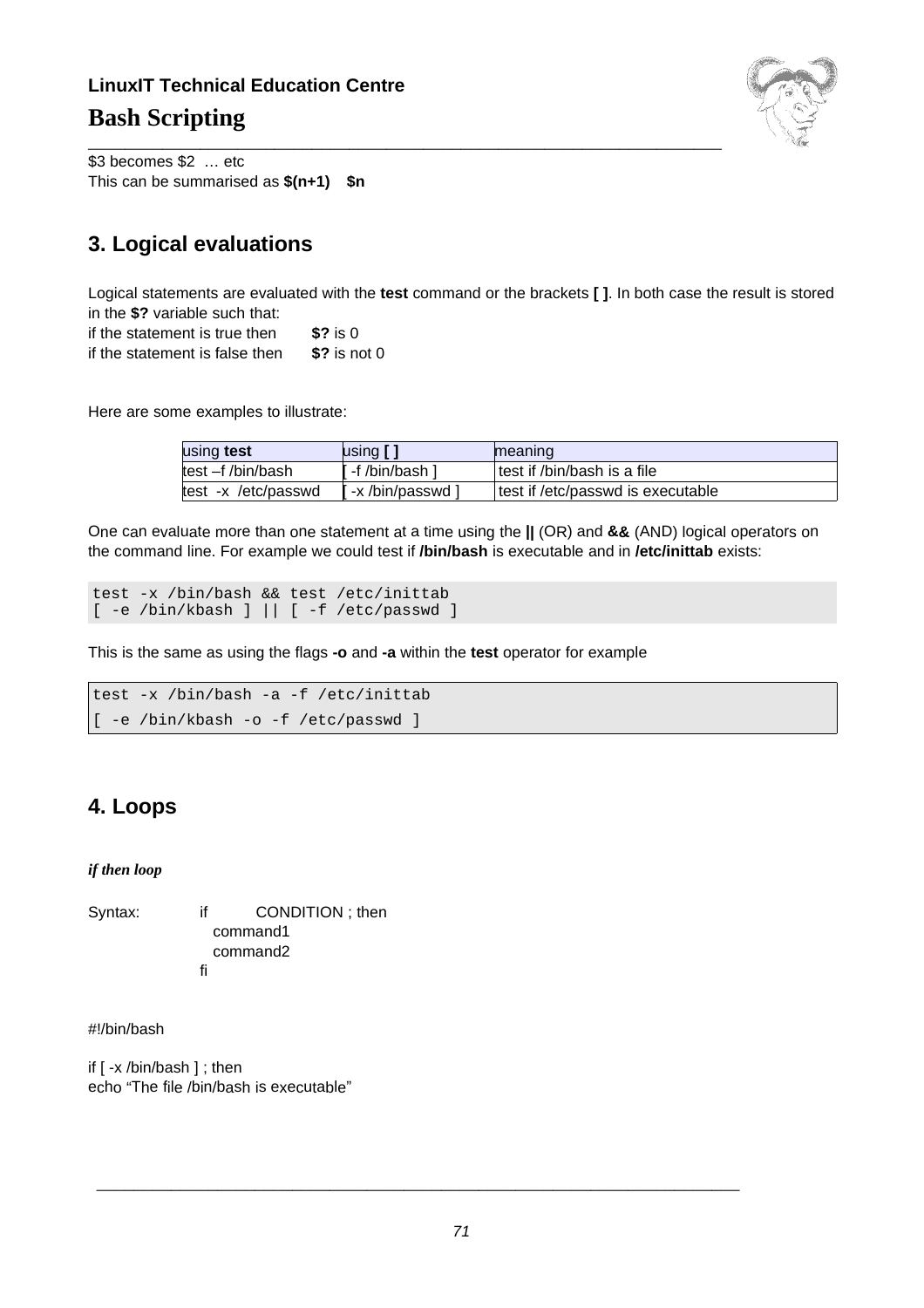\_\_\_\_\_\_\_\_\_\_\_\_\_\_\_\_\_\_\_\_\_\_\_\_\_\_\_\_\_\_\_\_\_\_\_\_\_\_\_\_\_\_\_\_\_\_\_\_\_\_\_\_\_\_\_\_\_\_\_\_\_\_\_\_\_\_\_\_



fi

#### *if then else*

Syntax: if CONDITION ; then command1 command2 else command3 fi

#### *while loop*

Syntax: while CONDITION is **true**; do command done

Example: Aligne 10 hashes (#) then exit

```
#!/bin/bash
COUNTER=0
while [ $COUNTER -lt 100 ]; do
 echo -n "#"
  sleep 1
  let COUNTER=COUNTER+1
done
```
#### *Until loop*

Syntax: until CONDITION is **false**; do command done

Example: Same as above, notice the C style increment for COUNTER

```
#!/bin/bash
COUNTER=20
until [ $COUNTER -lt 10 ]; do
 echo -n "#"
```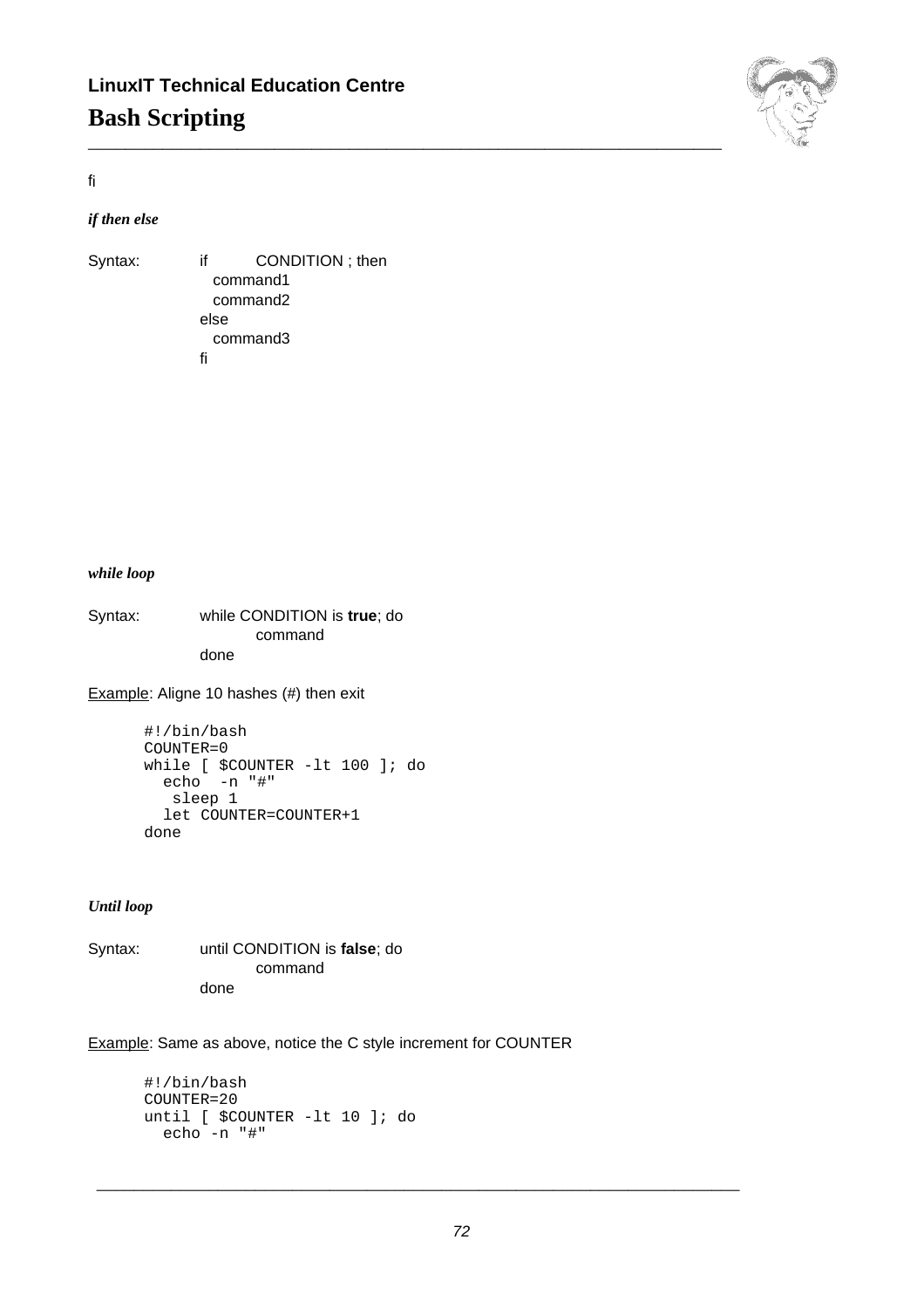# **LinuxIT Technical Education Centre Bash Scripting**



```
sleep 1
  let COUNTER-=1
done
```
### **for loop**

Syntax for VARIABLE in SET; do command done

Example: For example the set 'SET' can be the lines of a file

```
#!/bin/bash
for line in `cat /etc/lilo.conf`; do
IMAGE=$(echo $line | grep image)
if [ "$IMAGE" != "" ]; then
echo Kernel configured to boot: $line
fi
done
```
\_\_\_\_\_\_\_\_\_\_\_\_\_\_\_\_\_\_\_\_\_\_\_\_\_\_\_\_\_\_\_\_\_\_\_\_\_\_\_\_\_\_\_\_\_\_\_\_\_\_\_\_\_\_\_\_\_\_\_\_\_\_\_\_\_\_\_\_

# **5. Expecting user input**

We assume that the script is waiting for user input, depending on the answer, the rest of the program will execute something accordingly. There are two possible ways to achieve this: **select** and **case**.

*Using case*

Syntax: case \$VARIABLE in CHOICE command ;; CHOICE command ;; esac

*Using select*

Syntax: select VARIABLE in SET; do if  $\lceil$  \$VARIABLE = CHOICE ]; then command fi if  $\lceil$  \$VARIABLE = CHOICE ]; then command fi done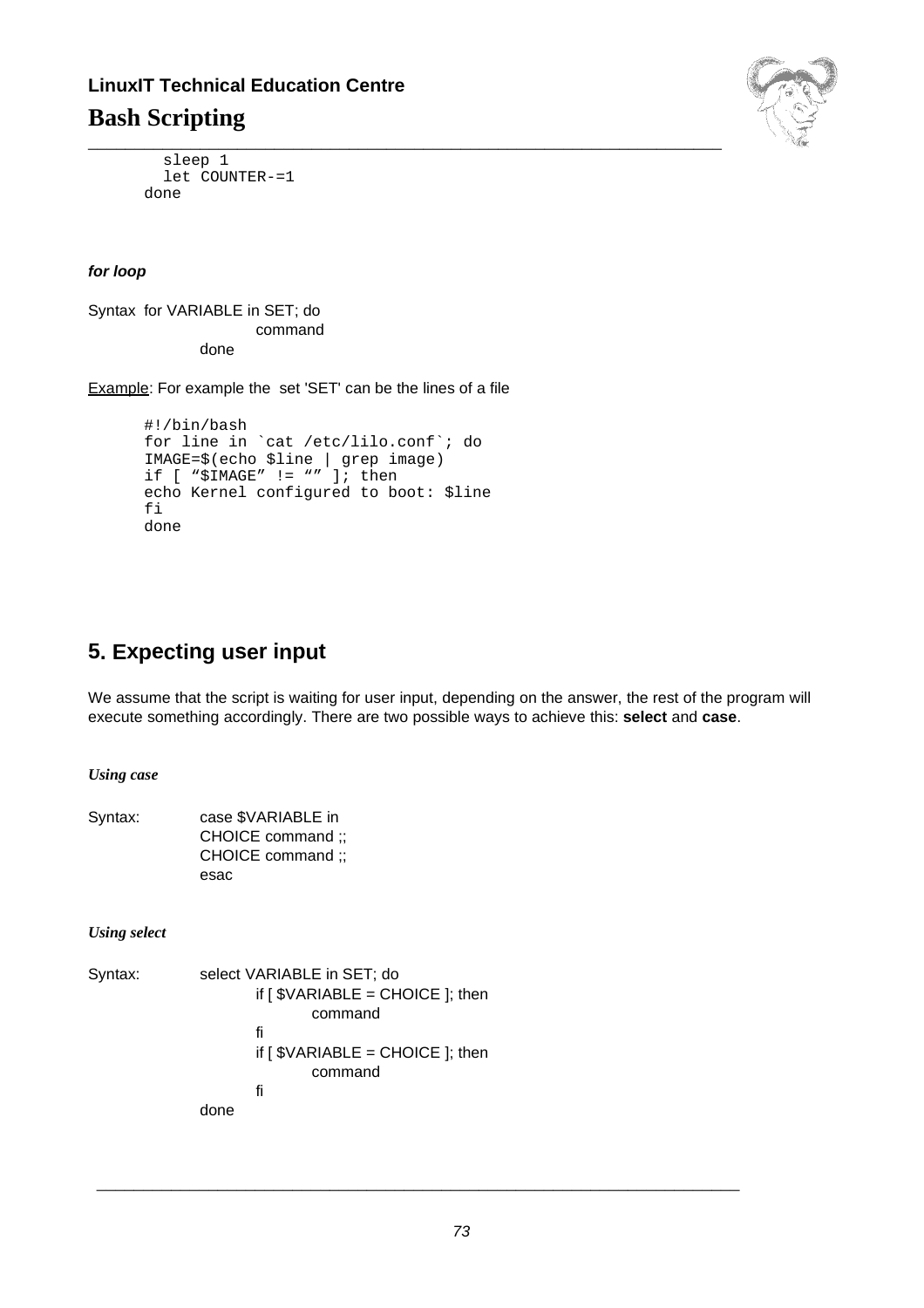

# **6. Working with Numbers**

While shell scripts seamlessly handle character strings, a little effort is needed to perform very basic arithmetic operations.

\_\_\_\_\_\_\_\_\_\_\_\_\_\_\_\_\_\_\_\_\_\_\_\_\_\_\_\_\_\_\_\_\_\_\_\_\_\_\_\_\_\_\_\_\_\_\_\_\_\_\_\_\_\_\_\_\_\_\_\_\_\_\_\_\_\_\_\_

### *Binary operations*

Adding or multiplying numbers together can be achieved using either **expr** or the **\$(( ))** construct.

Example:

expr 7 + 3; expr 2 \\* 10; expr 40 / 4; expr 30 – 11  $\zeta((7+3))$ ;  $\zeta((2*10))$ ;  $\zeta((40/4))$ ;  $\zeta((30-11))$ 

#### *Comparing values*

Test operators:

| <b>Numbers</b> | <b>Strings</b> |
|----------------|----------------|
| łt             |                |
| gt             |                |
| -le            | c=             |
| ge             |                |
| eq             |                |
| -ne            |                |

# **7. Exercises**

1. On the command line export the variable TEST

export TEST=old

#### 2. Write the script

#!/bin/bash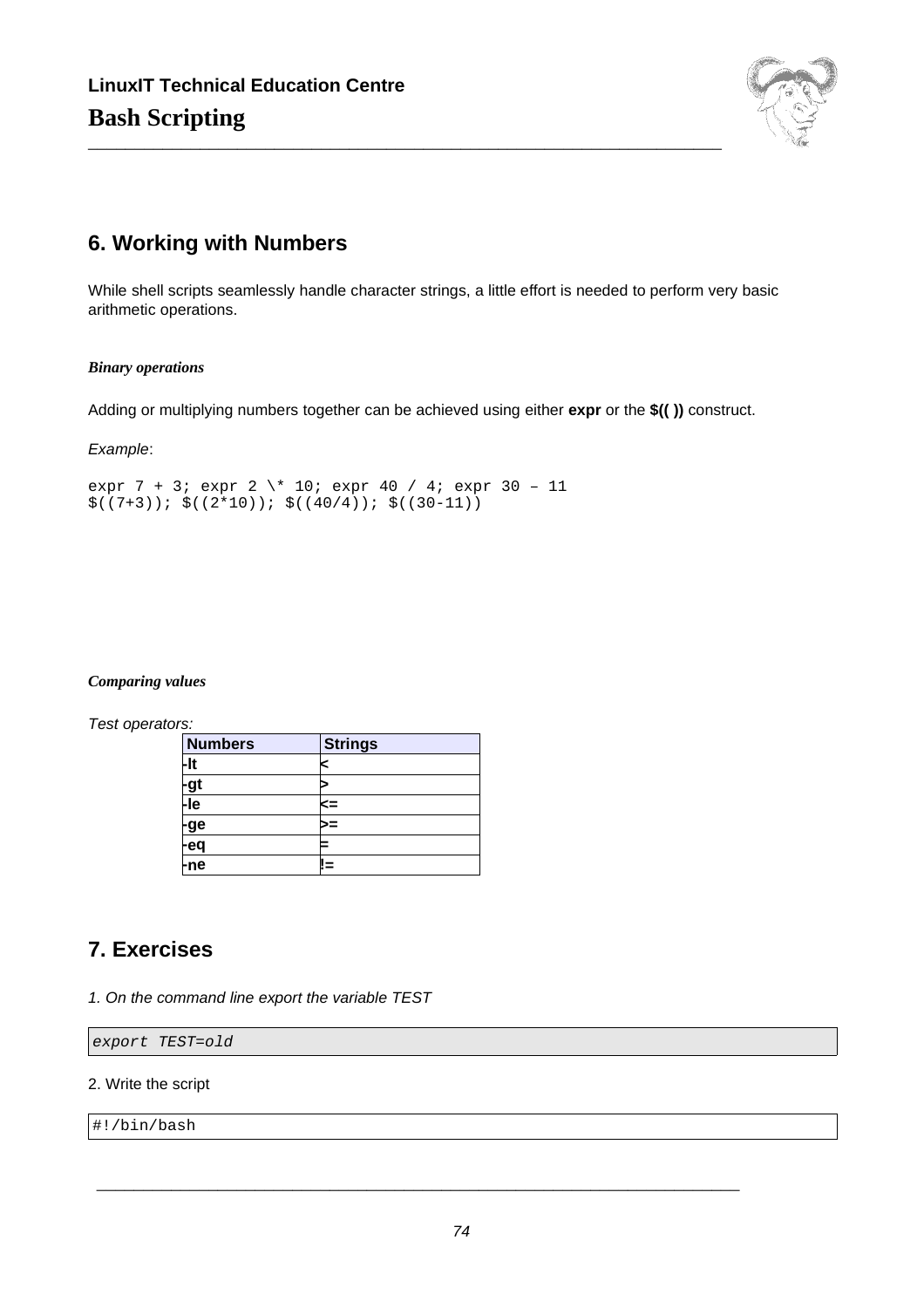# **LinuxIT Technical Education Centre Bash Scripting**



```
echo old variable: $TEST
export $TEST=new
echo exported variable: $TEST
```
3. What is the value of \$TEST once the script has run?

4. The following script called test\_shell will print the PID of the shell that is interpreting it

\_\_\_\_\_\_\_\_\_\_\_\_\_\_\_\_\_\_\_\_\_\_\_\_\_\_\_\_\_\_\_\_\_\_\_\_\_\_\_\_\_\_\_\_\_\_\_\_\_\_\_\_\_\_\_\_\_\_\_\_\_\_\_\_\_\_\_\_

test\_shell #!/bin/bash if [ -n \$(echo \$0 |grep test) ]; then echo The PID of the interpreter is: \$\$ else echo The PID of the interpreter is: \$\$ fi

5) Set the permissions to 755 and test the following commands

test\_shell ./test\_shell bash test\_shell . test\_shell source test\_shell exec ./test\_shell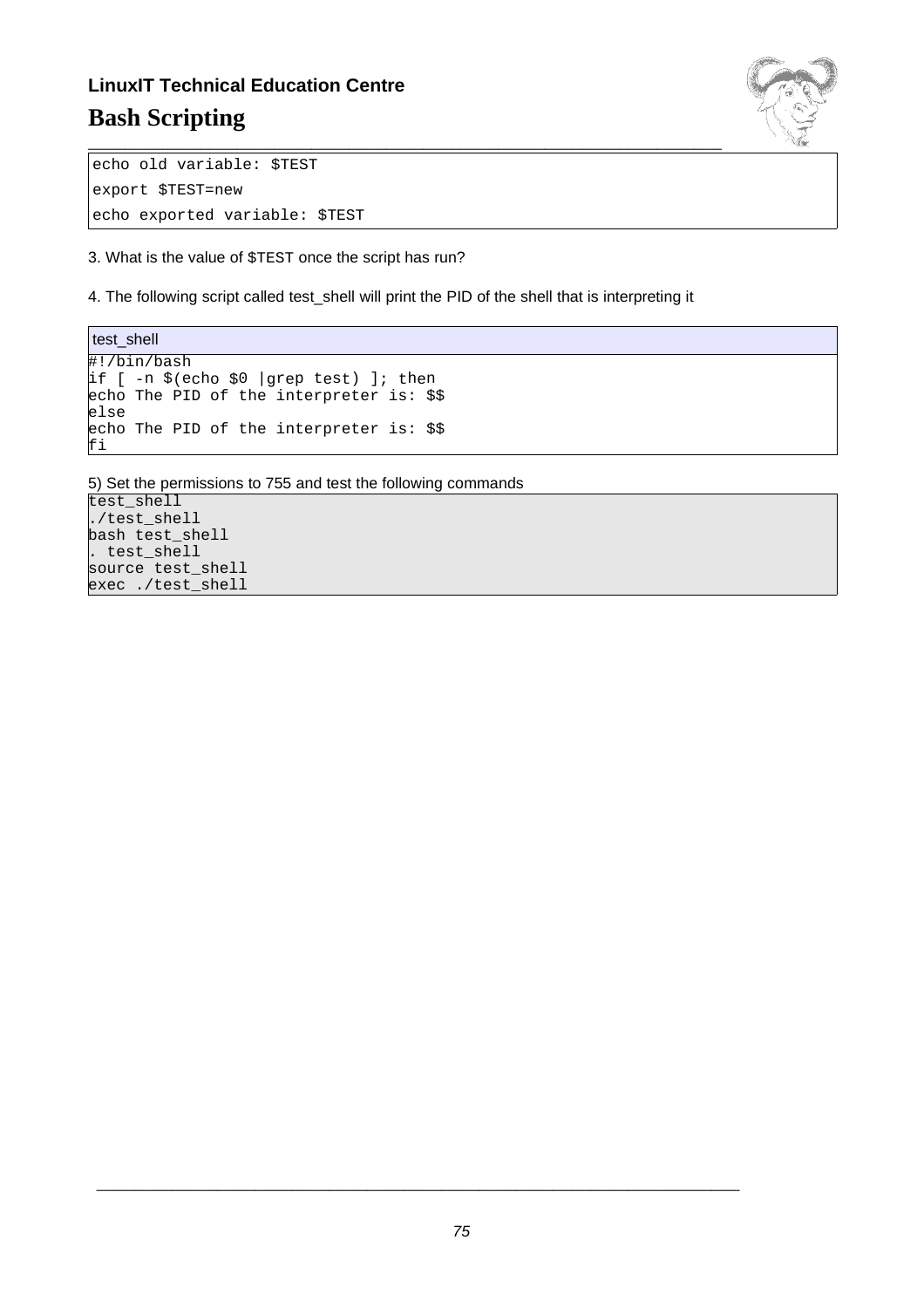

# **Basic Security**

# **1. Local Security**

### **The BIOS**

If anyone has access to a rescue disks or a linux disk that boots from a floppy or a CDROM it is extremely easy to gain read access to any files on the system. To prevent this the BIOS should be set to boot only off the hard drive. Once this is done set a password on the BIOS.

\_\_\_\_\_\_\_\_\_\_\_\_\_\_\_\_\_\_\_\_\_\_\_\_\_\_\_\_\_\_\_\_\_\_\_\_\_\_\_\_\_\_\_\_\_\_\_\_\_\_\_\_\_\_\_\_\_\_\_\_\_\_\_\_\_\_\_\_\_

### **LILO**

LILO can be given options at boot time. In particular some Linux distributions will not ask for a password when starting the system in *single user* mode or runlevel 1.

There are two options that should be added to the **/etc/lilo.conf**: the **restricted** option prompts the user for a password the **password=""** option, set the password string.

Restricted means that LILO cannot be given any parameters without the "password" specified in **lilo.conf**.

```
boot=/dev/hda
install=/boot/boot.b
prompt
timeout=50
password="password"
restricted
```
### **File permissions**

To prevent attackers causing too much damage it is recommended to take the following steps.

1) Make vital system tools immutable, or logfiles append-only:

|  | chattr +i /bin/login             |
|--|----------------------------------|
|  | $chartr +i$ /bin/ps              |
|  | $chattr +a / var / log/messages$ |

### 2) Make directories /tmp and /home nosuid or noexec:

| Lines to be changed in /etc/fstab |       |      |        |  |
|-----------------------------------|-------|------|--------|--|
| /tmp                              | /tmp  | ext2 | nosuid |  |
| home                              | /home | ext2 | noexec |  |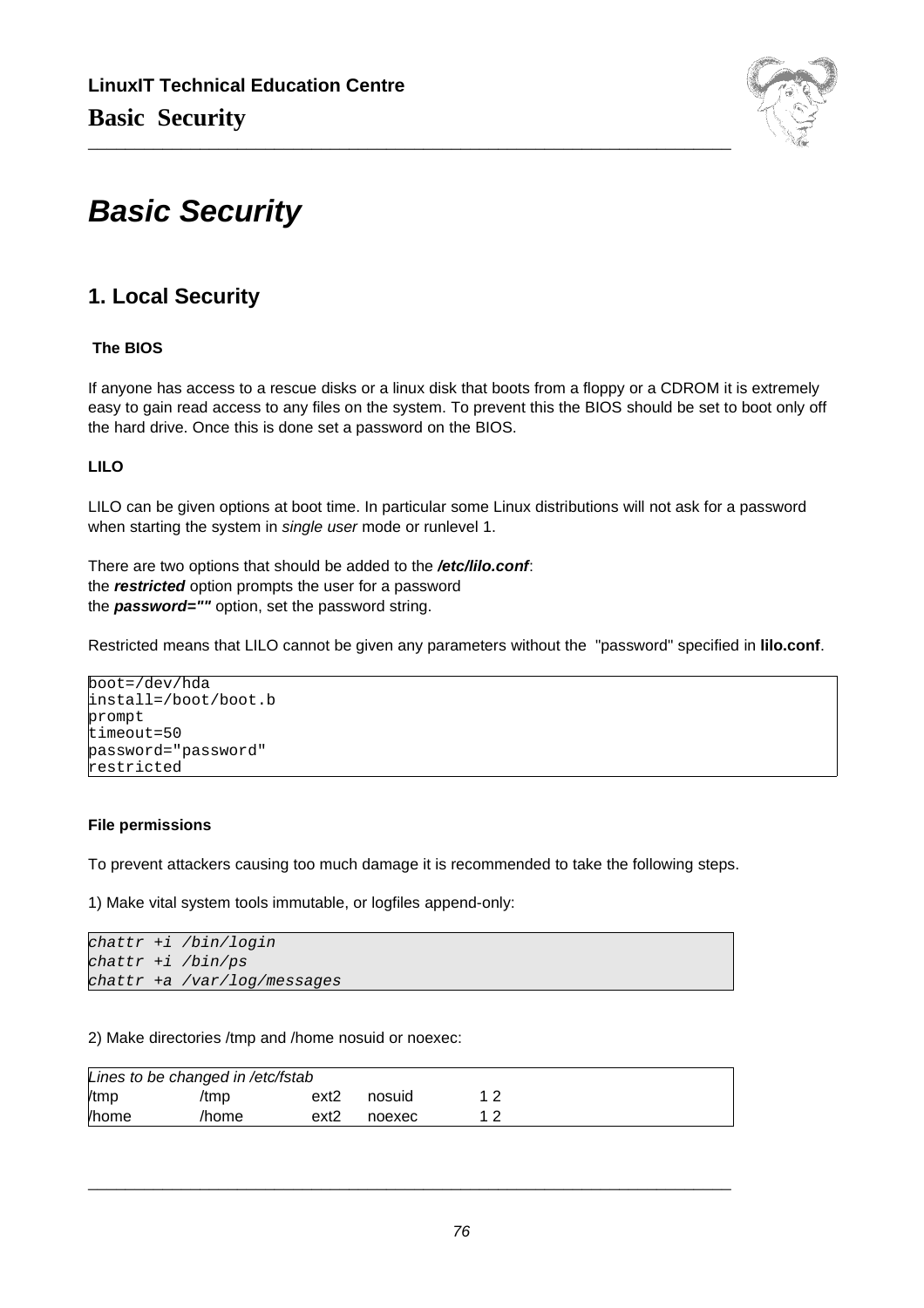

3) Find all files on the system that don't belong to a user or a group:

find / -nouser –o –nogroup find / -perm +4000

\_\_\_\_\_\_\_\_\_\_\_\_\_\_\_\_\_\_\_\_\_\_\_\_\_\_\_\_\_\_\_\_\_\_\_\_\_\_\_\_\_\_\_\_\_\_\_\_\_\_\_\_\_\_\_\_\_\_\_\_\_\_\_\_\_\_\_\_\_

### **Log Files**

The main logs are

**/var/log/messages** : contains information logged by the **syslogd** daemon

**/var/log/secure**. : contains information on failed logins, added users, etc.

The **last** tool lists all successful logins and reboots. The information is read from the **/var/log/wtmp** file.

The **who** and **w** tools list all users currently logged onto the system using the **/var/run/utmp** file.

## **User Limits**

When the **/etc/nologin** file is present (can be empty) it will prevent all users from login in to the system (except user root). If the **nologin** file contains a message this will be displayed after a successful authentication.

In the **/etc/security/** directory are a collection of files that allow administrators to limit user CPU time, maximum file size, maximum number of connections, etc

**/etc/security/access.conf** : dissallow logins for groups and users from specific locations.

### **/etc/security/limits.conf**

The format of this file is

<domain> <type> <item> <value>

| domain<br>type                                                                                                                                                          | hard or soft | a user name, a group name (with @group)   |
|-------------------------------------------------------------------------------------------------------------------------------------------------------------------------|--------------|-------------------------------------------|
| item<br>- limits the core file size (KB)<br>core<br>- max data size (KB)<br>data<br>- maximum filesize (KB)<br>fsize<br>memlock<br>- max number of open files<br>nofile |              |                                           |
|                                                                                                                                                                         |              |                                           |
|                                                                                                                                                                         |              | - max locked-in-memory address space (KB) |
|                                                                                                                                                                         | cpu          | - max CPU time (MIN)                      |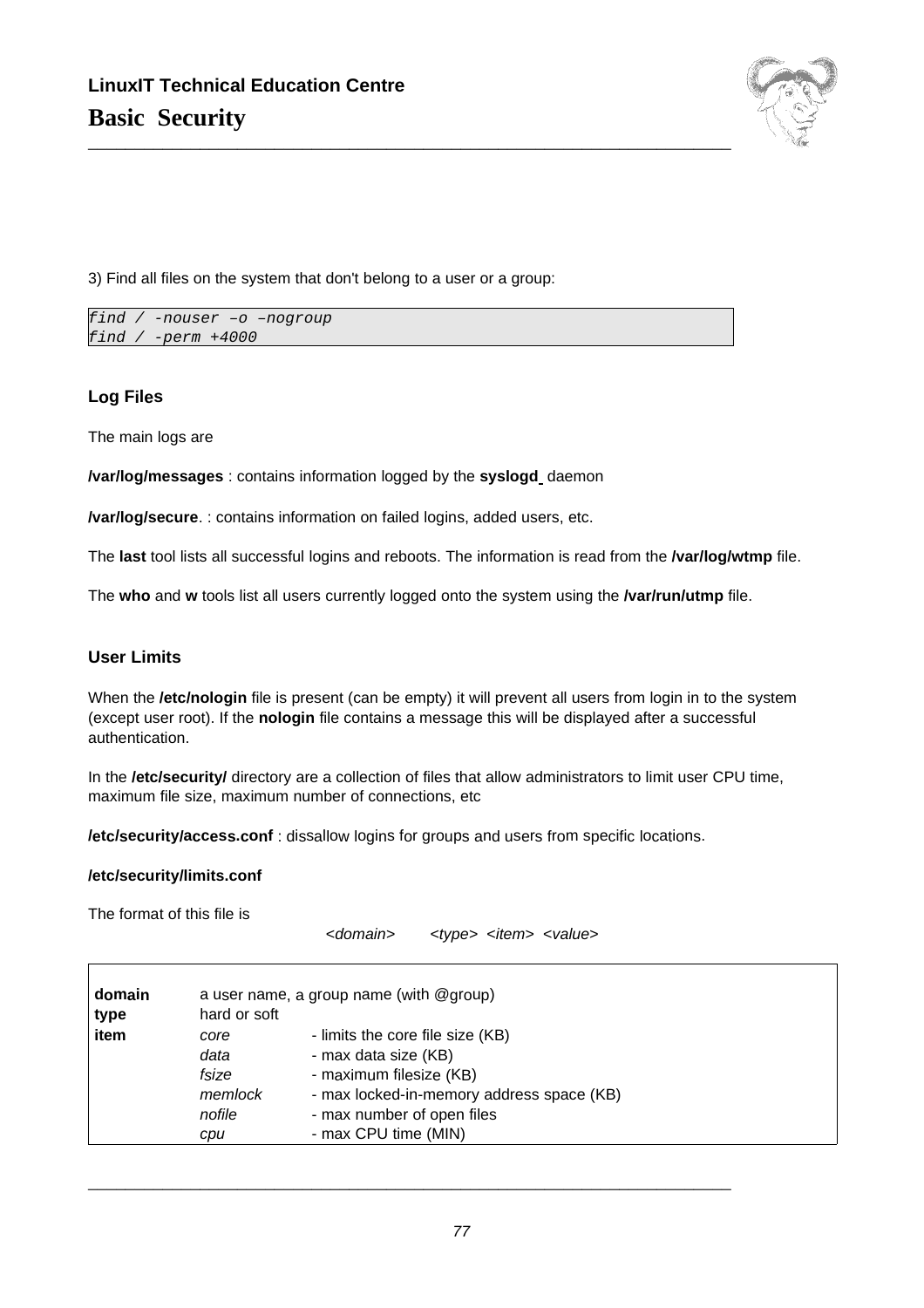# **LinuxIT Technical Education Centre Basic Security**



| proc       | - max number of processes                         |  |
|------------|---------------------------------------------------|--|
| as         | - address space limit                             |  |
| maxlogins  | - max number of simultaneous logins for this user |  |
| priority - | the priority to run user process with             |  |
| locks      | - max number of file locks the user can hold      |  |
|            |                                                   |  |

# **2. Network Security**

Network security can be separated into two main categories:

### **Host Based Security**

Access to resources can be granted based on the host requesting the service. This is handled by tcp\_wrappers. The *libwrap* library also known as tcp\_wrappers provides host based access control lists for a variety of network services. Many services, such as **xinetd**, **sshd**, and **portmap**, are compiled against the libwrap library thereby enabling **tcp\_wrapper** support for these services.

When a client connects to a service with tcp\_wrapper support, the **/etc/hosts.allow** and **/etc/hosts.deny** files are parsed to challenge the host requesting the service. Based on the outcome the service will either be granted or denied.

The hosts\_access files have 2, optionally 3 colon separated fields. The first field is the name of the process, the second is the fully qualified host name or domain name with a "leading dot", IP address or subnet with a "trailing dot". Wildcards like ALL and EXCEPT are also accepted.

The syntax for the **/etc/hosts.{allow | deny}** file is as follows:

|  | service : hosts [EXCEPT] hosts |  |
|--|--------------------------------|--|
|  |                                |  |

Example:

| /etc/hosts.deny<br>ALL: | ALL          | <b>EXCEPT</b>    | .example.com |
|-------------------------|--------------|------------------|--------------|
| /etc/hosts.allow        |              |                  |              |
| ALL:                    |              | LOCAL 192.168.0. |              |
| in.ftpd:                | ALL          |                  |              |
| sshd:                   | .example.com |                  |              |

Tcp\_wrappers can run a command locally upon a host match in the host access files.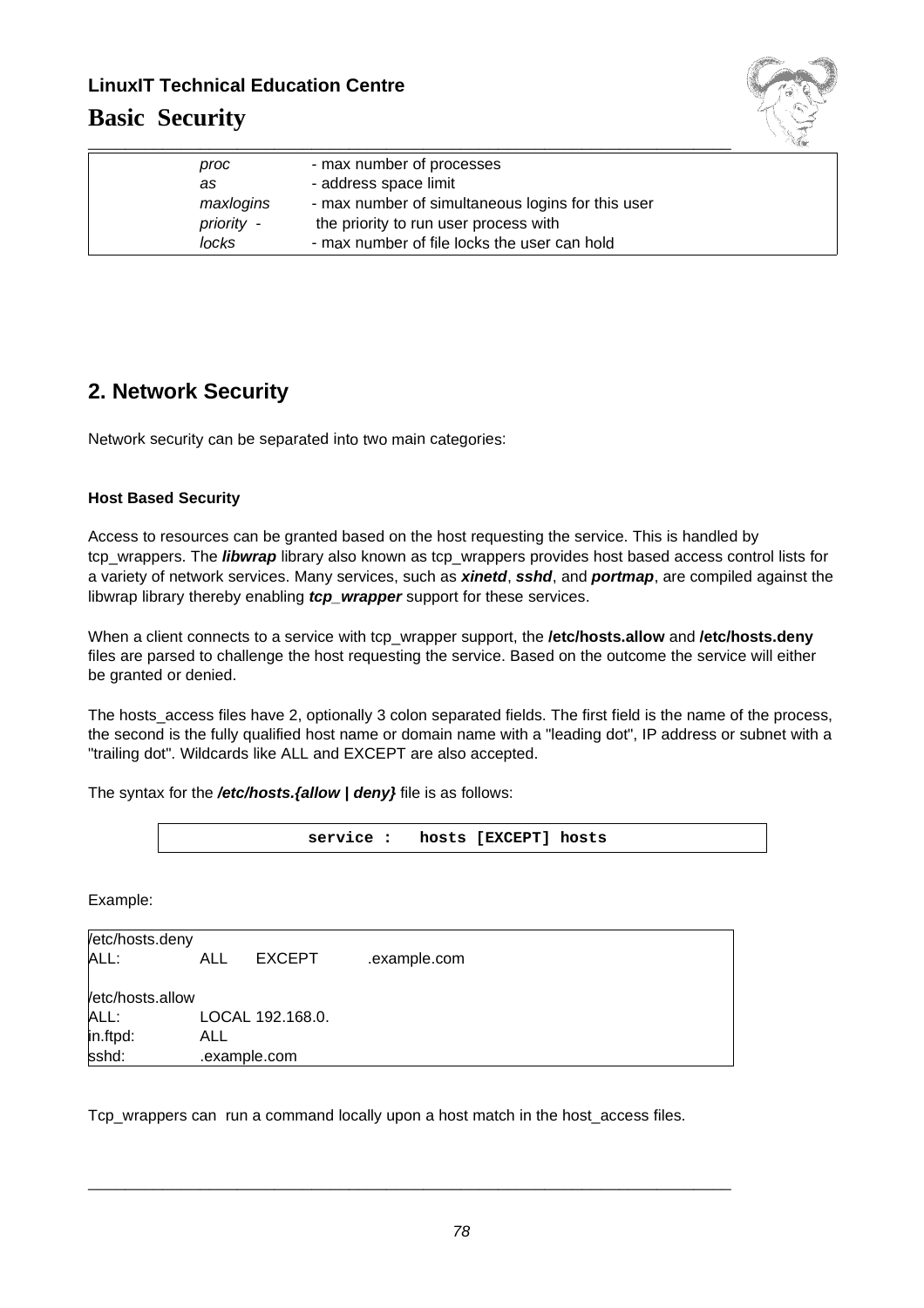

This is accomplished with the **spawn** command. With the use of the % character, substitutions can be made for the host name and the service.

Example:

| /etc/hosts.deny |                                                                      |
|-----------------|----------------------------------------------------------------------|
| ALL:            | ALL: spawn (/bin/echo `date` from %c for %d >> /var/log/tcpwrap.log) |

\_\_\_\_\_\_\_\_\_\_\_\_\_\_\_\_\_\_\_\_\_\_\_\_\_\_\_\_\_\_\_\_\_\_\_\_\_\_\_\_\_\_\_\_\_\_\_\_\_\_\_\_\_\_\_\_\_\_\_\_\_\_\_\_\_\_\_\_\_

For more information on the use of % substitutions see the **host\_access (5)** man page.

### **Port Based Security**

With packet filtering functionality built into the Linux kernel, it is possible to limit access to resources by creating rulesets with utilities such as ipchains and iptables, which are able to evaluate a packet entering any of its network interfaces, and determine what happens to that packet.

There are three built in chains in ipchains and iptables, they are the

input, forward and output for **ipchains** INPUT, FORWARD, and OUTPUT for **iptables**.

For example, when using **ipchains** all packets entering a network interface will traverse the input chain. All packets not destined for this host will traverse the forward chain. All packets generated from within the host and packets being forwarded will traverse the output chain.

An **ipchains** and **iptables** rule can specify source (s), destination (d), protocol (p), and port.

Example: All packets from 192.168.0.254 will be denied

ipchains -A input -s 192.168.0.254 -j DENY

**Ipchains** and **iptables** rules can be manipulated with the following options

- -A Append
- -D Delete
- -P Change the default Policy for a chain
- -I Insert
- -F Flush the rules(s) in a chain
- -N Create a user defined chain
- -X Delete a user defined chain
- -L List

Example: The default policy for an iptable can be changed form ACCEPT to DENY as follows: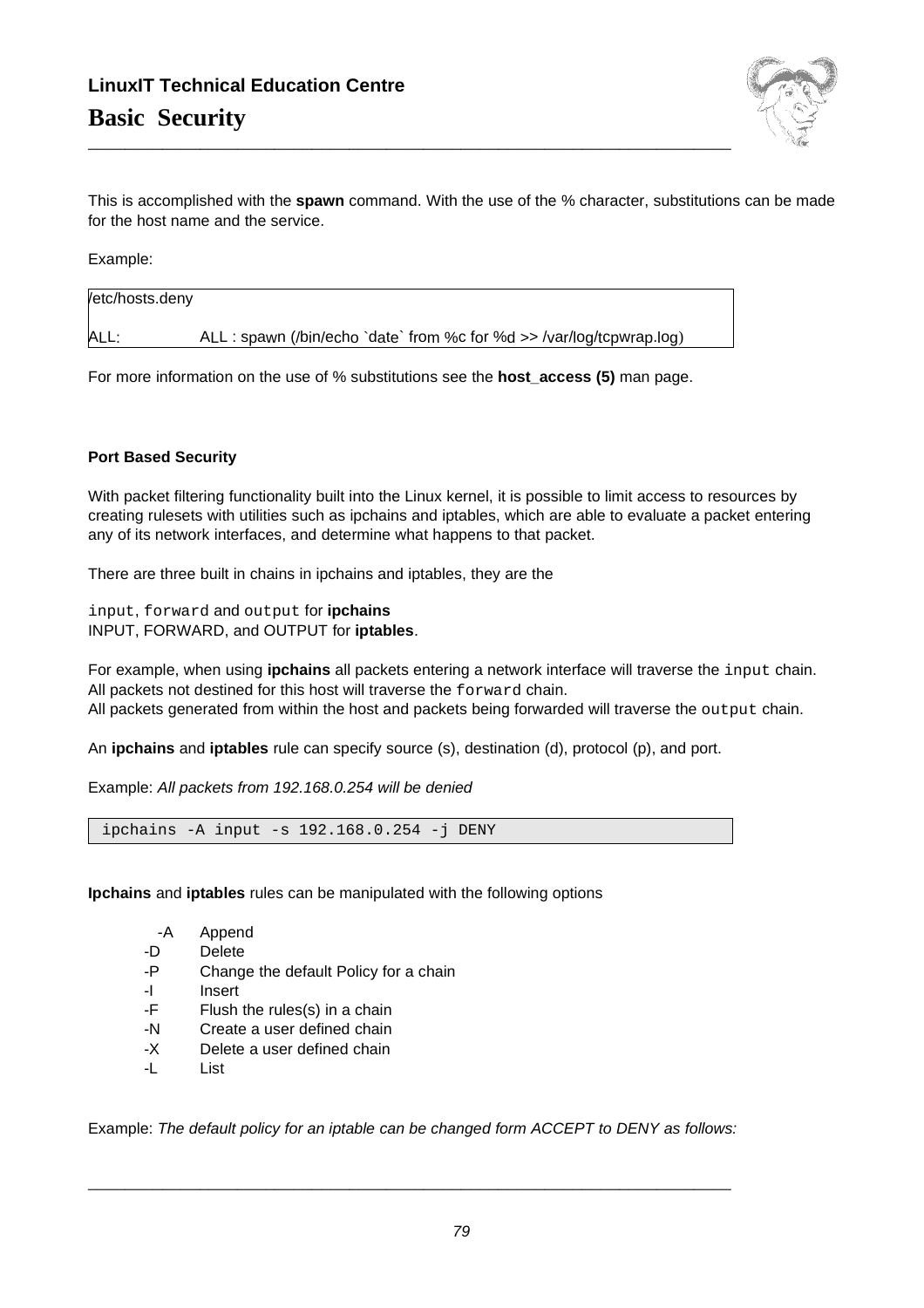

iptables -P INPUT REJECT iptables -P FORWARD REJECT iptables -P OUTPUT REJECT

With the development of the 2.4 Linux kernel came the development of the Netfilter project, which uses the iptables utility to manage firewall rules. The major difference between iptables and ipchains is that iptables has support for evaluating the packets based on their state in terms of other packets that have passed through the kernel. It is this stateful packet evaluation that makes iptables far superior.

\_\_\_\_\_\_\_\_\_\_\_\_\_\_\_\_\_\_\_\_\_\_\_\_\_\_\_\_\_\_\_\_\_\_\_\_\_\_\_\_\_\_\_\_\_\_\_\_\_\_\_\_\_\_\_\_\_\_\_\_\_\_\_\_\_\_\_\_\_

Below is an example of how stateful firewalling can be used, it is in the form a shell script as there are a number of commands to be typed in order to achieve the end result.

#### Example:

A Basic script that will work well for the home user, or anyone who does not require any connection from the internet, but will still work as a gateway for the local network and allow connections from the local LAN to ALL services. Note: The addition of the highlighted line will now allow connections to port 80 ONLY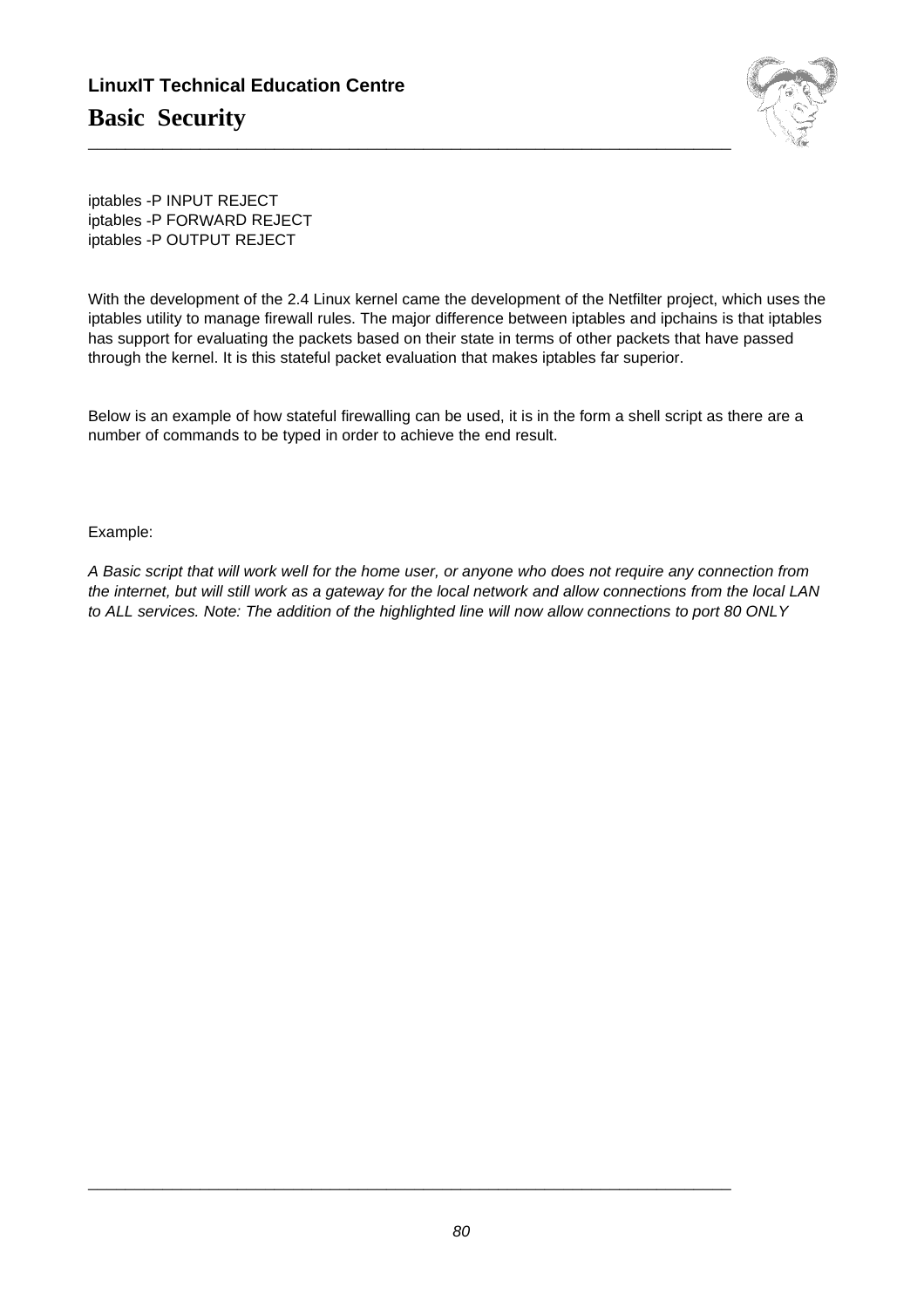# **LinuxIT Technical Education Centre Basic Security**



#!/bin/sh # Variables IPTABLES="/sbin/iptables" LAN\_IFACE="eth0" INET\_IFACE="eth1" INET\_IP="1.2.3.4" LOCALHOST\_IP="127.0.0.1/32" LAN\_IP="192.168.0.1/32" LAN\_BCAST="192.168.0.0/24"

# Setup IP Masquerading

echo "1" > /proc/sys/net/ipv4/ip\_forward \$IPTABLES -t nat -A POSTROUTING -o \$INET\_IFACE -j MASQUERADE

# Specify the default policy for the built in chains \$IPTABLES -P INPUT DROP \$IPTABLES -P FORWARD DROP \$IPTABLES -P OUTPUT DROP

# Specify INPUT Rules \$IPTABLES -A INPUT -i !\$INET\_IFACE -j ACCEPT \$IPTABLES -A INPUT -p TCP -i \$INET\_IFACE -m state --state NEW --dport http -j ACCEPT \$IPTABLES -A INPUT -m state --state ESTABLISHED,RELATED -j ACCEPT

\_\_\_\_\_\_\_\_\_\_\_\_\_\_\_\_\_\_\_\_\_\_\_\_\_\_\_\_\_\_\_\_\_\_\_\_\_\_\_\_\_\_\_\_\_\_\_\_\_\_\_\_\_\_\_\_\_\_\_\_\_\_\_\_\_\_\_\_\_

# Specify FORWARD Rules \$IPTABLES -A FORWARD -i \$LAN\_IFACE -j ACCEPT \$IPTABLES -A FORWARD -m state --state ESTABLISHED,RELATED -j ACCEPT

# Specify OUTPUT RULES \$IPTABLES -A OUTPUT -p ALL -s \$LOCALHOST\_IP -j ACCEPT \$IPTABLES -A OUTPUT -p ALL -s \$LAN\_IP -j ACCEPT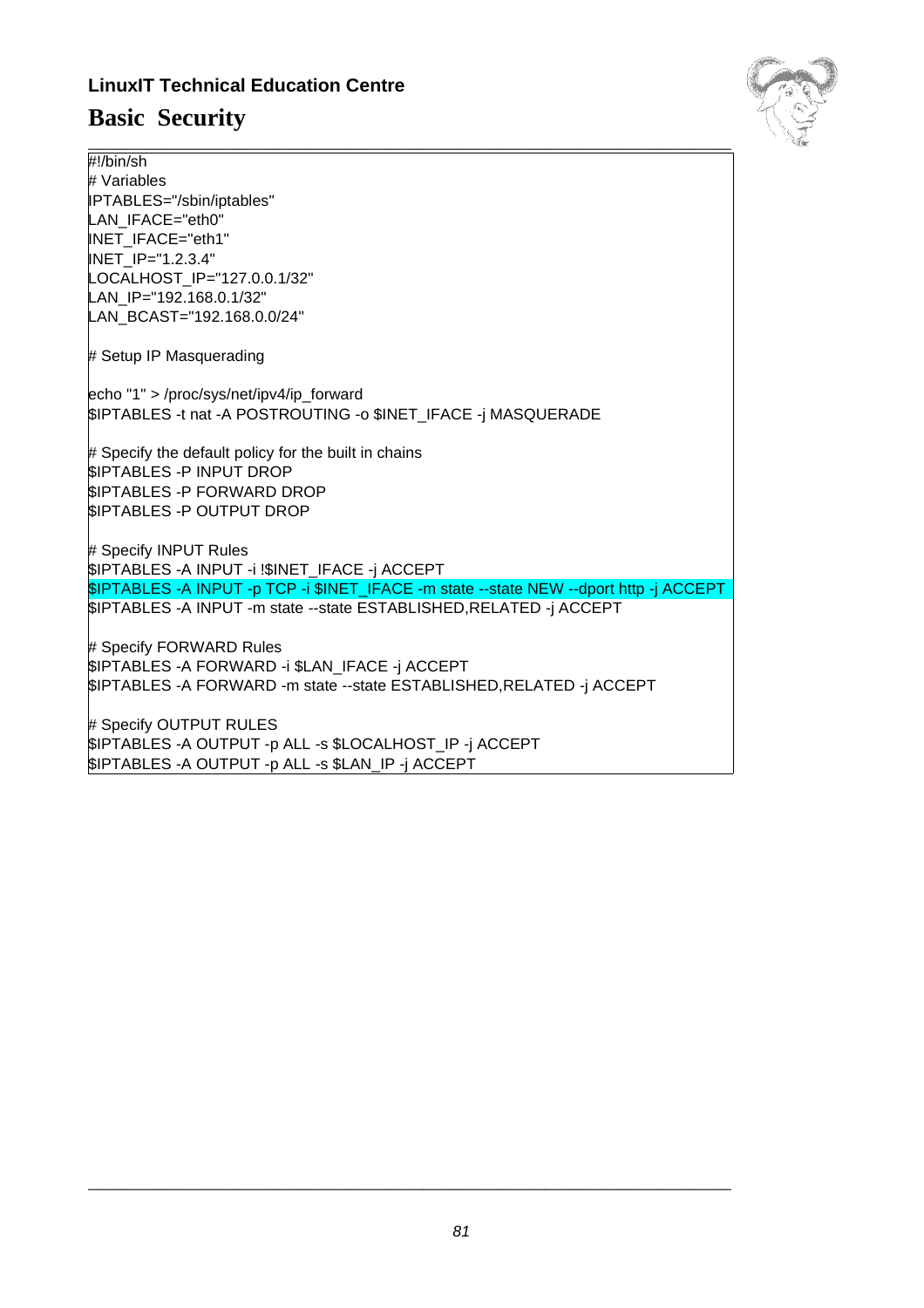

# **3. The Secure Shell**

### • ? **Host Authentication**

With ssh both the host and the user authenticate. The host authentication is done by swapping keys. The host's public and private keys are usually kept in **/etc/ssh** if you are using OpenSSH. Depending on the protocol used the host key file will be called ssh\_host\_key for Protocol 1 and ssh\_host\_rsa\_key or ssh, host, dsa, key for Protocol 2. Each of these keys have their corresponding public key, for example ssh\_host\_key.pub.

\_\_\_\_\_\_\_\_\_\_\_\_\_\_\_\_\_\_\_\_\_\_\_\_\_\_\_\_\_\_\_\_\_\_\_\_\_\_\_\_\_\_\_\_\_\_\_\_\_\_\_\_\_\_\_\_\_\_\_\_\_\_\_\_\_\_\_\_\_

When an ssh client connects to a server, the server will give the hosts public key. At this stage the user will be prompted with something like this:

```
The authenticity of host 'neptune (10.0.0.\overline{8})' can't be established.
RSA key fingerprint is 8f:29:c2:b8:b5:b2:e3:e7:ec:89:80:b3:db:42:07:f4.
Are you sure you want to continue connecting (yes/no)?
```
If you accept to continue the connection the server's public key will be added to the local \$HOME/.ssh/**known\_hosts** file.

### • ? **User Authentication (using passwords)**

Then the user is prompted for the password for his account on the remote server and logs in.

### • ? **User Authentication (using keys)**

The user authentication can also involve swapping keys. For this the user will need to generate a pair of private/public keys. For example:

ssh-keygen -t dsa -b 1024

will generate a 1024 bit DSA key. By default these keys will be saved in \$HOME/.ssh and in this example are called **id\_dsa** and **id\_dsa.pub**.

If we assume we have a **id\_dsa.pub** we can 'plant' this key on a remote account and avoid typing passwords for further connections. To do this we need to copy the content of the file **id\_dsa.pub** into a file called **authorized\_keys2** kept in the remote \$HOME/.ssh directory.

#### WARNING

All private keys in **/etc/ssh** and **~/.ssh** should have a permission of 600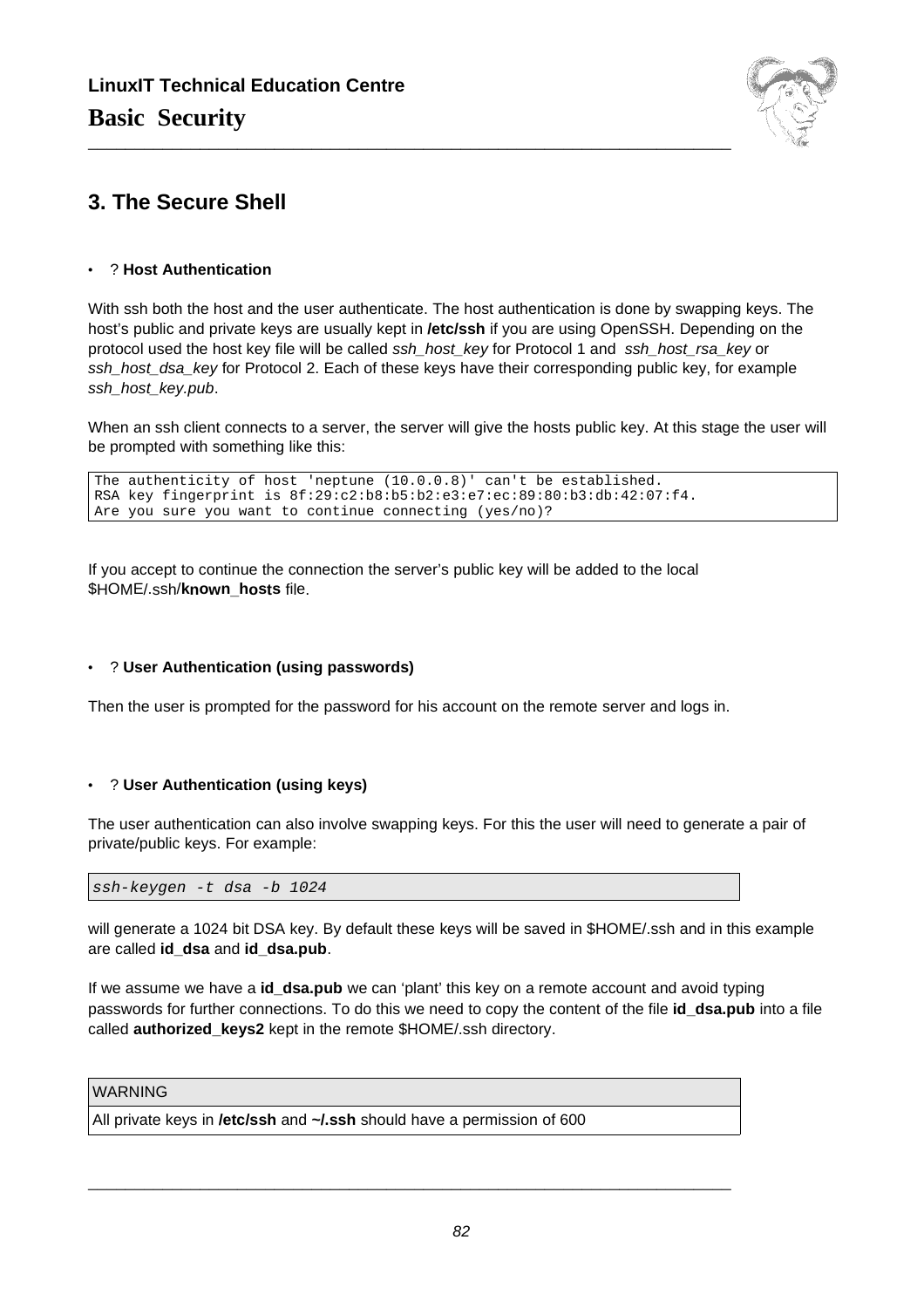\_\_\_\_\_\_\_\_\_\_\_\_\_\_\_\_\_\_\_\_\_\_\_\_\_\_\_\_\_\_\_\_\_\_\_\_\_\_\_\_\_\_\_\_\_\_\_\_\_\_\_\_\_\_\_\_\_\_\_\_\_\_\_\_\_\_\_\_\_



### ? **sshd configuration file**

Sample /etc/ssh/sshd\_config file:

```
#Port 22
#Protocol 2,1
#ListenAddress 0.0.0.0
#ListenAddress ::
# HostKey for protocol version 1
#HostKey /etc/ssh/ssh_host_key
# HostKeys for protocol version 2
#HostKey /etc/ssh/ssh_host_rsa_key
#HostKey /etc/ssh/ssh_host_dsa_key
```
### ?**ssh configuration file**

Sample /etc/ssh/ssh\_config or \$HOME/.ssh/config file:

```
# Host *
# ForwardX11 no
   RhostsAuthentication no
# RhostsRSAAuthentication no
# RSAAuthentication yes
# PasswordAuthentication yes
# HostbasedAuthentication no
# CheckHostIP yes
# IdentityFile ~/.ssh/identity
   IdentityFile ~/.ssh/id_rsa
# IdentityFile ~/.ssh/id_dsa
# Port 22
# Protocol 2,1
# Cipher 3des
```
# **4. Time Configuration**

### **The System date**

The system date can be changed with the **date** command.The syntax is:

date MMDDhhmmCCYY[.ss]

**The Harware Clock**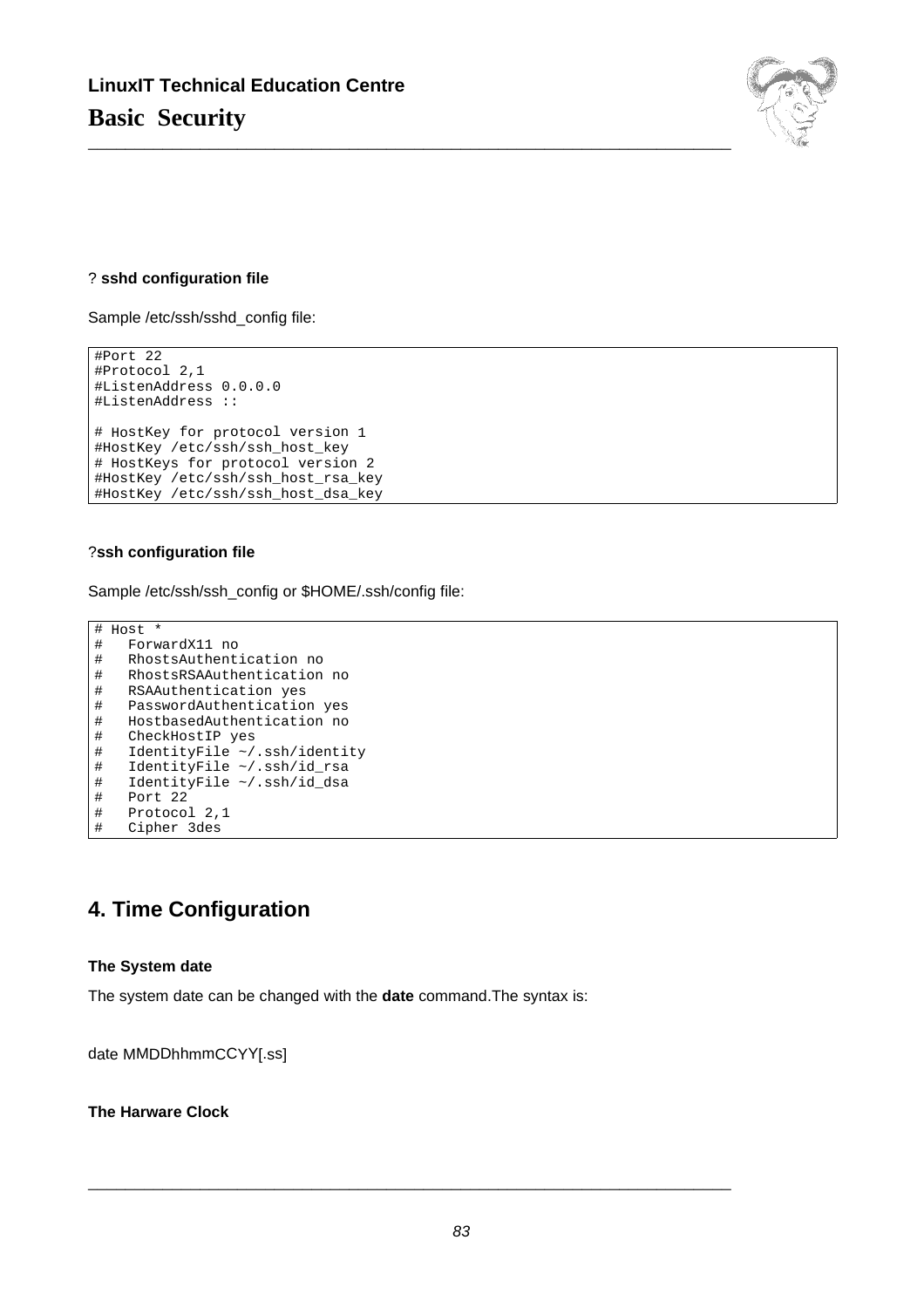

The hardware clock can be directly changed with the **hwclock** utility. The main options are:

\_\_\_\_\_\_\_\_\_\_\_\_\_\_\_\_\_\_\_\_\_\_\_\_\_\_\_\_\_\_\_\_\_\_\_\_\_\_\_\_\_\_\_\_\_\_\_\_\_\_\_\_\_\_\_\_\_\_\_\_\_\_\_\_\_\_\_\_\_

- -r or –-show prints the current times
- -w or –-systohc set the hardware clock to the current system time
- -s or –-hctosys set the system time to the current hardware clock time

### **Using NTP**

The Coordinated Universal Time (UTC) is a standard used to keep track of time based on the Earth's rotation about it's axis. However because of the slight irregularities of the rotation leap seconds need to be inserted into the UTC scale using atomic clocks.

Since computers are not equiped with atomic clocks the idea is to use a protocol to synchronize computer clocks across the Internet. NTP stands for **Network Time Protocol** and is one such protocol.

Computers that are directly updated by an atomic clock are called primary time servers and are used to update a larger number of secondary time servers. This forms a tree structure similar to the DNS structure. The root servers are on the first level or stratum, the secondary server on the second and so on.

#### Configuring a client to query an NTP server:

An NTP daemon called **ntpd** is used to regulary query a remote time server.All that is needed is a **server** entry in **/etc/ntp.conf** pointing to a public or corporate NTP server. Public NTP servers can be found online.

The NTP protocol can also estimate the frequecy errors of the hardware clock from a sequence of queries, this estimate is written to a file refered to with the **driftfile** tag.

| Mininal /etc/ntp.conf file   |  |
|------------------------------|--|
| server ntp2.somewhere.com    |  |
| driftfile /var/lib/ntp/drift |  |

Once **ntpd** is started it will itself be an NTP server providing services on port 123 using UDP.

#### One off queries:

The **ntp** package also provides the **ntpdate** tool which can be use to set the time on the command line:

ntpdate ntp2.somewhere.com

# **5. Kernel security**

There are several security options available in the Linux kernel. These include mainly the syn\_cookie mechanism. Stack overflow is handled by a security patch called openwall or OWL.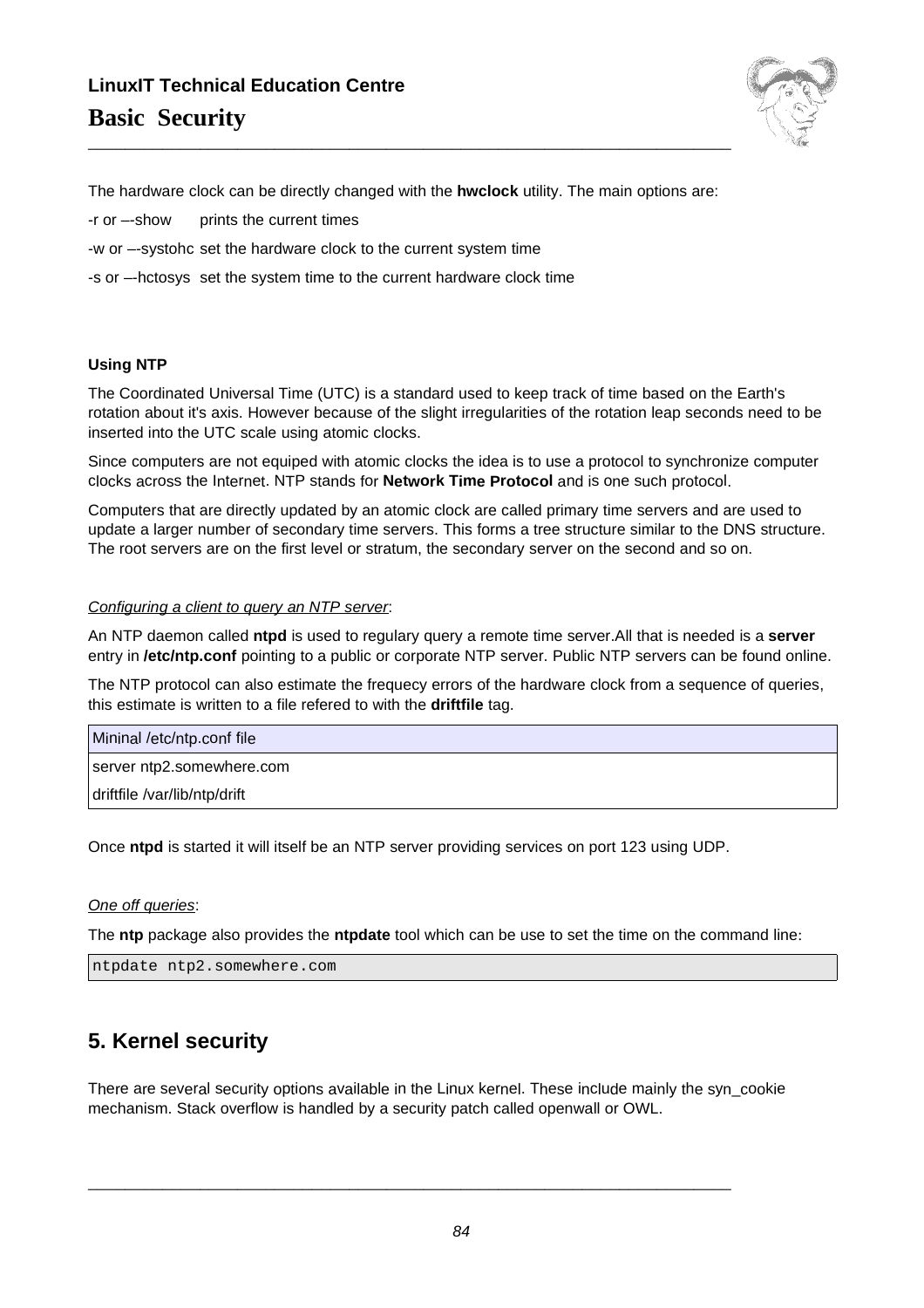

### **? tcp\_syncookies**

To enable this option you simply do the following:

[root@nasaspc /proc]#echo "1" > /proc/sys/net/ipv4/tcp\_syncookies

This will instruct the kernel to send a cookie to the client in it's SYN+ACK response. In this mode the server then closes the socket and waits for the client's ACK with the appropriate cookie.

If the tcp syncookies file is not present in the /proc directory then you need to recompile the kernel with syncookies support.

\_\_\_\_\_\_\_\_\_\_\_\_\_\_\_\_\_\_\_\_\_\_\_\_\_\_\_\_\_\_\_\_\_\_\_\_\_\_\_\_\_\_\_\_\_\_\_\_\_\_\_\_\_\_\_\_\_\_\_\_\_\_\_\_\_\_\_\_\_

Notice: By default, even if syncookies are supported by the kernel, you need to activate the support by adding a "1" to /proc/sys/net/ipv4/tcp\_syncookies. This is usually done in **/etc/rc.d/rc.local**. However a more efficient solution would be to add an entry to **/etc/sysctl.conf**

### **? The owl security patch (this section is not an LPI objective)**

This patch takes care of most stack related issues and is beyond the scope of this course. It is however easy to test weather or not your system is vulnerable with binaries provided with the downloaded patch.

Resources for the owl patch and the Linux kernel: http://www.openwall.com http://www.kernel.org/pub/linux/kernel/v2.2/

There is only support for kernel 2.2-19 so far. After downloading linux-2.2.19.tar.gz and linux-2.2.19-ow1.tar.gz in the **/usr/src/** directory, make sure you delete the **linux** symbolic link.

[root@nasaspc src]#pwd /usr/src/ [root@nasaspc src]#rm -rf linux

You next unbundle the packages. [root@nasaspc src]#tar xvzf linux-2.2.19.tar.gz [root@nasaspc src]#tar xvzf linux-2.2.19-owl.tar.gz

To test your system go into the linux-2.2-19-owl directory. There is a directory called optional that contains a file called **stacktest.c**.

[root@nasaspc optional]#pwd /usr/src/linux-2.2.19-ow1/optional [root@nasaspc optional]#gcc stacktest.c -o stacktest

If you run **stacktest** you will get a list of options. Run the overflow emulation.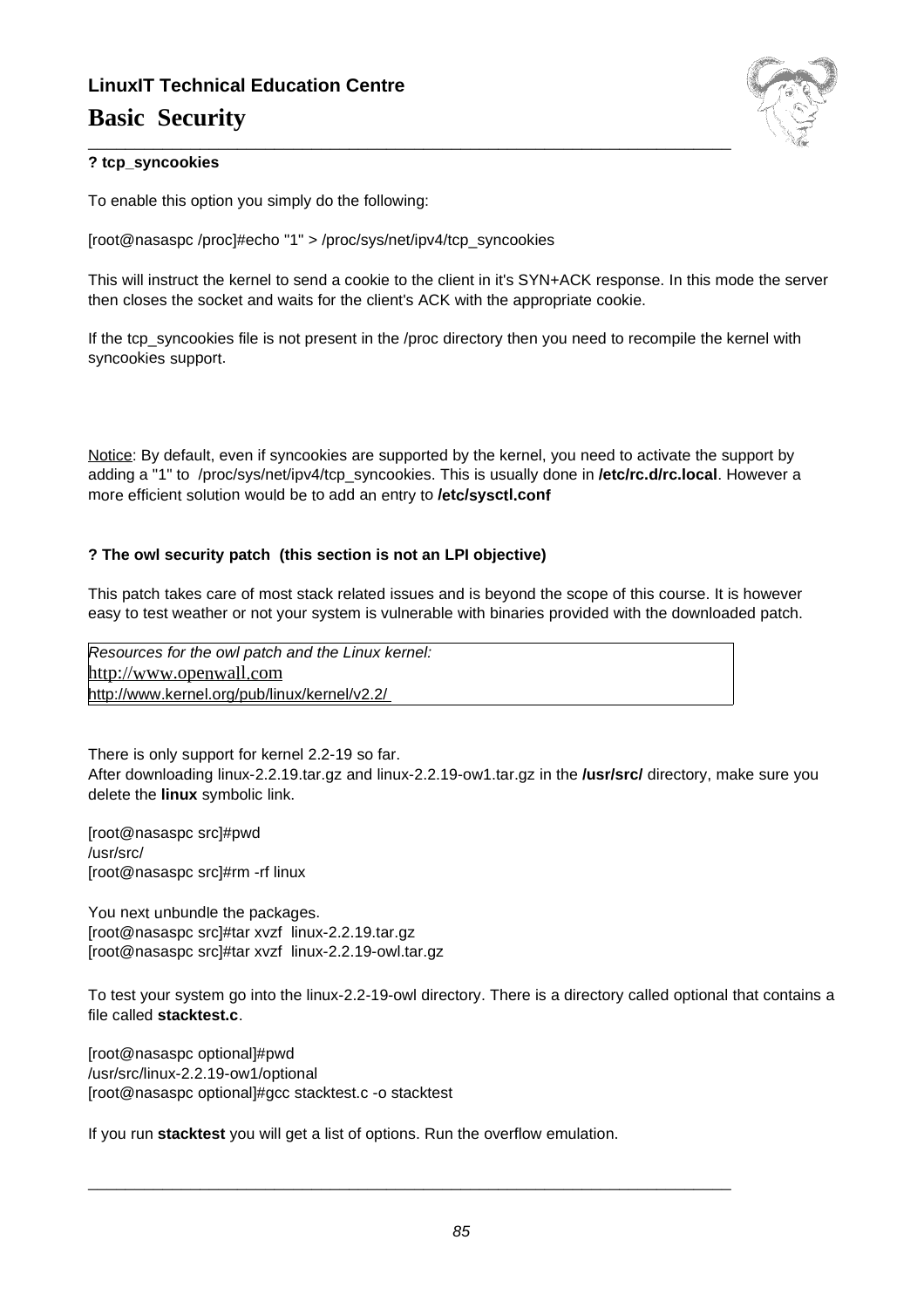

A successful buffer overflow attack:

[root@nasaspc optional]#stacktest Usage: ./stacktest OPTION Non-executable user stack area tests

- -t call a GCC trampoline
- -e simulate a buffer overflow exploit
- -b simulate an exploit after a trampoline call

[root@nasaspc optional]#stacktest -e Attempting to simulate a buffer overflow exploit... Succeeded.

To apply the patch you need to go into the **linux** directory. Here are the commands.

\_\_\_\_\_\_\_\_\_\_\_\_\_\_\_\_\_\_\_\_\_\_\_\_\_\_\_\_\_\_\_\_\_\_\_\_\_\_\_\_\_\_\_\_\_\_\_\_\_\_\_\_\_\_\_\_\_\_\_\_\_\_\_\_\_\_\_\_\_

Applying the openwall patch:

[root@nasaspc linux]#pwd /usr/src/linux [root@nasaspc linux]#patch -p1 < /usr/src/linux-2.2-19-owl/linux-2.2.19-ow1.diff

Now if you do **make menuconfig** you should see a new entry called **Security options**. The default selections are fine. From here you proceed with the compilation and installation of the kernel as usual.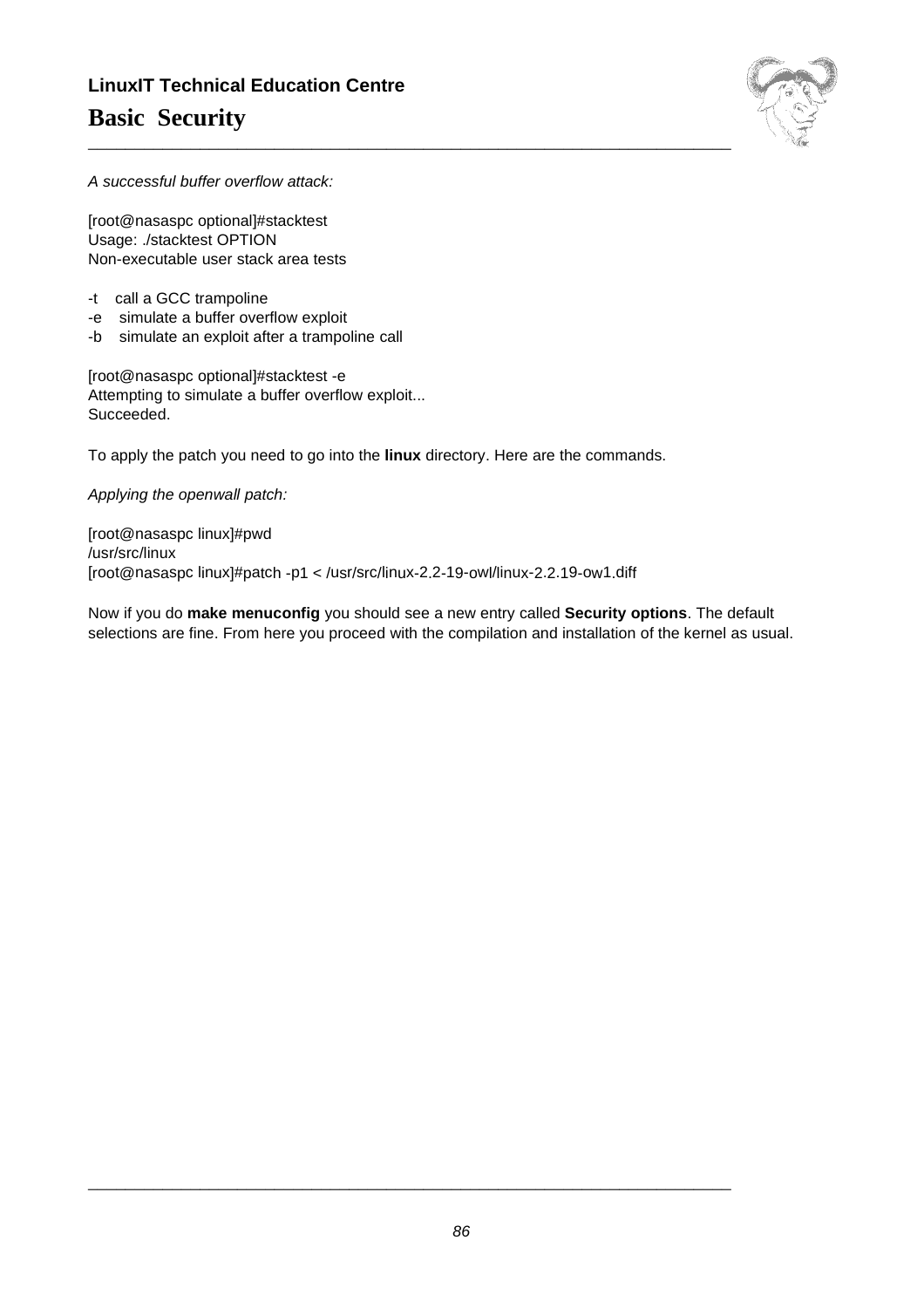

# **Linux System Administration**

## **Overview**

We will concentrate on the main tasks of system administration such as monitoring log files, scheduling jobs using **at** and **cron**. This also includes an overview of the documentation available (**manpages** and online resources) as well as some backup concepts.

\_\_\_\_\_\_\_\_\_\_\_\_\_\_\_\_\_\_\_\_\_\_\_\_\_\_\_\_\_\_\_\_\_\_\_\_\_\_\_\_\_\_\_\_\_\_\_\_\_\_\_\_\_\_\_\_\_\_\_\_\_\_\_\_\_\_\_\_

# **1. Logfiles and configuration files**

### **The /var/log/ directory**

This is the directory where most logfiles are kept. Some applications generate their own log files (such as squid or samba). Most of the system logs are managed by the **syslogd** daemon. Common system files are :

| cron     | keeps track of messages generated when <b>cron</b> executes                   |
|----------|-------------------------------------------------------------------------------|
| mail     | messages relating to mail                                                     |
| messages | logs all messages except private authentication authpriv, cron, mail and news |
| secure   | logs all failed authentications, users added/deleted etc                      |

The most important log file is **messages** where most activities are logged.

### **The /etc/syslog.conf file**

When **syslogd** is started it reads the **/etc/syslog.conf** configuration file by default. One can also start **syslogd** with **-f** and the path to an alternative config file. This file must contain a list of items followed by a priority, followed by the path to the log-file:

| item1.priority1 ; item2.priority2 | /path-to-log-file |
|-----------------------------------|-------------------|
|                                   |                   |

Valid items are :

| auth and authpriv | user general and private authentication |
|-------------------|-----------------------------------------|
| cron              | cron daemon messages                    |
| kern              | kernel messages                         |
| mail              |                                         |
| news              |                                         |
| user              | user processes                          |
| uucp              |                                         |
|                   |                                         |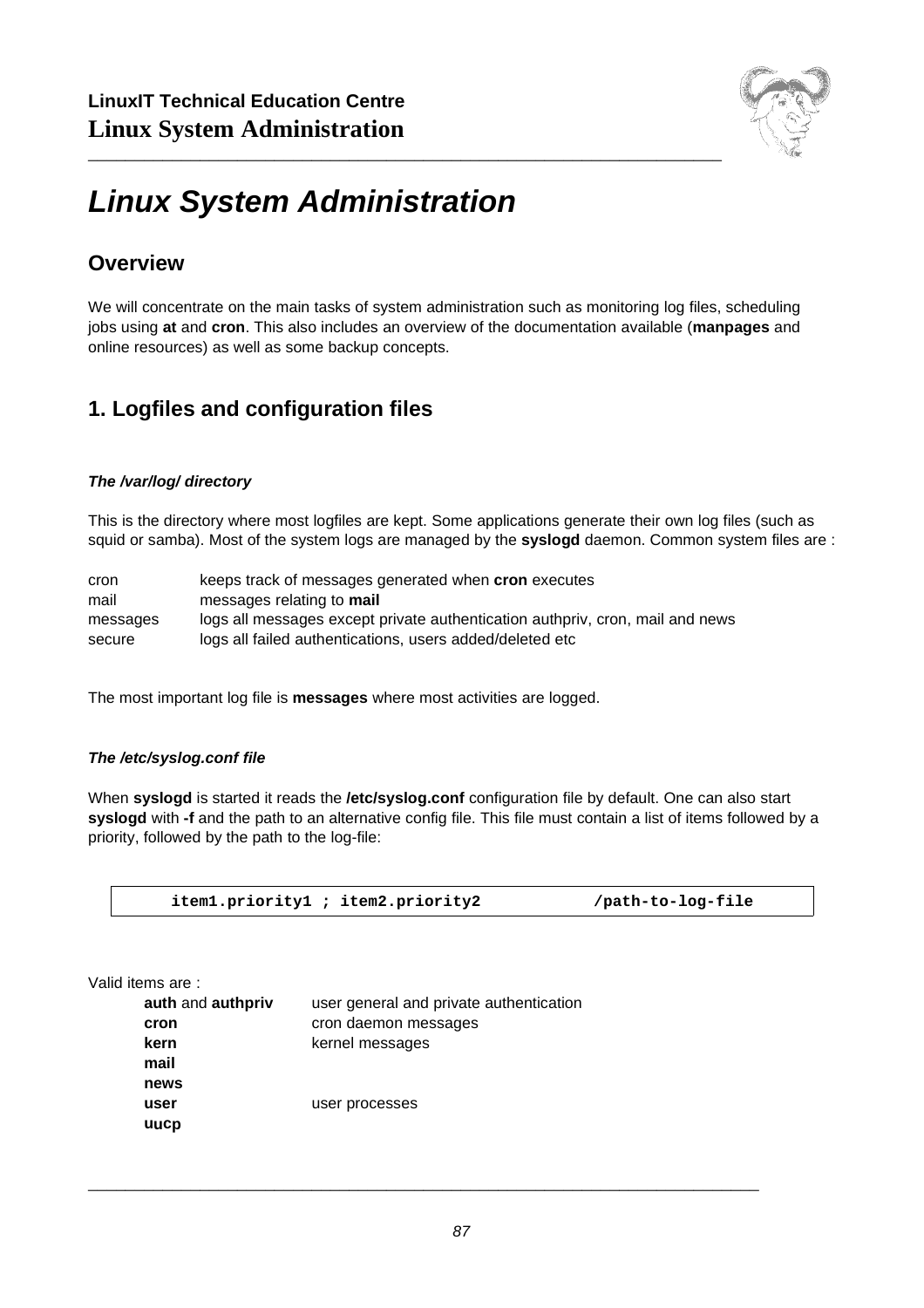

Valid priorities are: (from highest to lowest) **emerg alert crit err warning notice info debug \* none**

Priorities are minimal! All higher priorities will be logged too. To force a priority to be **info** only you need to use an '**='** sign as in:

\_\_\_\_\_\_\_\_\_\_\_\_\_\_\_\_\_\_\_\_\_\_\_\_\_\_\_\_\_\_\_\_\_\_\_\_\_\_\_\_\_\_\_\_\_\_\_\_\_\_\_\_\_\_\_\_\_\_\_\_\_\_\_\_\_\_\_\_

/var/log/user\_activity

Listing of /etc/syslog.conf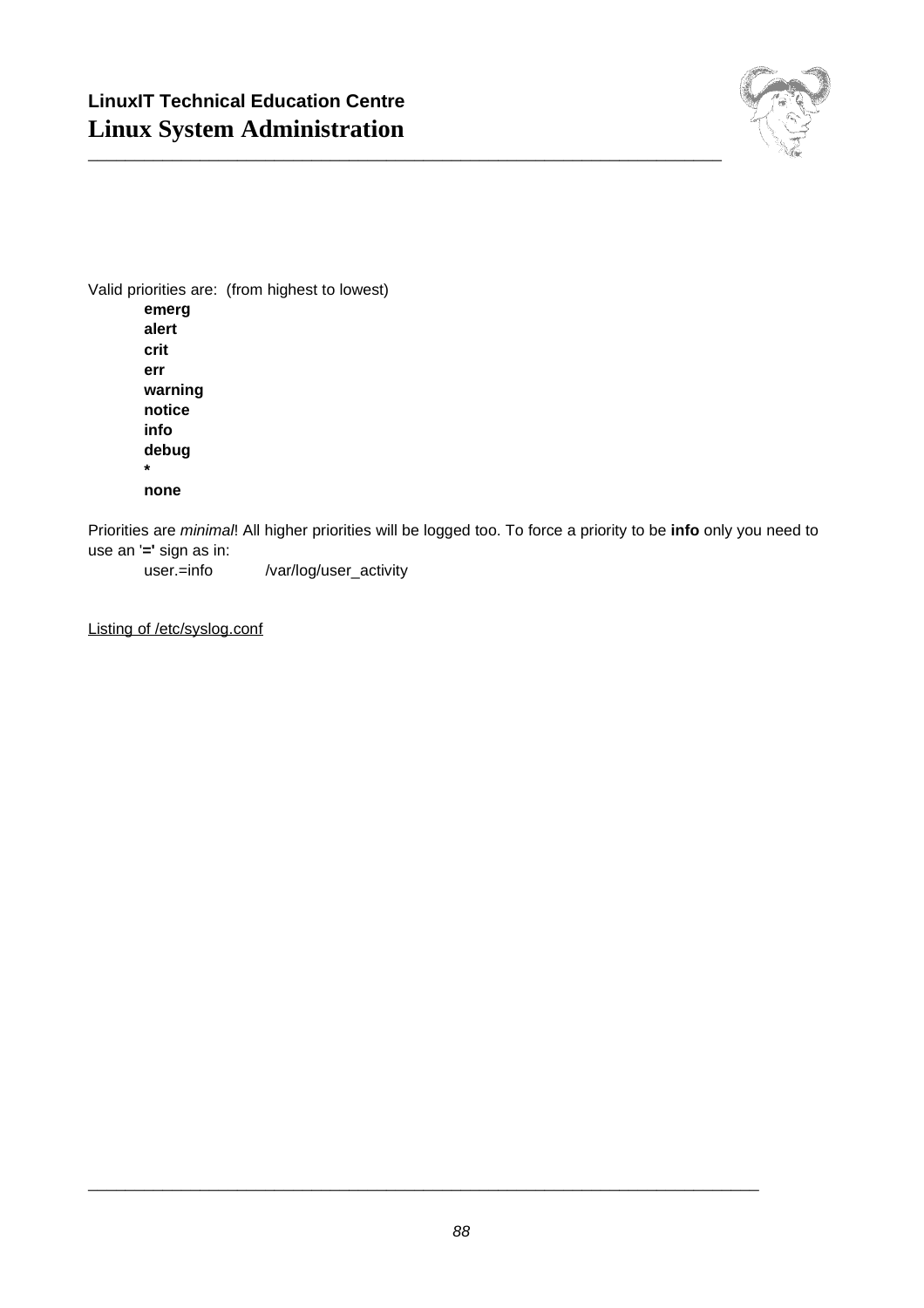# **LinuxIT Technical Education Centre Linux System Administration**



| # Log all kernel messages to the console.                     |                           |                   |
|---------------------------------------------------------------|---------------------------|-------------------|
| # Logging much else clutters up the screen.                   |                           |                   |
| #kern.*                                                       | /dev/console              |                   |
| # Log anything (except mail) of level info or higher.         |                           |                   |
| # Don't log private authentication messages!                  |                           |                   |
| *.info;mail.none;news.none;authpriv.none                      |                           | /var/log/messages |
| # The authpriv file has restricted access.                    |                           |                   |
| authpriv.*                                                    | /var/log/secure           |                   |
|                                                               |                           |                   |
| # Log all the mail messages in one place.                     |                           |                   |
| mail.*                                                        | /var/log/maillog          |                   |
|                                                               |                           |                   |
| # Log cron stuff                                              |                           |                   |
| cron.*                                                        | /var/log/cron             |                   |
|                                                               |                           |                   |
| # Everybody gets emergency messages, plus log them on another |                           |                   |
| $#$ machine.                                                  | $\star$                   |                   |
| *.emerg                                                       |                           |                   |
| *.emerg                                                       | @10.1.1.254               |                   |
| # Save boot messages also to boot.log                         |                           |                   |
| $local7.*$                                                    | /var/log/boot.log         |                   |
| #                                                             |                           |                   |
| news.=crit                                                    | /var/log/news/news.crit   |                   |
| $news = err$                                                  | /var/log/news/news.err    |                   |
| news.notice                                                   | /var/log/news/news.notice |                   |
|                                                               |                           |                   |

# **2. Log Utilities**

### **The logger command**

The first utility **logger** conveniently logs messages to the /var/log/messages file: If you type the following:



logger program myscipt ERR

The end of **/var/log/messages** should now have a message similar to this: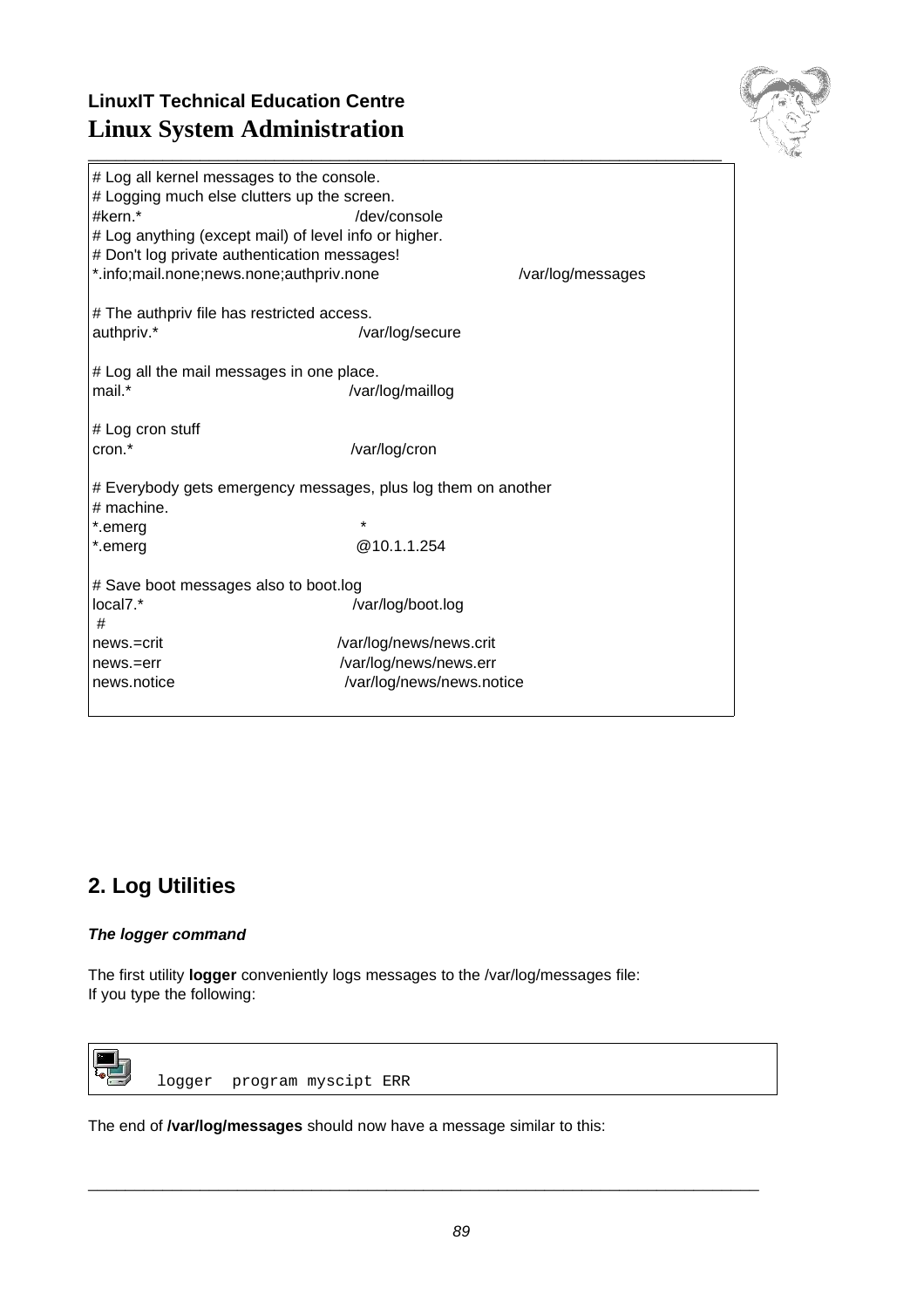

Jul 17 19:31:00 localhost penguin: program myscript ERR

#### **local settings**

The **logger** utility logs messages to /var/log/messages by default. There are local items defined that can help you create your own logfiles as follows. **local0** to **local7** are available items for administrators to use. The availability depends on the system (RedHat **local7** logs boot-time information in /var/log/boot.log). Add the following line to **/etc/syslog.conf**:

\_\_\_\_\_\_\_\_\_\_\_\_\_\_\_\_\_\_\_\_\_\_\_\_\_\_\_\_\_\_\_\_\_\_\_\_\_\_\_\_\_\_\_\_\_\_\_\_\_\_\_\_\_\_\_\_\_\_\_\_\_\_\_\_\_\_\_\_

local4.\* /dev/tty9

### Restart the **syslogd**

killall -HUP syslogd

The next command will be logged on the /dev/tty9

 $\blacksquare$  , logger -p local4.notice "This script is writing to /dev/tty9"

An interesting device is the /dev/speech this is installed with the Festival tools.

#### **logrotate**

The log files are updated using **logrotate**. Usually **logrotate** is run daily as a cron job. The configuration file **/etc/logrotate.conf** contains commands to create or compress files.

Listing of logrotate.conf

```
# rotate log files weekly
weekly
# keep 4 weeks worth of backlogs
rotate 4
# send errors to root
errors root
```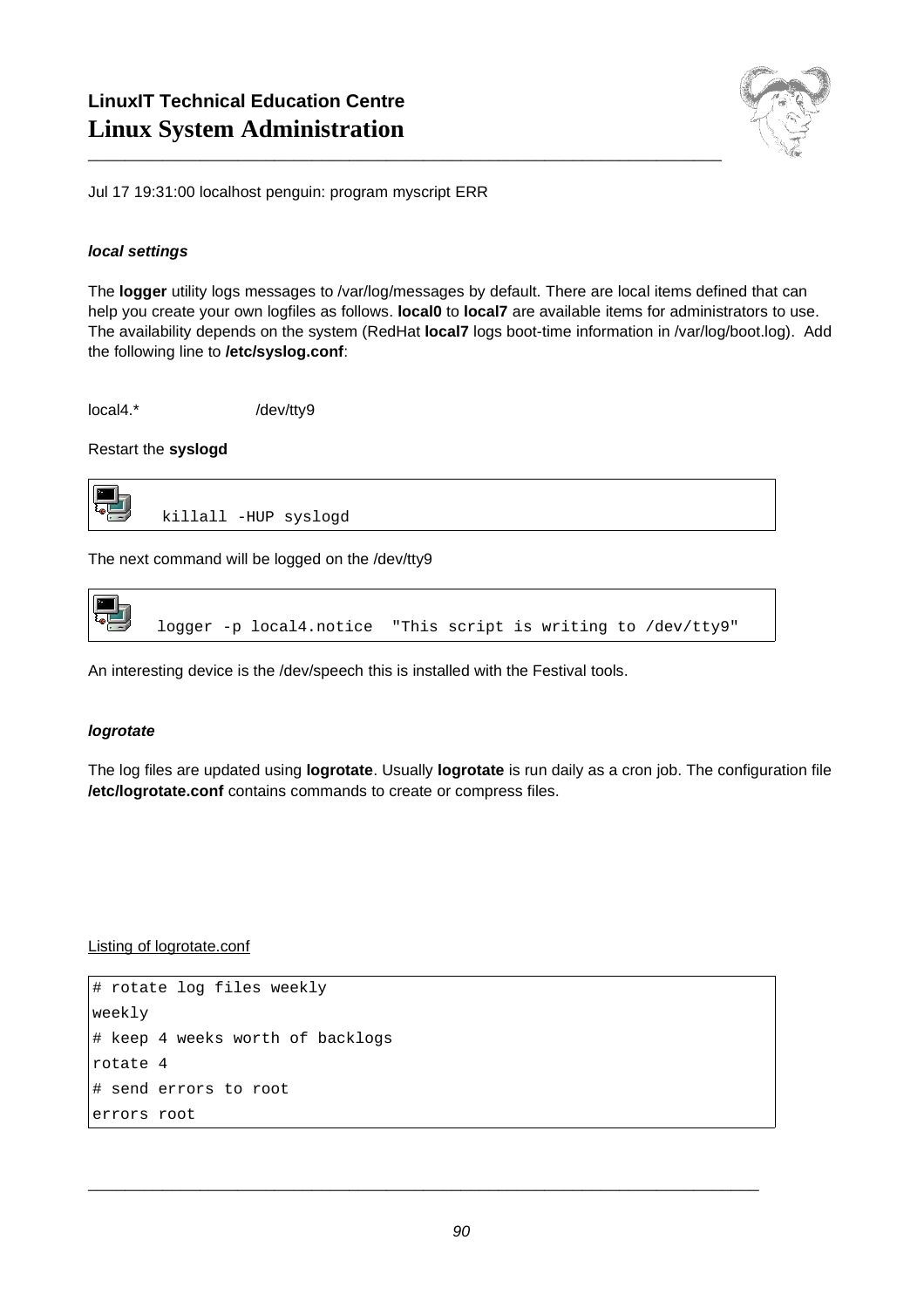# **LinuxIT Technical Education Centre Linux System Administration**



# create new (empty) log files after rotating old ones create # uncomment this if you want your log files compressed compress # RPM packages drop log rotation information into this directory include /etc/logrotate.d # no packages own lastlog or wtmp -- we'll rotate them here /var/log/wtmp { monthly create 0664 root utmp rotate 1 }

\_\_\_\_\_\_\_\_\_\_\_\_\_\_\_\_\_\_\_\_\_\_\_\_\_\_\_\_\_\_\_\_\_\_\_\_\_\_\_\_\_\_\_\_\_\_\_\_\_\_\_\_\_\_\_\_\_\_\_\_\_\_\_\_\_\_\_\_

# **3. Automatic Tasks**

### **Using cron**

The program responsible for running crons is called **crond**. Every minute the **crond** will read specific files containing command to be executed. These files are called crontabs.

User crontabs are in **/var/spool/cron/**<username>. These files should not be edited directly by non-root users and need to be edited using the **crontab** tool (see below).

The system crontab is **/etc/crontab**. This file will periodically exectute all the scripts in **/etc/cron.\*** this includes any symbolic link pointing to scripts or binaries on the system.

To manipulate **cron** entries one uses the **crontab** utility. Scheduled tasks are view with the **-l** option as seen below:

```
crontab -l
➔ # DO NOT EDIT THIS FILE - edit the master and reinstall
       # (/tmp/crontab.1391 installed on Tue Jul 17 17:56:48 2001)
      # (Cron version -- $Id: crontab.c,v 2.13 1994/01/17 03:20:37 vixie Exp $)
       0 * * 07 2 /usr/bin/find /home/penguin-name core -exec rm \{\}\ \\
```
Does the user **root** have any crontabs?

Similarly the **-e** option will open your default editor and lets you enter a cron entry. User **root** can use the **-u** to view and change any user's cron entries To delete your crontab file use **crontab -r**.

This is the format for crontabs :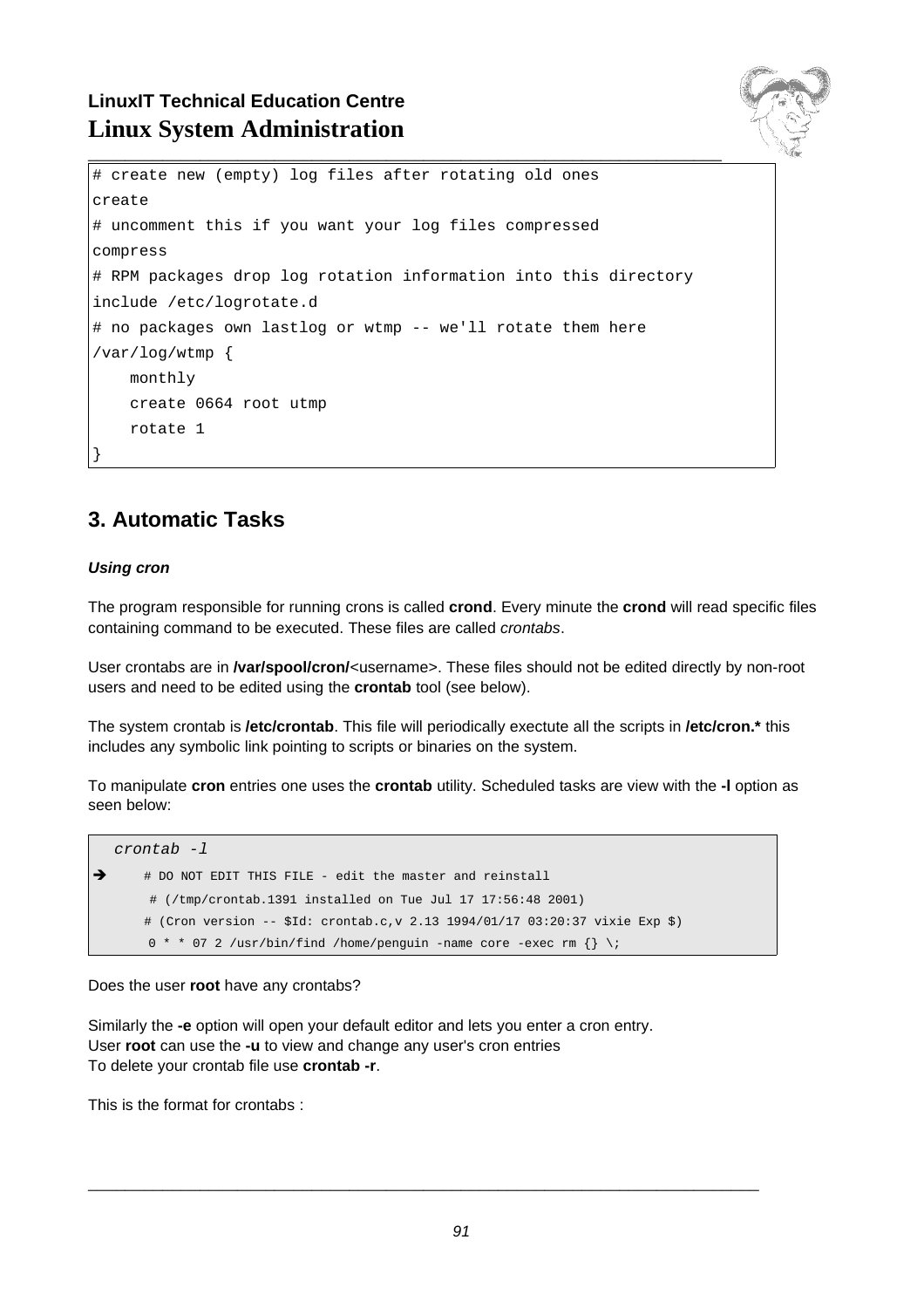

**Minutes(0-59) Hours(0-23) Day of Month(1-31) Month(1-12) Day of Week(0-6) command**

\_\_\_\_\_\_\_\_\_\_\_\_\_\_\_\_\_\_\_\_\_\_\_\_\_\_\_\_\_\_\_\_\_\_\_\_\_\_\_\_\_\_\_\_\_\_\_\_\_\_\_\_\_\_\_\_\_\_\_\_\_\_\_\_\_\_\_\_

Permissions:

By default any user can use **crontab**. However you can control the accessibility with **/etc/cron.deny** and **/ etc/cron.allow**.

#### **Scheduling with "at"**

The **at** jobs are run by the **atd** daemon. At jobs are spooled in **/var/spool/at/**

The **at** command is used to schedule a one off task with the syntax

**at [time]**

Where time can be expressed as:

**now 3am + 2days midnight 10:15 Apr 12 teatime**

For a complete list of valid time formats see /usr/share/doc/at-xxx/timespec.

You can list commands that are scheduled with **atq** or **at -l**. The **at** jobs are saved in /var/spool/at/:

```
ls /var/spool/at/
\rightarrow a0000100fd244d spool
```
When using **atq** you should have a list of jobs proceeded by a number. You can use this number to dequeue it:

|               | ata |                         |
|---------------|-----|-------------------------|
| $\rightarrow$ |     | 2001-07-17 18:21 a root |

From the **atq** listing we see that the job number is **1**, so we can remove the job from the spool as follows:

at  $-d$  1

Permissions: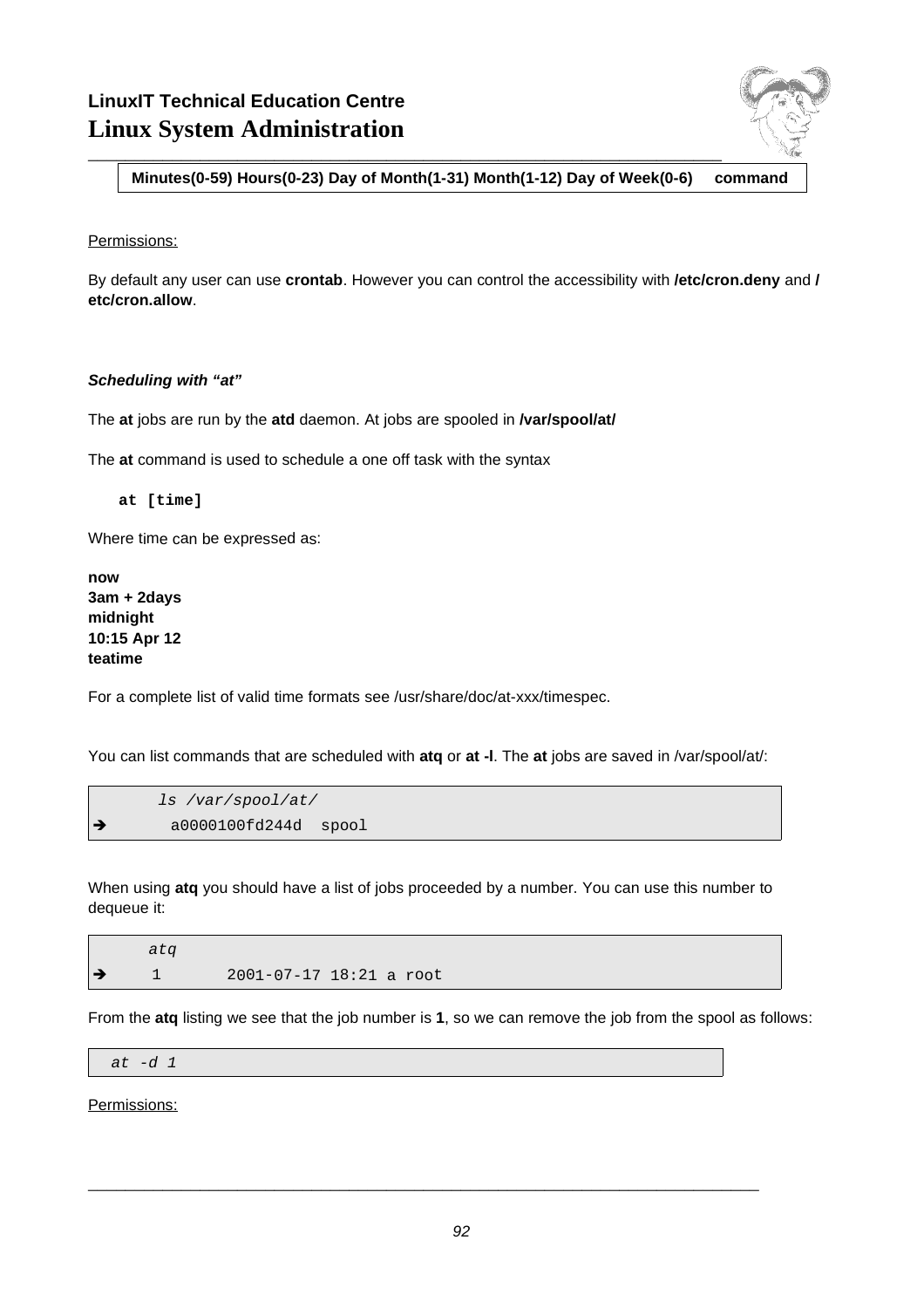# **LinuxIT Technical Education Centre Linux System Administration**



\_\_\_\_\_\_\_\_\_\_\_\_\_\_\_\_\_\_\_\_\_\_\_\_\_\_\_\_\_\_\_\_\_\_\_\_\_\_\_\_\_\_\_\_\_\_\_\_\_\_\_\_\_\_\_\_\_\_\_\_\_\_\_\_\_\_\_\_ By default **at** is restricted to the root user. To override this you must either have an empty **/etc/at.deny** or have a **/etc/at.allow** with the appropriate names.

# **4. Backups and Compressions**

### **Backup strategies**

There are three main strategies to back up a system:

#### Full: copy all files

Incremental: The first incremental copies all files added or changed since the last full backup, and subsequently copies all the files added or changed since the last incremental backup Differential: Copies all files added or changed since the last full backup

Example: If you made a full backup and 3 differential backups before a crash, how many tapes would you need to restore ?

#### **Creating archives with tar**

The main option to create an archive with **tar** is **-c**. You can also specify the name of the archive as the first argument if you use the **-f** flag.

tar -cf home.tar /home/

If you don't specify the file as an argument **tar -c** will simply output the archive as standard output:

 $tar -c$  /home/ > home.tar

### **Extracting archives with tar**

Extracting is straight forward. Replace the **-c** flag with an **-x**. This will cause the archive file to create directories if necessary and copy the archived files in your current directory. To redirect the output of the extracted archive into the directory /usr/share/doc, for example, you can do:

tar xf backeddocs.tar -C /usr/share/doc

#### **Compressions**

All archives can be compressed using different compression utilities. These flags are available when creating, testing or extracting an archive:

| tar option | <b>Compression type</b> |
|------------|-------------------------|
|            | compress                |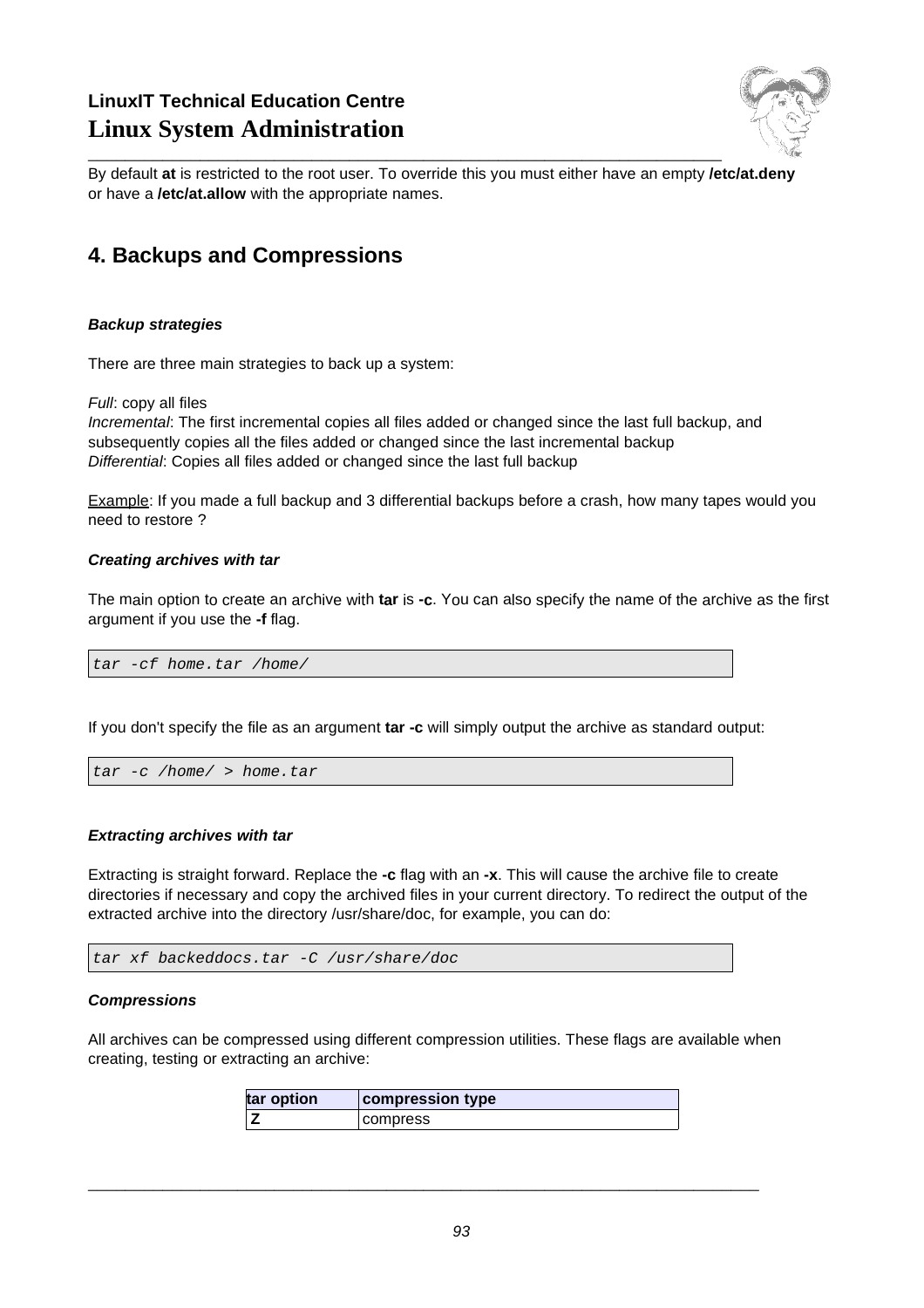

|  | .             |  |
|--|---------------|--|
|  | <b>VLIVL.</b> |  |

### **The cpio utility**

The **cpio** utility is used to copy files to and from archives. List of files must be given to **cpio** either through a pipe (as when used with find) or via a file redirection such as with;

- Extract an archive on a tape:

cpio -i < /dev/tape

- Create an archive for the /etc directory:

find /etc | cpio -o > etc.cpio

## **5. Documentation**

#### **Manpages and the whatis database**

| The manpages are organised in sections |                                                                      |  |
|----------------------------------------|----------------------------------------------------------------------|--|
| <b>NAME</b>                            | the name of the item followed by a short one line description.       |  |
| <b>SYNOPSYS</b>                        | the syntax for the command                                           |  |
| <b>DESCRIPTION</b>                     | a longer description                                                 |  |
| <b>OPTIONS</b>                         | a review of all possible options and their function                  |  |
| <b>FILES</b>                           | files that are related to the current item (configuration files etc) |  |
| <b>SEE ALSO</b>                        | other manpages related to the current topic                          |  |

These are the main sections one would expect within a manpage.

The **whatis** database stores the NAME section of all the manpages on the system. This is done through a daily **cron**. The **whatis** database has the following two entries:

**name(key) – one line description**

The syntax for **whatis** is: **whatis <string>**

The output is the full NAME section of the manpages where string matched named(key)

One can also use the **man** command to query the whatis database. The syntax is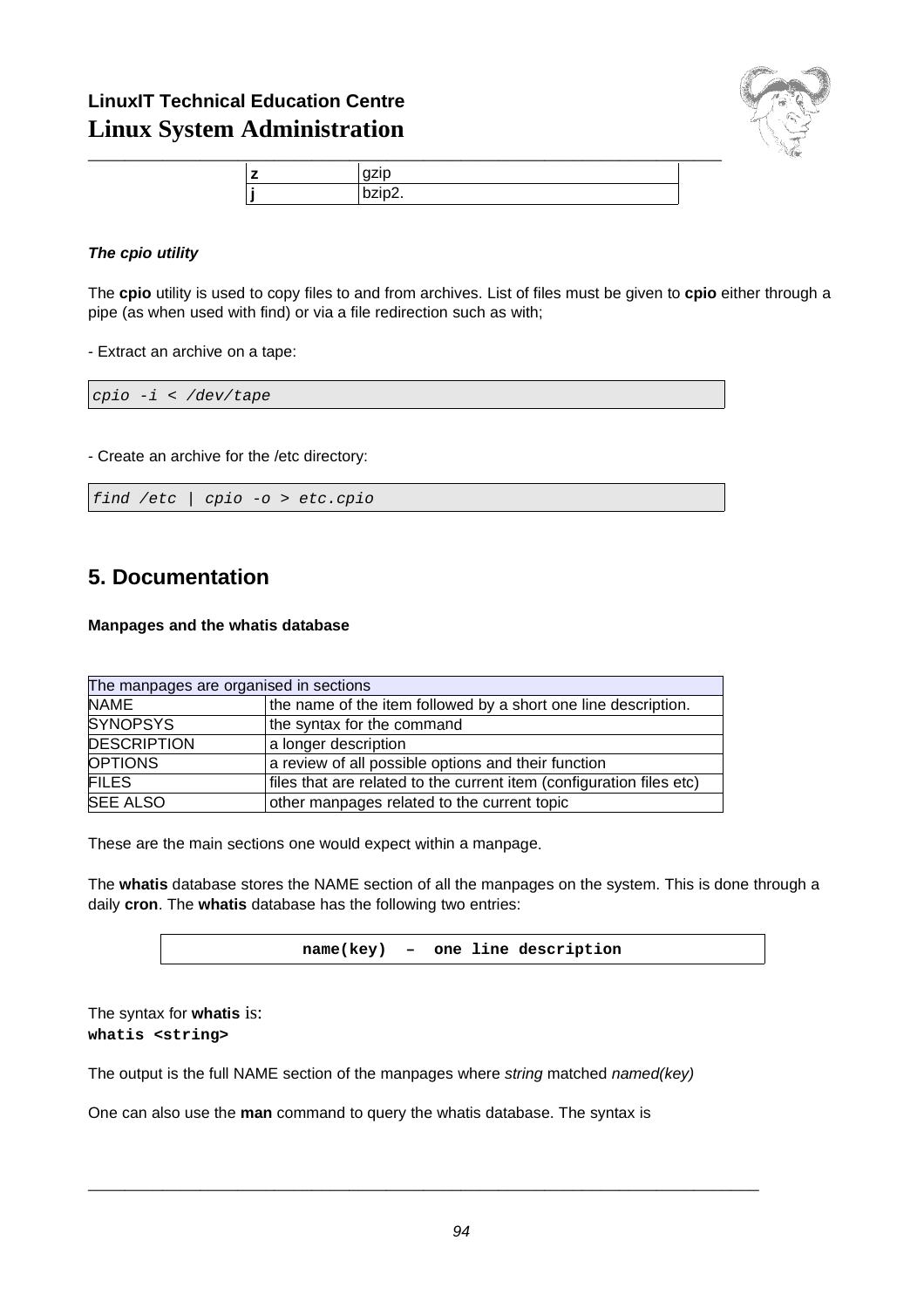



Unlike whatis this will query both the "name" and the "one line description" entries of the database. If the string matches a word in any of these fields the above query will return the full NAME section.

\_\_\_\_\_\_\_\_\_\_\_\_\_\_\_\_\_\_\_\_\_\_\_\_\_\_\_\_\_\_\_\_\_\_\_\_\_\_\_\_\_\_\_\_\_\_\_\_\_\_\_\_\_\_\_\_\_\_\_\_\_\_\_\_\_\_\_\_

### Example: (the matching string has been highlighted)

| whatis lilo            |                                                                   |
|------------------------|-------------------------------------------------------------------|
| lilo                   | (8) - install boot loader                                         |
|                        | <b>lilo</b> .conf [lilo] (5) - configuration file for lilo        |
|                        |                                                                   |
| $\mathsf{man}$ -k lilo |                                                                   |
| grubby                 | $(8)$ - command line tool for configuring grub, lilo, and elilo   |
| lilo                   | (8) - install boot loader                                         |
|                        | <b>lilo</b> .conf [lilo] (5) - configuration file for <b>lilo</b> |

The FHS recommends manpages to be kept in **/usr/share/man**

| <b>Manpage Sections</b> |                                 |
|-------------------------|---------------------------------|
| Section 1               | Information on executables      |
| Section 2               | System calls, e.g mkdir(2)      |
| Section 3               | Library calls, $e.g.$ stdio(3)  |
| Section 4               | Devices (files in /dev)         |
| Section 5               | Configuration files and formats |
| Section 6               | Games                           |
| Section 7               | Macro packages                  |
| Section 8               | Administration commands         |
| Section 9               | Kernel routines                 |

To access a specific section N one has to enter:

**man N command**

Examples: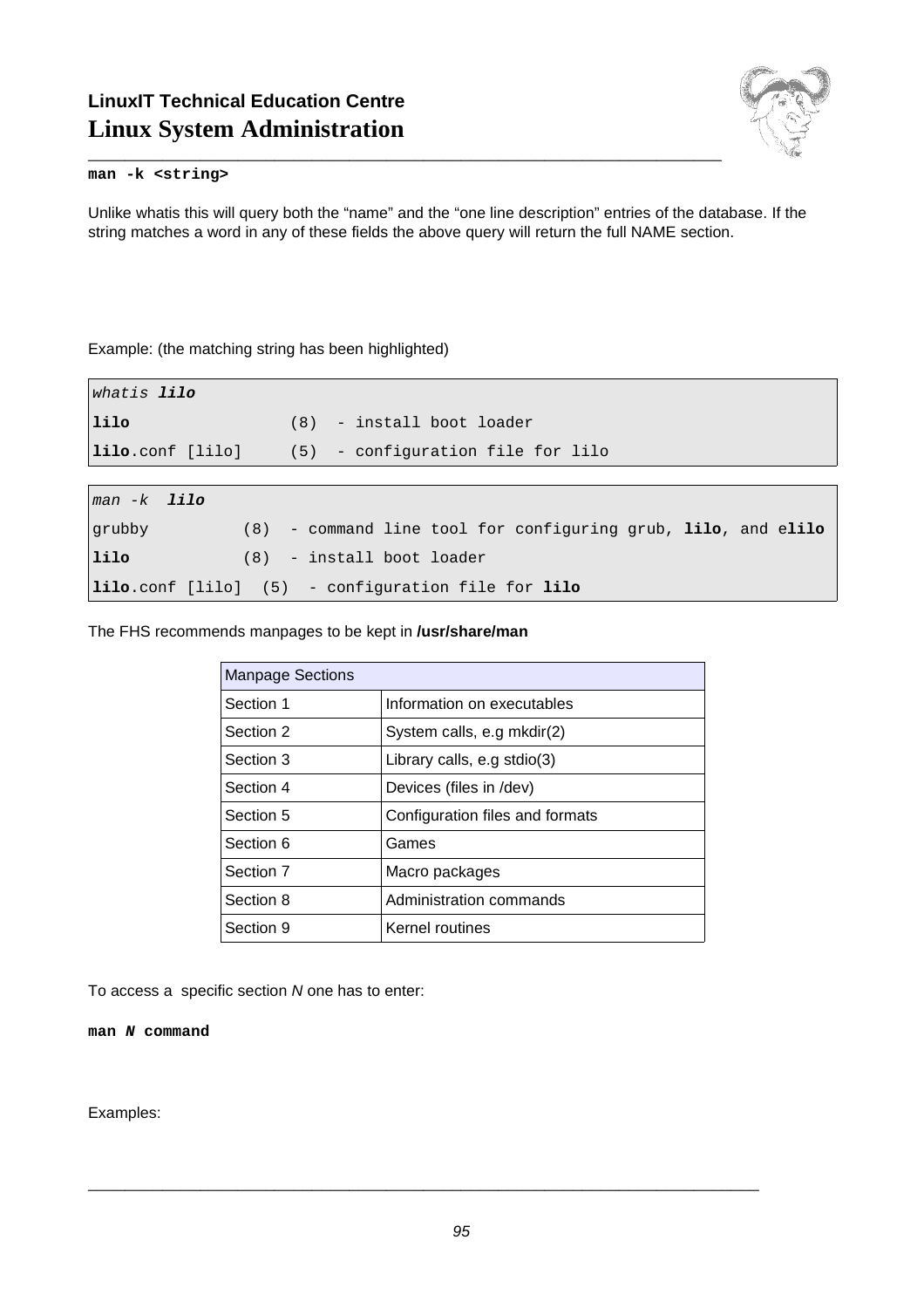# **LinuxIT Technical Education Centre Linux System Administration**



man mkdir

man 2 mkdir

| man crontab   |
|---------------|
| man 5 crontab |

\_\_\_\_\_\_\_\_\_\_\_\_\_\_\_\_\_\_\_\_\_\_\_\_\_\_\_\_\_\_\_\_\_\_\_\_\_\_\_\_\_\_\_\_\_\_\_\_\_\_\_\_\_\_\_\_\_\_\_\_\_\_\_\_\_\_\_\_

### **Info pages**

The FHS recommends info pages be kept in **/usr/share/info**. These pages are compressed files that can be read with the **info** tool.

The original GNU tools used info pages rather than manpages. Since then most info pages have been rewritten as manpages. However information about GNU projects such as **gcc** or **glibc** is still more extensive in the info pages compared to the manpages.

#### **Online documents**

GNU projects include documents such as a FAQ, README, CHANGELOG and sometimes user/admin guides. The formats can either be ASCII text, HTML, LateX or postscript.

These documents are kept in the **/usr/share/doc/** directory.

### **HOWTOs and The Linux Documentation Project**

The Linux Documentation Project provides many detailed documents on specific topics. These are structured guides explaining concepts and implementations. The website URL is www.tldp.org. The LDP documents are freely redistributable and can be contributed too using a GPL type licence.

#### **Usenet News Groups**

The main newsgroups for Linux are the **comp.os.linux.\*** groups (e.g comp.os.linux.networking, comp.os.linux.security ...). Once you have setup a news reader to connect to a news server (usually available through an ISP or a University campus) one downloads a list of all existing discussion groups and subscribes/unsubscribes to a given group.

There are many experienced as well as new users which rely on the newsgroups to get information on specific tasks or projects. Take the time to answer some of these questions if you feel you have the relevant experience.

### **NOTICE**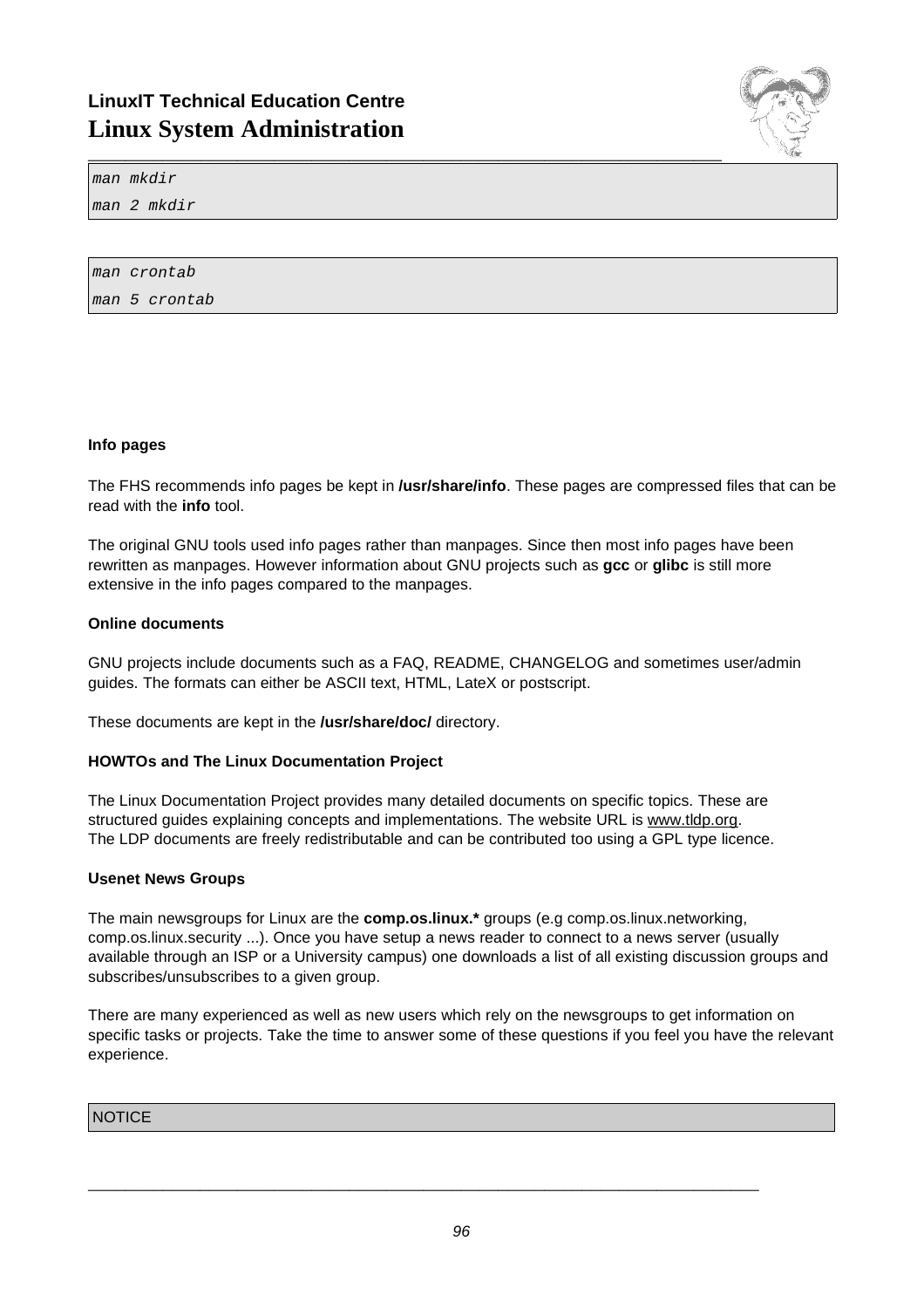

The **man -k** option queries both fields in the **whatis** database. This will find everything about a given item. There is a tool called **apropos** (meaning about) which will do the same thing as **man -k**.

\_\_\_\_\_\_\_\_\_\_\_\_\_\_\_\_\_\_\_\_\_\_\_\_\_\_\_\_\_\_\_\_\_\_\_\_\_\_\_\_\_\_\_\_\_\_\_\_\_\_\_\_\_\_\_\_\_\_\_\_\_\_\_\_\_\_\_\_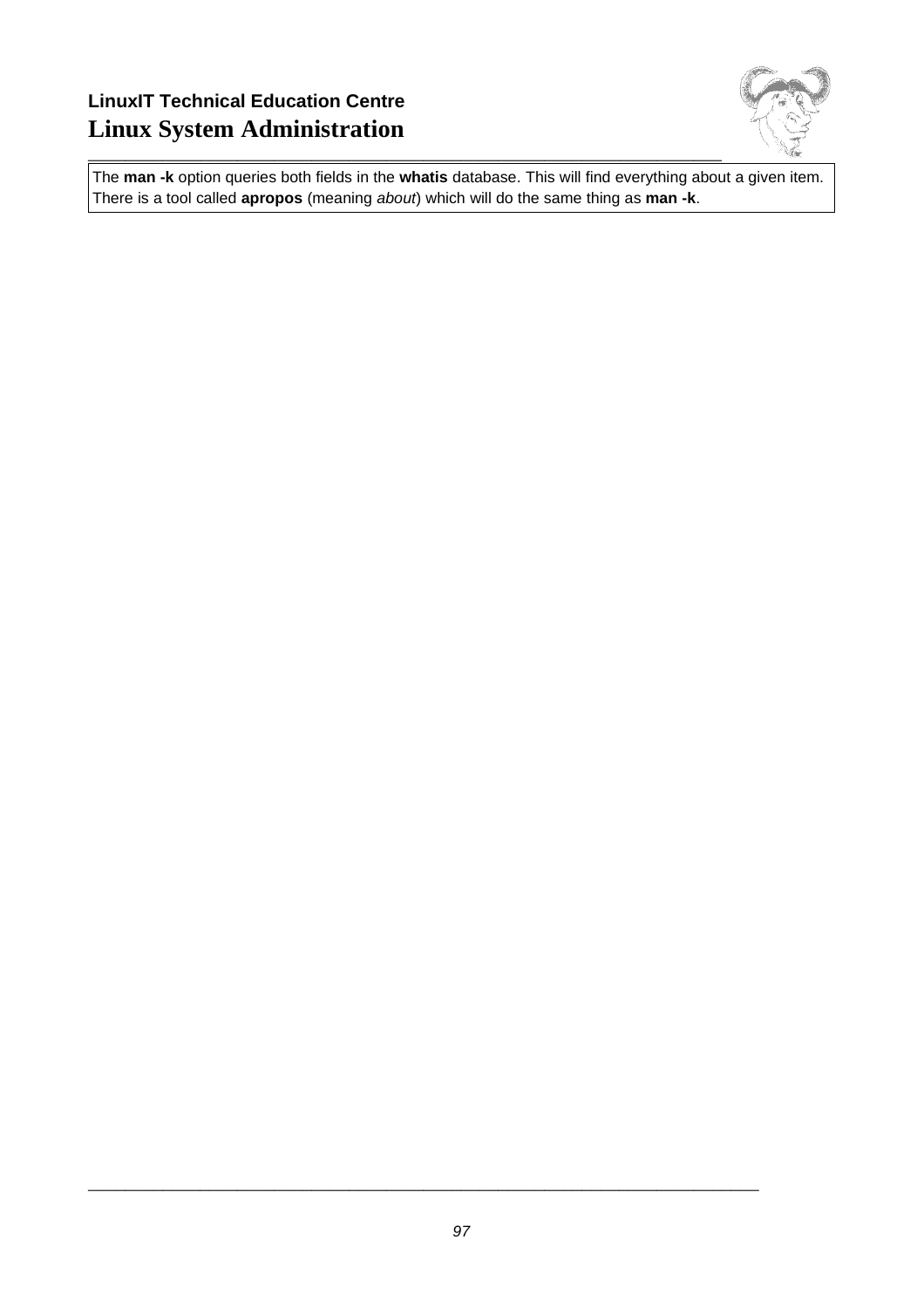

# **5. Exercises**

Logging

- 1. Change /etc/syslog.conf to output some of the logs to /dev/tty9 (make sure you restart **syslogd** and that the output is properly redirected)
- 2. Add a custom local5 item with critical priority to /ect/syslog.conf and direct the output to /dev/tty10. Restart syslogd and use logger to write information via local5.

\_\_\_\_\_\_\_\_\_\_\_\_\_\_\_\_\_\_\_\_\_\_\_\_\_\_\_\_\_\_\_\_\_\_\_\_\_\_\_\_\_\_\_\_\_\_\_\_\_\_\_\_\_\_\_\_\_\_\_\_\_\_\_\_\_\_\_\_

3. Read the **/etc/rc.d/init.d/syslog** script and change **/etc/sysconfig/syslog** to allow remote hosts to send log outputs.

### **Scheduling**

4.Create a cron entry which starts xclock every 2 minutes. Remember that **cron** is unaware of system variables such as **PATH** and **DISPLAY**.

5. Use **at**.to start xclock in the next five minutes.

Archiving

6. Use **find** to list all files that have been modified during the past 24 hours. (hint: Redirect the output of  $find$  -mtime  $-1$  to a file)

7.Use **cpio** to create an archive called Incremental.cpio.

(ans: Use the file created above and do **cat** FILE | **cpio –ov** > Incremental.cpio)

8 Use **xargs** and **tar** to create an archive of all files last accessed or changed 5 mins ago.

9. Do the same using the **–exec** option to **find**. Note that the files listed by **find** can be referenced by the **{}** symbol.

10. Extract the archive you have just created.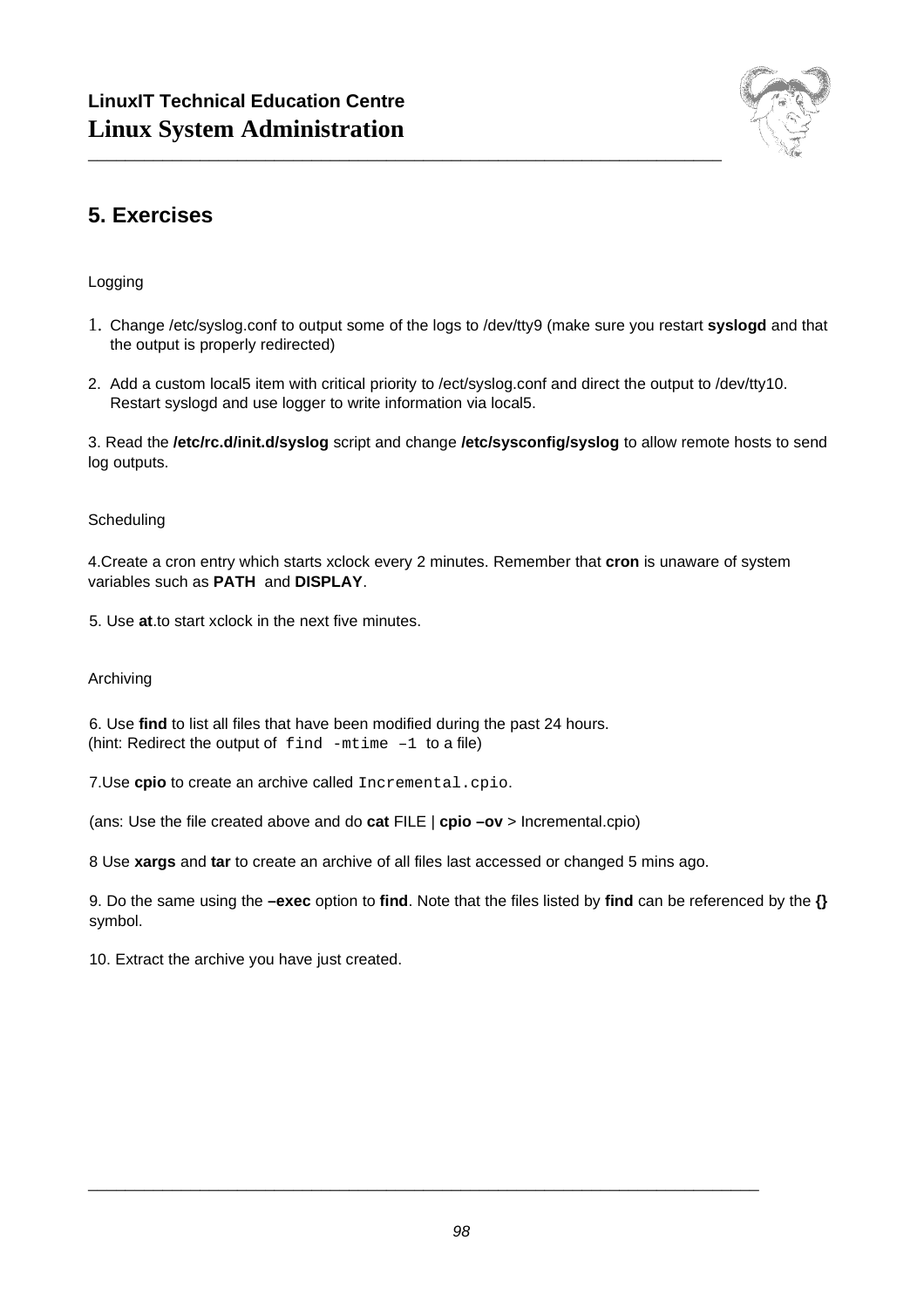

# **Setting up PPP**

## **1. Serial Modems**

Linux assumes in general that serial modems are connected to a serial port (one of the /dev/ttySN devices). So you first need to find out which serial port the modem is connected to.

\_\_\_\_\_\_\_\_\_\_\_\_\_\_\_\_\_\_\_\_\_\_\_\_\_\_\_\_\_\_\_\_\_\_\_\_\_\_\_\_\_\_\_\_\_\_\_\_\_\_\_\_\_\_\_\_\_\_\_\_\_\_\_\_\_\_\_\_\_

The **setserial –g** command will query the serial ports. If the resource is not available then the UART value will be unknown.

#### Sample output for **setserial**:

```
setserial -g /dev/ttyS[0-3]
/dev/ttyS0, UART: 16550A, Port: 0x03f8, IRQ: 4
/dev/ttyS1, UART: 16550A, Port: 0x02f8, IRQ: 3
/dev/ttyS2, UART: unknown, Port: 0x03e8, IRQ: 4
/dev/ttyS3, UART: unknown, Port: 0x02e8, IRQ: 3
```
For non-serial modems it is possible to get information about available resources in **/proc/pci**. Here the i/o and IRQ settings can be transferred to a free **/dev/ttyS**? device. This is achieved with the following 2 lines:

```
setserial /dev/ttyS2 port 0x2000 irq 3
setserial /dev/ttyS2 autoconfig
```
The last line simply deals with setting up the proper UART settings.

These settings will be lost at the next boot and can be saved in **/etc/rc.serial**. This script is one of the last scripts executed by **rc.sysinit** at boot time.

The **rc.serial** script:

```
#!/bin/bash
TTY=/dev/ttyS2
PORT=0x2000
IRQ=3
echo "Setting up Serial Card ..."
/bin/setserial $TTY port $PORT irq $IRQ 2>/dev/null
/bin/setserial $TTY autoconfig 2>/dev/null
```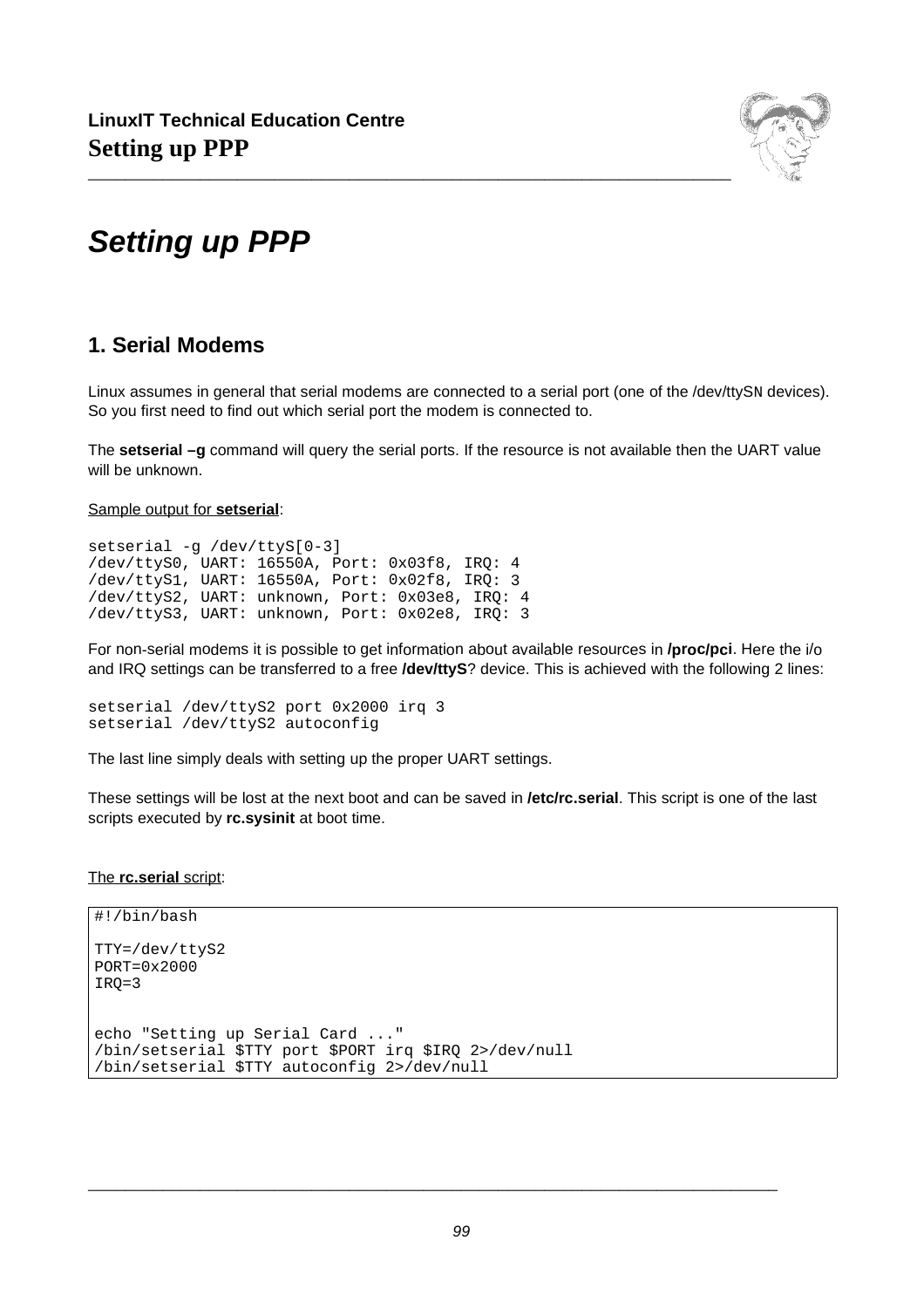

# **2. Dialup Configuration**

Once the modem is known to be connected to a serial device it is possible to send modem specific instruction such as **ATZ** or **ATDT**. One tool that will act as a terminal interface is **minicom**.

\_\_\_\_\_\_\_\_\_\_\_\_\_\_\_\_\_\_\_\_\_\_\_\_\_\_\_\_\_\_\_\_\_\_\_\_\_\_\_\_\_\_\_\_\_\_\_\_\_\_\_\_\_\_\_\_\_\_\_\_\_\_\_\_\_\_\_\_\_

**minicom** screenshot:

|                | $\pm 192.168.1.71 - PuTTY$                                                                                                                                                                                                                                          |                                                                                                                                    |                                                                      |    |
|----------------|---------------------------------------------------------------------------------------------------------------------------------------------------------------------------------------------------------------------------------------------------------------------|------------------------------------------------------------------------------------------------------------------------------------|----------------------------------------------------------------------|----|
|                | Welcome to minicom 1.82                                                                                                                                                                                                                                             |                                                                                                                                    |                                                                      |    |
| OPTIO<br>Compi |                                                                                                                                                                                                                                                                     | Minicom Command Summary<br>Commands can be called by CTRL-A <key></key>                                                            |                                                                      |    |
| Press          | Main Functions                                                                                                                                                                                                                                                      |                                                                                                                                    | Other Functions                                                      |    |
|                | Send files S Receive filesR   cOnfigure MinicomO<br>comm ParametersP Add linefeedA   Suspend minicomJ<br>Capture on/offL HanqupH   eXit and resetX<br>send break F initialize Modem M   Quit with no reset Q<br>Terminal settingsT run Kermit K   Cursor key mode I |                                                                                                                                    | lineWrap on/offW local Echo on/off. E   Help screen<br>scroll Back B |    |
|                |                                                                                                                                                                                                                                                                     | Select function or press Enter for none.                                                                                           |                                                                      |    |
| <b>CTRT</b>    |                                                                                                                                                                                                                                                                     | Written by Miquel van Smoorenburg 1991-1995<br>Some additions by Jukka Lahtinen 1997-1998<br>i18n by Arnaldo Carvalho de Melo 1998 |                                                                      | ne |

Another common tool is **wvdialconf**. This tool will automatically scan for modems on the ttyS's and create a configuration file. This file is used to handle password authentication and initialise the **pppd** daemon once the connection is established.

# **3. pppd and chat**

First of all the chat script is used to communicate with a remote host's modem. It is a series of expect/send strings. The format is:

**'expected query' 'answer'**

Expected queries from the modem are: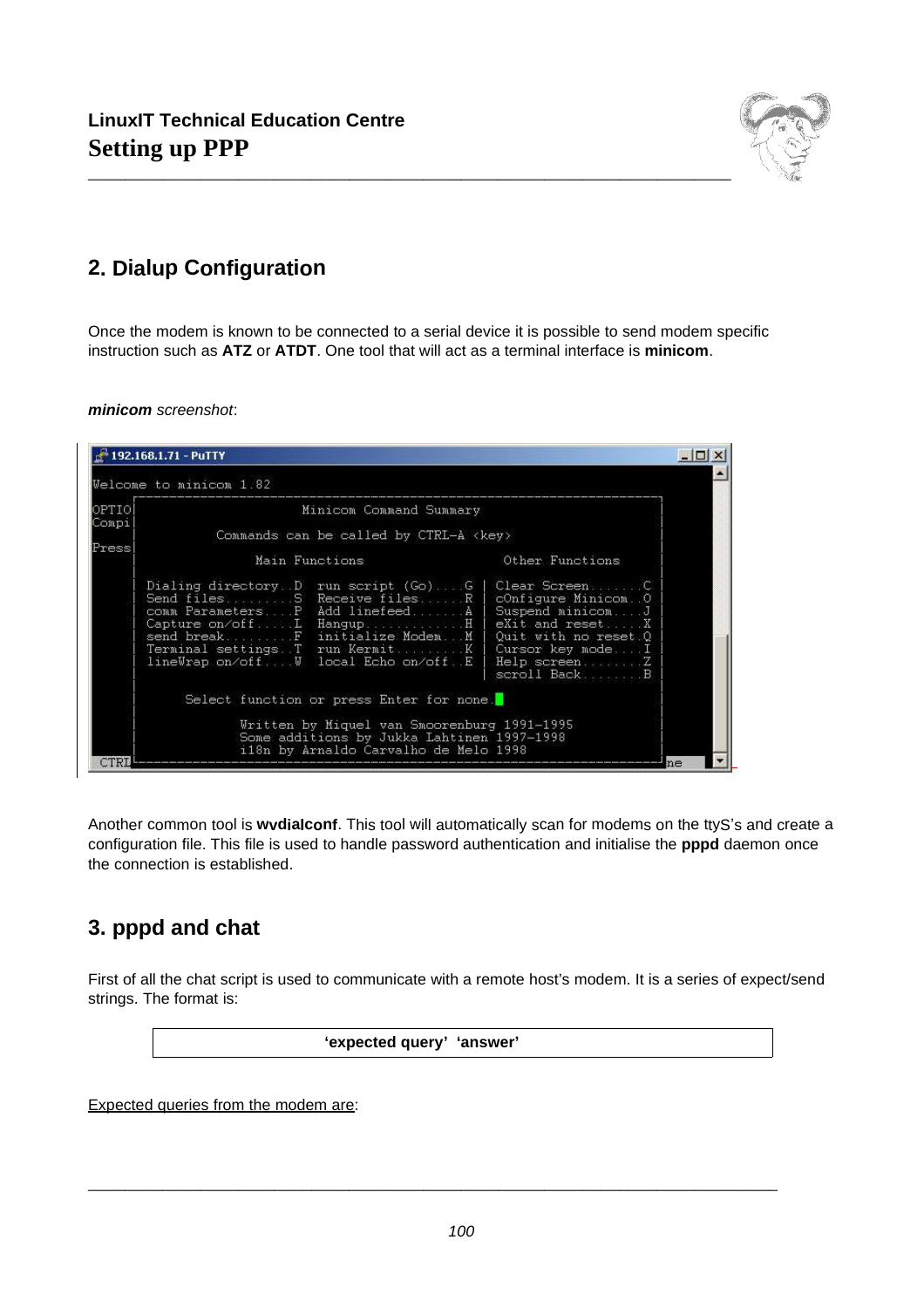

| . . | 'OK' | <b>'CONNECT'</b> | 'loqin' | 'password' | <b>'TIMEOUT'</b> |  |
|-----|------|------------------|---------|------------|------------------|--|

The script is read sequentially and starts with the empty query **' '** which is matched with the command **'ATZ'**. Once the modem is initialised it sends back the query **'OK'**. To this the script will answer with a **'ATDT'** dialing command. This conversation goes on and on until the **'>'** prompt is reached at which stage one can run **pppd**.

Sample chat script:

'ABORT' 'BUSY' 'ABORT' 'ERROR' 'ABORT' 'NO CARRIER' 'ABORT' 'NO DIALTONE' 'ABORT' 'Invalid Login' 'ABORT' 'Login incorrect' '' 'ATZ' 'OK' 'ATDT01172341212' 'CONNECT' '' 'ogin:' 'adrian' 'ord:' 'adrianpasswd' 'TIMEOUT' '5' '>' pppd

Of course this is one way of doing things. One can also start **pppd** manually and then invoke the chat script as follows:

```
pppd /dev/ttyS2 115200 \
nodetach \
lock \setminusdebug \
crtscts \
asyncmap 0000000 \
connect "/usr/sbin/chat -f /etc/sysconfig/network-scripts/chat-ppp0"
```
The lines below the **pppd** commands can be saved in **/etc/ppp/options**. This file contains most of the features which makes the strength and flexibility of **pppd**. For example **require-chap** will use the **/ etc/ppp/chap-secrets** for authentication.

# **4. PPPD peers**

There is a directory called **peers** in **/etc/ppp/**. In this directory one can create a file that contains all the necessary command line options for **pppd**. In this way peer connections can be started by all users.

Below is an example of a PPP peer file:

```
# This optionfile was generated by pppconfig 2.0.10.
hide-password
noauth
connect "/usr/sbin/chat -f /etc/sysconfig/network-scripts/chat-ppp0"
/dev/ttyS0
```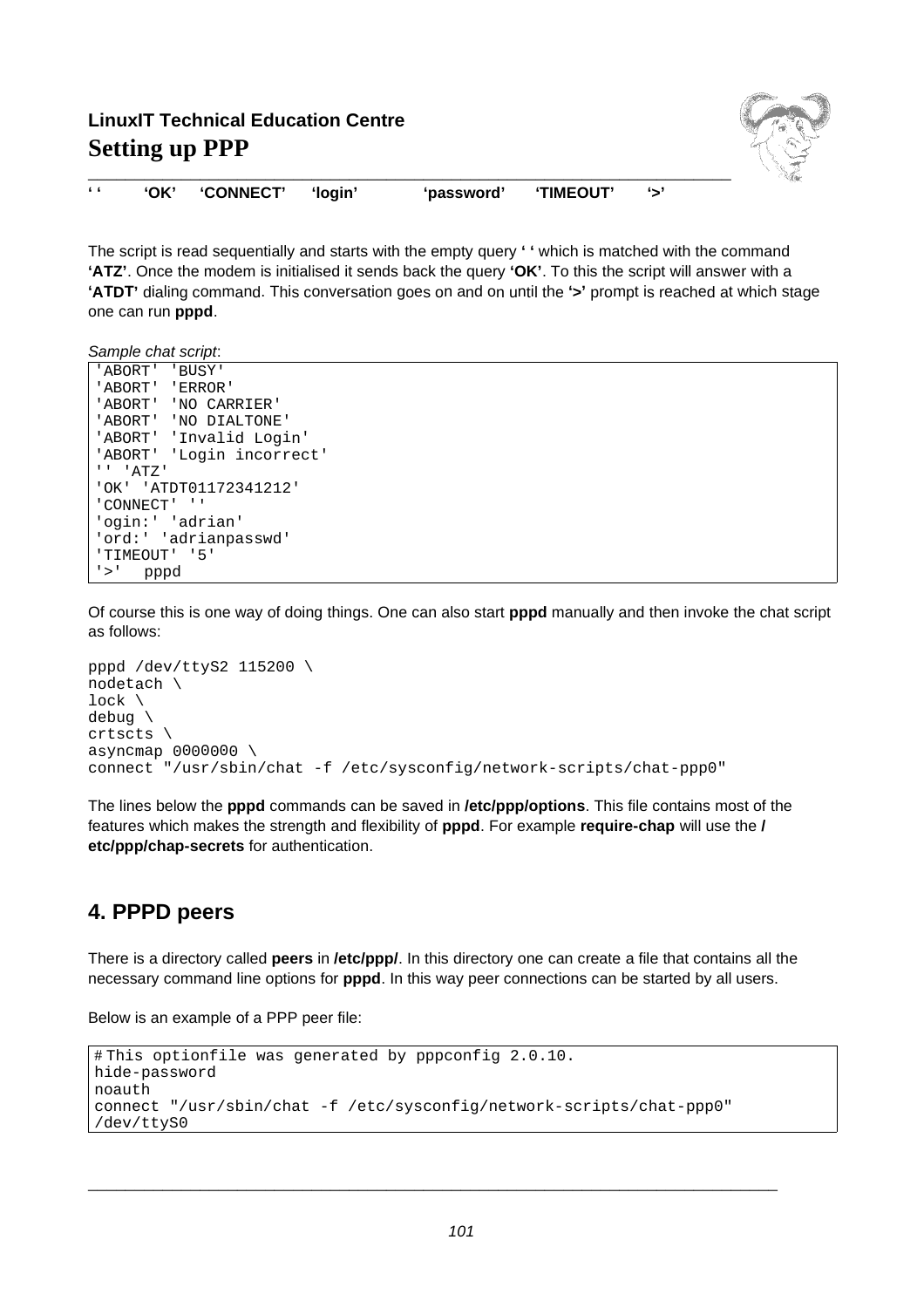# **LinuxIT Technical Education Centre Setting up PPP**



115200 defaultroute noipdefault user uk2

The previous peer file (called uk2) would be used as follows:

# pppd call uk2

This will dial the number specified in the "chat script" and authenticate as the user "uk2". Please noteNote that this requires a corresponding entry in the /etc/ppp/chap-secrets, and /etc/ppp/pap-secrets. The format for pap and chap secrets is as follows:

# Secrets for authentication using CHAP # client server secret IP addresses uk2  $*$  "uk2"

\_\_\_\_\_\_\_\_\_\_\_\_\_\_\_\_\_\_\_\_\_\_\_\_\_\_\_\_\_\_\_\_\_\_\_\_\_\_\_\_\_\_\_\_\_\_\_\_\_\_\_\_\_\_\_\_\_\_\_\_\_\_\_\_\_\_\_\_\_

This format allows different passwords to be used if you connect to different servers. It also allows you to specify an IP address. This is probably not going to work when connecting to an ISP, but when making private connections, you can specify IP addresses if there is a need. One example would be where you need to audit your network activity, and want to specify which users get a certain IP address.

# **5. Wvdial**

This is the default method used by Red Hat to connect to a dial up network. To configure wvdial, it is easier to use one of the configuration tools provided with either Gnome or KDE. They configure the **/etc/wvdial.conf** file.

Below is a sample wvdial.conf file:

```
[Modem0]
Modern = /dev/ttyS0Baud = 115200Dial Command = ATDT
Init1 = ATZFlowControl = Hardware (CRTSCTS)
[Dialer UK2]
Username = uk2Password = uk2Phone = 08456091370Inherits = Modem0
```
To use wvdial from the command line, you would execute it with the following syntax:

# wvdial <dialer-name>

In the example configuration file the following command would dial the connection called "uk2"

*\_\_\_\_\_\_\_\_\_\_\_\_\_\_\_\_\_\_\_\_\_\_\_\_\_\_\_\_\_\_\_\_\_\_\_\_\_\_\_\_\_\_\_\_\_\_\_\_\_\_\_\_\_\_\_\_\_\_\_\_\_\_\_\_\_\_\_\_\_\_\_\_\_\_*

# wvdial uk2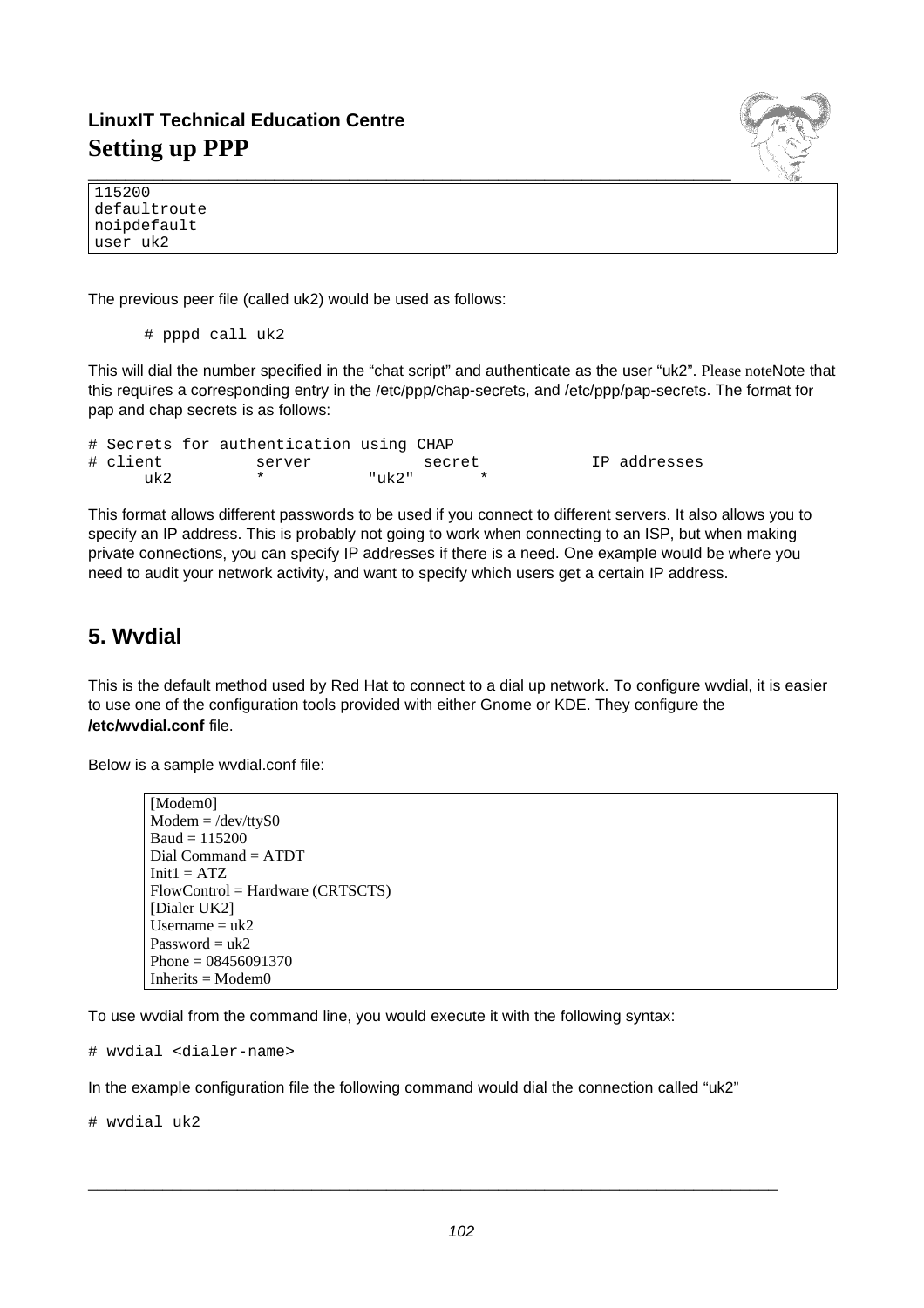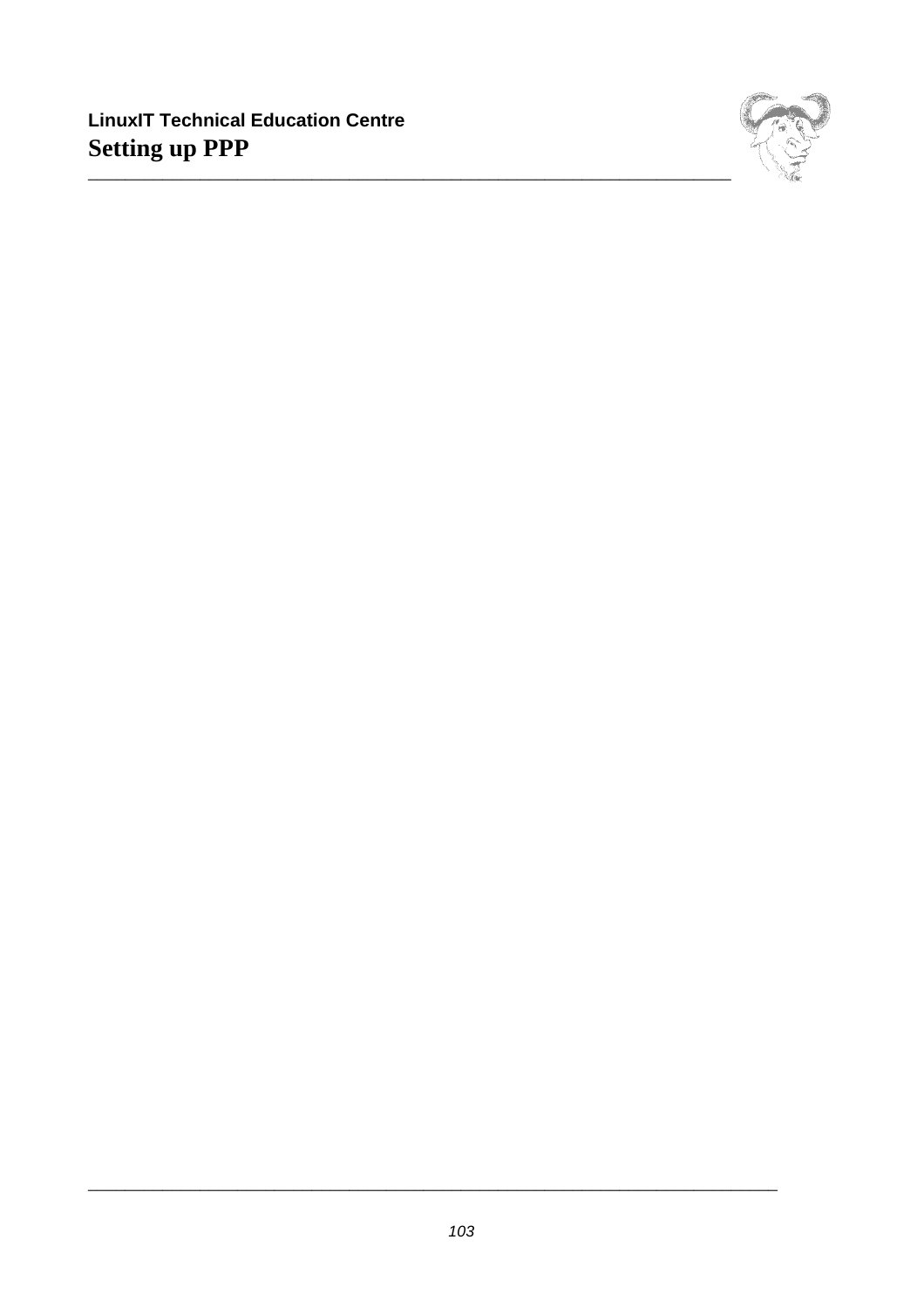

# **Printing**

The two objectives of this chapter are firstly to introduce the GNU printing tools available on Linux machines and secondly to understand the configuration files for a print server.

\_\_\_\_\_\_\_\_\_\_\_\_\_\_\_\_\_\_\_\_\_\_\_\_\_\_\_\_\_\_\_\_\_\_\_\_\_\_\_\_\_\_\_\_\_\_\_\_\_\_\_\_\_\_\_\_\_\_\_\_\_\_\_\_\_\_\_\_

# **1. Filters and gs**

For non-text formats Linux and UNIX systems generally use filters. These filters translate JPEG or troff file formats into a postscript type format. This could directly be sent to a postscript printer, but since not all generic printers can handle postscript, an intermediate 'virtual postscript printer' is used called **gs** (ghostscript), finally translating the postscript into PCL.

The commercial version of ghostscript is Aladdin Ghostscript and the GNU version is an older version.

The **gs** utility has a database of printer drivers it can handle (this list is usually up to date, for example many USB printers are supported) and converts the postscript directly into PCL for these known models. The **gs** utility plays a central role in Linux printing.

# **2. Printers and print queues**

As seen above simple ascii text printing is not handled in the same way as image or postscript files. If you only have one printer and you would like to printout your mail for example, it may not be necessary to use a filter. You may want to define a queue without filters, which would print mail faster. You could also define a queue on the same printer, which would only handle postscript files.

All queues and printers are defined in **/etc/printcap**. Here is the full configuration of a remote printer 192.168.1.20 using the remote queue named 'lp':

```
\ln::sd=/var/spool/lpd/lp:\
      :mx#0:\ \:\sh:\setminus:rm=192.168.1.20:\
      :rp=lp:
```
The essential options here are **rm** the remote host, **sd** the spool directory and **rp** the name of the remote queue. Notice that no filters are specified (you would use **if** for input filter). All the filtering is done on the remote host.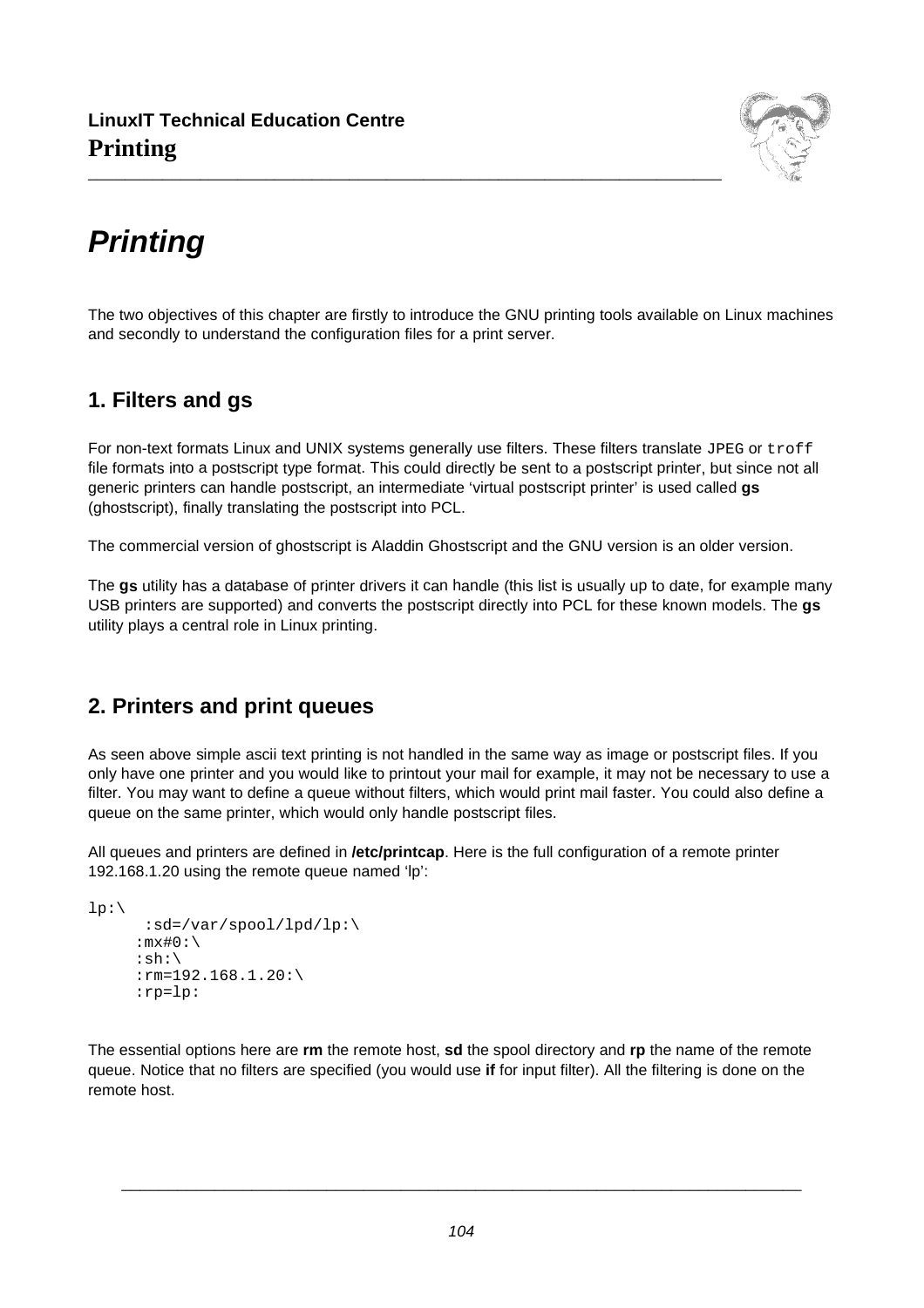

# **3. Printing Tools**

**lpr:**

The **lpr** utility is used to submit jobs to a printer. This is a modern version of **lp** (line print). From a user's point of view it is helpful to understand that a printer can be associated with more than one queue. Here are two examples to print a file called LETTER.

\_\_\_\_\_\_\_\_\_\_\_\_\_\_\_\_\_\_\_\_\_\_\_\_\_\_\_\_\_\_\_\_\_\_\_\_\_\_\_\_\_\_\_\_\_\_\_\_\_\_\_\_\_\_\_\_\_\_\_\_\_\_\_\_\_\_\_\_

Send job to default printer: lpr LETTER

Send job to the' ljet' queue: lpr -Pljet LETTER

Table1: Main Options for lpr

| -#num               | Print num copies                                                         |
|---------------------|--------------------------------------------------------------------------|
| $\blacksquare$ -Ppq | Specify the print queue pq                                               |
| l -S                | Make a symbolic link in the spool directory rather than copy the file in |

### **lpq:**

A user can monitor the status of print queues with the **lpq** utility. Here are a few examples.

Show jobs in default queue: lpq

Show jobs for all queues on the system: lpq -a

Show jobs in the 'remote' queue: lpq -Premote

### **lprm:**

Depending on the options in **/etc/lpd.perms** users may be allowed to delete queued jobs using **lprm**.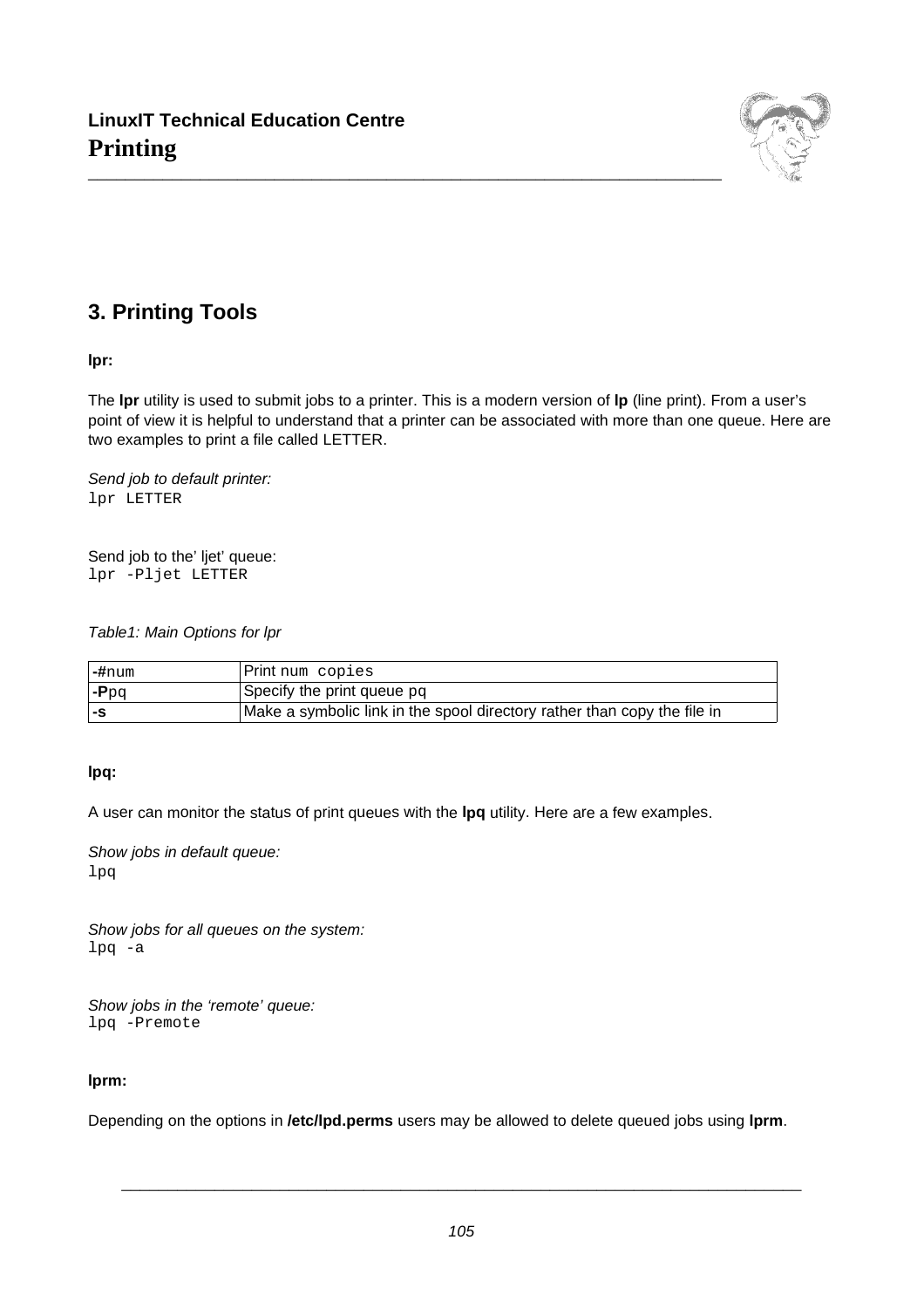

Remove last job submitted: lprm

Remove jobs submitted by user dhill: lprm dhill

Remove all submitted jobs:  $lprm -a$  (or simply  $lprm -b$ 

It is possible to remove a specific spooled job by referencing the job number; this number is given by **lpq**.

\_\_\_\_\_\_\_\_\_\_\_\_\_\_\_\_\_\_\_\_\_\_\_\_\_\_\_\_\_\_\_\_\_\_\_\_\_\_\_\_\_\_\_\_\_\_\_\_\_\_\_\_\_\_\_\_\_\_\_\_\_\_\_\_\_\_\_\_

**lpc:**

The Line Printer Control utility is used to control the print queues and the printers. The print queues can be disabled or enabled. Notice that **lprm** on the other hand can remove jobs from the queue but doesn't stop the queue.

One can either use **lpc** interactively (**lpc** has its own prompt), or on the command line.

Here is an output of **lpc –help**:

CMD: /usr/sbin/lpc help ? Commands may be abbreviated. Commands are: abort enable disable help restart status topq ? clean exit down quit start stop up

The **enable/disable/topq/up** options relate to queues The **start/stop/down** options relate to printers

# **4. The configuration files**

### **/etc/printcap**

As seen earlier in the chapter, this file defines all printers and queues that the system can use (remote and local).

The default printer can be specified with either variables LPDEST or PRINTER: PRINTER=lp If no environmental variable is set the default printer is the first printer defined in **/etc/printcap**.

The main definitions are:

**lp** device name, usually /dev/lp0 for the parallel port

**mx** maximum file size (zero=nolimit)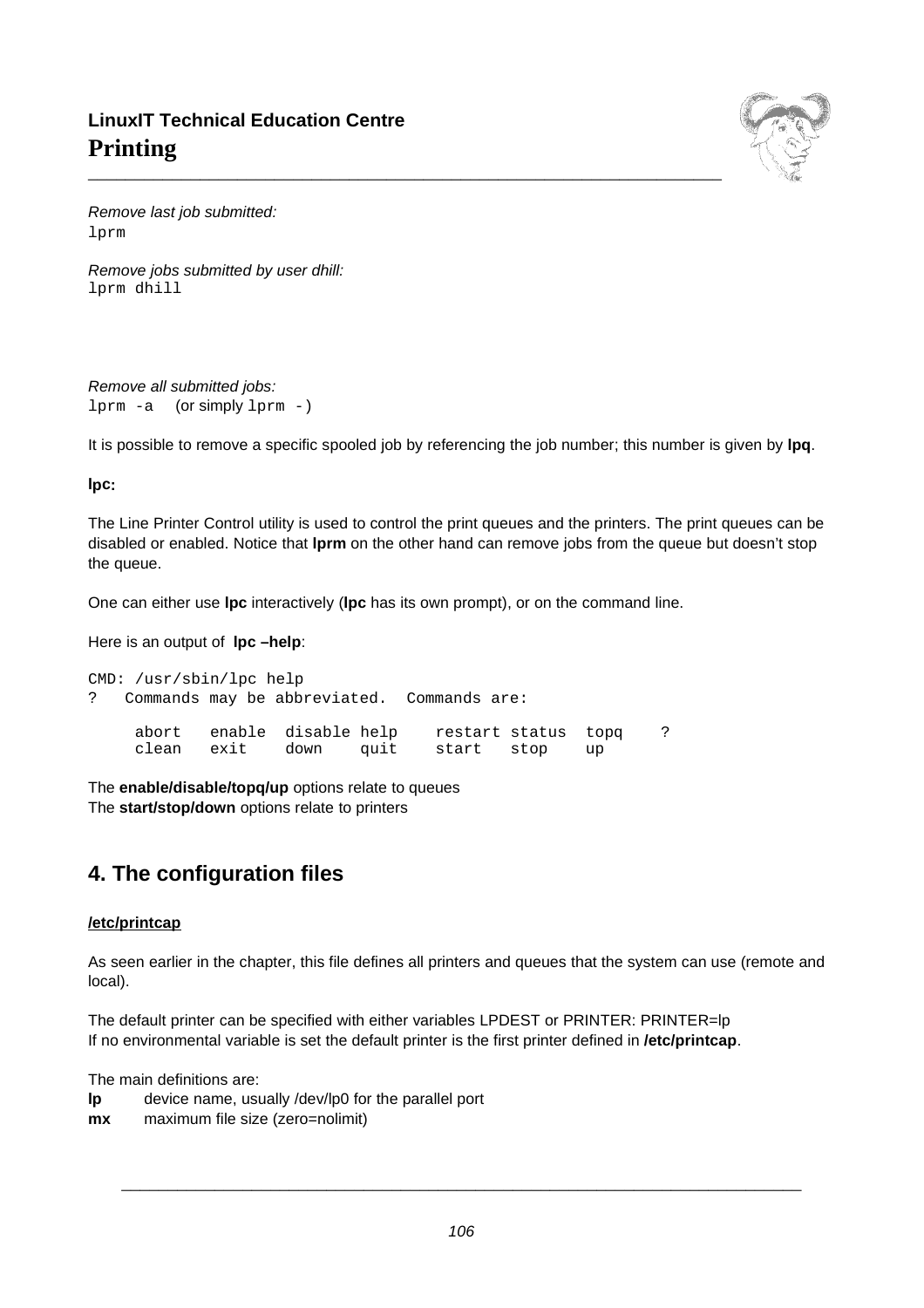# **LinuxIT Technical Education Centre Printing**



| sd | spool directory (/var/spool/lpd/ <queuename>/)</queuename> |
|----|------------------------------------------------------------|
| if | input filter                                               |
| rm | remote host address or IP                                  |
| rp | remote queue name                                          |

If this file is modified you will need to restart the **lpd** daemon.

### **/etc/lpd.conf**

This is a very lengthy file and by default all options are commented out. This file is used if an administrator wishes to have more control (i.e remote access authentication, user permissions ...) over the printing.

#### **/etc/lpd.perms**

This file controls permission for the **lpc**, **lpq** and **lprm** utilities. In particular you can grant users the right to dequeue their current job (using the **lprm** tool) with the line :

ACCEPT SERVICE=M SAMEHOST SAMEUSER

LPRng uses a system of keys to shorten the entries in **lpd.perms**. This is however not very to understand. For example the service 'M' corresponds to **lprm** in the above line.

#### Sample **/etc/lpd.perms** file:

|    | ## Permissions are checked by the use of 'keys' and matches. For each of |                |                          |            |             |            |                  |                           |  |  |
|----|--------------------------------------------------------------------------|----------------|--------------------------|------------|-------------|------------|------------------|---------------------------|--|--|
|    | ## the following LPR activities, the following keys have a value.        |                |                          |            |             |            |                  |                           |  |  |
| ## |                                                                          |                |                          |            |             |            |                  |                           |  |  |
|    | ## Key                                                                   |                | Match Connect Job        |            | Job         | LPO        | LPRM             | LPC                       |  |  |
| ## |                                                                          |                |                          |            | Spool Print |            |                  |                           |  |  |
|    | ## SERVICE                                                               | S              | 'X'                      | $'$ R $'$  | 'P'         | $'$ O $'$  | ' M '            | $^{\prime}$ C $^{\prime}$ |  |  |
|    | ## USER                                                                  | S              | $-$                      | JUSR       | JUSR        |            | JUSR JUSR        | <b>JUSR</b>               |  |  |
|    | ## HOST                                                                  | S              | RH                       | JH         | JH          | JH         | JН               | JН                        |  |  |
|    | ## GROUP                                                                 | S              | $\overline{\phantom{a}}$ | JUSR       | JUSR        |            | JUSR JUSR        | <b>JUSR</b>               |  |  |
| ## | IP                                                                       | IP             | <b>RIP</b>               | JIP        | JIP         | <b>RIP</b> | JIP              | JIP                       |  |  |
|    | ## PORT                                                                  | N              | PORT                     | PORT       | -           |            | PORT PORT        | PORT                      |  |  |
|    | ## REMOTEUSER                                                            | S              | $ \,$                    | JUSR       | JUSR        |            | <b>JUSR CUSR</b> | <b>CUSR</b>               |  |  |
|    | ## REMOTEHOST                                                            | S              | RH                       | RH         | JН          | <b>RH</b>  | <b>RH</b>        | <b>RH</b>                 |  |  |
|    | ## REMOTEGROUP                                                           | S              | -                        | JUSR       | JUSR        |            | <b>JUSR CUSR</b> | <b>CUSR</b>               |  |  |
|    | ## REMOTEIP                                                              | IP             | RIP                      | <b>RIP</b> | JIP         | <b>RIP</b> | <b>RIP</b>       | <b>RIP</b>                |  |  |
| ## | CONTROLLINE                                                              | S              | -                        | СL         | CL          | СL         | CL.              | СL                        |  |  |
|    | ## PRINTER                                                               | S              | -                        | PR         | <b>PR</b>   | <b>PR</b>  | <b>PR</b>        | PR                        |  |  |
| ## | FORWARD                                                                  | $\mathbf{V}$   |                          | SA         | -           | $ \,$      | SA               | SA                        |  |  |
| ## | SAMEHOST                                                                 | $\mathbf{V}$   | -                        | SA         | -           | SA         | SA               | SA                        |  |  |
| ## | SAMEUSER                                                                 | $\mathbf{V}$   | -                        | $-$        | -           | SU         | SU               | SU                        |  |  |
| ## | SERVER                                                                   | $\mathbf{V}$   | -                        | <b>SV</b>  | -           | <b>SV</b>  | SV               | SV                        |  |  |
| ## | LPC                                                                      | S              | -                        | $-$        | -           | $-$        | $-$              | LPC                       |  |  |
|    | ## AUTH                                                                  | $\overline{V}$ | -                        | AU         | AU          | AU         | AU               | AU                        |  |  |
| ## | AUTHTYPE                                                                 | S              | -                        | AU         | AU          | AU         | AU               | AU                        |  |  |
| ## | AUTHUSER                                                                 | S              | -                        | AU         | AU          | AU         | AU               | AU                        |  |  |
| ## | AUTHFROM                                                                 | S              |                          | AU         | AU          | AU         | AU               | AU                        |  |  |
| ## | AUTHSAMEUSER S                                                           |                |                          | AU         | AU          | AU         | AU               | AU                        |  |  |
| ## |                                                                          |                |                          |            |             |            |                  |                           |  |  |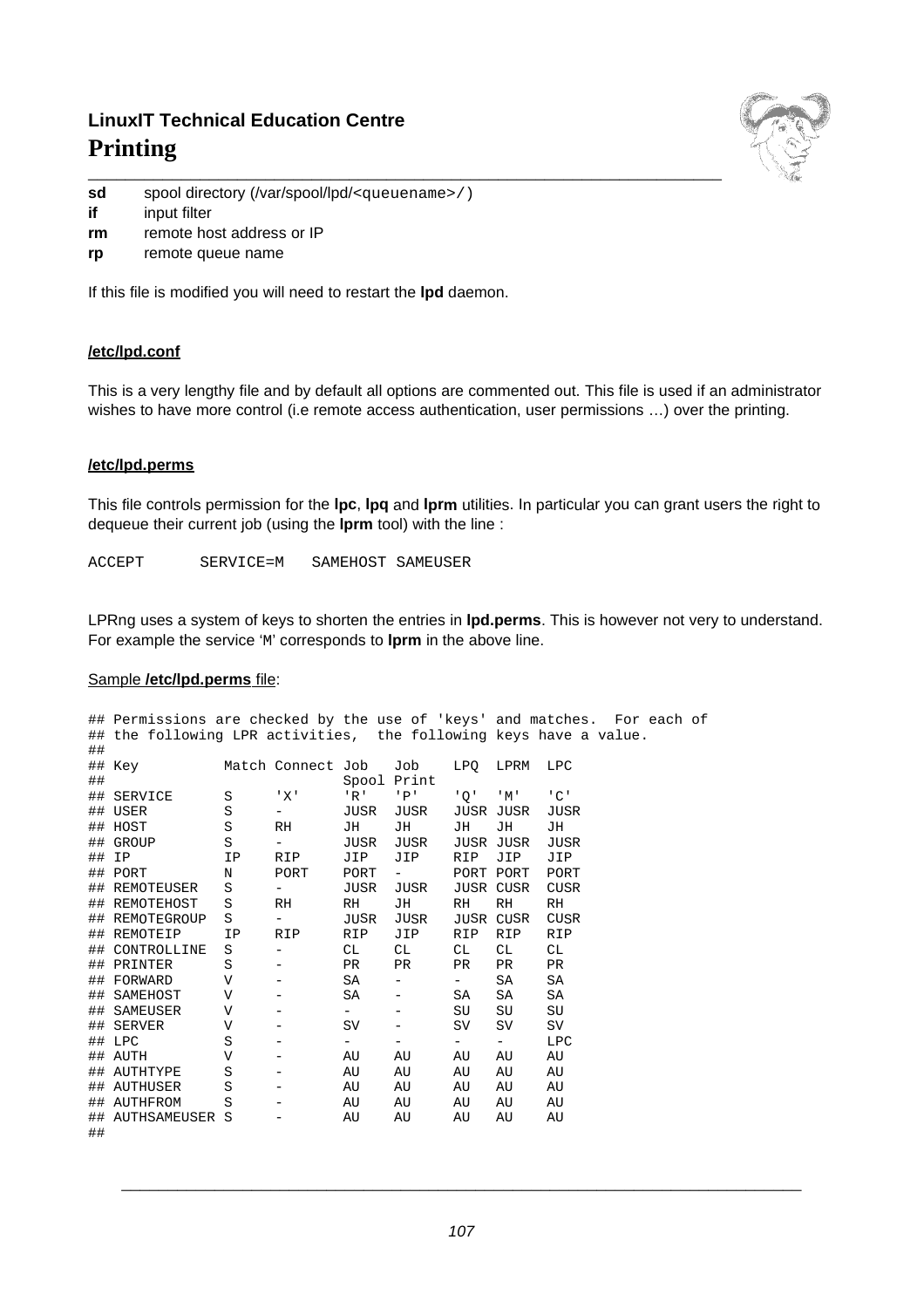# **LinuxIT Technical Education Centre Printing**



```
## KEY:
## JH = HOST host in control file
## RH = REMOTEHOST connecting host name
## JUSR = USER user in control file
## AUTH will match (true) if authenticated transfer
## AUTHTYPE will match authentication type
## AUTHUSER will match client authentication type
## AUTHFROM will match server authentication type and is NULL if not from server
## AUTHSAMEUSER will match client authentication to save authentication in job
##
## Example Permissions
##
## # All operations allowed except those specifically forbidden
## DEFAULT ACCEPT
##
## #Reject connections from hosts not on subnet 130.191.0.0
## # or Engineering pc's
## REJECT SERVICE=X NOT REMOTEIP=130.191.0.0/255.255.0.0<br>## REJECT SERVICE=X NOT REMOTEHOST=enqpc*
    REJECT SERVICE=X NOT REMOTEHOST=engpc*
##
## #Do not allow anybody but root or papowell on
## #astart1.astart.com or the server to use control
## #facilities.
## ACCEPT SERVICE=C SERVER REMOTEUSER=root
    ## ACCEPT SERVICE=C REMOTEHOST=astart1.astart.com REMOTEUSER=papowell
##
## #Allow root on talker.astart.com to control printer hpjet
## ACCEPT SERVICE=C HOST=talker.astart.com PRINTER=hpjet REMOTEUSER=root
## #Reject all others
## REJECT SERVICE=C
##
## #Do not allow forwarded jobs or requests
## REJECT SERVICE=R,C,M FORWARD
##
#
# allow root on server to control jobs
ACCEPT SERVICE=C SERVER REMOTEUSER=root
# allow anybody to get server, status, and printcap
ACCEPT SERVICE=C LPC=lpd,status,printcap
# reject all others
REJECT SERVICE=C
#
# allow same user on originating host to remove a job
ACCEPT SERVICE=M SAMEHOST SAMEUSER
# allow root on server to remove a job
ACCEPT SERVICE=M SERVER REMOTEUSER=root
REJECT SERVICE=M
# all other operations allowed
DEFAULT ACCEPT
```
\_\_\_\_\_\_\_\_\_\_\_\_\_\_\_\_\_\_\_\_\_\_\_\_\_\_\_\_\_\_\_\_\_\_\_\_\_\_\_\_\_\_\_\_\_\_\_\_\_\_\_\_\_\_\_\_\_\_\_\_\_\_\_\_\_\_\_\_

### **/etc/hosts.{lpd,equiv}**

These files were used by the LPR printing suite and presented a security risk. When running a print server you needed to specify which hosts could access the printer in **/etc/hosts.lpd**. You also needed to add the hosts to **/etc/hosts.equiv**.

These files are now replaced in LPRng by the **/etc/lpd.perms** file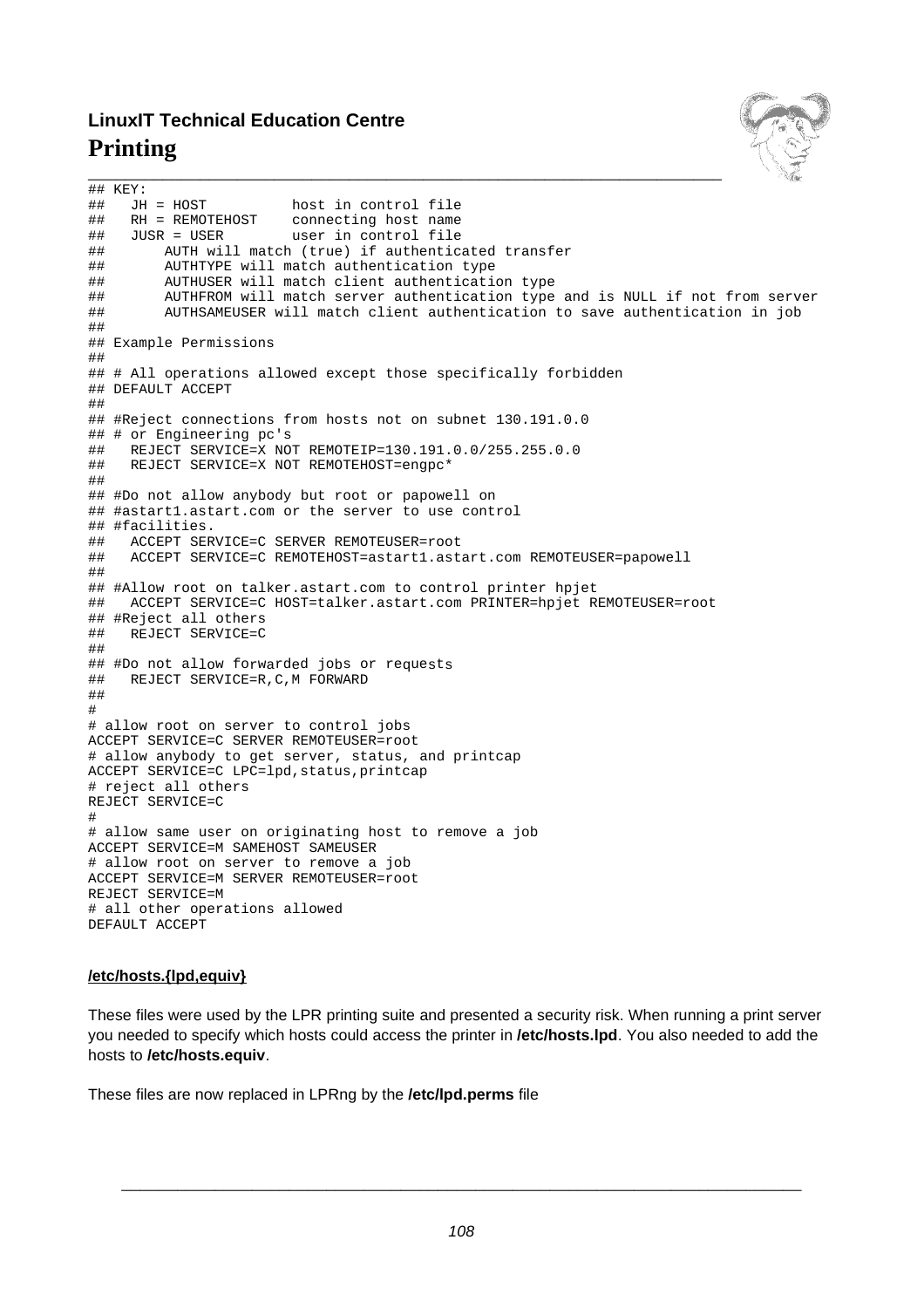

# **5. Exercises**

- **1.** Start **printtool** and create a new local queue called lp.
- **2.** Customise the device /dev/tty10 as the printer device (remember to do **chmod 666 /dev/tty10** to allow printing on this device). You now have a virtual printer on your system!

\_\_\_\_\_\_\_\_\_\_\_\_\_\_\_\_\_\_\_\_\_\_\_\_\_\_\_\_\_\_\_\_\_\_\_\_\_\_\_\_\_\_\_\_\_\_\_\_\_\_\_\_\_\_\_\_\_\_\_\_\_\_\_\_\_\_\_\_

- **3.** Send jobs to the print queue using **lpr** and **pr** (pre-formatting tool)
- **4.** With your system's print tool, define different remote queues:
	- a UNIX queue
	- a SMB queue

If you are the server, make sure the appropriate rules are defined in **/etc/lpd.perms**

In each case

- check the **/etc/printcap** file. Which filter is used? How is the remote host defined? - check the **/var/spool/lpd/** directory.

- **5.** Stop the various printer queues and printers with **lpc**.
- **6.** Check the contents of each queue with **lpq**
- **7.** De-queue selected jobs with **lprm**

*\_\_\_\_\_\_\_\_\_\_\_\_\_\_\_\_\_\_\_\_\_\_\_\_\_\_\_\_\_\_\_\_\_\_\_\_\_\_\_\_\_\_\_\_\_\_\_\_\_\_\_\_\_\_\_\_\_\_\_\_\_\_\_\_\_\_\_\_\_\_\_\_\_*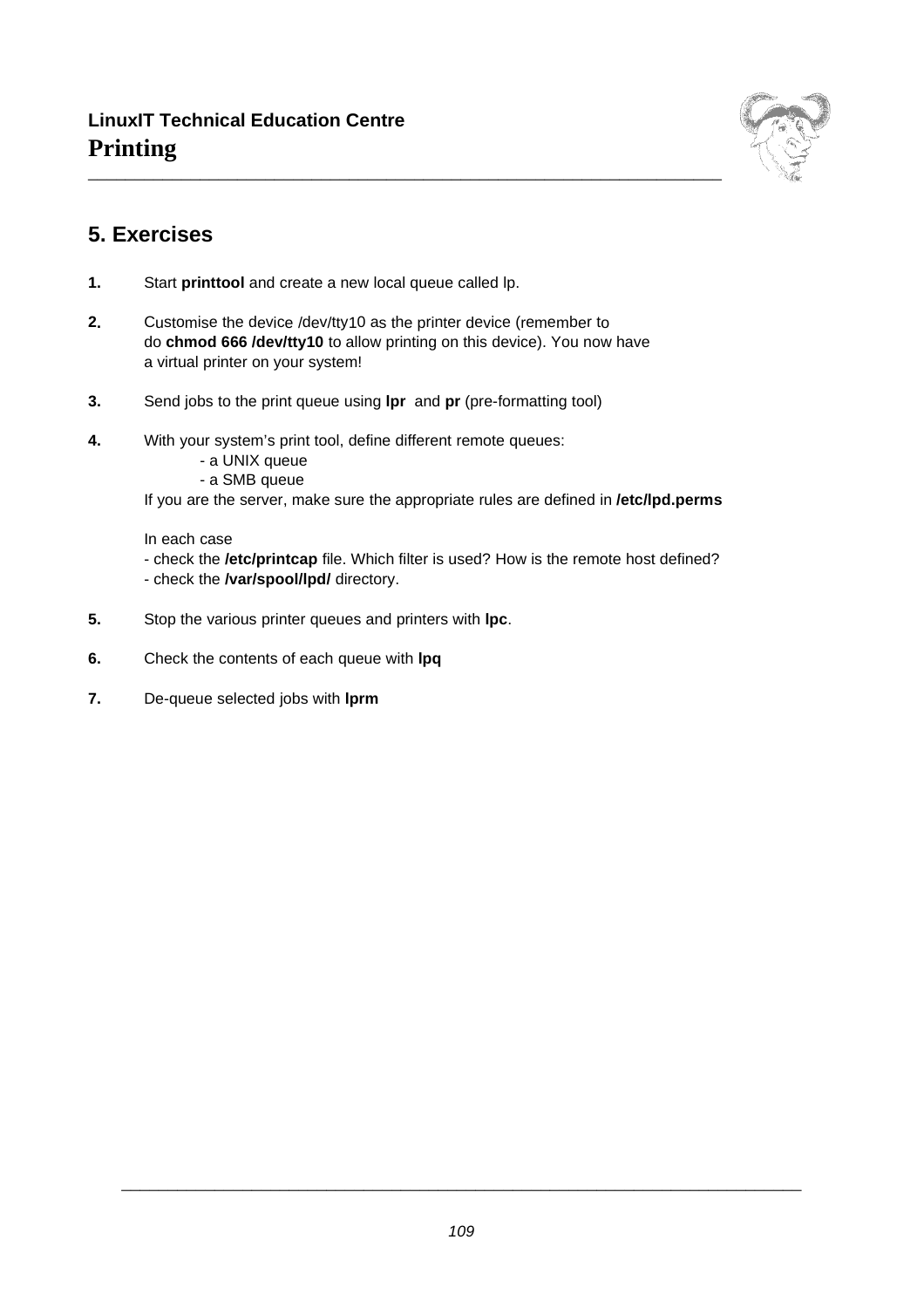# **LPI 102 Objectives**

# **1. Kernel**

Manage/Query kernel and kernel modules at runtime

Manage a kernel and kernel loadable modules. Use command-line utilities to get information about the kernel modules and the running kernel. Load modules with correct parameters and unload them. Load modules using aliases.

\_\_\_\_\_\_\_\_\_\_\_\_\_\_\_\_\_\_\_\_\_\_\_\_\_\_\_\_\_\_\_\_\_\_\_\_\_\_\_\_\_\_\_\_\_\_\_\_\_\_\_\_\_\_\_\_\_\_\_\_\_\_\_\_\_\_\_\_\_\_\_\_\_\_

*Keywords:* /lib/modules/kernel-version/modules.dep, /etc/modules.conf, / etc/conf.modules

**depmod**, **insmod**, **lsmod**, **rmmod**, **modinfo**, **modprobe**, **uname**

# Reconfigure, build, and install a custom kernel and kernel modules

Customise, build, and install a kernel and kernel loadable modules from source Customise the current kernel. Build a new kernel or new kernel modules as needed. Install the new kernel and reconfigure the boot loader.

*Keywords:* /usr/src/linux/\*, /usr/src/linux/.config, /lib/modules/kernel-version/\*, / boot/\*

**make**, **config**, **menuconfig**, **xconfig**, **oldconfig**, **modules**, **install**, **modules\_install**, **depmod**

# **2. Boot, Initialisation, Shutdown and Runlevels**

# Boot the system

Follow the system through the booting process. Parse parameters to the boot loader (runlevel and kernel options). Check events in the log files.

*Keywords:* **dmesg**, /var/log/messages, /etc/modules.conf, LILO, GRUB

Change runlevels and shutdown or reboot system

Manage the system's runlevels. The default runlevel. The single user mode. Shutdown and reboot. Alert users before switching runlevel.

*Keywords:* **shutdown**, **init**, /etc/inittab

# **3. Printing**

Manage printers and print queues Manage print queues and print jobs. Monitor print server and user print queues. Troubleshoot general printing problems. *Keywords:* **lpc**, **lpq**, **lprm**, **lpr**, /etc/printcap

Print files

Manage print queues and manipulate print jobs. Add and remove jobs from printer queues. Convert text files to postscript for printing.

*Keywords:* **lpr**, **lpq**, **mpage**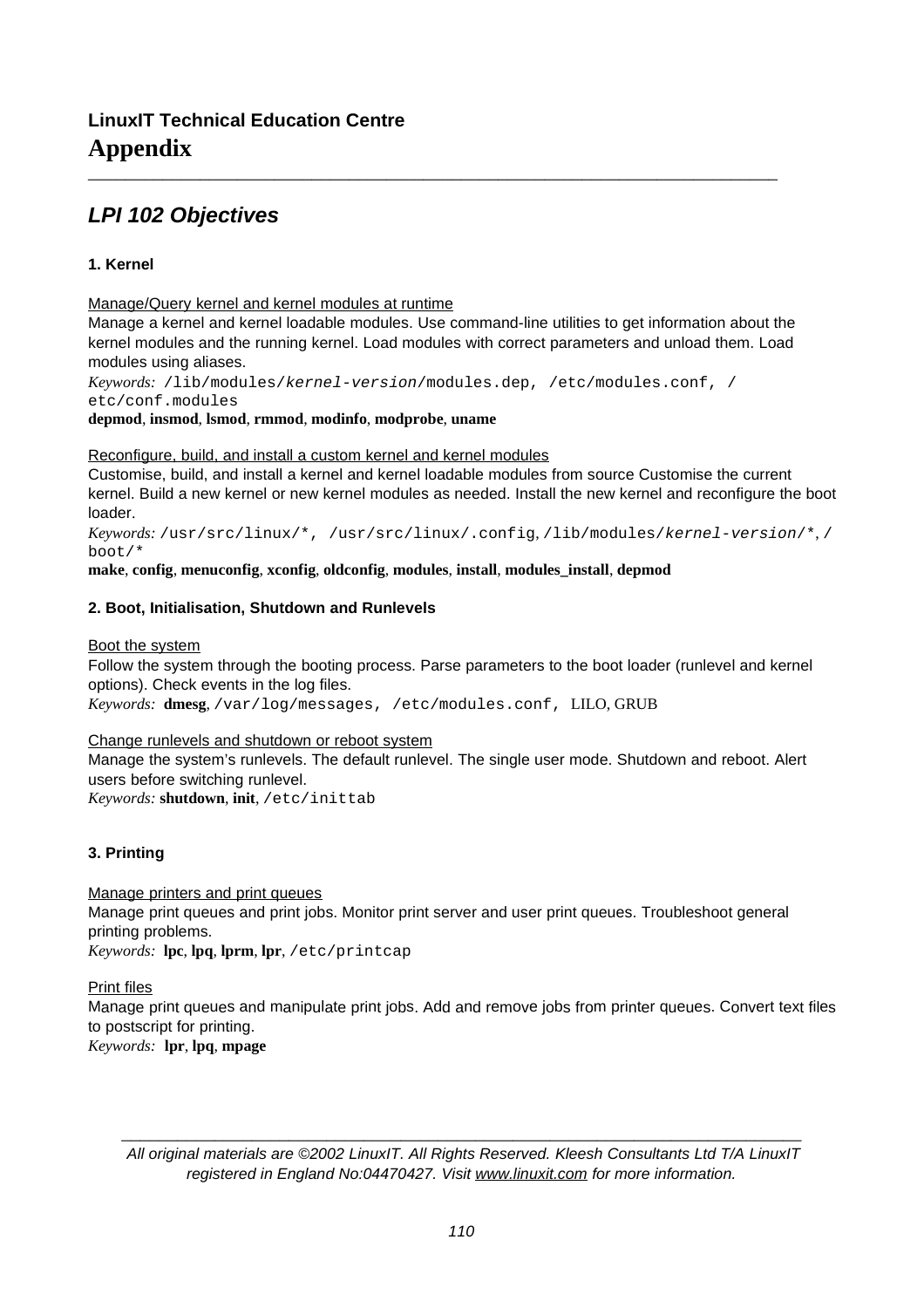# **LinuxIT Technical Education Centre Appendix**

Install and configure local and remote printers

Install a printer daemon. Install and configure a print filter (e.g.: apsfilter, magicfilter). Make local and remote printers accessible for a Linux system. SMB shared printers.

\_\_\_\_\_\_\_\_\_\_\_\_\_\_\_\_\_\_\_\_\_\_\_\_\_\_\_\_\_\_\_\_\_\_\_\_\_\_\_\_\_\_\_\_\_\_\_\_\_\_\_\_\_\_\_\_\_\_\_\_\_\_\_\_\_\_\_\_\_\_\_\_\_\_

*Keywords:* **lpd**, /etc/printcap, /etc/apsfilter/\*, /var/lib/apsfilter/\*, /etc/magicfilter/\*, /var/spool/lpd/\*

# **4. Documentation**

Use and manage local system documentation

Use and administer the manpages and the material in /usr/share/doc. Find relevant man pages. Search man page sections. Find a command and all the documentation related to it. Configure access to man sources and the man system.

*Keywords:* **man**, **apropos**, **whatis**, MANPATH

# Find Linux documentation on the Internet

Find and use Linux documentation. Use Linux documentation from sources such as the Linux Documentation Project (LDP), vendors and third-party websites. Linux specific newsgroups. Newsgroup archives. Mailing lists.

Notify users on system-related issues

Notify users about current issues related to the system. Logon messages. *Keywords:* /etc/issue, /etc/issue.net, /etc/motd

# **5. Shells, Scripting, Programming and Compiling**

# Customise and use the shell environment

Customise shell environments to meet users' needs. Set environment variables at login, or when spawning a new shell. Write bash functions for frequently used sequences of commands. *Keywords:* ~/.bash\_profile, ~/.bash\_login, ~/.profile, ~/.bashrc, ~/.bash\_logout, ~/.inputrc

**function**, **export**, **env**, **set**, **unset**

# Customise or write simple scripts

Customise existing scripts. Write simple new shell scripts. Use standard sh syntax (loops, tests). Use command substitution. Test command return-values and file status. Conditionally mailing the superuser. The she-bang (#!) sign. Manage location, ownership, execution and suid rights of scripts. *Keywords:* **while**, **for**, **test**, **chmod**

# **6. Administrative Tasks**

Manage users and group accounts and related system files Add, remove, suspend and change user accounts. Manage groups. Change user/group info in passwd/group databases. Create special purpose and limited accounts. *Keywords:* **chage**, **gpasswd**, **groupadd**, **groupdel**, **groupmod**, **grpconv**, **grpunconv**,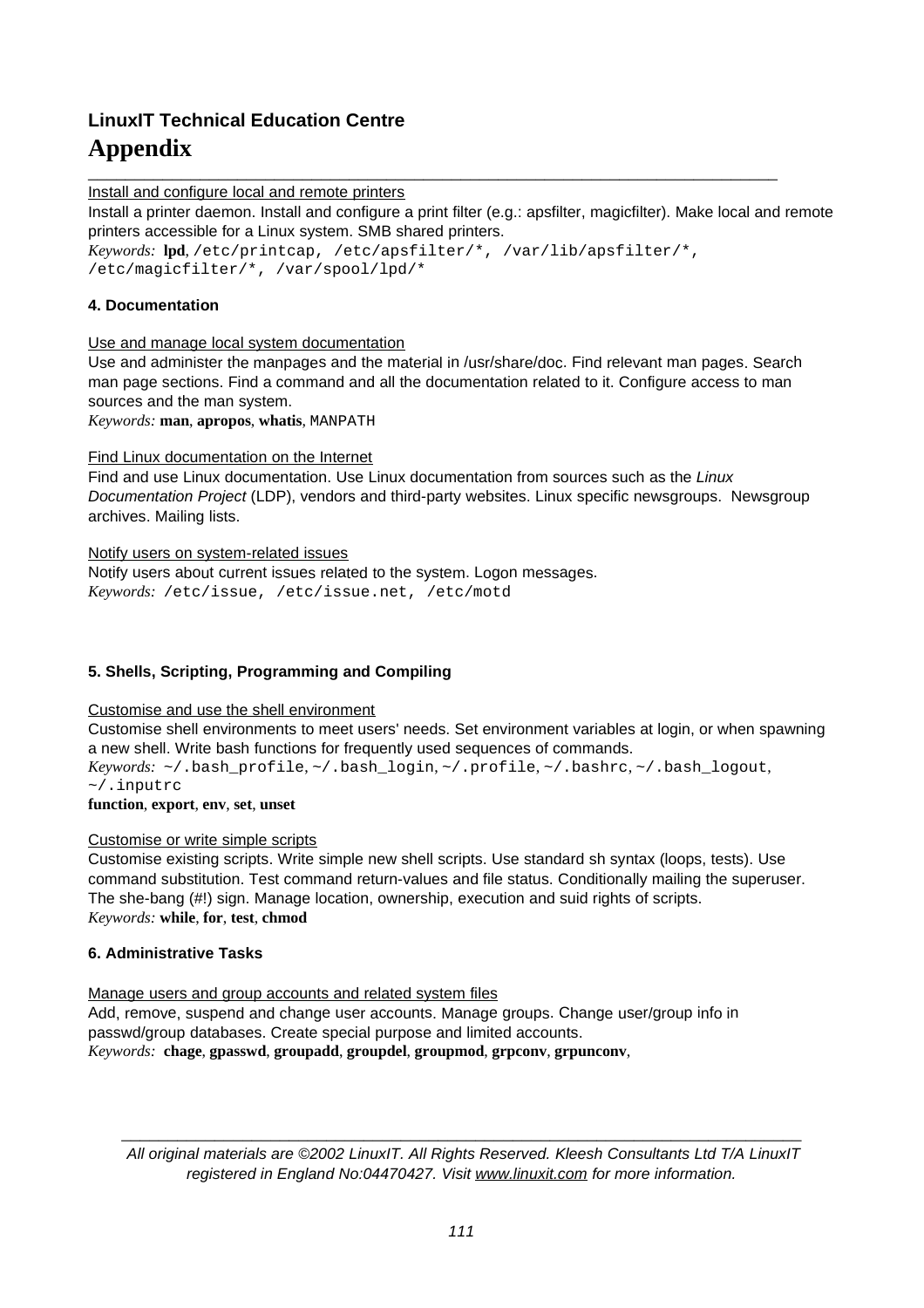# **LinuxIT Technical Education Centre Appendix**

\_\_\_\_\_\_\_\_\_\_\_\_\_\_\_\_\_\_\_\_\_\_\_\_\_\_\_\_\_\_\_\_\_\_\_\_\_\_\_\_\_\_\_\_\_\_\_\_\_\_\_\_\_\_\_\_\_\_\_\_\_\_\_\_\_\_\_\_\_\_\_\_\_\_ **passwd**, **pwconv**, **pwunconv**, **useradd**, **userdel**, **usermod** /etc/passwd, /etc/shadow, /etc/group, /etc/gshadow

Tune the user environment and system environment variables

Modify global and user profiles. Set up environment variables. Maintain the skel directory. Set command search path.

*Keywords:* **env**, **export**, **set**, **unset**, /etc/profile, /etc/skel

Configure and use system log files to meet administrative and security needs Configure system logs. Manage type and level of information logged. Manually scan log files for notable activity. Monitoring log files: automatic rotation and archiving. Track down problems noted in logs. *Keywords:* **logrotate**, **tail –f**, /etc/syslog.conf, /var/log/\*

Automate system administration tasks by scheduling jobs to run in the future

Use **cron** or **anacron** to run jobs at regular intervals. Use **at** to run jobs once. Manage **cron** and **at** jobs. Configure user access to **cron** and **at** services.

#### *Keywords:* **at**, **atq**, **atrm**, **crontab**

/etc/anacrontab, /etc/at.deny, /etc/at.allow, /etc/crontab, /etc/cron.allow, / etc/cron.deny, /var/spool/cron/\*

#### Maintain an effective data backup strategy

Plan a backup strategy. Automatically backup filesystems to various media. Dump a raw device to a file and vice versa. Perform partial and manual backups. Verify the integrity of backup files. Partially or fully restor backups.

#### *Keywords:* **cpio**, **dd**, **dump**, **restore**, **tar**

#### Maintain system time

Maintain the system time and synchronize the clock over NTP. Set the system date and time. Set the BIOS clock to the correct time in UTC, configuring the correct timezone for the system and configuring the system to correct clock drift to match NTP clock.

*Keywords:* **date**, **hwclock**, **ntpd**, **ntpdate**

/usr/share/zoneinfo, /etc/timezone, /etc/localtime, /etc/ntp.conf, / etc/ntp.drift

# **7. Networking Fundamentals**

#### Fundamentals of TCP/IP

Understand IP-addresses, network masks and broadcast address. Determine the network address, broadcast address and netmask when given an IP-address and the number of bits. Network classes and classless subnets (CIDR) and the reserved addresses for private network use. It includes the understanding of the function and application of a default route. It also includes the understanding of basic internet protocols (IP, ICMP, TCP, UDP) and the more common TCP and UDP ports (20, 21, 23, 25, 53, 80, 110, 119, 139, 143, 161).

*Keywords:* /etc/services, **ftp**, **telnet**, **host**, **ping**, **dig**, **traceroute**, **whois**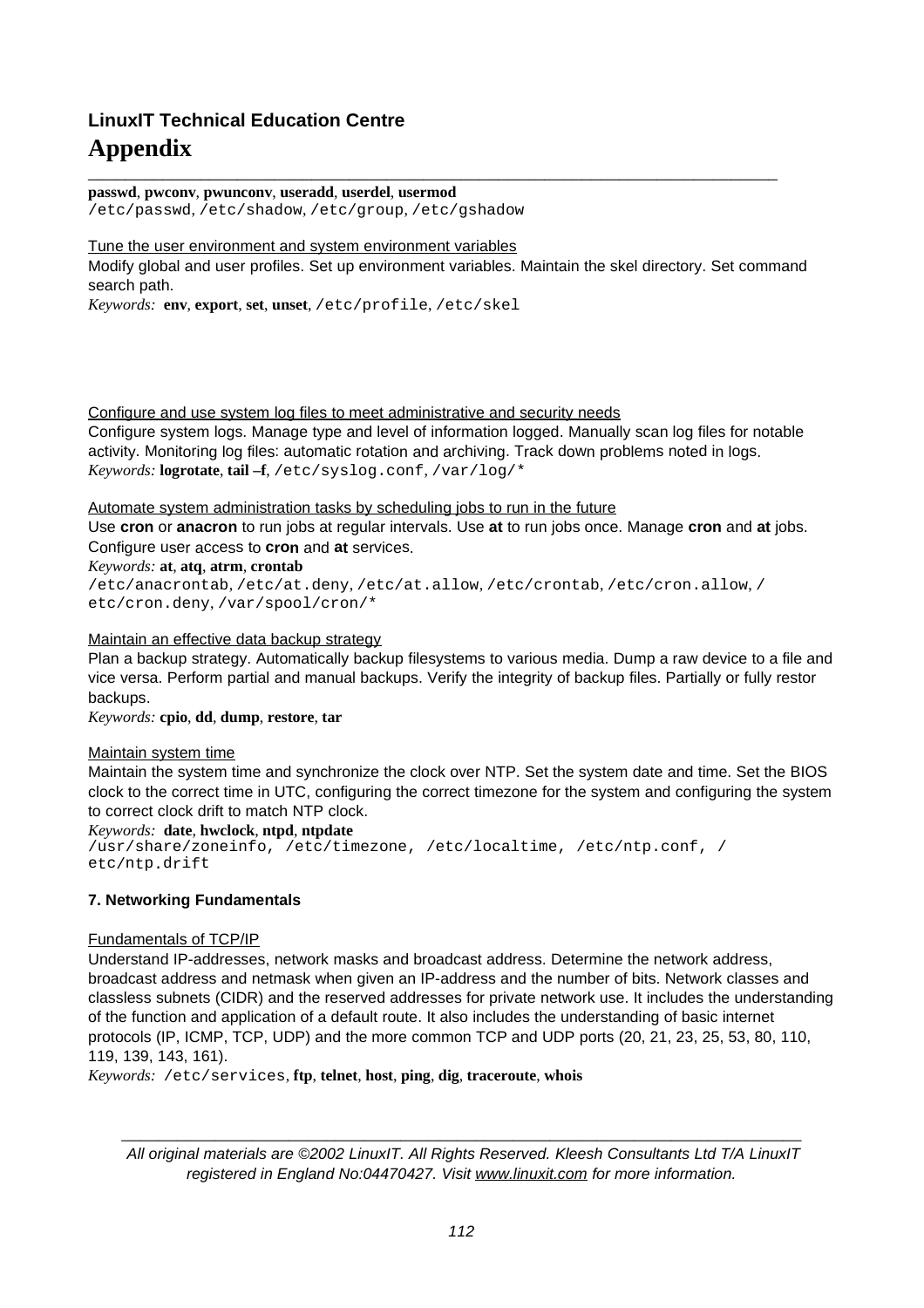#### TCP/IP configuration and troubleshooting

View, change and verify configuration settings for various network interfaces. Manual and onboot configuration for interfaces and routing tables. Configure and correct routing tables. Configure Linux as a DHCP client.

\_\_\_\_\_\_\_\_\_\_\_\_\_\_\_\_\_\_\_\_\_\_\_\_\_\_\_\_\_\_\_\_\_\_\_\_\_\_\_\_\_\_\_\_\_\_\_\_\_\_\_\_\_\_\_\_\_\_\_\_\_\_\_\_\_\_\_\_\_\_\_\_\_\_

*Keywords:* /etc/HOSTNAME or /etc/hostname, /etc/hosts, /etc/networks, / etc/host.conf, /etc/resolv.conf, /etc/nsswitch.conf

**ifconfig**, **route**, **dhcpcd**, **dhcpclient**, **pump**, **host**, **hostname (domainname, dnsdomainname)**, **netstat**, **ping**, **traceroute**, **tcpdump**

# Configure Linux as a PPP client

Understand the basics of the PPP protocol. Configure PPP for outbound connections. Define the chat sequence when connecting. Initialisation and termination of a PPP connection with a modem, ISDN or ADSL. Set up PPP to automatically reconnect if disconnected.

*Keywords:* /etc/ppp/options.\*, /etc/ppp/peers/\*, /etc/wvdial.conf **/etc/ppp/ip-up**, **/etc/ppp/ip-down**, **wvdial**, pppd

# **8. Networking Services**

Configure and manage inetd, xinetd, and related services

Configure services available through inetd. Use tcpwrappers. Start, stop, and restart internet services. Configure basic network services including telnet and ftp. Set a service to run as another user instead of the default in inetd.conf.

*Keywords:* /etc/inetd.conf, /etc/hosts.allow, /etc/hosts.deny, /etc/services, / etc/xinetd.conf, /etc/xinetd.log

# Operate and perform basic configuration of sendmail

Modify simple parameters in sendmail configuration files. Create mail aliases. Manage the mail queue. Start and stop sendmail. Configure mail forwarding and perform basic troubleshooting of sendmail. The objective includes checking for and closing open relay on the mailserver. It does not include advanced custom configuration of Sendmail.

*Keywords:* /etc/sendmail.cf, /etc/aliases, /etc/mail/\*, ~/.forward **mailq**, **sendmail**, **newaliases**

Operate and perform basic configuration of Apache

Modify simple parameters in Apache configuration files. Start, stop, and restart httpd. Does not include advanced custom configuration of Apache.

*Keywords:* **apachectl**, **httpd**, httpd.conf

# Properly manage the NFS, smb, and nmb daemons

Mount remote filesystems using NFS. Configure NFS for exporting local filesystems. Start, stop, and restart the NFS services. Install and configure Samba using GUI tools or direct edit of the /etc/smb.conf file.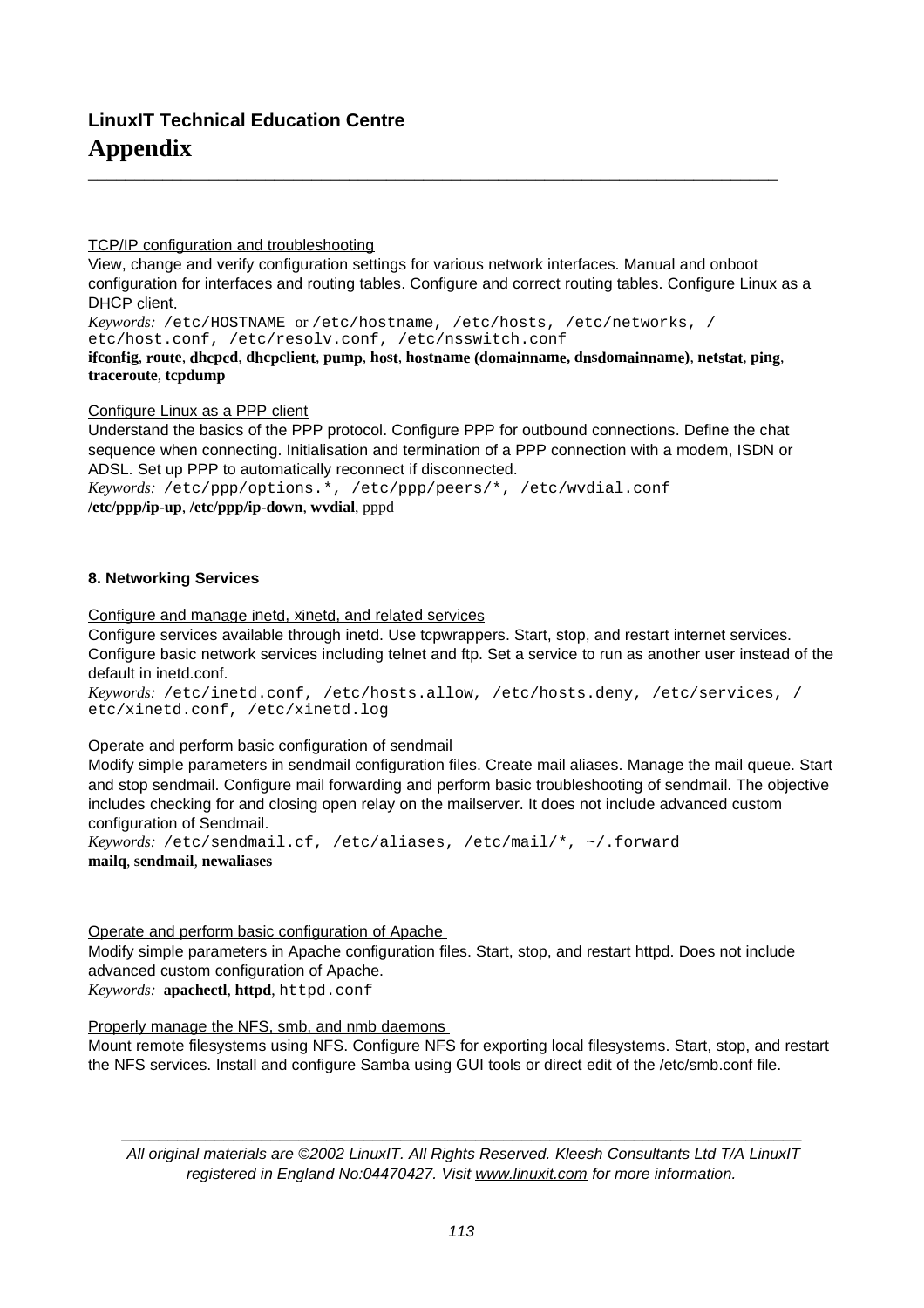\_\_\_\_\_\_\_\_\_\_\_\_\_\_\_\_\_\_\_\_\_\_\_\_\_\_\_\_\_\_\_\_\_\_\_\_\_\_\_\_\_\_\_\_\_\_\_\_\_\_\_\_\_\_\_\_\_\_\_\_\_\_\_\_\_\_\_\_\_\_\_\_\_\_ Sharing of home directories and printers, as well as correctly setting the nmbd as a WINS client. *Keywords:* /etc/exports, /etc/fstab, /etc/smb.conf, **mount**, **umount**

# Setup and configure basic DNS services

Configure hostname lookups and troubleshoot problems with local caching-only name server. Understand the domain registration and DNS translation process. Differences between bind 4 and bind 8 configuration files.

*Keywords:* /etc/hosts, /etc/resolv.conf, /etc/nsswitch.conf, /etc/named.boot (v.4) or /etc/named.conf (v.8), **named**

# Set up secure shell (OpenSSH)

Obtain and configure OpenSSH. Basic OpenSSH installation and troubleshooting. Configure **sshd** to start at system boot.

*Keywords:* /etc/hosts.allow, /etc/hosts.deny, /etc/nologin, / etc/ssh/sshd\_config, /etc/ssh\_known\_hosts, /etc/sshrc **sshd**, **ssh-keygen**

# **9. Security**

Perform security administration tasks

Ensure local security policies. Configure TCP wrappers. Find files with SUID/SGID bit set. Verify packages. Set or change user passwords and password aging information. Update binaries as recommended by CERT, BUGTRAQ or distribution's security alerts. Basic knowledge of **ipchains** and **iptables**. *Keywords:* /proc/net/ip\_fwchains, /proc/net/ip\_fwnames, /proc/net/ip\_masquerade, **find**, **ipchains**, **passwd**, **socket**, **iptables**

# Setup host security

Set up a basic level of host security. Configure syslog , shadowed passwords. Set up a mail alias for root. Turn off unused network services. *Keywords:* /etc/inetd.conf or /etc/inet.d/\*, /etc/nologin, /etc/passwd, / etc/shadow, /ets/syslog.conf

Setup user level security Configure user level security. Limits on user logins, processes, and memory usage. *Keywords:* **quota**, **usermod**